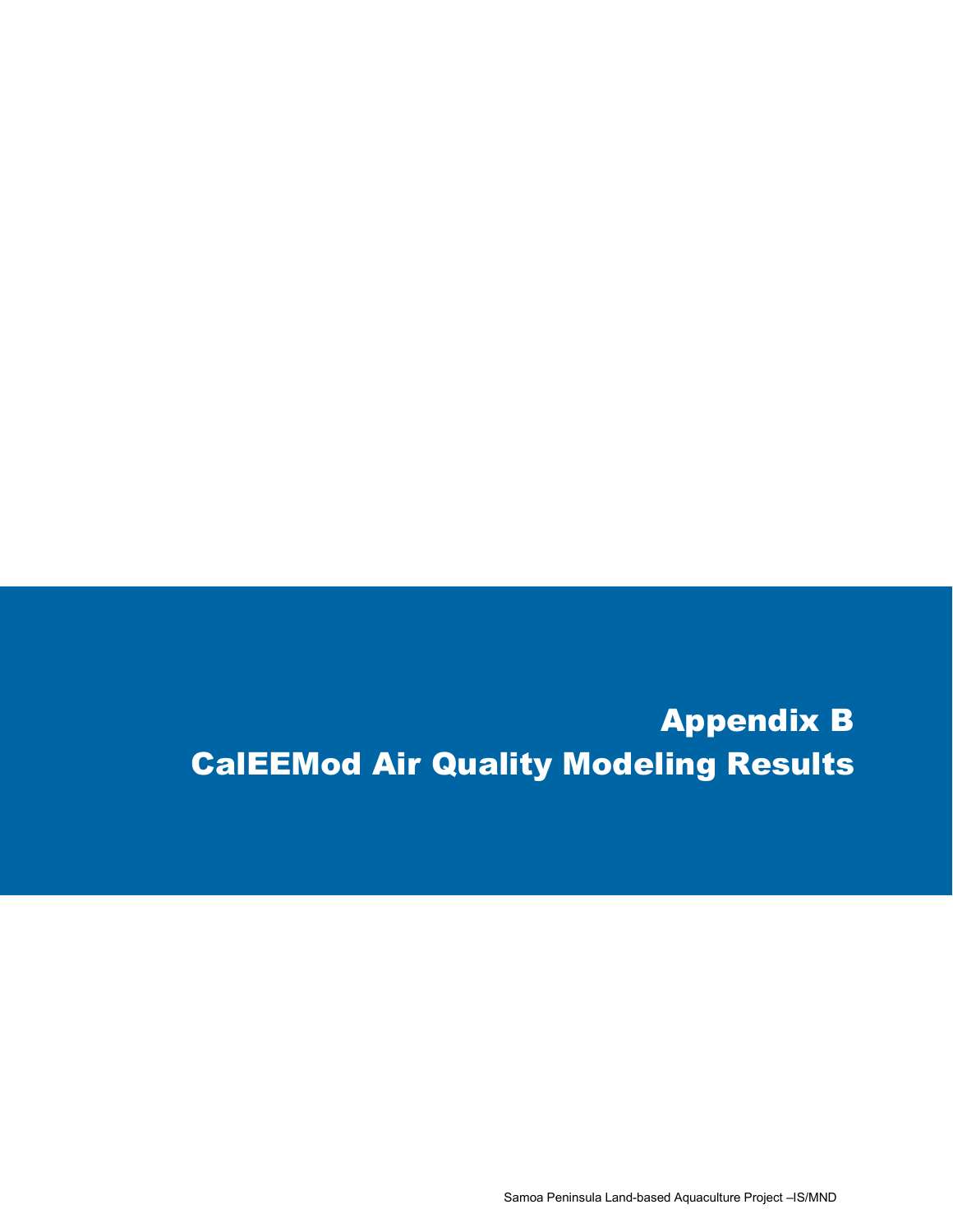#### Nordic Aquafarms - CONST Phase 0 - 2021 - Humboldt County, Annual

# **Nordic Aquafarms - CONST Phase 0 - 2021**

**Humboldt County, Annual**

# **1.0 Project Characteristics**

# **1.1 Land Usage**

|                            | <b>Land Uses</b>                                      | Size                                                     |       | <b>Metric</b>                    | Lot Acreage | <b>Floor Surface Area</b> | Population |
|----------------------------|-------------------------------------------------------|----------------------------------------------------------|-------|----------------------------------|-------------|---------------------------|------------|
|                            | Manufacturing                                         | 1,568.00                                                 |       | 1000sqft                         | 36.00       | 1,568,000.00              | 0          |
|                            | <b>1.2 Other Project Characteristics</b>              |                                                          |       |                                  |             |                           |            |
| <b>Urbanization</b>        | Rural                                                 | Wind Speed (m/s)                                         | 2.2   | <b>Precipitation Freq (Days)</b> | 103         |                           |            |
| <b>Climate Zone</b>        | $\mathbf{1}$                                          |                                                          |       | <b>Operational Year</b>          | 2022        |                           |            |
| <b>Utility Company</b>     | Pacific Gas & Electric Company                        |                                                          |       |                                  |             |                           |            |
| CO2 Intensity<br>(lb/MWhr) | 641.35                                                | <b>CH4 Intensity</b><br>(lb/MWhr)                        | 0.029 | N2O Intensity<br>(lb/MWhr)       | 0.006       |                           |            |
|                            |                                                       | 1.3 User Entered Comments & Non-Default Data             |       |                                  |             |                           |            |
|                            | Project Characteristics - Construction Phase 0 - 2021 |                                                          |       |                                  |             |                           |            |
|                            | Land Use - 36-acre site (1,568,000 sf)                |                                                          |       |                                  |             |                           |            |
|                            | Construction Phase - 173 Working Days                 |                                                          |       |                                  |             |                           |            |
|                            |                                                       | Off-road Equipment - Project-specific Fleet and Activity |       |                                  |             |                           |            |

Demolition - 1,750 Tons Demo (3,500 CY Demo Material, 0.5 ton/CY)

| Table Name           | Column Name.   | Default Value | New Value |
|----------------------|----------------|---------------|-----------|
| tblConstructionPhase | <b>NumDavs</b> | 50.00         | 173.00    |
| tblConstructionPhase | PhaseEndDate   | 9/8/2021      | 2/28/2022 |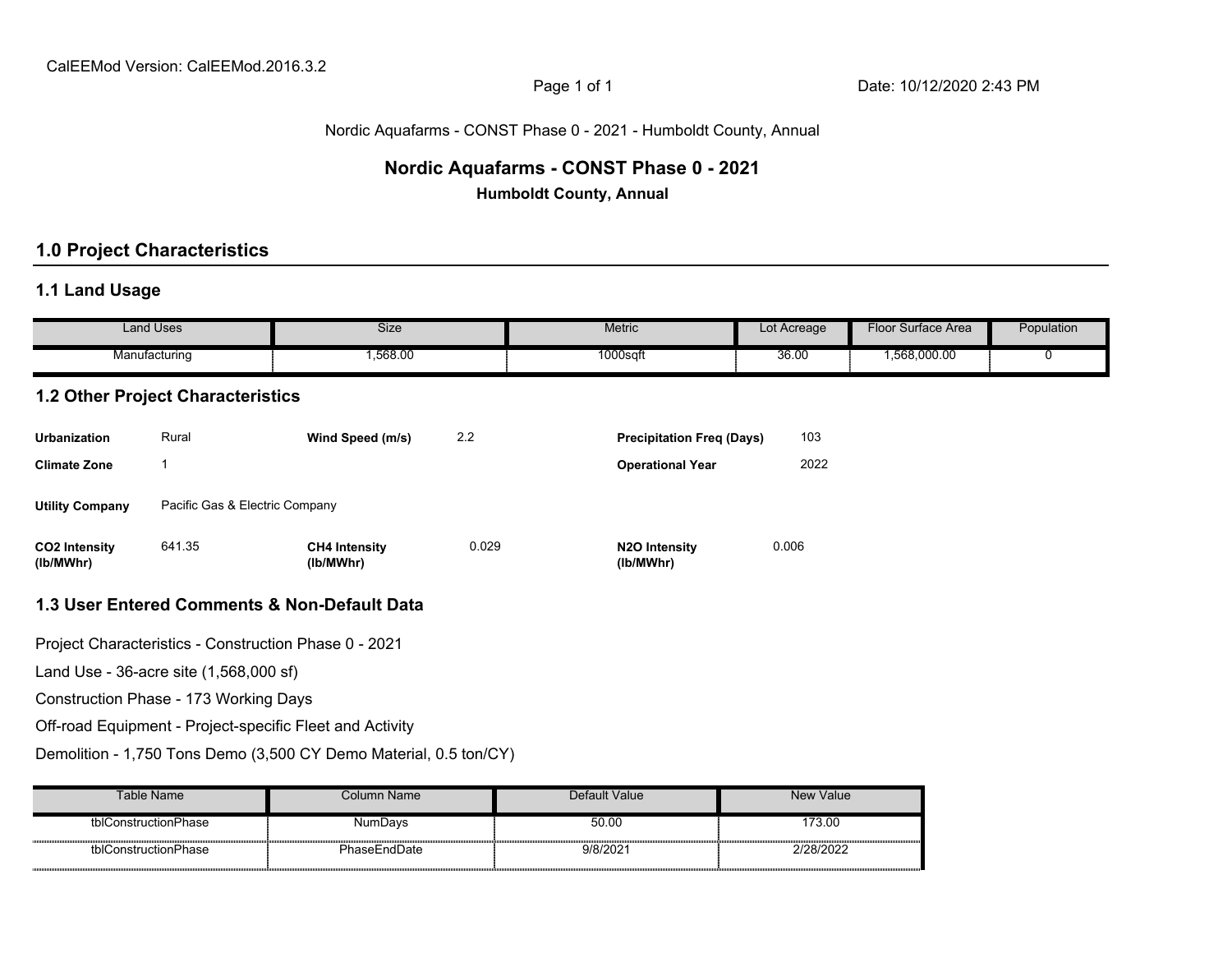| tblOffRoadEquipment       | OffRoadEquipmentUnitAmount | 1.00  | 6.00  |
|---------------------------|----------------------------|-------|-------|
| tblOffRoadEquipment       | OffRoadEquipmentUnitAmount | 2.00  | 4.00  |
| tblOffRoadEquipment       | UsageHours                 | 8.00  | 10.00 |
| tblOffRoadEquipment       | UsageHours                 | 8.00  | 10.00 |
| tblOffRoadEquipment       | UsageHours                 | 8.00  | 10.00 |
| tblProjectCharacteristics | UrbanizationLevel          | Urban | Rural |
| tblVehicleTrips           | ST TR                      | 1.49  | 0.00  |
| tblVehicleTrips           | SU TR                      | 0.62  | 0.00  |
| tblVehicleTrips           | WD TR                      | 3.82  | 0.00  |

# **2.1 Overall Construction**

# **Unmitigated Construction**

|                | <b>ROG</b> | <b>NO<sub>x</sub></b> | CO     | SO <sub>2</sub> | Fugitive<br><b>PM10</b> | Exhaust<br><b>PM10</b> | <b>PM10</b><br>Total | Fugitive<br><b>PM2.5</b> | Exhaust<br><b>PM2.5</b> | <b>PM2.5</b><br>Total | Bio-CO <sub>2</sub> | NBio-<br>CO <sub>2</sub> | Total CO2 | CH4    | N <sub>2</sub> O | CO <sub>2</sub> e |
|----------------|------------|-----------------------|--------|-----------------|-------------------------|------------------------|----------------------|--------------------------|-------------------------|-----------------------|---------------------|--------------------------|-----------|--------|------------------|-------------------|
| Year           |            |                       |        |                 | tons/yr                 |                        |                      |                          |                         |                       |                     |                          | MT/yr     |        |                  |                   |
| 2021           | 0.8844     | 7.6582                | 6.6467 | 0.0113          | 0.0631                  | 0.4029                 | 0.4660               | 0.0152                   | 0.383'                  | 0.3983                | 0.0000              | 985.9201                 | 985.9201  | 0.1849 | 0.0000           | 990.5431          |
| 2022           | 0.2402     | 2.0325                | 2.0021 | 3.5100e-<br>003 | 0.0203                  | 0.1027                 | 0.1231               | 4.8900e-<br>003          | 0.0978                  | 0.1027                | 0.0000              | 305.8252                 | 305.8252  | 0.0568 | 0.0000           | 307.2462          |
| <b>Maximum</b> | 0.8844     | 7.6582                | 6.6467 | 0.0113          | 0.0631                  | 0.4029                 | 0.4660               | 0.0152                   | 0.3831                  | 0.3983                | 0.0000              | 985,9201                 | 985.9201  | 0.1849 | 0.0000           | 990.5431          |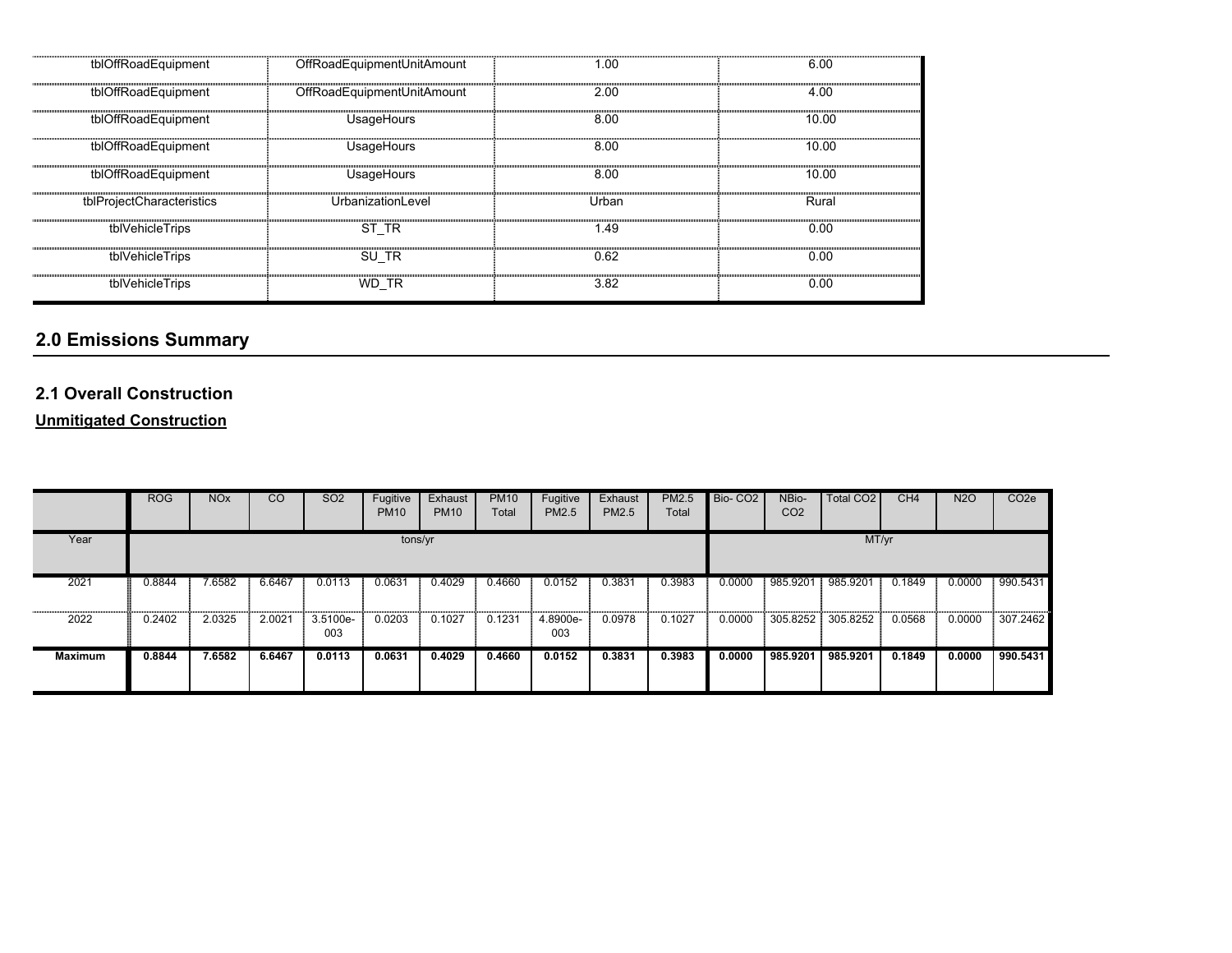# **3.0 Construction Detail**

#### **Construction Phase**

| Phase<br>Number | <b>Phase Name</b> | Phase Type | <b>Start Date</b> | <b>End Date</b> | Week | Num Davs Num Davs | <b>Phase Description</b> |
|-----------------|-------------------|------------|-------------------|-----------------|------|-------------------|--------------------------|
|                 | Demolition        | Demolition | 7/1/2021          | 2/28/2022       |      | 173.              |                          |

**Acres of Grading (Site Preparation Phase): 0**

**Acres of Grading (Grading Phase): 0**

**Acres of Paving: 0**

**Residential Indoor: 0; Residential Outdoor: 0; Non-Residential Indoor: 0; Non-Residential Outdoor: 0; Striped Parking Area: 0** 

#### **OffRoad Equipment**

| <b>Phase Name</b> | <b>Offroad Equipment Type</b> | Amount | Usage Hours | Horse Power | Load Factor |
|-------------------|-------------------------------|--------|-------------|-------------|-------------|
| <b>Demolition</b> | Concrete/Industrial Saws      |        | 10.00       | 81          | 0.73        |
| <b>Demolition</b> | Crushing/Proc. Equipment      |        | 6.70        | 85          | 0.78        |
| <b>Demolition</b> | Excavators                    |        | 10.00       | 158         | 0.38        |
| Demolition        | Rubber Tired Dozers           |        | 10.00       | 247         | 0.40        |
| <b>Demolition</b> | Tractors/Loaders/Backhoes     |        | 10.00       | 97          | 0.37        |

#### **Trips and VMT**

| <b>Phase Name</b> | Offroad Equipment Worker Trip<br>Count | Number | Vendor Trip Hauling Trip<br>Number | <b>Number</b> | Worker Trip<br>_ength | _ength | _ength | Vendor Trip Hauling Trip Worker Vehicle<br><b>Class</b> | Vendor<br>Vehicle | Hauling<br>Vehicle |
|-------------------|----------------------------------------|--------|------------------------------------|---------------|-----------------------|--------|--------|---------------------------------------------------------|-------------------|--------------------|
|                   |                                        |        |                                    |               |                       |        |        |                                                         | Class             | Class <sup>®</sup> |
| <b>Demolition</b> | 24                                     | 60.00  | $0.00\mathbb{I}$                   | 173.00        | 16.80                 | 6.60   |        | 20.00 LD Mix                                            | <b>HDT</b><br>Mix | <b>HHDT</b>        |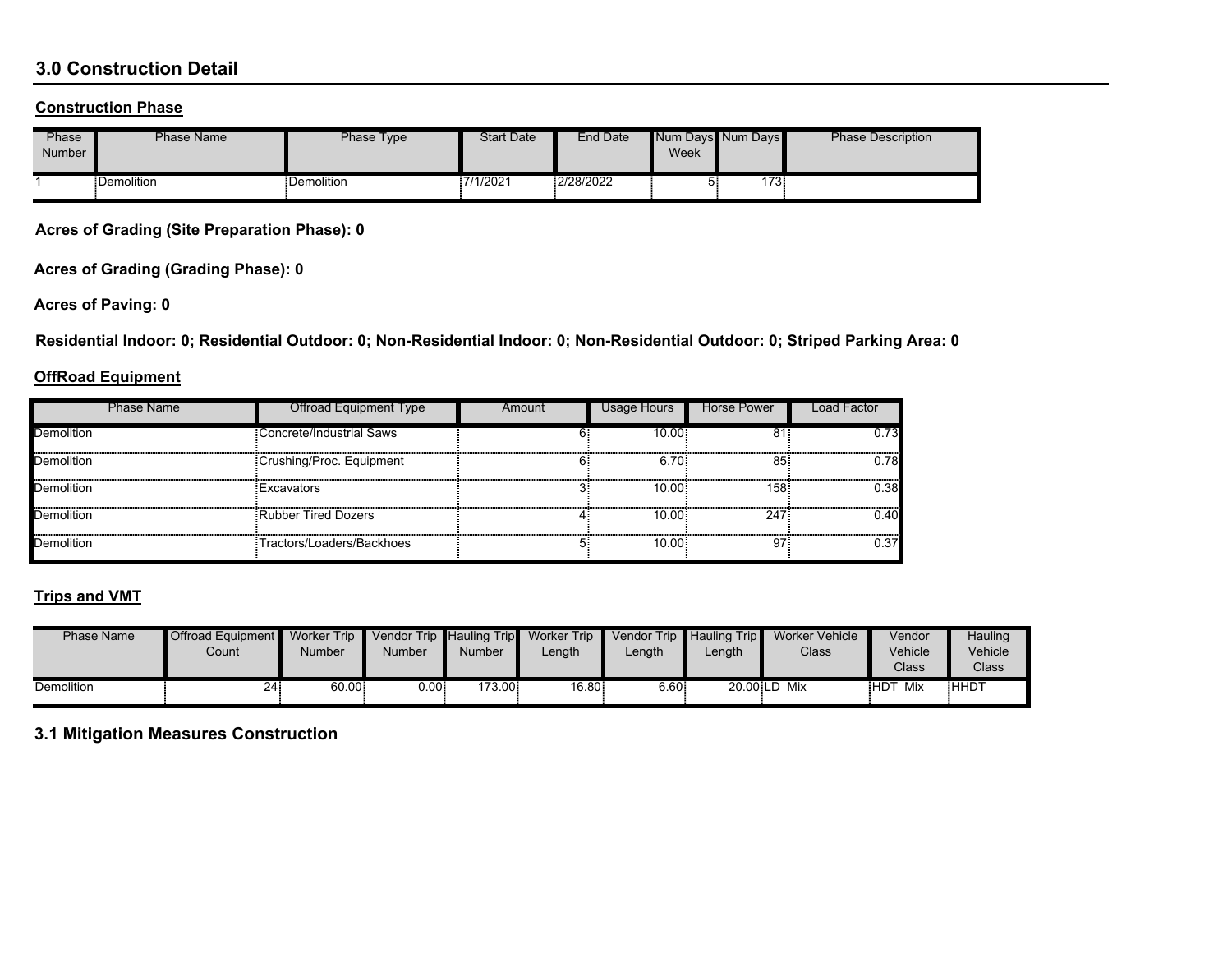# **3.2 Demolition - 2021Unmitigated Construction On-Site**

|                      | <b>ROG</b> | <b>NO<sub>x</sub></b> | CO     | SO <sub>2</sub> | Fugitive<br><b>PM10</b> | Exhaust<br><b>PM10</b> | <b>PM10</b><br>Total | Fugitive<br><b>PM2.5</b> | Exhaust<br><b>PM2.5</b> | <b>PM2.5</b><br>Total | Bio-CO <sub>2</sub> | NBio-<br>CO <sub>2</sub> | Total CO <sub>2</sub> | CH4    | <b>N2O</b> | CO <sub>2</sub> e |
|----------------------|------------|-----------------------|--------|-----------------|-------------------------|------------------------|----------------------|--------------------------|-------------------------|-----------------------|---------------------|--------------------------|-----------------------|--------|------------|-------------------|
| Category             |            |                       |        |                 | tons/yr                 |                        |                      |                          |                         |                       |                     |                          | MT/yr                 |        |            |                   |
| <b>Fugitive Dust</b> |            |                       |        |                 | 0.0143                  | 0.0000                 | 0.0143               | $2.1600e-$<br>003        | 0.0000                  | $2.1600e-$<br>003     | 0.0000              | 0.0000                   | 0.0000                | 0.0000 | 0.0000     | 0.0000            |
| Off-Road             | 0.8396     | 7.5984                | 6.3324 | 0.0108          |                         | 0.4024                 | 0.4024               |                          | 0.3826                  | 0.3826                | 0.0000              | 938.6690                 | 938.6690              | 0.1820 | 0.0000     | 943.2195          |
| Total                | 0.8396     | 7.5984                | 6.3324 | 0.0108          | 0.0143                  | 0.4024                 | 0.4167               | $2.1600e-$<br>003        | 0.3826                  | 0.3847                | 0.0000              | 938.6690                 | 938.6690              | 0.1820 | 0.0000     | 943.2195          |

|          | <b>ROG</b>      | <b>NO<sub>x</sub></b> | $\overline{c}$  | SO <sub>2</sub> | Fugitive<br><b>PM10</b> | Exhaust<br><b>PM10</b> | <b>PM10</b><br>Total | Fugitive<br><b>PM2.5</b> | Exhaust<br><b>PM2.5</b> | <b>PM2.5</b><br>Total | Bio-CO <sub>2</sub> | NBio-<br>CO <sub>2</sub> | Total CO <sub>2</sub> | CH4               | <b>N2O</b> | CO <sub>2</sub> e |
|----------|-----------------|-----------------------|-----------------|-----------------|-------------------------|------------------------|----------------------|--------------------------|-------------------------|-----------------------|---------------------|--------------------------|-----------------------|-------------------|------------|-------------------|
| Category |                 |                       |                 |                 | tons/yr                 |                        |                      |                          |                         |                       |                     |                          | MT/yr                 |                   |            |                   |
| Hauling  | 5.9000e-<br>004 | 0.0201                | 3.2800e-<br>003 | 5.0000e-<br>005 | 1.3400e-<br>003         | $9.0000e -$<br>005     | 1.4300e-<br>003      | 3.6000e-<br>004          | $9.0000e -$<br>005      | 4.5000e-<br>004       | 0.0000              | 4.9742                   | 4.9742                | $.5000e-$<br>004  | 0.0000     | 4.9780            |
| Vendor   | 0.0000          | 0.0000                | 0.0000          | 0.0000          | 0.0000                  | 0.0000                 | 0.0000               | 0.0000                   | 0.0000                  | 0.0000                | 0.0000              | 0.0000                   | 0.0000                | 0.0000            | 0.0000     | 0.0000            |
| Worker   | 0.0442          | 0.0396                | 0.3110          | 4.7000e-<br>004 | 0.0475                  | 4.4000e-<br>004        | 0.0479               | 0.0127                   | 4.1000e-<br>004         | 0.0131                | 0.0000              | 42,2770                  | 42.2770               | 2.7500e-<br>003   | 0.0000     | 42.3457           |
| Total    | 0.0448          | 0.0597                | 0.3143          | 5.2000e-<br>004 | 0.0488                  | 5.3000e-<br>004        | 0.0494               | 0.0130                   | $5.0000e-$<br>004       | 0.0135                | 0.0000              | 47.2511                  | 47.2511               | $2.9000e-$<br>003 | 0.0000     | 47.3236           |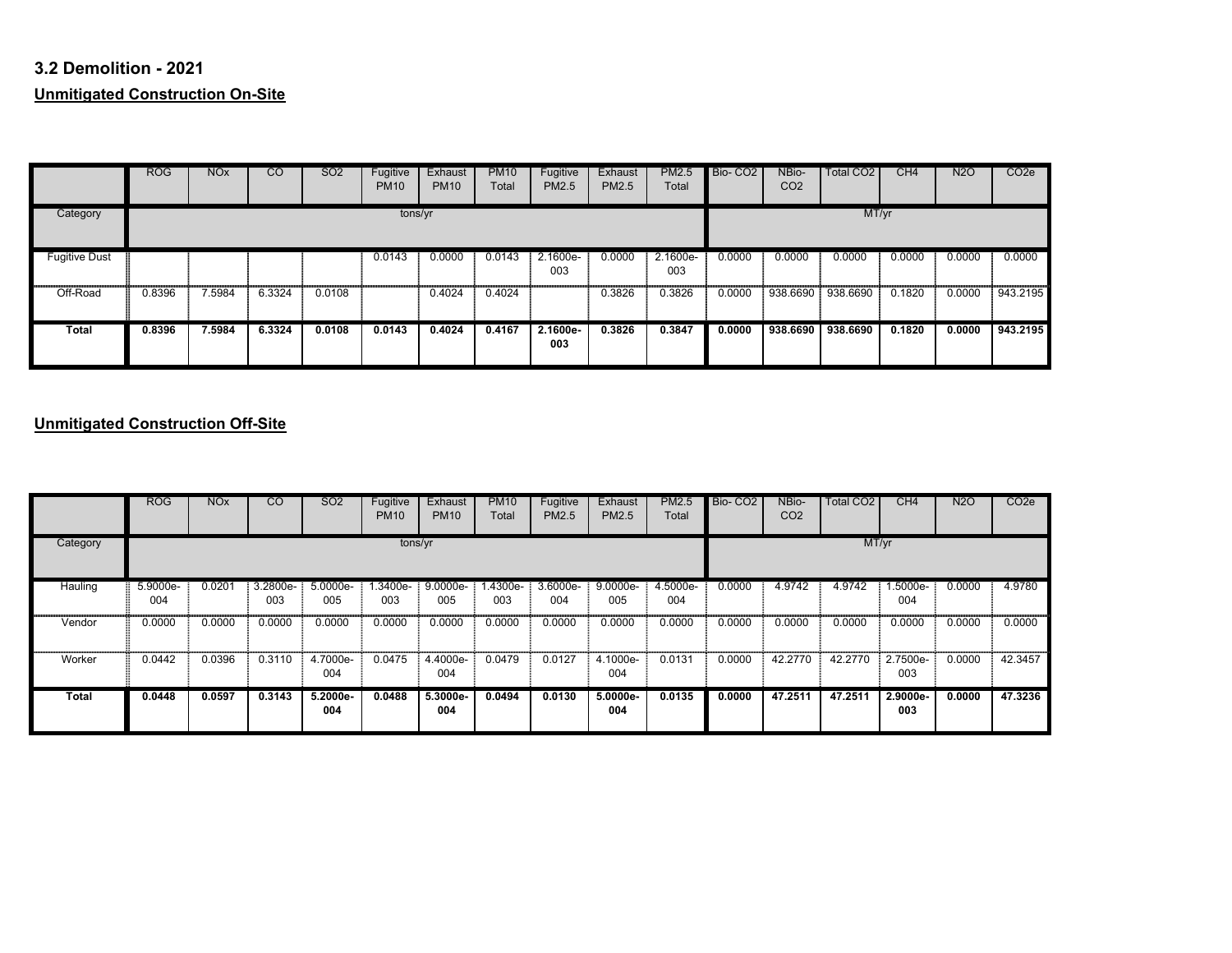# **3.2 Demolition - 2022Unmitigated Construction On-Site**

|                      | ROG    | <b>NO<sub>x</sub></b> | CO     | <b>SO2</b>      | Fugitive<br><b>PM10</b> | Exhaust<br><b>PM10</b> | <b>PM10</b><br>Total | Fugitive<br><b>PM2.5</b> | Exhaust<br><b>PM2.5</b> | <b>PM2.5</b><br>Total | Bio-CO <sub>2</sub> | NBio-<br>CO <sub>2</sub> | <b>Total CO2</b> | CH <sub>4</sub> | <b>N2O</b> | CO <sub>2</sub> e |
|----------------------|--------|-----------------------|--------|-----------------|-------------------------|------------------------|----------------------|--------------------------|-------------------------|-----------------------|---------------------|--------------------------|------------------|-----------------|------------|-------------------|
| Category             |        |                       |        |                 | tons/yr                 |                        |                      |                          |                         |                       |                     |                          | MT/yr            |                 |            |                   |
| <b>Fugitive Dust</b> |        |                       |        |                 | 4.4400e-<br>003         | 0.0000                 | 4.4400e-<br>003      | 6.7000e-<br>004          | 0.0000                  | 6.7000e-<br>004       | 0.0000              | 0.0000                   | 0.0000           | 0.0000          | 0.0000     | 0.0000            |
| Off-Road             | 0.2269 | 2.0155                | 1.9137 | 3.3600e-<br>003 |                         | 0.1026                 | 0.1026               |                          | 0.0977                  | 0.0977                | 0.0000              | 291.5539                 | 291.5539         | 0.0560          | 0.0000     | 292.9545          |
| Total                | 0.2269 | 2.0155                | 1.9137 | 3.3600e-<br>003 | 4.4400e-<br>003         | 0.1026                 | 0.1070               | 6.7000e-<br>004          | 0.0977                  | 0.0984                | 0.0000              | 291.5539                 | 291.5539         | 0.0560          | 0.0000     | 292.9545          |

|              | <b>ROG</b>      | <b>NO<sub>x</sub></b> | $\overline{c}$  | SO <sub>2</sub> | Fugitive<br><b>PM10</b> | Exhaust<br><b>PM10</b> | <b>PM10</b><br>Total | Fugitive<br><b>PM2.5</b> | Exhaust<br><b>PM2.5</b> | <b>PM2.5</b><br>Total | Bio-CO <sub>2</sub> | NBio-<br>CO <sub>2</sub> | Total CO <sub>2</sub> | CH4               | <b>N2O</b> | CO <sub>2</sub> e |
|--------------|-----------------|-----------------------|-----------------|-----------------|-------------------------|------------------------|----------------------|--------------------------|-------------------------|-----------------------|---------------------|--------------------------|-----------------------|-------------------|------------|-------------------|
| Category     |                 |                       |                 |                 | tons/yr                 |                        |                      |                          |                         |                       |                     |                          | MT/yr                 |                   |            |                   |
| Hauling      | 1.7000e-<br>004 | 5.7600e-<br>003       | 9.7000e-<br>004 | 2.0000e-<br>005 | 1.1500e-<br>003         | 3.0000e-<br>005        | 1.1700e-<br>003      | 2.9000e-<br>004          | 2.0000e-<br>005         | $3.2000e-$<br>004     | 0.0000              | 1.5279                   | .5279                 | $5.0000e-$<br>005 | 0.0000     | 1.5290            |
| Vendor       | 0.0000          | 0.0000                | 0.0000          | 0.0000          | 0.0000                  | 0.0000                 | 0.0000               | 0.0000                   | 0.0000                  | 0.0000                | 0.0000              | 0.0000                   | 0.0000                | 0.0000            | 0.0000     | 0.0000            |
| Worker       | 0.0131          | 0.0112                | 0.0874          | .4000e-<br>004  | 0.0148                  | 1.3000e-<br>004        | 0.0149               | 3.9300e-<br>003          | $.2000e-$<br>004        | 4.0500e-<br>003       | 0.0000              | 12.7434                  | 12.7434               | 7.7000e-<br>004   | 0.0000     | 12.7626           |
| <b>Total</b> | 0.0133          | 0.0169                | 0.0884          | 1.6000e-<br>004 | 0.0159                  | 1.6000e-<br>004        | 0.0161               | 4.2200e-<br>003          | 1.4000e-<br>004         | 4.3700e-<br>003       | 0.0000              | 14.2713                  | 14.2713               | $8.2000e-$<br>004 | 0.0000     | 14.2916           |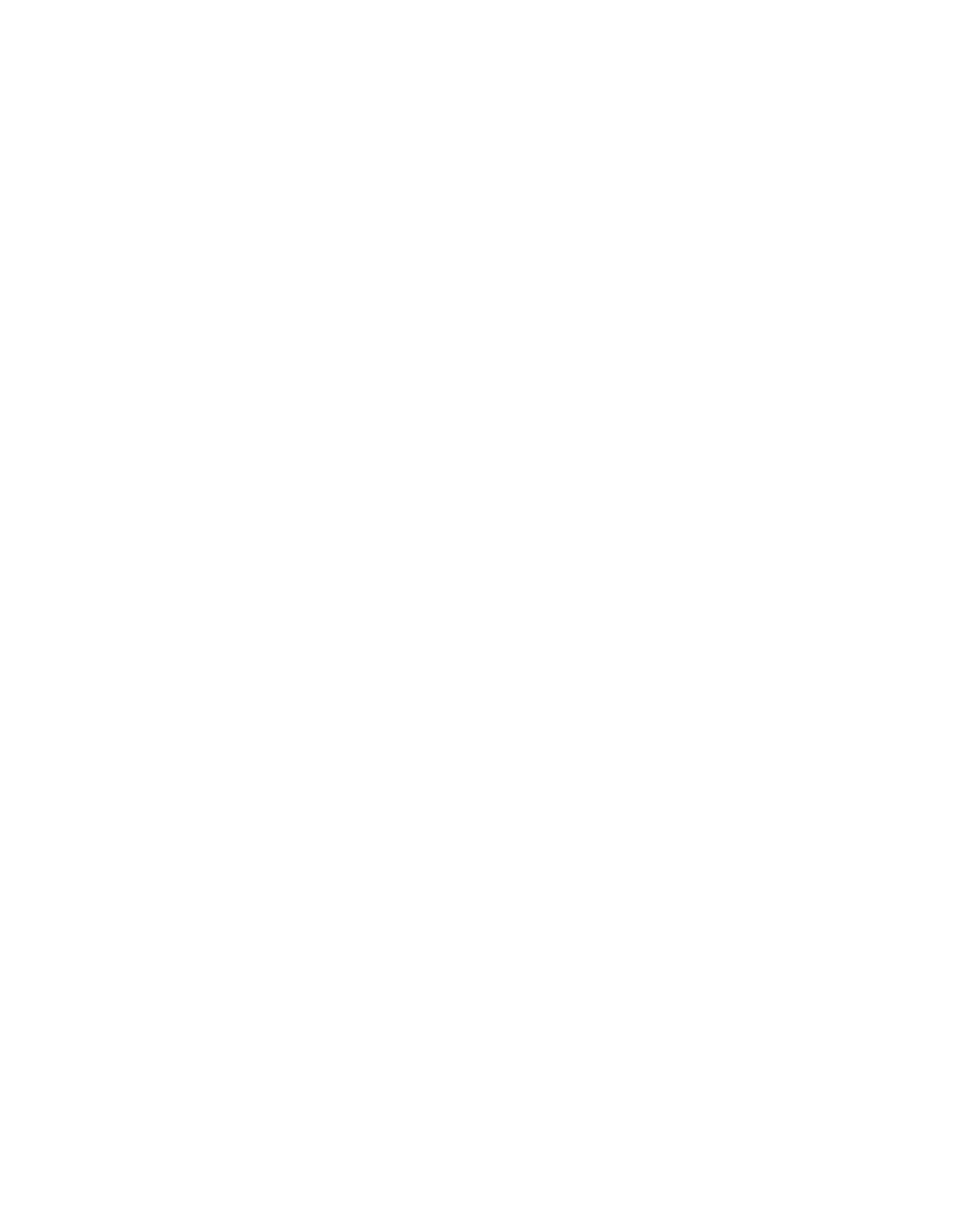# Nordic Aquafarms - CONST Phase 1A - 2022 - Humboldt County, Annual

# **Nordic Aquafarms - CONST Phase 1A - 2022 Humboldt County, Annual**

# **1.0 Project Characteristics**

# **1.1 Land Usage**

|                                   | <b>Land Uses</b>                                 | Size                                                               |       | Metric                           | Lot Acreage | Floor Surface Area | Population |
|-----------------------------------|--------------------------------------------------|--------------------------------------------------------------------|-------|----------------------------------|-------------|--------------------|------------|
|                                   | Manufacturing                                    | 1,568.00                                                           |       | 1000sqft                         | 36.00       | 1,568,000.00       |            |
|                                   | <b>1.2 Other Project Characteristics</b>         |                                                                    |       |                                  |             |                    |            |
| <b>Urbanization</b>               | Rural                                            | Wind Speed (m/s)                                                   | 2.2   | <b>Precipitation Freq (Days)</b> | 103         |                    |            |
| <b>Climate Zone</b>               | $\mathbf{1}$                                     |                                                                    |       | <b>Operational Year</b>          | 2023        |                    |            |
| <b>Utility Company</b>            | Pacific Gas & Electric Company                   |                                                                    |       |                                  |             |                    |            |
| <b>CO2 Intensity</b><br>(lb/MWhr) | 641.35                                           | <b>CH4 Intensity</b><br>(lb/MWhr)                                  | 0.029 | N2O Intensity<br>(lb/MWhr)       | 0.006       |                    |            |
|                                   |                                                  | 1.3 User Entered Comments & Non-Default Data                       |       |                                  |             |                    |            |
|                                   |                                                  | Project Characteristics - Construction Phase 1A - 2022             |       |                                  |             |                    |            |
|                                   | Land Use - 36-acre site (1,568,160 sf)           |                                                                    |       |                                  |             |                    |            |
|                                   |                                                  | Construction Phase - Site Prep 107d, Grading, 85d, Bldg Const 196d |       |                                  |             |                    |            |
|                                   |                                                  | Off-road Equipment - Project-Specific Fleet and Activity           |       |                                  |             |                    |            |
|                                   | Grading - Grading 5,000cy Import, 5,000cy Export |                                                                    |       |                                  |             |                    |            |
|                                   | Vehicle Trips - Construction Only                |                                                                    |       |                                  |             |                    |            |
|                                   | Tahle Name                                       | Column Name                                                        |       | Default Value                    | Alew Value  |                    |            |

| able<br>: Name                  | olumn<br>∟Name | Default Value | New Value |
|---------------------------------|----------------|---------------|-----------|
| -<br>thư<br>›IConstructionPhase | NumDavs        | 740.00        | 196.00    |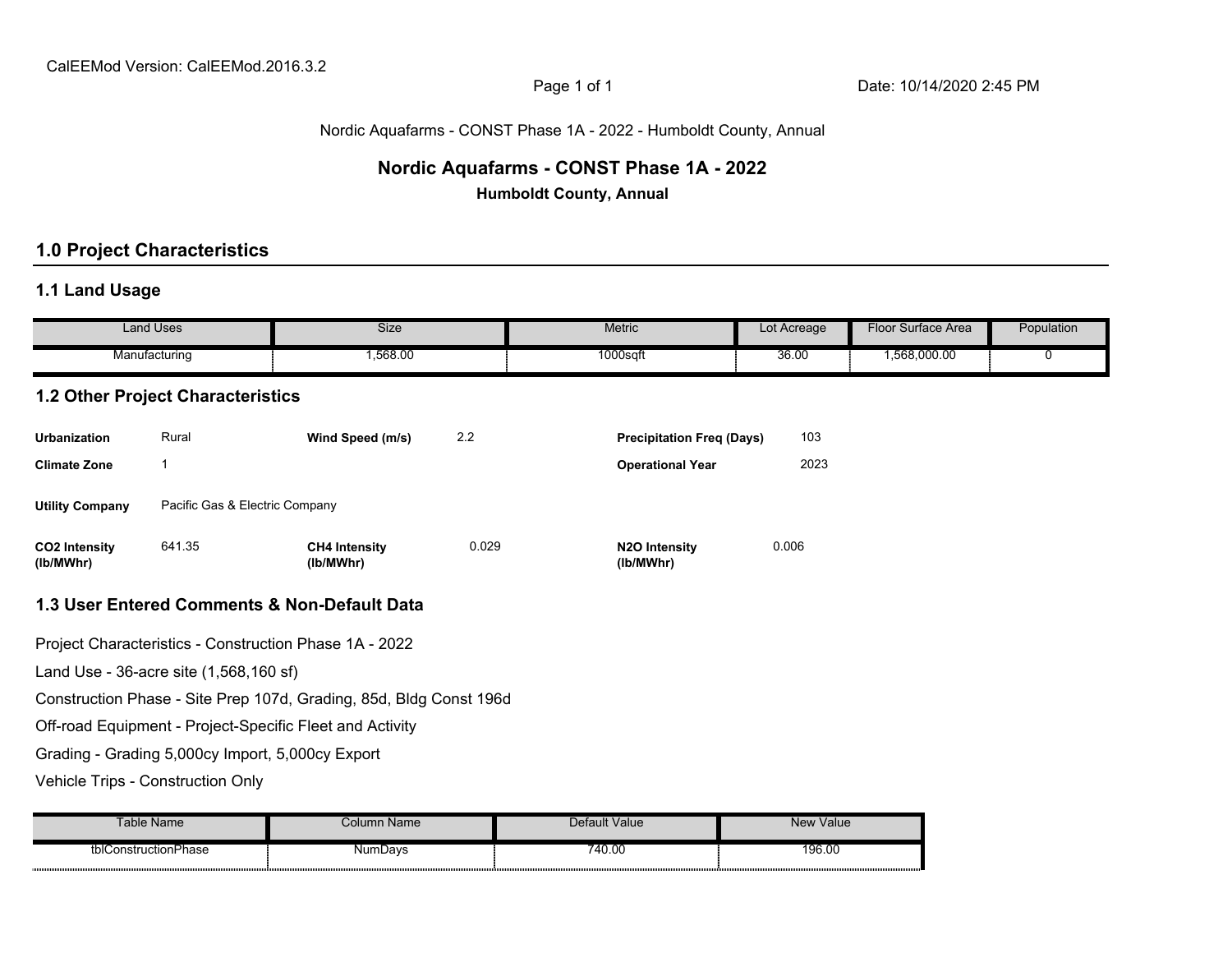| tblConstructionPhase      | <b>NumDays</b>             | 75.00  | 85.00    |
|---------------------------|----------------------------|--------|----------|
| tblConstructionPhase      | <b>NumDays</b>             | 30.00  | 107.00   |
| tblGrading                | MaterialExported           | 0.00   | 5,000.00 |
| tblGrading                | MaterialImported           | 0.00   | 5,000.00 |
| tblOffRoadEquipment       | <b>HorsePower</b>          | 158.00 | 162.00   |
| tblOffRoadEquipment       | <b>HorsePower</b>          | 65.00  | 64.00    |
| tblOffRoadEquipment       | OffRoadEquipmentUnitAmount | 1.00   | 3.00     |
| tblOffRoadEquipment       | OffRoadEquipmentUnitAmount | 3.00   | 6.00     |
| tblOffRoadEquipment       | OffRoadEquipmentUnitAmount | 1.00   | 4.00     |
| tblOffRoadEquipment       | OffRoadEquipmentUnitAmount | 1.00   | 2.00     |
| tblOffRoadEquipment       | OffRoadEquipmentUnitAmount | 1.00   | 0.00     |
| tblOffRoadEquipment       | OffRoadEquipmentUnitAmount | 3.00   | 0.00     |
| tblOffRoadEquipment       | OffRoadEquipmentUnitAmount | 2.00   | 0.00     |
| tblOffRoadEquipment       | OffRoadEquipmentUnitAmount | 3.00   | 4.00     |
| tblOffRoadEquipment       | OffRoadEquipmentUnitAmount | 2.00   | 0.00     |
| tblOffRoadEquipment       | OffRoadEquipmentUnitAmount | 4.00   | 5.00     |
| tblOffRoadEquipment       | OffRoadEquipmentUnitAmount | 1.00   | 800      |
| tblOffRoadEquipment       | <b>UsageHours</b>          | 7.00   | 6.70     |
| tblOffRoadEquipment       | <b>UsageHours</b>          | 8.00   | 10.00    |
| tblOffRoadEquipment       | <b>UsageHours</b>          | 8.00   | 10.00    |
| tblOffRoadEquipment       | <b>UsageHours</b>          | 8.00   | 10.00    |
| tblOffRoadEquipment       | <b>UsageHours</b>          | 8.00   | 10.00    |
| tblOffRoadEquipment       | <b>UsageHours</b>          | 7.00   | 6.70     |
| tblOffRoadEquipment       | <b>UsageHours</b>          | 8.00   | 10.00    |
| tblOffRoadEquipment       | <b>UsageHours</b>          | 8.00   | 3.30     |
| tblProjectCharacteristics | UrbanizationLevel          | Urban  | Rural    |
| tblVehicleTrips           | $ST_TR$                    | 1.49   | 0.00     |
| tblVehicleTrips           | SU_TR                      | 0.62   | 0.00     |
| tblVehicleTrips           | WD_TR                      | 3.82   | 0.00     |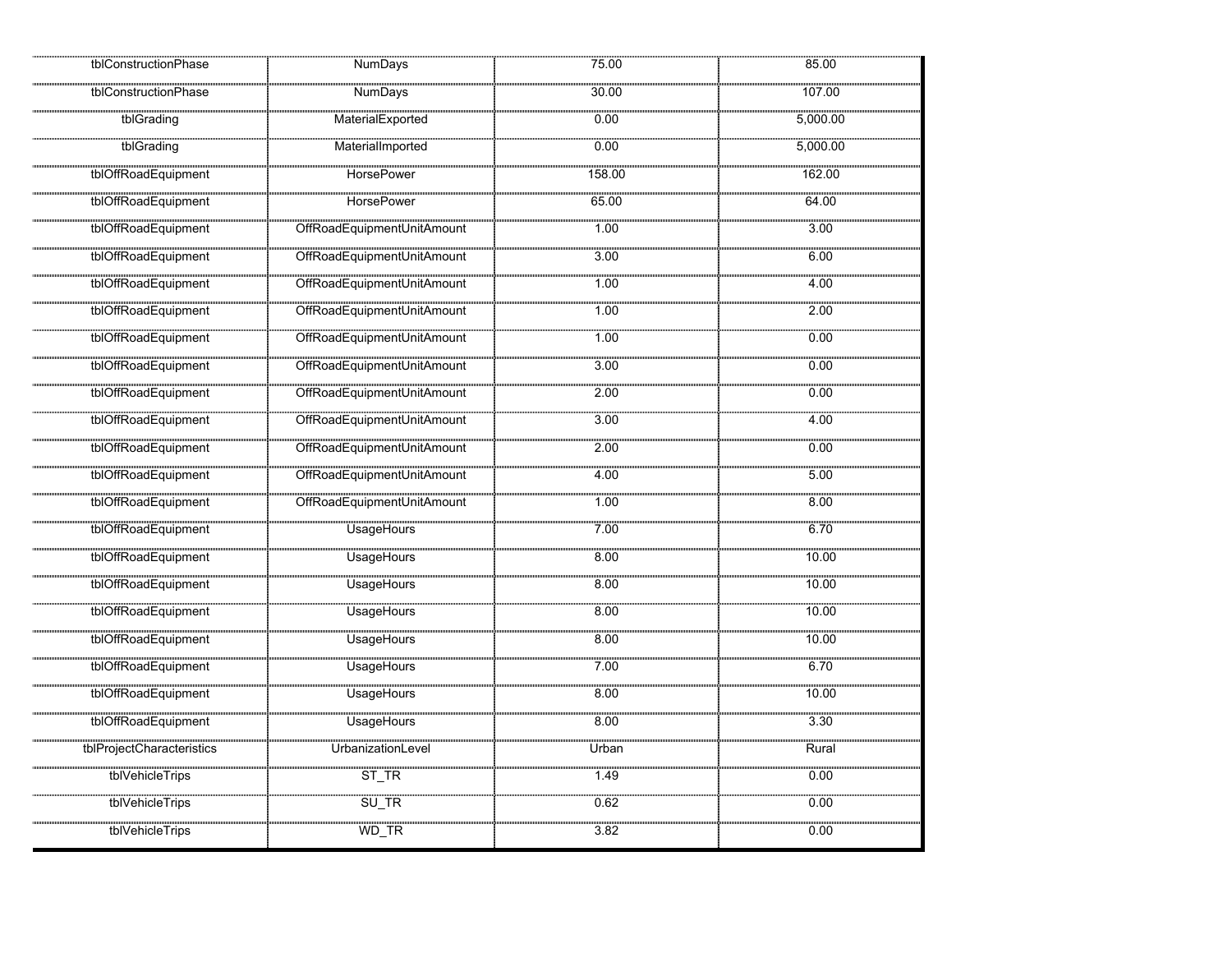# **2.1 Overall Construction**

**Unmitigated Construction**

|                | <b>ROG</b> | <b>NO<sub>x</sub></b> | CO      | SO <sub>2</sub> | Fugitive<br><b>PM10</b> | Exhaust<br><b>PM10</b> | <b>PM10</b><br>Total | Fugitive<br><b>PM2.5</b> | Exhaust<br><b>PM2.5</b> | PM2.5<br>Total | Bio-CO <sub>2</sub> | NBio-<br>CO <sub>2</sub> | Total CO2            | CH <sub>4</sub> | <b>N2O</b> | CO <sub>2</sub> e |
|----------------|------------|-----------------------|---------|-----------------|-------------------------|------------------------|----------------------|--------------------------|-------------------------|----------------|---------------------|--------------------------|----------------------|-----------------|------------|-------------------|
| Year           |            |                       |         |                 | tons/yr                 |                        |                      |                          |                         |                |                     |                          | MT/yr                |                 |            |                   |
| 2022           | 1.8245     | 12.8290               | 16.4472 | 0.0329          | 1.0087                  | 0.4643                 | .4729                | 0.2633                   | 0.4420                  | 0.7053         | 0.0000              |                          | 2,924.739 2,924.7392 | 0.4145          | 0.0000     | 2,935.100         |
| <b>Maximum</b> | .8245      | 12.8290               | 16.4472 | 0.0329          | 1.0087                  | 0.4643                 | 1.4729               | 0.2633                   | 0.4420                  | 0.7053         | 0.0000              |                          | 2,924.739 2,924.7392 | 0.4145          | 0.0000     | 2,935.100         |

# **3.0 Construction Detail**

#### **Construction Phase**

| Phase         | <b>Phase Name</b>            | Phase Type            | <b>Start Date</b> | End Date   | Num Days Num Days |     | <b>Phase Description</b> |
|---------------|------------------------------|-----------------------|-------------------|------------|-------------------|-----|--------------------------|
| <b>Number</b> |                              |                       |                   |            | Week              |     |                          |
|               |                              |                       |                   |            |                   |     |                          |
|               | Site Preparation             | Site Preparation      | 1/1/2022          | 5/31/2022  |                   | 107 |                          |
|               |                              |                       |                   |            |                   |     |                          |
| 2             | Grading                      | Grading               | 1/1/2022          | 4/29/2022  |                   | 85  |                          |
|               |                              |                       |                   |            |                   |     |                          |
| 3             | <b>Building Construction</b> | Building Construction | 4/1/2022          | 12/30/2022 |                   | 196 |                          |
|               |                              |                       |                   |            |                   |     |                          |
|               |                              |                       |                   |            |                   |     |                          |

**Acres of Grading (Site Preparation Phase): 0**

**Acres of Grading (Grading Phase): 106.25**

**Acres of Paving: 0**

**Residential Indoor: 0; Residential Outdoor: 0; Non-Residential Indoor: 0; Non-Residential Outdoor: 0; Striped Parking Area: 0** 

#### **OffRoad Equipment**

| Phase Name              | Offroad Equipment Type | Amount | Usage Hours | Horse Power | Load Factor |
|-------------------------|------------------------|--------|-------------|-------------|-------------|
| <b>Site Preparation</b> | Excavators             |        | 8.30        | 162         | J.38        |
| <b>Site Preparation</b> | Generator Sets         |        | 10.00       | 84          | .74         |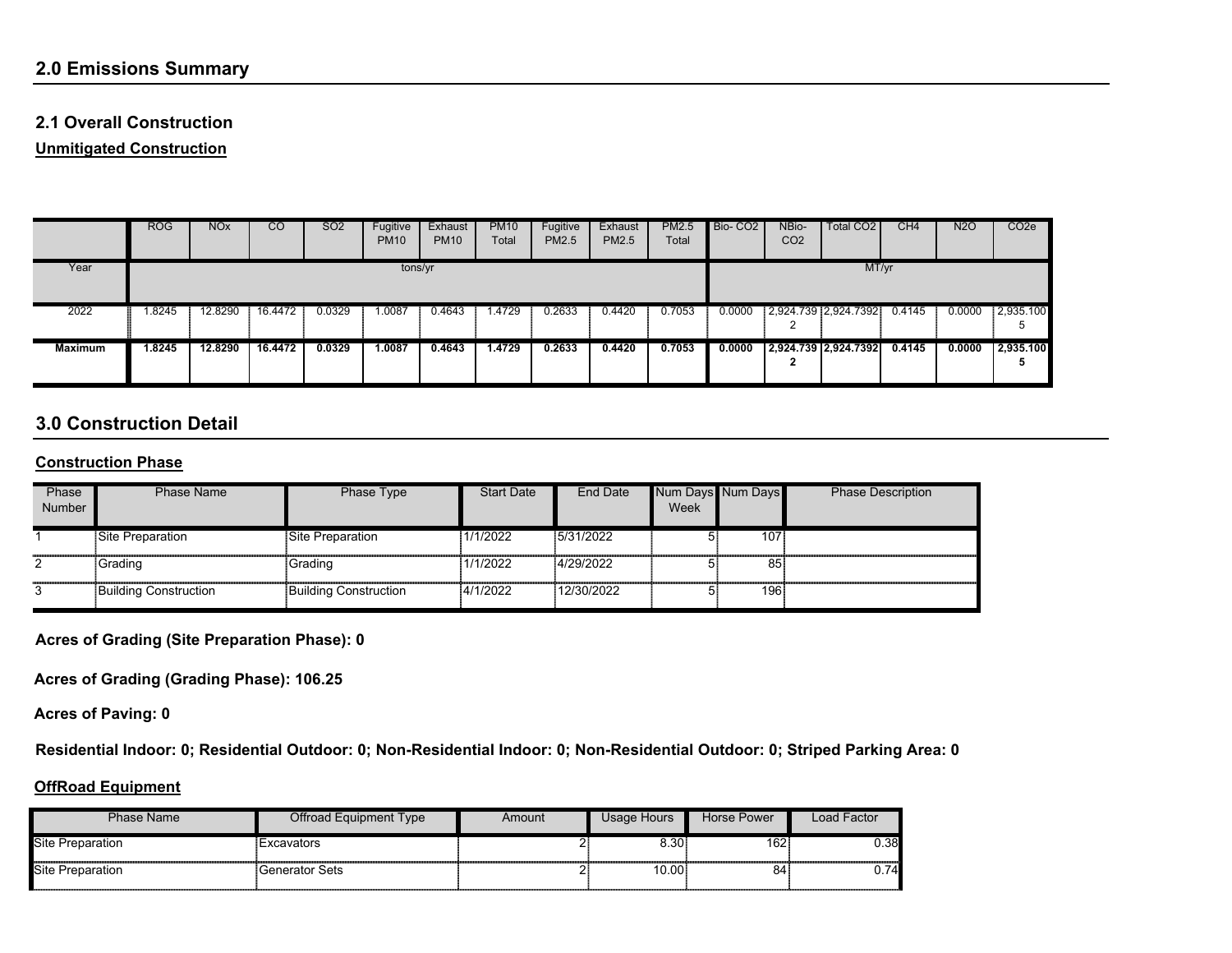| <b>Site Preparation</b>      | <b>Rubber Tired Dozers</b>      | $\overline{0}$ | 8.00  | 247 | 0.40 |
|------------------------------|---------------------------------|----------------|-------|-----|------|
| <b>Site Preparation</b>      | <b>Skid Steer Loaders</b>       | 4              | 5.00  | 64  | 0.37 |
| <b>Site Preparation</b>      | Tractors/Loaders/Backhoes       | 5              | 10.00 | 97  | 0.37 |
| Grading                      | Excavators                      | $\overline{2}$ | 10.00 | 158 | 0.38 |
| Grading                      | Graders                         | 2              | 10.00 | 187 | 0.41 |
| Grading                      | <b>Rubber Tired Dozers</b>      | $\overline{0}$ | 8.00  | 247 | 0.40 |
| Grading                      | Scrapers                        | 0              | 8.00  | 367 | 0.48 |
| Grading                      | Tractors/Loaders/Backhoes       | $\Omega$       | 8.00  | 97  | 0.37 |
| <b>Building Construction</b> | <b>Aerial Lifts</b>             | 8              | 6.70  | 63  | 0.31 |
| <b>Building Construction</b> | <b>Cement and Mortar Mixers</b> | 4              | 6.70  | 9   | 0.56 |
| <b>Building Construction</b> | Cranes                          | 3              | 6.70  | 231 | 0.29 |
| <b>Building Construction</b> | <b>Forklifts</b>                | 6              | 10.00 | 89  | 0.20 |
| <b>Building Construction</b> | <b>Generator Sets</b>           | 4              | 10.00 | 84  | 0.74 |
| <b>Building Construction</b> | Off-Highway Tractors            | 5              | 10.00 | 124 | 0.44 |
| <b>Building Construction</b> | Pumps                           | 5              | 6.70  | 84  | 0.74 |
| <b>Building Construction</b> | Tractors/Loaders/Backhoes       | 4              | 6.70  | 97  | 0.37 |
| <b>Building Construction</b> | Welders                         | 8              | 3.30  | 46  | 0.45 |

# **Trips and VMT**

| <b>Phase Name</b>            | <b>Offroad Equipment</b><br>Count | <b>Worker Trip</b><br><b>Number</b> | Vendor Trip Hauling Trip<br><b>Number</b> | <b>Number</b>         | <b>Worker Trip</b><br>Length | <b>Vendor Trip</b><br>Length | <b>Hauling Trip</b><br>Length | Worker Vehicle<br>Class | Vendor<br>Vehicle<br>Class | Hauling<br>Vehicle<br>Class |
|------------------------------|-----------------------------------|-------------------------------------|-------------------------------------------|-----------------------|------------------------------|------------------------------|-------------------------------|-------------------------|----------------------------|-----------------------------|
| Site Preparation             | 13.                               | 33.00                               | 0.00                                      | $0.00$ $\overline{ }$ | 16.80                        | 6.60                         |                               | 20.00 LD Mix            | <b>HDT Mix</b>             | <b>HHDT</b>                 |
| Grading                      |                                   | 10.00                               | 0.00                                      | 625.00                | 16.80                        | 6.60                         |                               | 20.00 LD Mix            | HDT Mix                    | <b>HHDT</b>                 |
| <b>Building Construction</b> | 47                                | 659.00                              | 257.00                                    | 0.001                 | 16.80                        | 6.60                         |                               | 20.00 LD Mix            | HDT Mix                    | <b>HHDT</b>                 |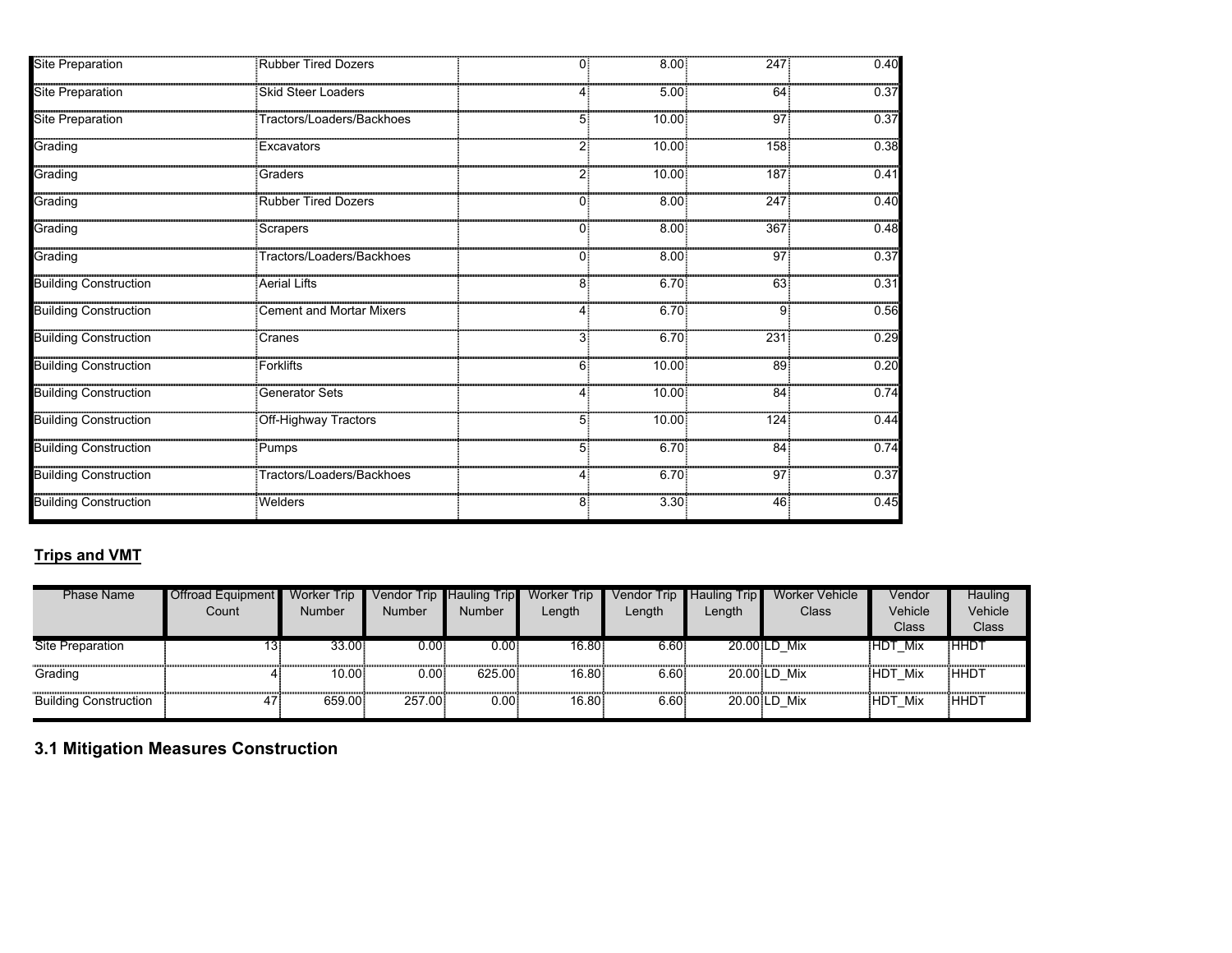# **3.2 Site Preparation - 2022 Unmitigated Construction On-Site**

|                      | <b>ROG</b> | <b>NO<sub>x</sub></b> | CO     | SO <sub>2</sub> | Fugitive<br><b>PM10</b> | Exhaust<br><b>PM10</b> | <b>PM10</b><br>Total | Fugitive<br><b>PM2.5</b> | Exhaust<br><b>PM2.5</b> | PM2.5<br>Total | Bio-CO <sub>2</sub> | NBio-<br>CO <sub>2</sub> | Total CO <sub>2</sub> | CH4    | <b>N2O</b> | CO <sub>2</sub> e |
|----------------------|------------|-----------------------|--------|-----------------|-------------------------|------------------------|----------------------|--------------------------|-------------------------|----------------|---------------------|--------------------------|-----------------------|--------|------------|-------------------|
| Category             |            |                       |        |                 | tons/yr                 |                        |                      |                          |                         |                |                     |                          | MT/yr                 |        |            |                   |
| <b>Fugitive Dust</b> |            |                       |        |                 | 0.0000                  | 0.0000                 | 0.0000               | 0.0000                   | 0.0000                  | 0.0000         | 0.0000              | 0.0000                   | 0.0000                | 0.0000 | 0.0000     | 0.0000            |
| Off-Road             | 0.1314     | .2765                 | 1.7932 | 2.7800e-<br>003 |                         | 0.0641                 | 0.0641               |                          | 0.0606                  | 0.0606         | 0.0000              | 242.5457                 | 242.5457              | 0.0576 | 0.0000     | 243.9853          |
| Total                | 0.1314     | .2765                 | 1.7932 | 2.7800e-<br>003 | 0.0000                  | 0.0641                 | 0.0641               | 0.0000                   | 0.0606                  | 0.0606         | 0.0000              | 242.5457                 | 242.5457              | 0.0576 | 0.0000     | 243.9853          |

|              | <b>ROG</b> | <b>NO<sub>x</sub></b> | $\overline{c}$ | SO <sub>2</sub>   | Fugitive<br><b>PM10</b> | Exhaust<br><b>PM10</b> | <b>PM10</b><br>Total | Fugitive<br><b>PM2.5</b> | Exhaust<br><b>PM2.5</b> | <b>PM2.5</b><br>Total | Bio-CO <sub>2</sub> | NBio-<br>CO <sub>2</sub> | Total CO <sub>2</sub> | CH4              | <b>N2O</b> | CO <sub>2</sub> e |
|--------------|------------|-----------------------|----------------|-------------------|-------------------------|------------------------|----------------------|--------------------------|-------------------------|-----------------------|---------------------|--------------------------|-----------------------|------------------|------------|-------------------|
| Category     |            |                       |                |                   | tons/yr                 |                        |                      |                          |                         |                       |                     |                          | MT/yr                 |                  |            |                   |
| Hauling      | 0.0000     | 0.0000                | 0.0000         | 0.0000            | 0.0000                  | 0.0000                 | 0.0000               | 0.0000                   | 0.0000                  | 0.0000                | 0.0000              | 0.0000                   | 0.0000                | 0.0000           | 0.0000     | 0.0000            |
| Vendor       | 0.0000     | 0.0000                | 0.0000         | 0.0000            | 0.0000                  | 0.0000                 | 0.0000               | 0.0000                   | 0.0000                  | 0.0000                | 0.0000              | 0.0000                   | 0.0000                | 0.0000           | 0.0000     | 0.0000            |
| Worker       | 0.0188     | 0.0161                | 0.1255         | 2.0000e-<br>004   | 0.0212                  | 1.9000e-<br>004        | 0.0214               | 5.6400e-<br>003          | 1.7000e-<br>004         | 5.8100e-<br>003       | 0.0000              | 18.2914                  | 18.2914               | $.1000e-$<br>003 | 0.0000     | 18.3190           |
| <b>Total</b> | 0.0188     | 0.0161                | 0.1255         | $2.0000e-$<br>004 | 0.0212                  | $1.9000e-$<br>004      | 0.0214               | $5.6400e-$<br>003        | 1.7000e-<br>004         | 5.8100e-<br>003       | 0.0000              | 18.2914                  | 18.2914               | 1.1000e-<br>003  | 0.0000     | 18.3190           |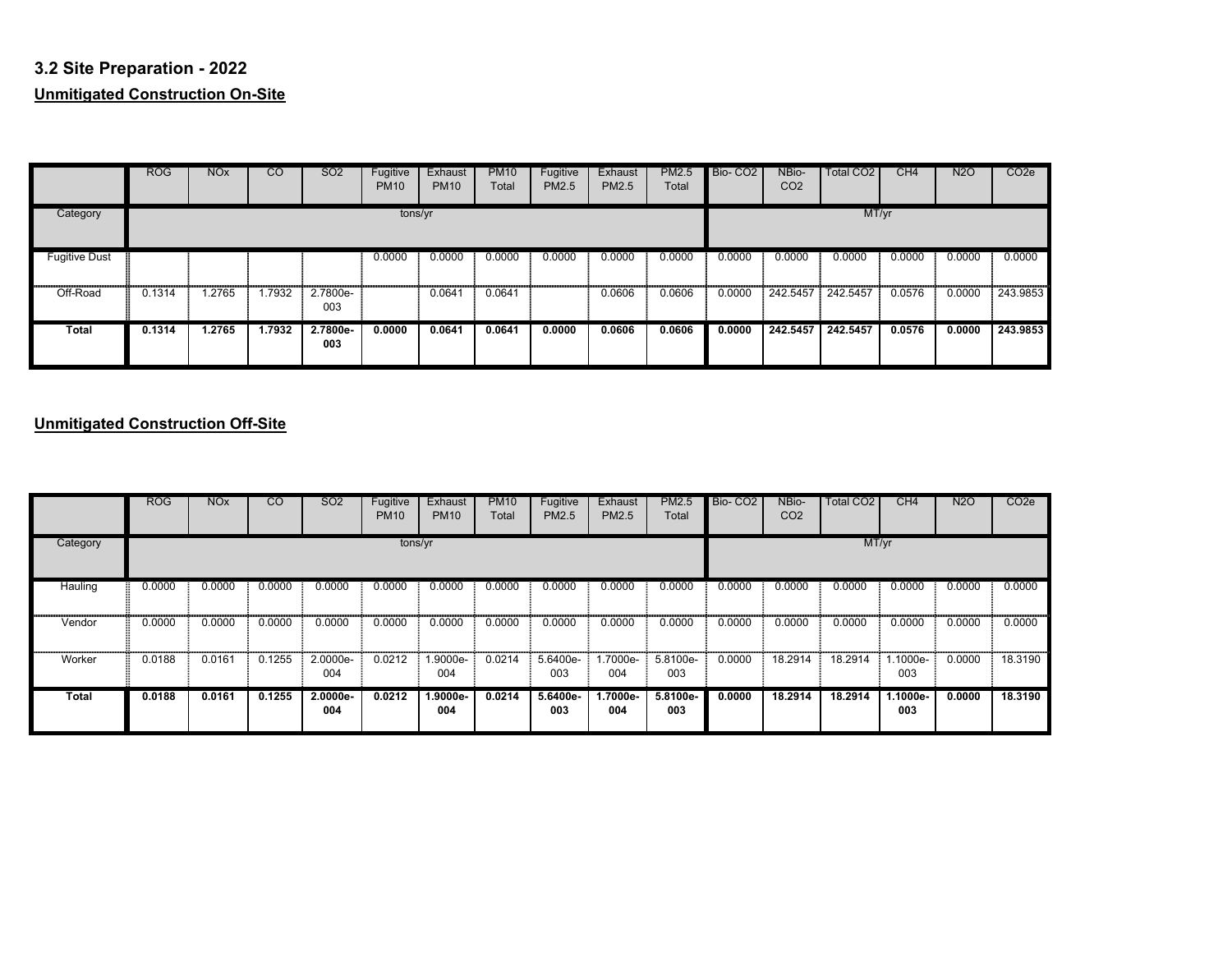# **3.3 Grading - 2022 Unmitigated Construction On-Site**

|                      | <b>ROG</b> | <b>NO<sub>x</sub></b> | CO     | <b>SO2</b>        | Fugitive<br><b>PM10</b> | Exhaust<br><b>PM10</b> | <b>PM10</b><br>Total | Fugitive<br><b>PM2.5</b> | Exhaust<br><b>PM2.5</b> | <b>PM2.5</b><br>Total | Bio-CO <sub>2</sub> | NBio-<br>CO <sub>2</sub> | <b>Total CO2</b> | CH <sub>4</sub> | <b>N2O</b> | CO <sub>2</sub> e |
|----------------------|------------|-----------------------|--------|-------------------|-------------------------|------------------------|----------------------|--------------------------|-------------------------|-----------------------|---------------------|--------------------------|------------------|-----------------|------------|-------------------|
| Category             |            |                       |        |                   | tons/yr                 |                        |                      |                          |                         |                       |                     |                          | MT/yr            |                 |            |                   |
| <b>Fugitive Dust</b> |            |                       |        |                   | 0.0569                  | 0.0000                 | 0.0569               | 6.1700e-<br>003          | 0.0000                  | 6.1700e-<br>003       | 0.0000              | 0.0000                   | 0.0000           | 0.0000          | 0.0000     | 0.0000            |
| Off-Road             | 0.0656     | 0.7474                | 0.5288 | 1.2500e-<br>003   |                         | 0.0269                 | 0.0269               |                          | 0.0247                  | 0.0247                | 0.0000              | 110.0075                 | 110.0075         | 0.0356          | 0.0000     | 110.8970          |
| Total                | 0.0656     | 0.7474                | 0.5288 | $1.2500e-$<br>003 | 0.0569                  | 0.0269                 | 0.0838               | 6.1700e-<br>003          | 0.0247                  | 0.0309                | 0.0000              | 110.0075                 | 110.0075         | 0.0356          | 0.0000     | 110.8970          |

|          | <b>ROG</b>      | <b>NO<sub>x</sub></b> | $\overline{c}$ | SO <sub>2</sub>   | Fugitive<br><b>PM10</b> | Exhaust<br><b>PM10</b> | <b>PM10</b><br>Total | Fugitive<br><b>PM2.5</b> | Exhaust<br><b>PM2.5</b> | <b>PM2.5</b><br>Total | Bio-CO <sub>2</sub> | NBio-<br>CO <sub>2</sub> | Total CO <sub>2</sub> | CH4               | <b>N2O</b> | CO <sub>2</sub> e |
|----------|-----------------|-----------------------|----------------|-------------------|-------------------------|------------------------|----------------------|--------------------------|-------------------------|-----------------------|---------------------|--------------------------|-----------------------|-------------------|------------|-------------------|
| Category |                 |                       |                |                   | tons/yr                 |                        |                      |                          |                         |                       |                     |                          | MT/yr                 |                   |            |                   |
| Hauling  | 2.6200e-<br>003 | 0.0879                | 0.0147         | $2.5000e-$<br>004 | 5.1400e-<br>003         | 3.8000e-<br>004        | 5.5200e-<br>003      | 1.4100e-<br>003          | 3.7000e-<br>004         | 1.7800e-<br>003       | 0.0000              | 23,2910                  | 23.2910               | 7.0000e-<br>004   | 0.0000     | 23.3085           |
| Vendor   | 0.0000          | 0.0000                | 0.0000         | 0.0000            | 0.0000                  | 0.0000                 | 0.0000               | 0.0000                   | 0.0000                  | 0.0000                | 0.0000              | 0.0000                   | 0.0000                | 0.0000            | 0.0000     | 0.0000            |
| Worker   | 4.5300e-<br>003 | 3.8600e-<br>003       | 0.0302         | 5.0000e-<br>005   | 5.1000e-<br>003         | 5.0000e-<br>005        | 5.1400e-<br>003      | .3600e-<br>003           | 4.0000e-<br>005         | 1.4000e-<br>003       | 0.0000              | 4.4032                   | 4.4032                | 2.7000e-<br>004   | 0.0000     | 4.4098            |
| Total    | 7.1500e-<br>003 | 0.0917                | 0.0449         | $3.0000e-$<br>004 | 0.0102                  | 4.3000e-<br>004        | 0.0107               | 2.7700e-<br>003          | 4.1000e-<br>004         | $3.1800e -$<br>003    | 0.0000              | 27.6942                  | 27.6942               | $9.7000e-$<br>004 | 0.0000     | 27.7184           |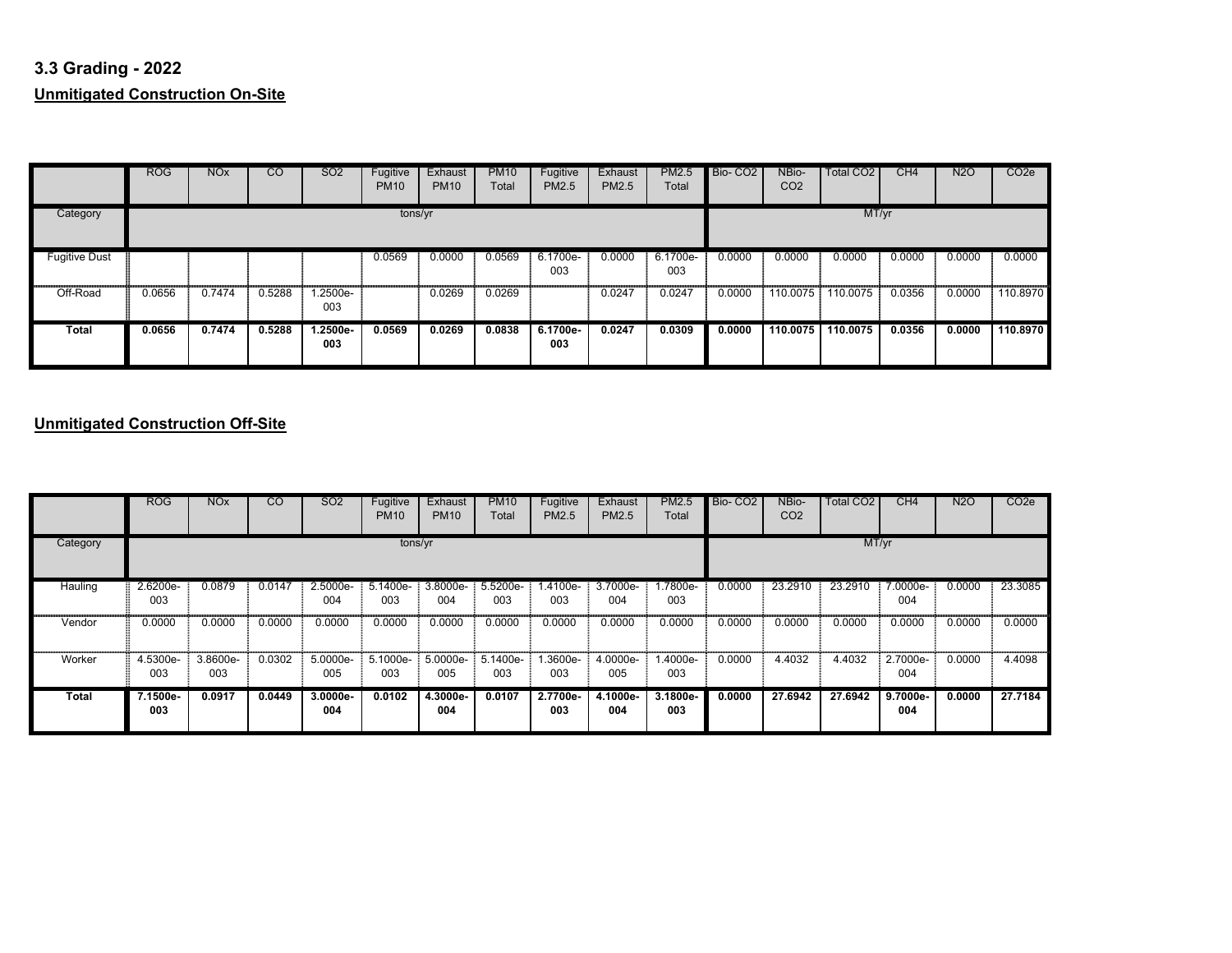# **3.4 Building Construction - 2022 Unmitigated Construction On-Site**

|          | <b>ROG</b> | <b>NO<sub>x</sub></b> | CO     | SO <sub>2</sub> | Fugitive<br><b>PM10</b> | Exhaust<br><b>PM10</b> | <b>PM10</b><br>Total | Fugitive<br><b>PM2.5</b> | Exhaust<br><b>PM2.5</b> | <b>PM2.5</b><br>Total | Bio-CO <sub>2</sub> | NBio-<br>CO <sub>2</sub> | Total CO <sub>2</sub> | CH4    | <b>N2O</b> | CO <sub>2</sub> e   |
|----------|------------|-----------------------|--------|-----------------|-------------------------|------------------------|----------------------|--------------------------|-------------------------|-----------------------|---------------------|--------------------------|-----------------------|--------|------------|---------------------|
| Category |            |                       |        |                 | tons/yr                 |                        |                      |                          |                         |                       |                     |                          | MT/yr                 |        |            |                     |
| Off-Road | 0.8043     | 7.2903                | 8.6271 | 0.0145          |                         | 0.3550                 | 0.3550               |                          | 0.3395                  | 0.3395                | 0.0000              |                          | 1,247.735 1,247.7351  | 0.2482 | 0.0000     | 1,253.941<br>ົ<br>∼ |
| Total    | 0.8043     | 7.2903                | 8.6271 | 0.0145          |                         | 0.3550                 | 0.3550               |                          | 0.3395                  | 0.3395                | 0.0000              |                          | 1,247.735 1,247.7351  | 0.2482 | 0.0000     | 1,253.941<br>◠<br>▴ |

|          | <b>ROG</b> | <b>NO<sub>x</sub></b> | <sub>CO</sub> | SO <sub>2</sub> | Fugitive<br><b>PM10</b> | Exhaust<br><b>PM10</b> | <b>PM10</b><br>Total | Fugitive<br><b>PM2.5</b> | Exhaust<br><b>PM2.5</b> | <b>PM2.5</b><br>Total | Bio-CO <sub>2</sub> | NBio-<br>CO <sub>2</sub> | Total CO <sub>2</sub> | CH4    | <b>N2O</b> | CO <sub>2</sub> e |
|----------|------------|-----------------------|---------------|-----------------|-------------------------|------------------------|----------------------|--------------------------|-------------------------|-----------------------|---------------------|--------------------------|-----------------------|--------|------------|-------------------|
| Category |            |                       |               |                 | tons/yr                 |                        |                      |                          |                         |                       |                     |                          | MT/yr                 |        |            |                   |
| Hauling  | 0.0000     | 0.0000                | 0.0000        | 0.0000          | 0.0000                  | 0.0000                 | 0.0000               | 0.0000                   | 0.0000                  | 0.0000                | 0.0000              | 0.0000                   | 0.0000                | 0.0000 | 0.0000     | 0.0000            |
| Vendor   | 0.1081     | 2.8200                | 0.7375        | 6.4300e-<br>003 | 0.1461                  | 0.0108                 | 0.1568               | 0.0424                   | 0.0103                  | 0.0527                | 0.0000              | 609.3648                 | 609.3648              | 0.0306 | 0.0000     | 610.1307          |
| Worker   | 0.6891     | 0.5870                | 4.5903        | 7.4400e-<br>003 | 0.7743                  | 6.8600e-<br>003        | 0.7812               | 0.2063                   | 6.3300e-<br>003         | 0.2127                | 0.0000              | 669.1005                 | 669.1005              | 0.0403 | 0.0000     | 670.1090          |
| Total    | 0.7972     | 3.4070                | 5.3278        | 0.0139          | 0.9204                  | 0.0176                 | 0.9380               | 0.2487                   | 0.0166                  | 0.2653                | 0.0000              |                          | 1,278.465 1,278.4653  | 0.0710 | 0.0000     | 1,280.239         |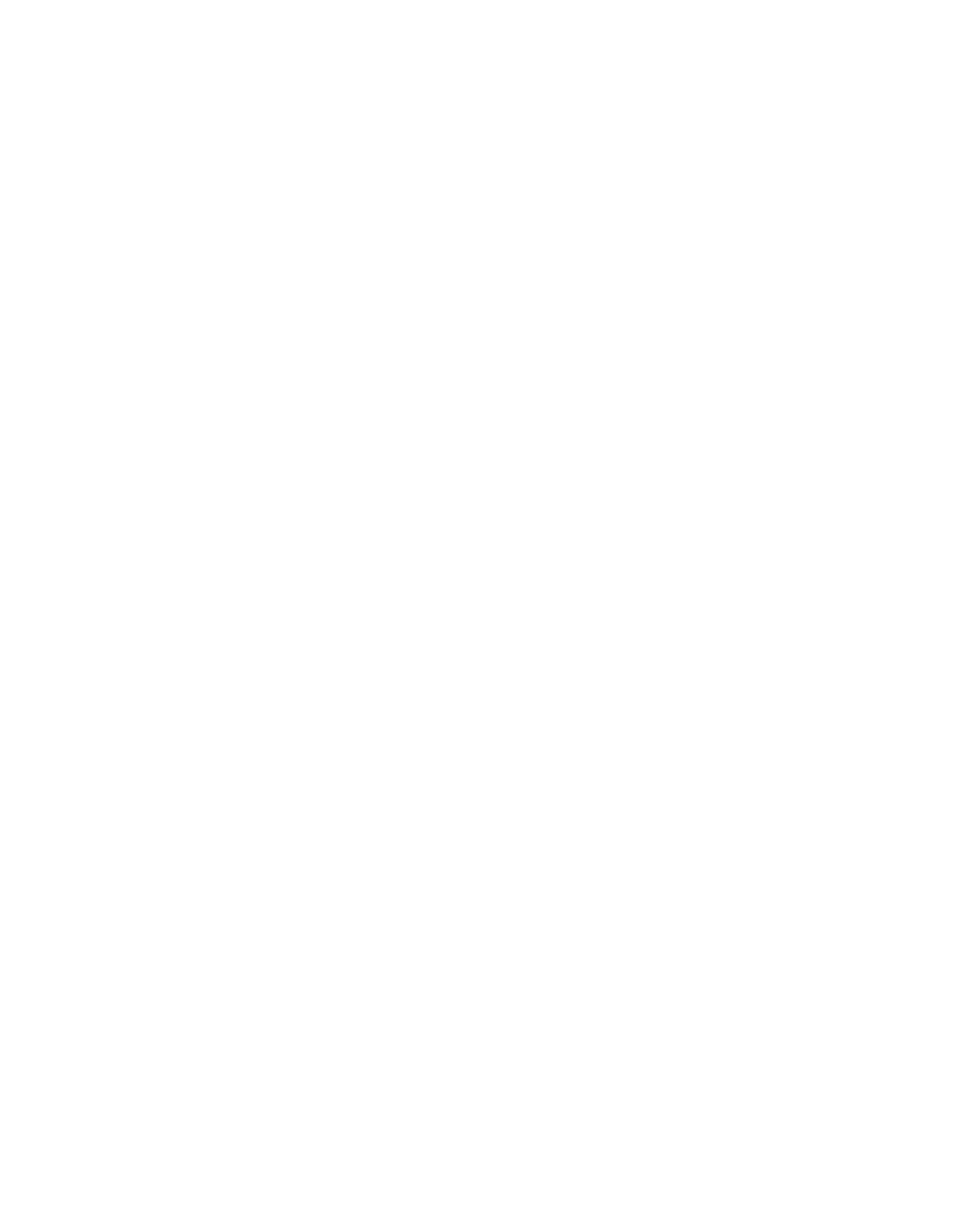#### Nordic Aquafarms - CONST Phase 1B - 2022 - Humboldt County, Annual

# **Nordic Aquafarms - CONST Phase 1B - 2022 Humboldt County, Annual**

# **1.0 Project Characteristics**

# **1.1 Land Usage**

|                                   | <b>Land Uses</b>                         | Size                                                     |       | Metric                           | Lot Acreage | Floor Surface Area | Population |
|-----------------------------------|------------------------------------------|----------------------------------------------------------|-------|----------------------------------|-------------|--------------------|------------|
|                                   | Manufacturing                            | 1,568.00                                                 |       | 1000sqft                         | 36.00       | 1,568,000.00       | 0          |
|                                   | <b>1.2 Other Project Characteristics</b> |                                                          |       |                                  |             |                    |            |
| <b>Urbanization</b>               | Rural                                    | Wind Speed (m/s)                                         | 2.2   | <b>Precipitation Freq (Days)</b> | 103         |                    |            |
| <b>Climate Zone</b>               | $\mathbf{1}$                             |                                                          |       | <b>Operational Year</b>          | 2023        |                    |            |
| <b>Utility Company</b>            | Pacific Gas & Electric Company           |                                                          |       |                                  |             |                    |            |
| CO2 Intensity<br>(lb/MWhr)        | 641.35                                   | <b>CH4 Intensity</b><br>(lb/MWhr)                        | 0.029 | N2O Intensity<br>(lb/MWhr)       | 0.006       |                    |            |
|                                   |                                          | 1.3 User Entered Comments & Non-Default Data             |       |                                  |             |                    |            |
|                                   |                                          | Project Characteristics - Construction Phase 1B - 2022   |       |                                  |             |                    |            |
|                                   | Land Use - 36-acre site (1,568,160 sf)   |                                                          |       |                                  |             |                    |            |
|                                   | Construction Phase - Bldg Const 152d     |                                                          |       |                                  |             |                    |            |
|                                   |                                          | Off-road Equipment - Project-Specific Fleet and Activity |       |                                  |             |                    |            |
| Vehicle Trips - Construction Only |                                          |                                                          |       |                                  |             |                    |            |

| Table Name           | Column Name        | Default Value | <b>New Value</b> |
|----------------------|--------------------|---------------|------------------|
| tblConstructionPhase | NumDays            | 740.00        | 152.00           |
| tblConstructionPhase | <b>NumDavsWeek</b> | 5.00          | 6.00             |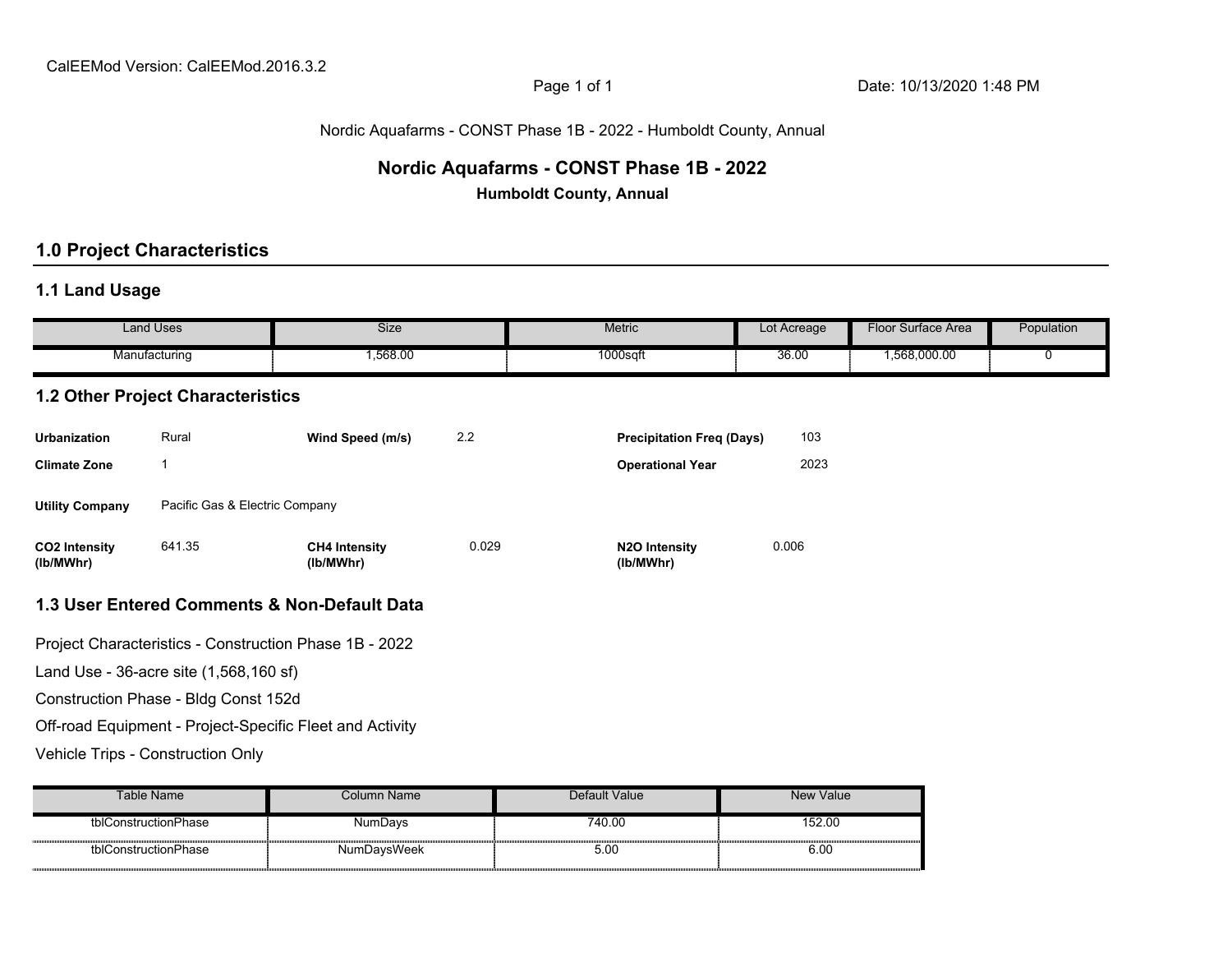| tblOffRoadEquipment       | OffRoadEquipmentUnitAmount | 1.00  | 2.00  |
|---------------------------|----------------------------|-------|-------|
| tblOffRoadEquipment       | OffRoadEquipmentUnitAmount | 3.00  | 6.00  |
| tblOffRoadEquipment       | OffRoadEquipmentUnitAmount | 1.00  | 4.00  |
| tblOffRoadEquipment       | OffRoadEquipmentUnitAmount | 3.00  | 4.00  |
| tblOffRoadEquipment       | OffRoadEquipmentUnitAmount | 1.00  | 4.00  |
| tblOffRoadEquipment       | UsageHours                 | 7.00  | 6.70  |
| tblOffRoadEquipment       | UsageHours                 | 8.00  | 10.00 |
| tblOffRoadEquipment       | UsageHours                 | 8.00  | 10.00 |
| tblOffRoadEquipment       | UsageHours                 | 7.00  | 10.00 |
| tblOffRoadEquipment       | UsageHours                 | 8.00  | 2.50  |
| tblProjectCharacteristics | UrbanizationLevel          | Urban | Rural |
| tblVehicleTrips           | ST_TR                      | 1.49  | 0.00  |
| tblVehicleTrips           | $SU$ <sub>TR</sub>         | 0.62  | 0.00  |
| tblVehicleTrips           | WD_TR                      | 3.82  | 0.00  |

#### **2.1 Overall Construction**

**Unmitigated Construction**

|                | <b>ROG</b> | <b>NO<sub>x</sub></b> | $\overline{c}$ | SO <sub>2</sub> | Fugitive<br><b>PM10</b> | Exhaust<br><b>PM10</b> | <b>PM10</b><br>Total | Fugitive<br>PM2.5 | Exhaust<br><b>PM2.5</b> | <b>PM2.5</b><br>Total | Bio-CO <sub>2</sub> | NBio-<br>CO <sub>2</sub> | Total CO <sub>2</sub>  | CH4    | <b>N2O</b> | CO <sub>2e</sub> |
|----------------|------------|-----------------------|----------------|-----------------|-------------------------|------------------------|----------------------|-------------------|-------------------------|-----------------------|---------------------|--------------------------|------------------------|--------|------------|------------------|
| Year           |            |                       |                |                 | tons/yr                 |                        |                      |                   |                         |                       |                     |                          | MT/yr                  |        |            |                  |
| 2022           | .1036      | 7.2037                | 9.6788         | 0.0200          | 0.7138                  | 0.2343                 | 0.9481               | 0.1929            | 0.2236                  | 0.4165                | 0.0000              | 6                        | 1,784.396   1,784.3966 | 0.2155 | 0.0000     | 1,789.784        |
| <b>Maximum</b> | .1036      | 7.2037                | 9.6788         | 0.0200          | 0.7138                  | 0.2343                 | 0.9481               | 0.1929            | 0.2236                  | 0.4165                | 0.0000              | ь                        | 1,784.396 1,784.3966   | 0.2155 | 0.0000     | 1,789.784        |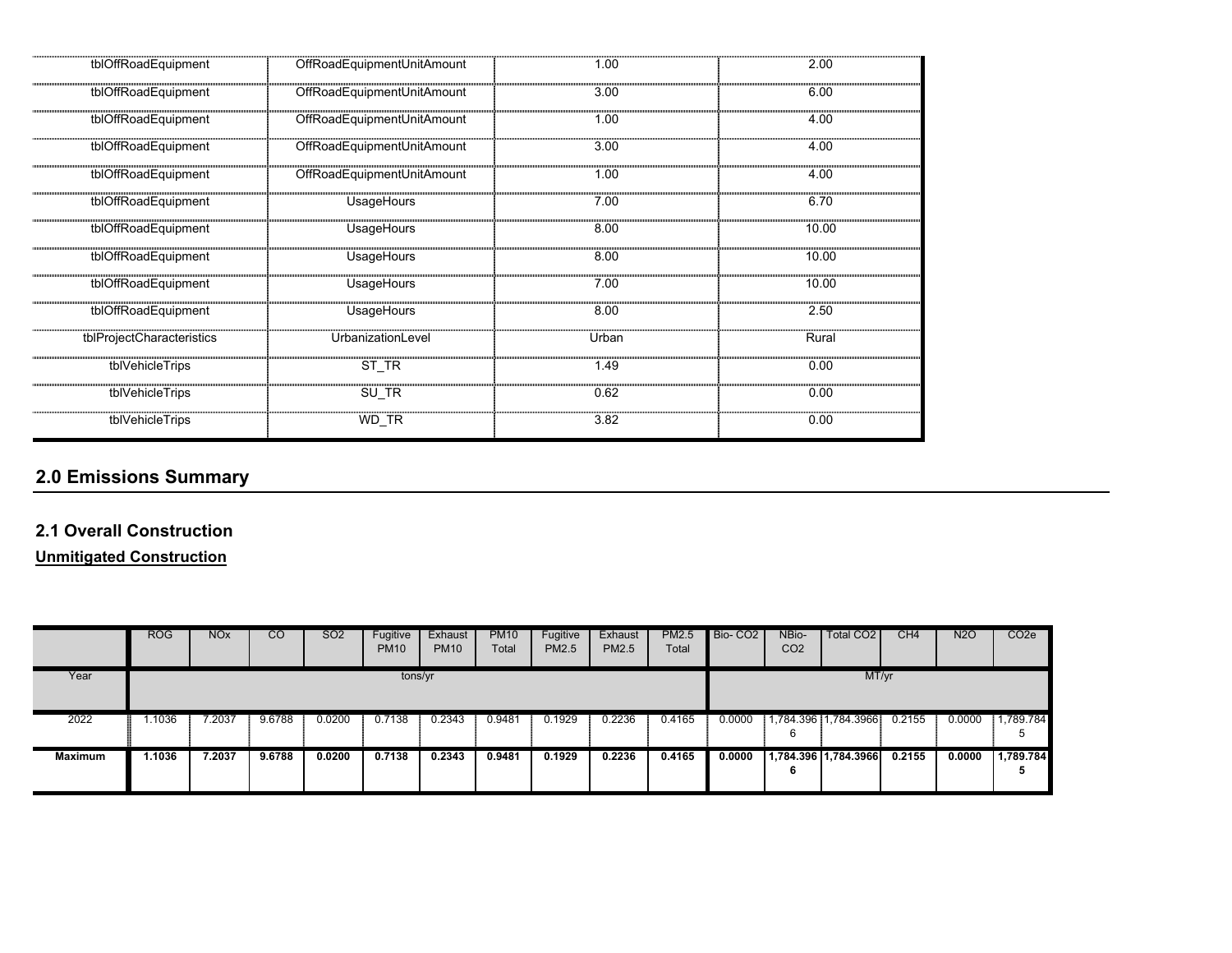# **3.0 Construction Detail**

#### **Construction Phase**

| Phase<br><b>Number</b> | <b>Phase Name</b>            | Phase Type            | <b>Start Date</b> | <b>End Date</b> | Week | Num Days Num Days | <b>Phase Description</b> |
|------------------------|------------------------------|-----------------------|-------------------|-----------------|------|-------------------|--------------------------|
|                        | <b>Building Construction</b> | Building Construction | 6/15/2022         | 12/8/2022       |      | 152               |                          |

**Acres of Grading (Site Preparation Phase): 0**

**Acres of Grading (Grading Phase): 0**

**Acres of Paving: 0**

**Residential Indoor: 0; Residential Outdoor: 0; Non-Residential Indoor: 0; Non-Residential Outdoor: 0; Striped Parking Area: 0** 

#### **OffRoad Equipment**

| <b>Phase Name</b>            | <b>Offroad Equipment Type</b>   | Amount | <b>Usage Hours</b> | <b>Horse Power</b> | <b>Load Factor</b> |
|------------------------------|---------------------------------|--------|--------------------|--------------------|--------------------|
| <b>Building Construction</b> | <b>Aerial Lifts</b>             |        | 10.00              | 63                 | 0.31               |
| <b>Building Construction</b> | <b>Cement and Mortar Mixers</b> |        | 10.00              | 9                  | 0.56               |
| <b>Building Construction</b> | Cranes                          |        | 6.70               | 231                | 0.29               |
| <b>Building Construction</b> | Forklifts                       | n:     | 10.00              | 89                 | 0.20               |
| <b>Building Construction</b> | <b>Generator Sets</b>           |        | 10.00              | 84                 | 0.74               |
| <b>Building Construction</b> | Off-Highway Tractors            |        | 10.00              | 124                | 0.44               |
| <b>Building Construction</b> | Pumps                           |        | 10.00              | 84                 | 0.74               |
| <b>Building Construction</b> | Tractors/Loaders/Backhoes       |        | 10.00              | 97                 | 0.37               |
| <b>Building Construction</b> | Welders                         |        | 2.50               | 46                 | 0.45               |

# **Trips and VMT**

| <b>Phase Name</b>            | <b>Offroad Equipment</b><br>Count | Worker Trip<br><b>Number</b> | Number | <b>Number</b> | Vendor Trip Hauling Trip Worker Trip Vendor Trip Hauling Trip<br>_ength | Length | Length | Worker Vehicle<br>Class | Vendor<br>Vehicle<br>Class | Hauling<br>Vehicle<br>Class <sup>®</sup> |
|------------------------------|-----------------------------------|------------------------------|--------|---------------|-------------------------------------------------------------------------|--------|--------|-------------------------|----------------------------|------------------------------------------|
| <b>Building Construction</b> | 36                                | 659.00                       | 257.00 | 0.00          | 16.80                                                                   | 6.60   |        | 20.00 LD Mix            | <b>HDT</b><br>Mix          | <b>HHDT</b>                              |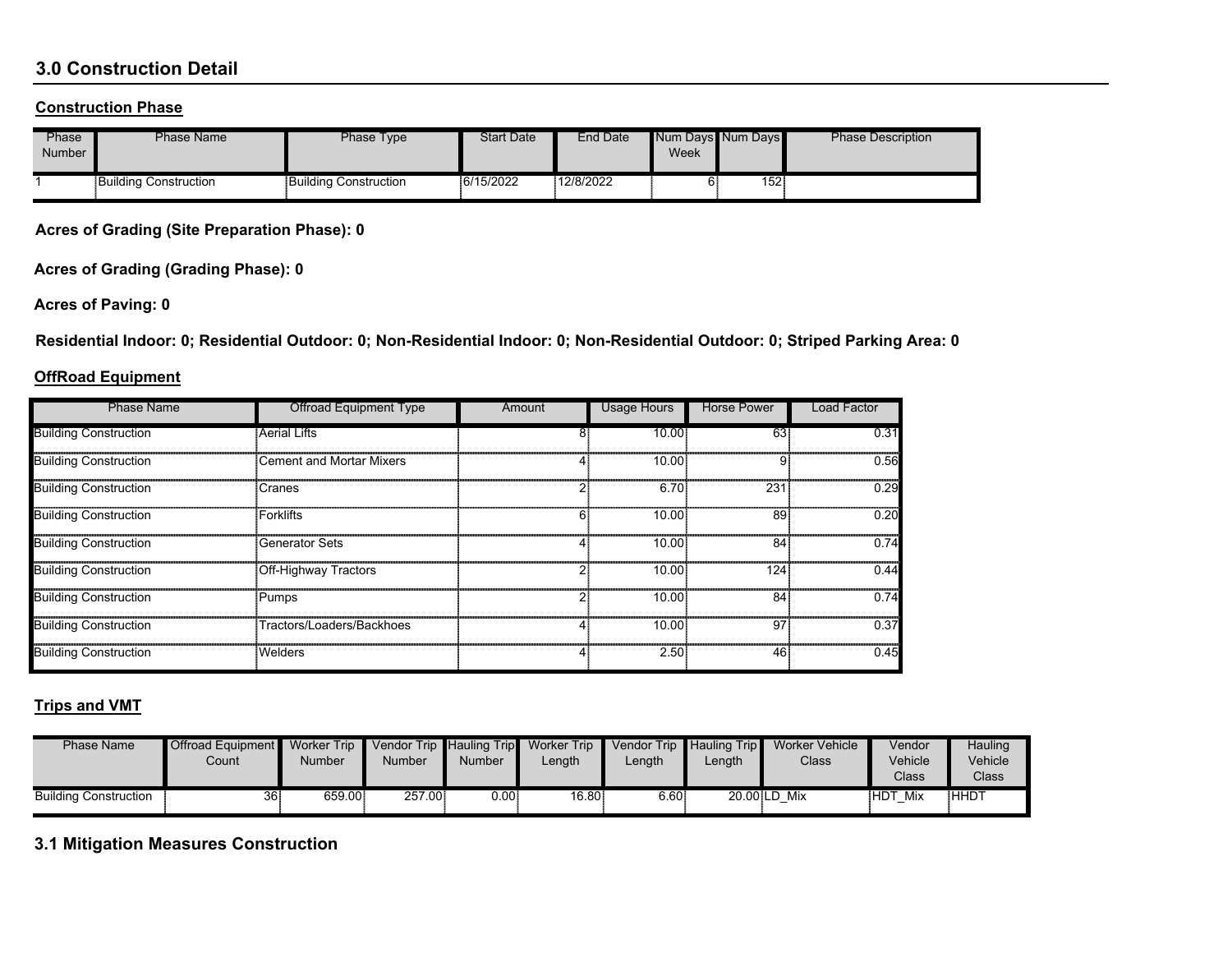# **3.2 Building Construction - 2022 Unmitigated Construction On-Site**

|          | <b>ROG</b> | <b>NOx</b> | CO     | <b>SO2</b>        | Fugitive<br><b>PM10</b> | Exhaust<br><b>PM10</b> | <b>PM10</b><br>Total | Fugitive<br><b>PM2.5</b> | Exhaust<br><b>PM2.5</b> | <b>PM2.5</b><br>Total | Bio-CO <sub>2</sub> | NBio-<br>CO <sub>2</sub> | Total CO2 | CH <sub>4</sub> | <b>N2O</b> | CO <sub>2e</sub> |
|----------|------------|------------|--------|-------------------|-------------------------|------------------------|----------------------|--------------------------|-------------------------|-----------------------|---------------------|--------------------------|-----------|-----------------|------------|------------------|
| Category |            |            |        |                   | tons/yr                 |                        |                      |                          |                         |                       |                     |                          | MT/yr     |                 |            |                  |
| Off-Road | 0.4854     | 4.5615     | 5.5471 | $9.2200e-$<br>003 |                         | 0.2206                 | 0.2206               |                          | 0.2107                  | 0.2107                | 0.0000              | 792.9338                 | 792.9338  | 0.1605          | 0.0000     | 796.9456         |
| Total    | 0.4854     | 4.5615     | 5.5471 | 9.2200e-<br>003   |                         | 0.2206                 | 0.2206               |                          | 0.2107                  | 0.2107                | 0.0000              | 792.9338                 | 792.9338  | 0.1605          | 0.0000     | 796.9456         |

|          | <b>ROG</b> | <b>NO<sub>x</sub></b> | <sub>CO</sub> | SO <sub>2</sub> | Fugitive<br><b>PM10</b> | Exhaust<br><b>PM10</b> | <b>PM10</b><br>Total | Fugitive<br><b>PM2.5</b> | Exhaust<br><b>PM2.5</b> | <b>PM2.5</b><br>Total | Bio-CO <sub>2</sub> | NBio-<br>CO <sub>2</sub> | Total CO <sub>2</sub> | CH <sub>4</sub> | <b>N2O</b> | CO <sub>2</sub> e |
|----------|------------|-----------------------|---------------|-----------------|-------------------------|------------------------|----------------------|--------------------------|-------------------------|-----------------------|---------------------|--------------------------|-----------------------|-----------------|------------|-------------------|
| Category |            |                       |               |                 | tons/yr                 |                        |                      |                          |                         |                       |                     |                          | MT/yr                 |                 |            |                   |
| Hauling  | 0.0000     | 0.0000                | 0.0000        | 0.0000          | 0.0000                  | 0.0000                 | 0.0000               | 0.0000                   | 0.0000                  | 0.0000                | 0.0000              | 0.0000                   | 0.0000                | 0.0000          | 0.0000     | 0.0000            |
| Vendor   | 0.0838     | 2.1869                | 0.5720        | 4.9900e-<br>003 | 0.1133                  | 8.3500e-<br>003        | 0.1216               | 0.0329                   | 7.9900e-<br>003         | 0.0408                | 0.0000              | 472.5686                 | 472.5686              | 0.0238          | 0.0000     | 473.1626          |
| Worker   | 0.5344     | 0.4552                | 3.5598        | 5.7700e-<br>003 | 0.6005                  | 5.3200e-<br>003        | 0.6058               | 0.1600                   | 4.9100e-<br>003         | 0.1649                | 0.0000              | 518.8943                 | 518.8943              | 0.0313          | 0.0000     | 519.6764          |
| Total    | 0.6182     | 2.6422                | 4.1318        | 0.0108          | 0.7138                  | 0.0137                 | 0.7274               | 0.1929                   | 0.0129                  | 0.2058                | 0.0000              | 991.4629                 | 991.4629              | 0.0550          | 0.0000     | 992.8390          |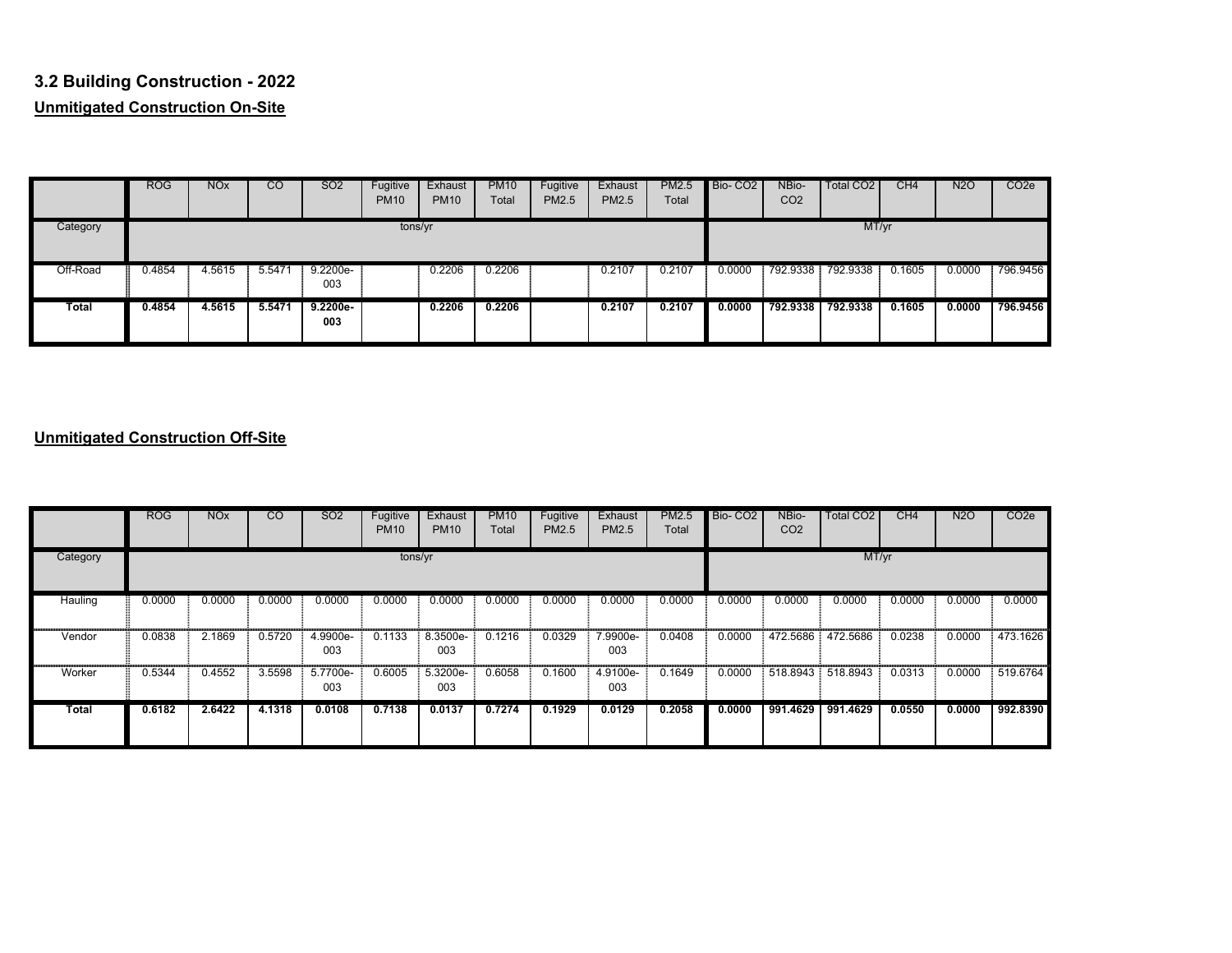# Nordic Aquafarms - CONST Phase 1A - 2023 - Humboldt County, Annual

# **Nordic Aquafarms - CONST Phase 1A - 2023 Humboldt County, Annual**

# **1.0 Project Characteristics**

# **1.1 Land Usage**

|                                   | <b>Land Uses</b>                       | Size                                                          |       | <b>Metric</b>                    | Lot Acreage | Floor Surface Area | Population |
|-----------------------------------|----------------------------------------|---------------------------------------------------------------|-------|----------------------------------|-------------|--------------------|------------|
|                                   | Manufacturing                          | 1,568.00                                                      |       | 1000sqft                         | 36.00       | 1,568,000.00       | 0          |
|                                   | 1.2 Other Project Characteristics      |                                                               |       |                                  |             |                    |            |
| Urbanization                      | Rural                                  | Wind Speed (m/s)                                              | 2.2   | <b>Precipitation Freq (Days)</b> | 103         |                    |            |
| <b>Climate Zone</b>               | $\mathbf{1}$                           |                                                               |       | <b>Operational Year</b>          | 2023        |                    |            |
| <b>Utility Company</b>            | Pacific Gas & Electric Company         |                                                               |       |                                  |             |                    |            |
| <b>CO2 Intensity</b><br>(lb/MWhr) | 641.35                                 | <b>CH4 Intensity</b><br>(lb/MWhr)                             | 0.029 | N2O Intensity<br>(lb/MWhr)       | 0.006       |                    |            |
|                                   |                                        | 1.3 User Entered Comments & Non-Default Data                  |       |                                  |             |                    |            |
|                                   |                                        | Project Characteristics - Construction Phase 1A - 2023        |       |                                  |             |                    |            |
|                                   | Land Use - 36-acre site (1,568,160 sf) |                                                               |       |                                  |             |                    |            |
|                                   |                                        | Construction Phase - Grading 39d, Bldg Const 104d, Paving 65d |       |                                  |             |                    |            |
|                                   |                                        | Off-road Equipment - Project-Specific Fleet and Activity      |       |                                  |             |                    |            |
| Grading - 1,000 cy import         |                                        |                                                               |       |                                  |             |                    |            |
| Vehicle Trips - Construction Only |                                        |                                                               |       |                                  |             |                    |            |

| Table Name               | <i>C</i> olumn Name | Default Value | New Value   |
|--------------------------|---------------------|---------------|-------------|
| thi<br>ConstructionPhase | NumDays             | 740.00<br>.   | 104.00<br>. |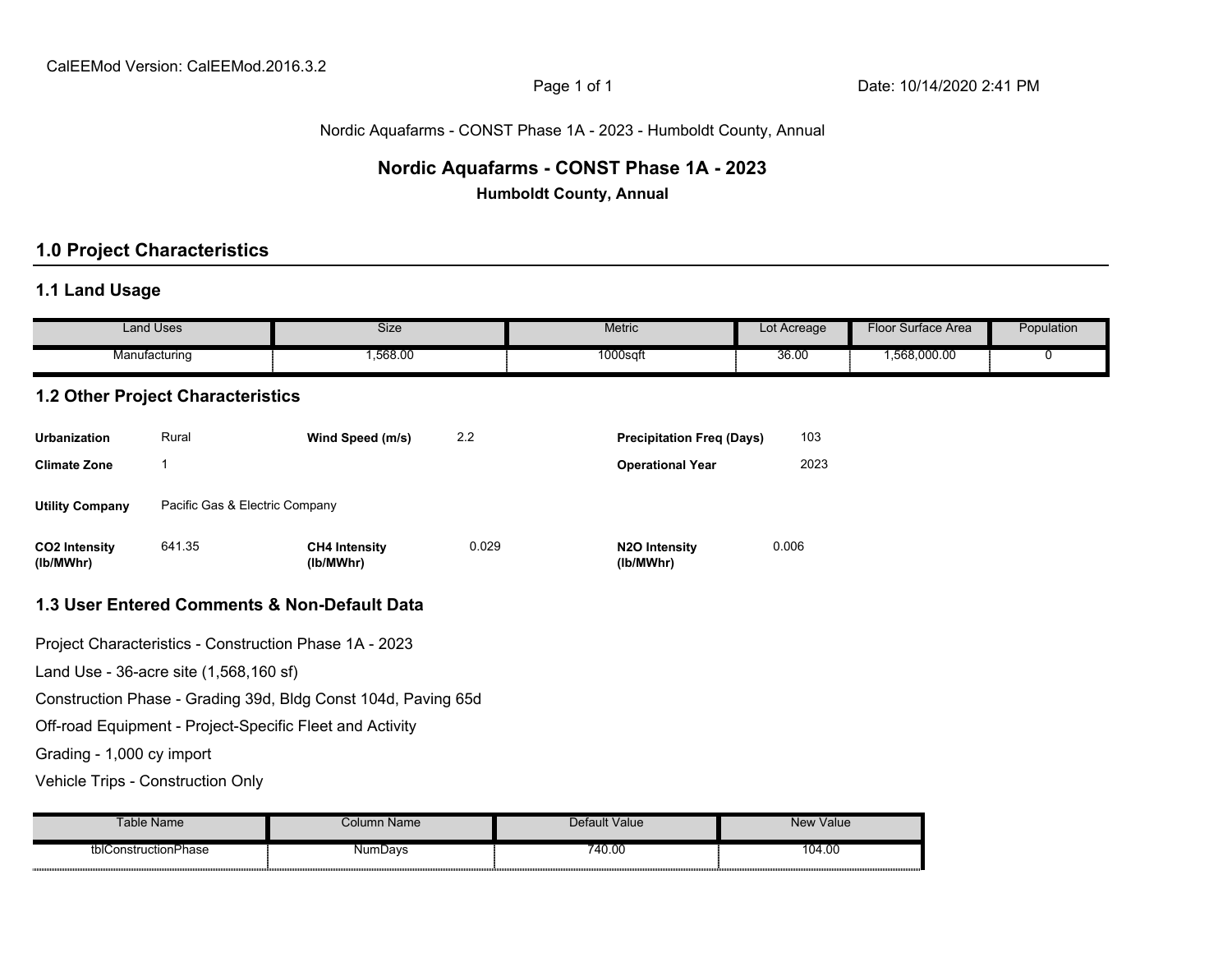| tblConstructionPhase      | <b>NumDays</b>             | 75.00 | 39.00    |
|---------------------------|----------------------------|-------|----------|
| tblConstructionPhase      | NumDays                    | 55.00 | 65.00    |
| tblConstructionPhase      | <b>NumDaysWeek</b>         | 5.00  | 6.00     |
| tblGrading                | MaterialImported           | 0.00  | 1,000.00 |
| tblOffRoadEquipment       | OffRoadEquipmentUnitAmount | 1.00  | 0.00     |
| tblOffRoadEquipment       | OffRoadEquipmentUnitAmount | 2.00  | 0.00     |
| tblOffRoadEquipment       | OffRoadEquipmentUnitAmount | 3.00  | 6.00     |
| tblOffRoadEquipment       | OffRoadEquipmentUnitAmount | 1.00  | 4.00     |
| tblOffRoadEquipment       | OffRoadEquipmentUnitAmount | 1.00  | 0.00     |
| tblOffRoadEquipment       | OffRoadEquipmentUnitAmount | 2.00  | 0.00     |
| tblOffRoadEquipment       | OffRoadEquipmentUnitAmount | 2.00  | 0.00     |
| tblOffRoadEquipment       | OffRoadEquipmentUnitAmount | 3.00  | 4.00     |
| tblOffRoadEquipment       | OffRoadEquipmentUnitAmount | 1.00  | 0.00     |
| tblOffRoadEquipment       | <b>UsageHours</b>          | 8.00  | 10.00    |
| tblOffRoadEquipment       | <b>UsageHours</b>          | 8.00  | 10.00    |
| tblOffRoadEquipment       | <b>UsageHours</b>          | 8.00  | 5.00     |
| tblOffRoadEquipment       | <b>UsageHours</b>          | 8.00  | 5.00     |
| tblOffRoadEquipment       | <b>UsageHours</b>          | 8.00  | 1.30     |
| tblOffRoadEquipment       | <b>UsageHours</b>          | 7.00  | 10.00    |
| tblOffRoadEquipment       | <b>UsageHours</b>          | 8.00  | 1.30     |
| tblProjectCharacteristics | UrbanizationLevel          | Urban | Rural    |
| tblVehicleTrips           | $ST_TR$                    | 1.49  | 0.00     |
| tblVehicleTrips           | $SU_T R$                   | 0.62  | 0.00     |
| tblVehicleTrips           | WD_TR                      | 3.82  | 0.00     |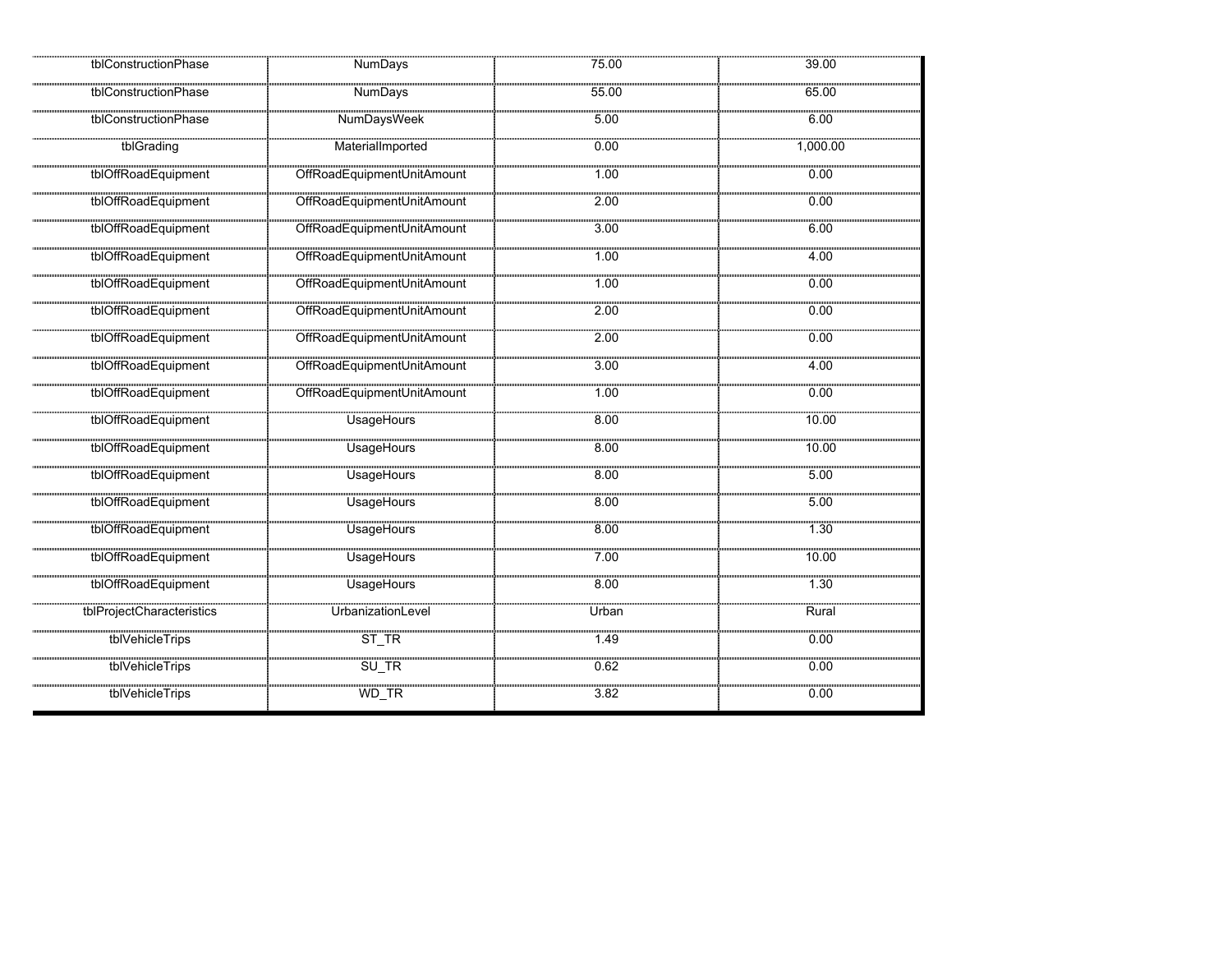# **2.1 Overall Construction**

**Unmitigated Construction**

|                | <b>ROG</b> | <b>NO<sub>x</sub></b> | CO     | SO <sub>2</sub> | Fugitive<br><b>PM10</b> | Exhaust<br><b>PM10</b> | <b>PM10</b><br>Total | Fugitive<br><b>PM2.5</b> | Exhaust<br><b>PM2.5</b> | <b>PM2.5</b><br>Total | Bio-CO <sub>2</sub> | NBio-<br>CO <sub>2</sub> | Total CO2            | CH <sub>4</sub> | N2O    | CO <sub>2</sub> e |
|----------------|------------|-----------------------|--------|-----------------|-------------------------|------------------------|----------------------|--------------------------|-------------------------|-----------------------|---------------------|--------------------------|----------------------|-----------------|--------|-------------------|
| Year           |            |                       |        |                 | tons/yr                 |                        |                      |                          |                         |                       |                     |                          | MT/yr                |                 |        |                   |
| 2023           | 0.6869     | 4.2833                | 6.7643 | 0.0138          | 0.5182                  | 0.1370                 | 0.6552               | 0.1453                   | 0.1288                  | 0.2741                | 0.0000              | 6                        | ,239.674 1,239.6746  | 0.1733          | 0.0000 | 1,244.007         |
| <b>Maximum</b> | 0.6869     | 4.2833                | 6.7643 | 0.0138          | 0.5182                  | 0.1370                 | 0.6552               | 0.1453                   | 0.1288                  | 0.2741                | 0.0000              | ь                        | 1,239.674 1,239.6746 | 0.1733          | 0.0000 | 1,244.007         |

# **3.0 Construction Detail**

#### **Construction Phase**

| Phase         | <b>Phase Name</b>            | Phase Type            | <b>Start Date</b> | End Date  |      | Num Days Num Days | <b>Phase Description</b> |
|---------------|------------------------------|-----------------------|-------------------|-----------|------|-------------------|--------------------------|
| <b>Number</b> |                              |                       |                   |           | Week |                   |                          |
|               |                              |                       |                   |           |      |                   |                          |
|               | <b>Building Construction</b> | Building Construction | 1/23/2023         | 5/23/2023 |      | 104               |                          |
|               |                              |                       |                   |           |      |                   |                          |
| 2             | Grading                      | Grading               | 4/1/2023          | 5/25/2023 |      | 39                |                          |
|               |                              |                       |                   |           |      |                   |                          |
| 3             | Paving                       | Paving                | 7/3/2023          | 9/29/2023 |      | 65                |                          |
|               |                              |                       |                   |           |      |                   |                          |

**Acres of Grading (Site Preparation Phase): 0**

**Acres of Grading (Grading Phase): 0**

**Acres of Paving: 0**

**Residential Indoor: 0; Residential Outdoor: 0; Non-Residential Indoor: 0; Non-Residential Outdoor: 0; Striped Parking Area: 0** 

#### **OffRoad Equipment**

| Phase Name                   | Offroad Equipment Type | Amount | Usage Hours | Horse Power | Load Factor |
|------------------------------|------------------------|--------|-------------|-------------|-------------|
| <b>Building Construction</b> | <b>Aerial Lifts</b>    |        | 10.00       | 63          | J.31        |
| <b>Building Construction</b> | Cranes                 |        | 7.00.       | 231         | 0.29        |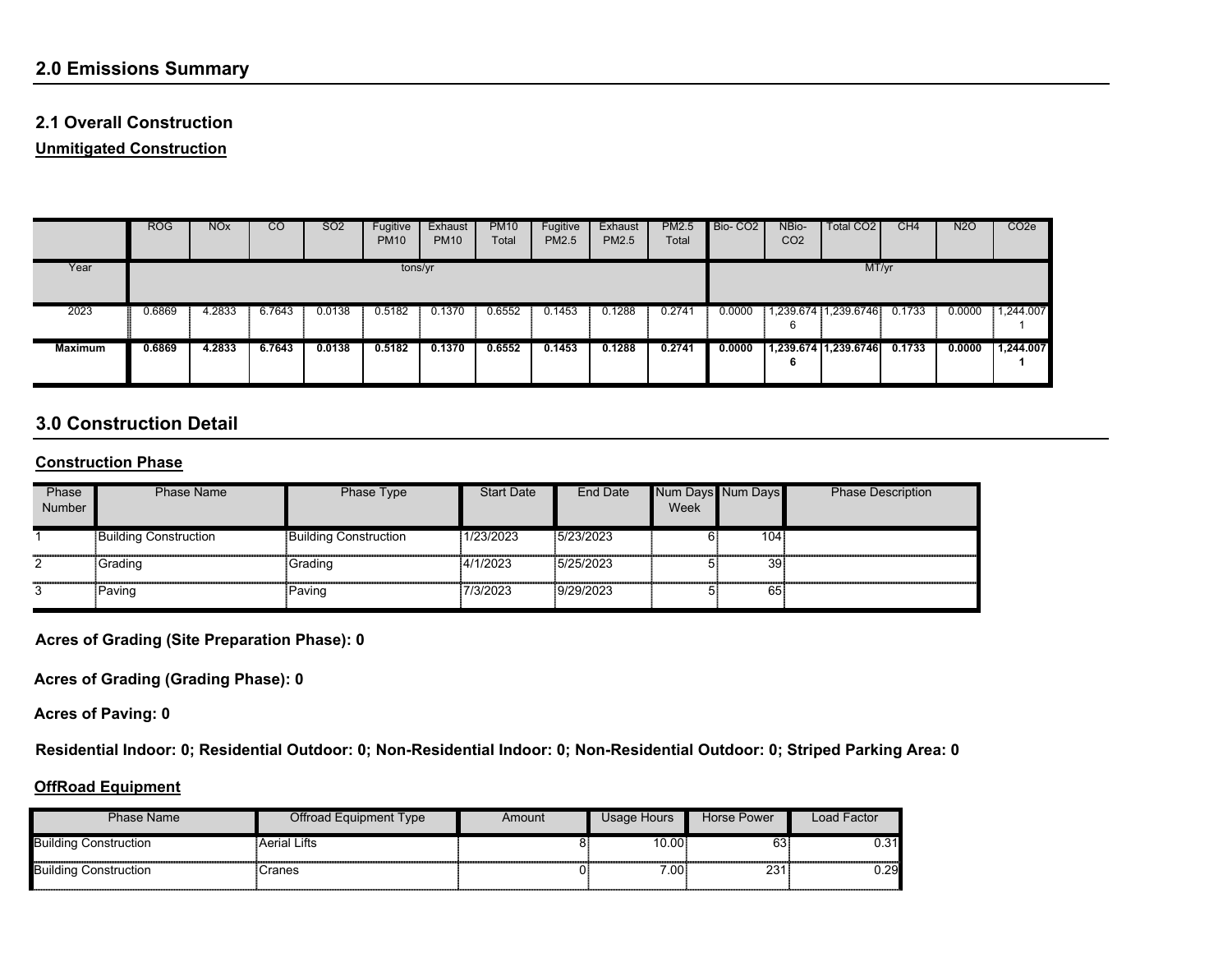| <b>Building Construction</b> | Forklifts                   | 6            | 10.00 | 89              | 0.20 |
|------------------------------|-----------------------------|--------------|-------|-----------------|------|
| <b>Building Construction</b> | Generator Sets              |              | 10.00 | 84              | 0.74 |
| <b>Building Construction</b> | <b>Off-Highway Tractors</b> | 5            | 10.00 | 124             | 0.44 |
| <b>Building Construction</b> | Tractors/Loaders/Backhoes   |              | 10.00 | 97              | 0.37 |
| <b>Building Construction</b> | <b>Welders</b>              | 0            | 8.00  | 46              | 0.45 |
| Paving                       | Pavers                      | $\Omega$     | 8.00  | 130             | 0.42 |
| Paving                       | Paving Equipment            |              | 5.00  | 132             | 0.36 |
| Paving                       | Rollers                     | 2            | 5.00  | 80 <sup>2</sup> | 0.38 |
| Paving                       | Tractors/Loaders/Backhoes   |              | 5.00  | 97              | 0.37 |
| Paving                       | Tractors/Loaders/Backhoes   | 2            | 20.00 | 97              | 0.37 |
| Grading                      | Excavators                  | <sup>0</sup> | 8.00  | 158             | 0.38 |
| Grading                      | Graders                     | $\Omega$     | 8.00  | 187             | 0.41 |
| Grading                      | <b>Rubber Tired Dozers</b>  |              | 1.30  | 247             | 0.40 |
| Grading                      | Scrapers                    | $\Omega$     | 8.00  | 367             | 0.48 |
| Grading                      | Tractors/Loaders/Backhoes   |              | 1.30  | 97 <sup>5</sup> | 0.37 |

# **Trips and VMT**

| <b>Phase Name</b>            | <b>Offroad Equipment</b><br>Count | <b>Worker Trip</b><br><b>Number</b> | Vendor Trip Hauling Trip<br><b>Number</b> | <b>Number</b> | <b>Worker Trip</b><br>Length | Length | Vendor Trip Hauling Trip<br>Length | <b>Worker Vehicle</b><br>Class | Vendor<br>Vehicle<br>Class | Hauling<br>Vehicle<br>Class |
|------------------------------|-----------------------------------|-------------------------------------|-------------------------------------------|---------------|------------------------------|--------|------------------------------------|--------------------------------|----------------------------|-----------------------------|
| <b>Building Construction</b> | 27                                | 659.00                              | 257.00                                    | 0.00          | 16.80                        | 6.60   |                                    | 20.00 LD Mix                   | <b>HDT Mix</b>             | HHDT                        |
| Paving                       |                                   | 20.00                               | 0.001                                     | 0.00          | 16.80                        | 6.60   |                                    | 20.00 LD Mix                   | HDT Mix                    | <b>HHDT</b>                 |
| Grading                      |                                   | 8.00                                | 0.00                                      | 125.00        | 16.80                        | 6.60   |                                    | 20.00 LD Mix                   | HDT Mix                    | <b>HHDT</b>                 |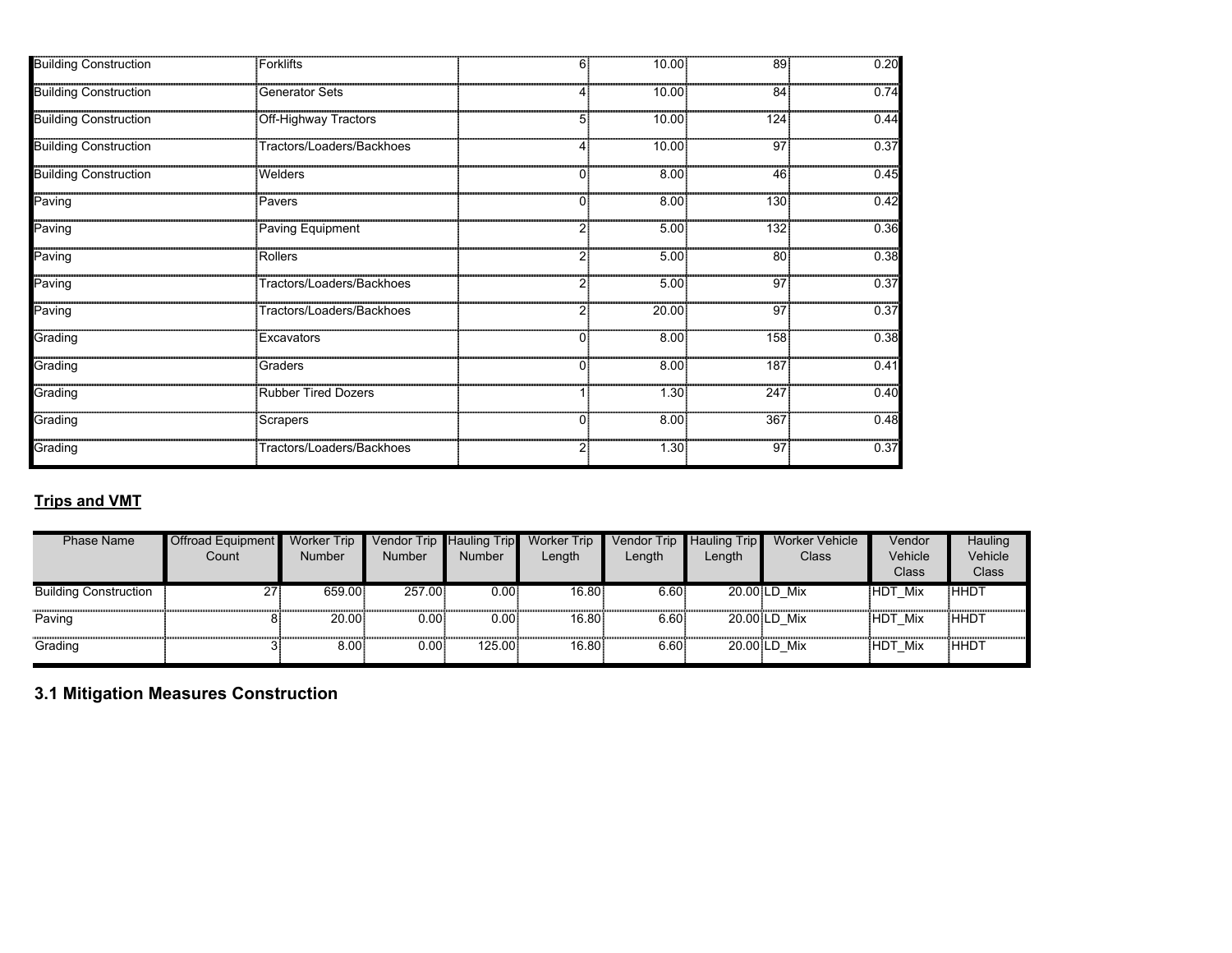# **3.2 Building Construction - 2023 Unmitigated Construction On-Site**

|          | <b>ROG</b> | <b>NO<sub>x</sub></b> | CO     | <b>SO2</b>      | Fugitive<br><b>PM10</b> | Exhaust<br><b>PM10</b> | <b>PM10</b><br>Total | Fugitive<br><b>PM2.5</b> | Exhaust<br><b>PM2.5</b> | PM2.5<br>Total | Bio-CO <sub>2</sub> | NBio-<br>CO <sub>2</sub> | Total CO <sub>2</sub> | CH <sub>4</sub> | N <sub>2</sub> O | CO <sub>2</sub> e |
|----------|------------|-----------------------|--------|-----------------|-------------------------|------------------------|----------------------|--------------------------|-------------------------|----------------|---------------------|--------------------------|-----------------------|-----------------|------------------|-------------------|
| Category |            |                       |        |                 | tons/yr                 |                        |                      |                          |                         |                |                     |                          | MT/yr                 |                 |                  |                   |
| Off-Road | 0.2397     | 2.3151                | 3.5315 | 5.5200e-<br>003 |                         | 0.1077                 | 0.1077               |                          | 0.1017                  | 0.1017         | 0.0000              | 481.3682                 | 481.3682              | 0.1146          | 0.0000           | 484.2337          |
| Total    | 0.2397     | 2.3151                | 3.5315 | 5.5200e-<br>003 |                         | 0.1077                 | 0.1077               |                          | 0.1017                  | 0.1017         | 0.0000              | 481.3682                 | 481.3682              | 0.1146          | 0.0000           | 484.2337          |

|          | <b>ROG</b> | <b>NO<sub>x</sub></b> | <sub>CO</sub> | SO <sub>2</sub> | Fugitive<br><b>PM10</b> | Exhaust<br><b>PM10</b> | <b>PM10</b><br>Total | Fugitive<br><b>PM2.5</b> | Exhaust<br><b>PM2.5</b> | <b>PM2.5</b><br>Total | Bio-CO <sub>2</sub> | NBio-<br>CO <sub>2</sub> | Total CO <sub>2</sub> | CH4    | <b>N2O</b> | CO <sub>2</sub> e |
|----------|------------|-----------------------|---------------|-----------------|-------------------------|------------------------|----------------------|--------------------------|-------------------------|-----------------------|---------------------|--------------------------|-----------------------|--------|------------|-------------------|
| Category |            |                       |               |                 | tons/yr                 |                        |                      |                          | MT/yr                   |                       |                     |                          |                       |        |            |                   |
| Hauling  | 0.0000     | 0.0000                | 0.0000        | 0.0000          | 0.0000                  | 0.0000                 | 0.0000               | 0.0000                   | 0.0000                  | 0.0000                | 0.0000              | 0.0000                   | 0.0000                | 0.0000 | 0.0000     | 0.0000            |
| Vendor   | 0.0429     | 1.1921                | 0.3381        | 3.3600e-<br>003 | 0.0775                  | 2.0900e-<br>003        | 0.0796               | 0.0225                   | 2.0000e-<br>003         | 0.0245                | 0.0000              | 318,2516                 | 318.2516              | 0.0120 | 0.0000     | 318.5512          |
| Worker   | 0.3486     | 0.2820                | 2.1844        | 3.8200e-<br>003 | 0.4109                  | 3.4400e-<br>003        | 0.4143               | 0.1095                   | 3.1700e-<br>003         | 0.1127                | 0.0000              | 343.8461                 | 343.8461              | 0.0191 | 0.0000     | 344.3238          |
| Total    | 0.3915     | 1.4741                | 2.5225        | 7.1800e-<br>003 | 0.4884                  | $5.5300e-$<br>003      | 0.4939               | 0.1320                   | 5.1700e-<br>003         | 0.1371                | 0.0000              | 662.0976                 | 662.0976              | 0.0311 | 0.0000     | 662.8750          |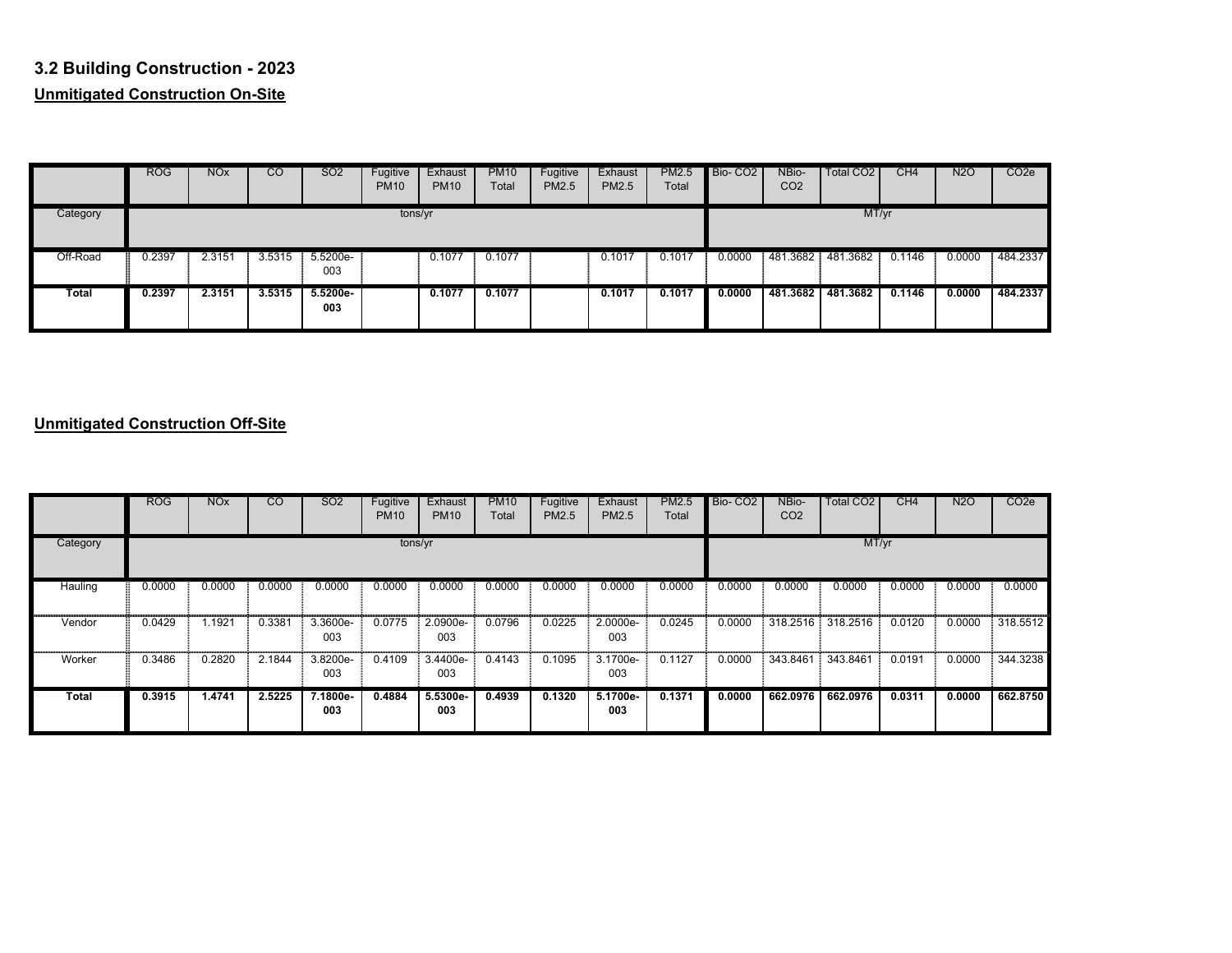# **3.3 Grading - 2023 Unmitigated Construction On-Site**

|                      | ROG               | <b>NO<sub>x</sub></b> | CO     | <b>SO2</b>        | Fugitive<br><b>PM10</b> | Exhaust<br><b>PM10</b> | <b>PM10</b><br>Total | Fugitive<br><b>PM2.5</b> | Exhaust<br><b>PM2.5</b> | <b>PM2.5</b><br>Total | Bio-CO <sub>2</sub> | NBio-<br>CO <sub>2</sub> | <b>Total CO2</b> | CH <sub>4</sub> | <b>N2O</b> | CO <sub>2</sub> e |
|----------------------|-------------------|-----------------------|--------|-------------------|-------------------------|------------------------|----------------------|--------------------------|-------------------------|-----------------------|---------------------|--------------------------|------------------|-----------------|------------|-------------------|
| Category             |                   |                       |        |                   | tons/yr                 |                        |                      |                          |                         |                       |                     |                          | MT/yr            |                 |            |                   |
| <b>Fugitive Dust</b> |                   |                       |        |                   | 0.0191                  | 0.0000                 | 0.0191               | 0.0105                   | 0.0000                  | 0.0105                | 0.0000              | 0.0000                   | 0.0000           | 0.0000          | 0.0000     | 0.0000            |
| Off-Road             | 3.1300e-<br>003   | 0.0323                | 0.0240 | 5.0000e-<br>005   |                         | 1.5000e-<br>003        | -.5000e<br>003       |                          | 1.3800e-<br>003         | 1.3800e-<br>003       | 0.0000              | 4.1112                   | 4.1112           | 1.3300e-<br>003 | 0.0000     | 4.1444            |
| Total                | $3.1300e-$<br>003 | 0.0323                | 0.0240 | $5.0000e-$<br>005 | 0.0191                  | $1.5000e-$<br>003      | 0.0206               | 0.0105                   | $1.3800e-$<br>003       | 0.0119                | 0.0000              | 4.1112                   | 4.1112           | 1.3300e-<br>003 | 0.0000     | 4.1444            |

|          | <b>ROG</b>      | <b>NO<sub>x</sub></b> | $\overline{c}$  | SO <sub>2</sub>   | Fugitive<br><b>PM10</b> | Exhaust<br><b>PM10</b> | <b>PM10</b><br>Total | Fugitive<br><b>PM2.5</b> | Exhaust<br><b>PM2.5</b> | <b>PM2.5</b><br>Total | Bio-CO <sub>2</sub> | NBio-<br>CO <sub>2</sub> | Total CO <sub>2</sub> | CH4               | <b>N2O</b> | CO <sub>2</sub> e |
|----------|-----------------|-----------------------|-----------------|-------------------|-------------------------|------------------------|----------------------|--------------------------|-------------------------|-----------------------|---------------------|--------------------------|-----------------------|-------------------|------------|-------------------|
| Category |                 |                       |                 |                   | tons/yr                 |                        |                      | MT/yr                    |                         |                       |                     |                          |                       |                   |            |                   |
| Hauling  | 3.7000e-<br>004 | 0.0128                | 2.5100e-<br>003 | $5.0000e-$<br>005 | 1.0300e-<br>003         | 4.0000e-<br>005        | 1.0600e-<br>003      | 2.8000e-<br>004          | 3.0000e-<br>005         | $3.2000e-$<br>004     | 0.0000              | 4.5353                   | 4.5353                | $.0000e-$<br>004  | 0.0000     | 4.5378            |
| Vendor   | 0.0000          | 0.0000                | 0.0000          | 0.0000            | 0.0000                  | 0.0000                 | 0.0000               | 0.0000                   | 0.0000                  | 0.0000                | 0.0000              | 0.0000                   | 0.0000                | 0.0000            | 0.0000     | 0.0000            |
| Worker   | .5900e-<br>003  | .2800e-<br>003        | 9.9400e-<br>003 | 2.0000e-<br>005   | 1.8700e-<br>003         | 2.0000e-<br>005        | 1.8900e-<br>003      | 5.0000e-<br>004          | 1.0000e-<br>005         | 5.1000e-<br>004       | 0.0000              | 1.5653                   | .5653                 | 9.0000e-<br>005   | 0.0000     | 1.5675            |
| Total    | 1.9600e-<br>003 | 0.0140                | 0.0125          | $7.0000e-$<br>005 | $2.9000e-$<br>003       | $6.0000e-$<br>005      | 2.9500e-<br>003      | 7.8000e-<br>004          | $4.0000e-$<br>005       | $8.3000e -$<br>004    | 0.0000              | 6.1006                   | 6.1006                | $1.9000e-$<br>004 | 0.0000     | 6.1053            |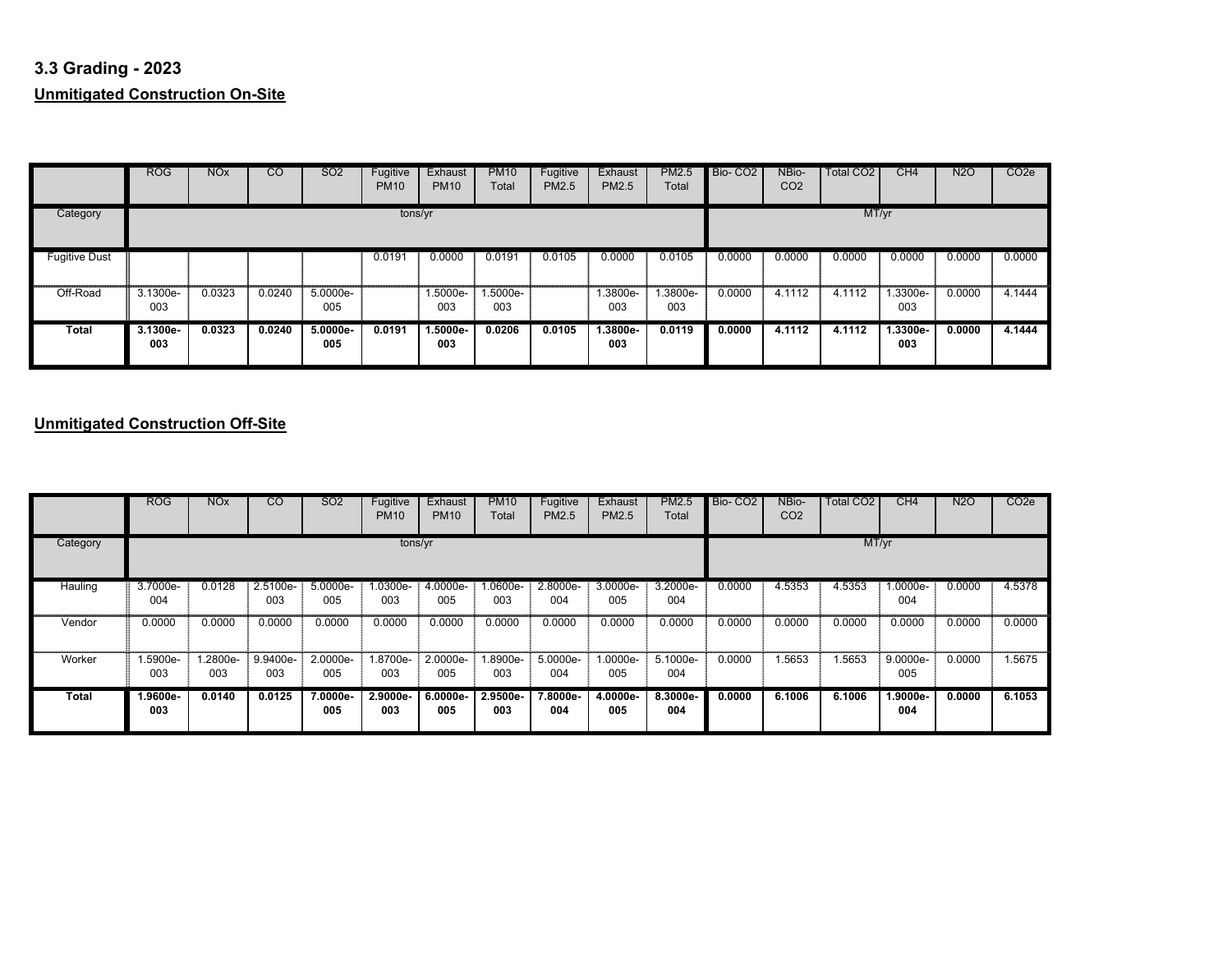# **3.4 Paving - 2023 Unmitigated Construction On-Site**

|          | <b>ROG</b> | <b>NO<sub>x</sub></b> | $\overline{c}$ | SO <sub>2</sub>   | Fugitive<br><b>PM10</b> | Exhaust<br><b>PM10</b> | <b>PM10</b><br>Total | Fugitive<br>PM2.5 | Exhaust<br><b>PM2.5</b> | <b>PM2.5</b><br>Total | Bio-CO <sub>2</sub> | NBio-<br>CO <sub>2</sub> | Total CO <sub>2</sub> | CH4    | <b>N2O</b> | CO <sub>2</sub> e |
|----------|------------|-----------------------|----------------|-------------------|-------------------------|------------------------|----------------------|-------------------|-------------------------|-----------------------|---------------------|--------------------------|-----------------------|--------|------------|-------------------|
| Category |            |                       |                |                   | tons/yr                 |                        |                      |                   |                         |                       |                     |                          | MT/yr                 |        |            |                   |
| Off-Road | 0.0439     | 0.4425                | 0.6324         | $9.0000e-$<br>004 |                         | 0.0222                 | 0.0222               |                   | 0.0204                  | 0.0204                | 0.0000              | 79.4749                  | 79.4749               | 0.0257 | 0.0000     | 80.1175           |
| Paving   | 0.0000     |                       |                |                   |                         | 0.0000                 | 0.0000               |                   | 0.0000                  | 0.0000                | 0.0000              | 0.0000                   | 0.0000                | 0.0000 | 0.0000     | 0.0000            |
| Total    | 0.0439     | 0.4425                | 0.6324         | $9.0000e-$<br>004 |                         | 0.0222                 | 0.0222               |                   | 0.0204                  | 0.0204                | 0.0000              | 79.4749                  | 79.4749               | 0.0257 | 0.0000     | 80.1175           |

|          | <b>ROG</b>      | <b>NO<sub>x</sub></b> | $\overline{c}$ | SO <sub>2</sub> | Fugitive<br><b>PM10</b> | Exhaust<br><b>PM10</b> | <b>PM10</b><br>Total | Fugitive<br><b>PM2.5</b> | Exhaust<br><b>PM2.5</b> | <b>PM2.5</b><br>Total | Bio-CO <sub>2</sub> | NBio-<br>CO <sub>2</sub> | Total CO <sub>2</sub> | CH4               | <b>N2O</b> | CO <sub>2</sub> e |
|----------|-----------------|-----------------------|----------------|-----------------|-------------------------|------------------------|----------------------|--------------------------|-------------------------|-----------------------|---------------------|--------------------------|-----------------------|-------------------|------------|-------------------|
| Category |                 |                       |                |                 | tons/yr                 |                        |                      |                          |                         | MT/yr                 |                     |                          |                       |                   |            |                   |
| Hauling  | 0.0000          | 0.0000                | 0.0000         | 0.0000          | 0.0000                  | 0.0000                 | 0.0000               | 0.0000                   | 0.0000                  | 0.0000                | 0.0000              | 0.0000                   | 0.0000                | 0.0000            | 0.0000     | 0.0000            |
| Vendor   | 0.0000          | 0.0000                | 0.0000         | 0.0000          | 0.0000                  | 0.0000                 | 0.0000               | 0.0000                   | 0.0000                  | 0.0000                | 0.0000              | 0.0000                   | 0.0000                | 0.0000            | 0.0000     | 0.0000            |
| Worker   | 6.6100e-<br>003 | 5.3500e-<br>003       | 0.0414         | 7.0000e-<br>005 | 7.7900e-<br>003         | 7.0000e-<br>005        | 7.8600e-<br>003      | 2.0800e-<br>003          | 6.0000e-<br>005         | 2.1400e-<br>003       | 0.0000              | 6.5221                   | 6.5221                | 3.6000e-<br>004   | 0.0000     | 6.5312            |
| Total    | 6.6100e-<br>003 | $5.3500e-$<br>003     | 0.0414         | 7.0000e-<br>005 | 7.7900e-<br>003         | 7.0000e-<br>005        | 7.8600e-<br>003      | 2.0800e-<br>003          | $6.0000e-$<br>005       | $2.1400e -$<br>003    | 0.0000              | 6.5221                   | 6.5221                | $3.6000e-$<br>004 | 0.0000     | 6.5312            |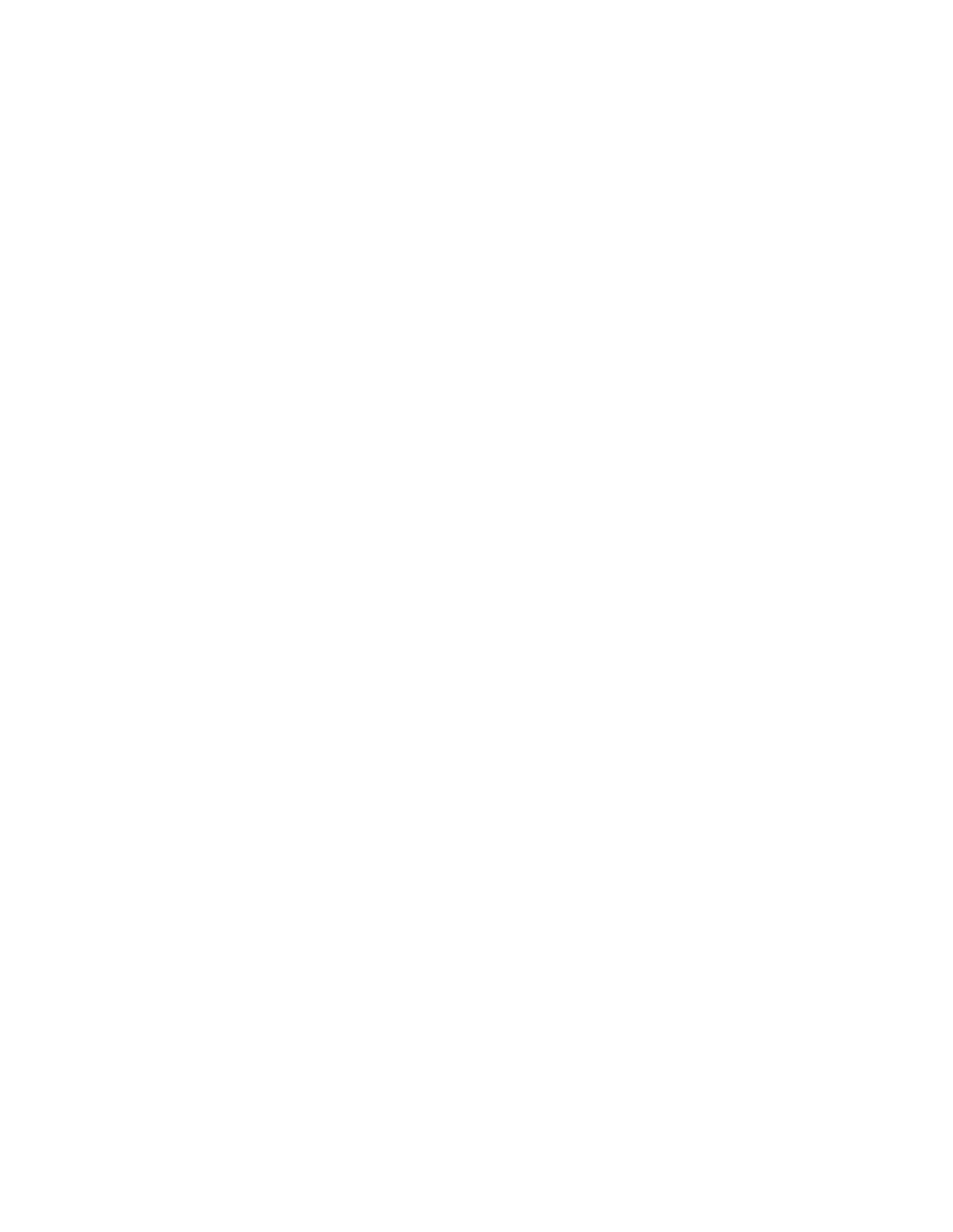# Nordic Aquafarms - CONST Phase 1B - 2023 - Humboldt County, Annual

# **Nordic Aquafarms - CONST Phase 1B - 2023 Humboldt County, Annual**

# **1.0 Project Characteristics**

# **1.1 Land Usage**

|                                                          | <b>Land Uses</b>                       | <b>Size</b>                                              |       | <b>Metric</b>                           | Lot Acreage | <b>Floor Surface Area</b> | Population |  |  |  |
|----------------------------------------------------------|----------------------------------------|----------------------------------------------------------|-------|-----------------------------------------|-------------|---------------------------|------------|--|--|--|
|                                                          | Manufacturing                          | 1,568.00                                                 |       | 1000sqft                                | 36.00       | 1,568,000.00              | 0          |  |  |  |
|                                                          | 1.2 Other Project Characteristics      |                                                          |       |                                         |             |                           |            |  |  |  |
| <b>Urbanization</b>                                      | Rural                                  | Wind Speed (m/s)                                         | 2.2   | <b>Precipitation Freq (Days)</b>        | 103         |                           |            |  |  |  |
| <b>Climate Zone</b>                                      | $\mathbf{1}$                           |                                                          |       | <b>Operational Year</b>                 | 2023        |                           |            |  |  |  |
| <b>Utility Company</b>                                   | Pacific Gas & Electric Company         |                                                          |       |                                         |             |                           |            |  |  |  |
| <b>CO2 Intensity</b><br>(lb/MWhr)                        | 641.35                                 | <b>CH4 Intensity</b><br>(lb/MWhr)                        | 0.029 | N <sub>2</sub> O Intensity<br>(lb/MWhr) | 0.006       |                           |            |  |  |  |
|                                                          |                                        | 1.3 User Entered Comments & Non-Default Data             |       |                                         |             |                           |            |  |  |  |
|                                                          |                                        | Project Characteristics - Construction Phase 1B - 2023   |       |                                         |             |                           |            |  |  |  |
|                                                          | Land Use - 36-acre site (1,568,160 sf) |                                                          |       |                                         |             |                           |            |  |  |  |
|                                                          | Construction Phase - Bldg Const 260d   |                                                          |       |                                         |             |                           |            |  |  |  |
|                                                          |                                        | Off-road Equipment - Project-Specific Fleet and Activity |       |                                         |             |                           |            |  |  |  |
| Off-road Equipment - Project-specific Fleet and Activity |                                        |                                                          |       |                                         |             |                           |            |  |  |  |
| Vehicle Trips - Construction Only                        |                                        |                                                          |       |                                         |             |                           |            |  |  |  |

| able Name                 | Name<br>:olumn | Default Value | New Value   |
|---------------------------|----------------|---------------|-------------|
| tblC<br>ConstructionPhase | NumDays        | 740.00        | 260.00<br>. |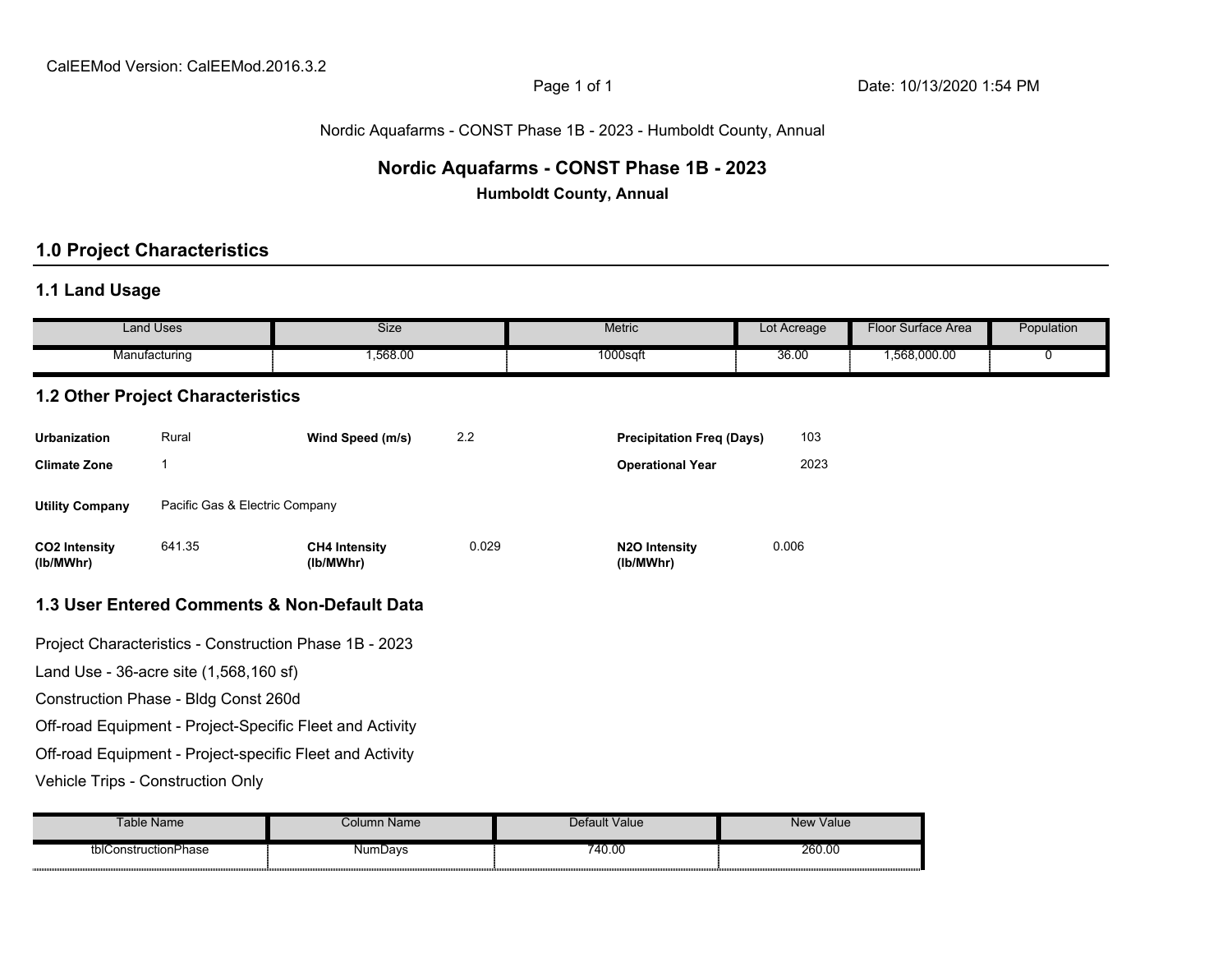| tblOffRoadEquipment       | OffRoadEquipmentUnitAmount | 3.00  | 6.00  |
|---------------------------|----------------------------|-------|-------|
| tblOffRoadEquipment       | OffRoadEquipmentUnitAmount | 1.00  | 4.00  |
| tblOffRoadEquipment       | OffRoadEquipmentUnitAmount | 3.00  | 4.00  |
| tblOffRoadEquipment       | OffRoadEquipmentUnitAmount | 1.00  | 4.00  |
| tblOffRoadEquipment       | UsageHours                 | 7.00  | 3.30  |
| tblOffRoadEquipment       | UsageHours                 | 8.00  | 10.00 |
| tblOffRoadEquipment       | UsageHours                 | 8.00  | 10.00 |
| tblOffRoadEquipment       | UsageHours                 | 7.00  | 10.00 |
| tblOffRoadEquipment       | UsageHours                 | 8.00  | 5.00  |
| tblProjectCharacteristics | UrbanizationLevel          | Urban | Rural |
| tblVehicleTrips           | ST TR                      | 1.49  | 0.00  |
| tblVehicleTrips           | SU_TR                      | 0.62  | 0.00  |
| tblVehicleTrips           | WD_TR                      | 3.82  | 0.00  |

# **2.1 Overall Construction**

**Unmitigated Construction**

|                | <b>ROG</b> | <b>NO<sub>x</sub></b> | $\overline{c}$ | <b>SO2</b> | Fugitive<br><b>PM10</b> | Exhaust<br><b>PM10</b> | <b>PM10</b><br>Total | Fugitive<br>PM2.5 | Exhaust<br>PM2.5 | Total  | PM2.5 Bio- CO2 | NBio-<br>CO <sub>2</sub> | Total CO <sub>2</sub>    | CH <sub>4</sub> | <b>N2O</b> | CO <sub>2</sub> e |
|----------------|------------|-----------------------|----------------|------------|-------------------------|------------------------|----------------------|-------------------|------------------|--------|----------------|--------------------------|--------------------------|-----------------|------------|-------------------|
| Year           |            |                       |                |            | tons/yr                 |                        |                      |                   |                  |        |                |                          | MT/yr                    |                 |            |                   |
| 2023           | .5854      | 9.3019                | 14.3043        | 0.0306     | .2209                   | 0.2694                 | 1.4904               | 0.3299            | 0.2562           | 0.5861 | 0.0000         | 4                        | $2,745.729$ $2,745.7294$ | 0.3147          | 0.0000     | 2,753.595         |
| <b>Maximum</b> | 1.5854     | 9.3019                | 14.3043        | 0.0306     | 1.2209                  | 0.2694                 | 1.4904               | 0.3299            | 0.2562           | 0.5861 | 0.0000         | 4                        | 2,745.729 2,745.7294     | 0.3147          | 0.0000     | 2,753.595         |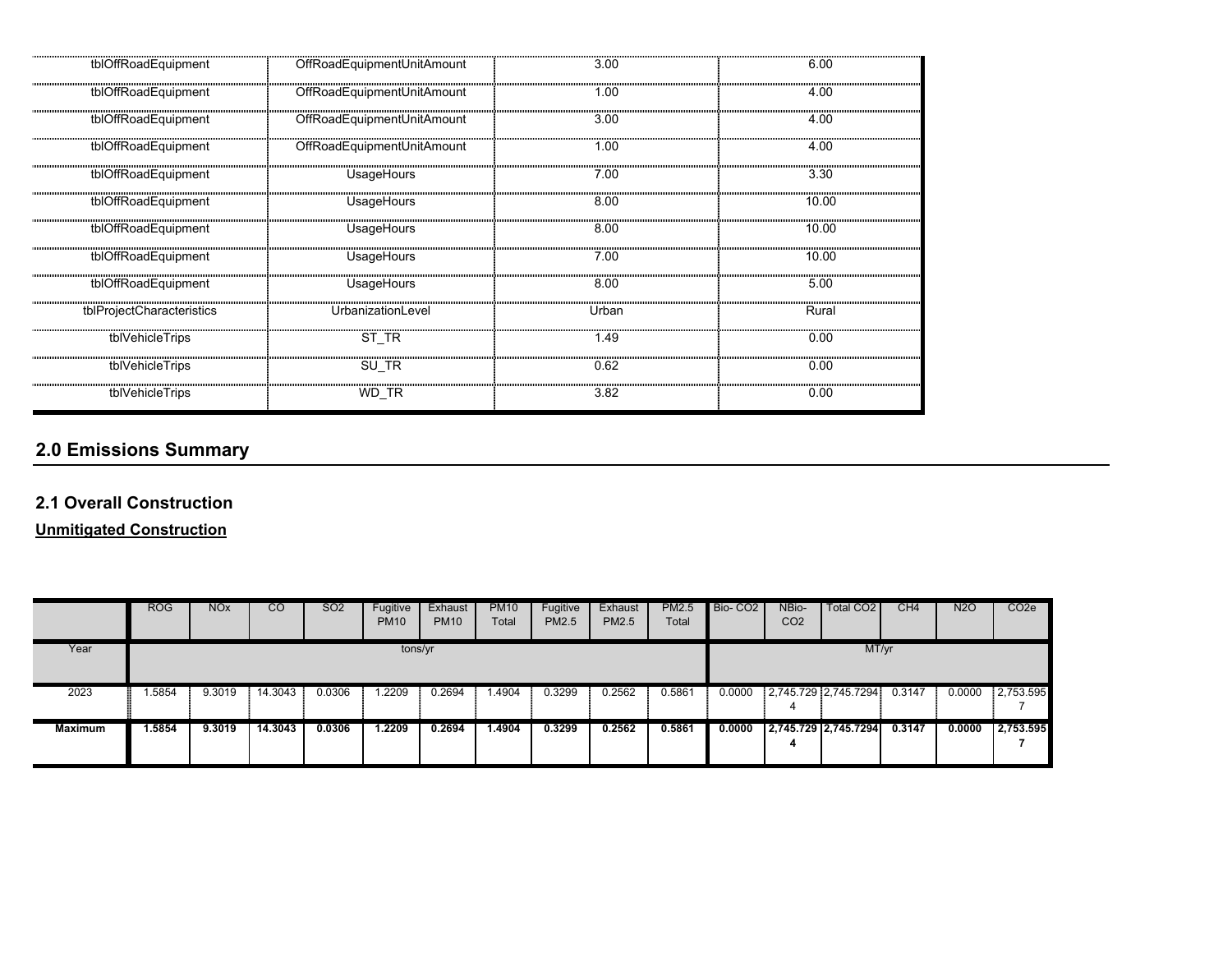# **3.0 Construction Detail**

#### **Construction Phase**

| Phase<br><b>Number</b> | <b>Phase Name</b>            | Phase Type            | <b>Start Date</b> | <b>End Date</b> | Week | Num Days Num Days | <b>Phase Description</b> |
|------------------------|------------------------------|-----------------------|-------------------|-----------------|------|-------------------|--------------------------|
|                        | <b>Building Construction</b> | Building Construction | 1/1/2023          | 12/29/2023      |      | 260               |                          |

**Acres of Grading (Site Preparation Phase): 0**

**Acres of Grading (Grading Phase): 0**

**Acres of Paving: 0**

**Residential Indoor: 0; Residential Outdoor: 0; Non-Residential Indoor: 0; Non-Residential Outdoor: 0; Striped Parking Area: 0** 

#### **OffRoad Equipment**

| <b>Phase Name</b>            | Offroad Equipment Type      | Amount | Usage Hours | <b>Horse Power</b> | Load Factor |
|------------------------------|-----------------------------|--------|-------------|--------------------|-------------|
| <b>Building Construction</b> | <b>Aerial Lifts</b>         |        | 10.00       | 63                 | 0.31        |
| <b>Building Construction</b> | Cranes                      |        | 3.30        | 231                | 0.29        |
| <b>Building Construction</b> | <b>Forklifts</b>            |        | 10.00       | 89                 | 0.20        |
| <b>Building Construction</b> | Generator Sets              |        | 10.00       | 84                 | 0.74        |
| <b>Building Construction</b> | <b>Off-Highway Tractors</b> |        | 10.00       | 124                | 0.44        |
| <b>Building Construction</b> | Tractors/Loaders/Backhoes   |        | 10.00       | 97                 | 0.37        |
| <b>Building Construction</b> | <b>Welders</b>              |        | 5.00        | 46                 | 0.45        |

# **Trips and VMT**

| <b>Phase Name</b>            | Offroad Equipment   Worker Trip   Vendor Trip   Hauling Trip   Worker Trip<br>Count | Number | Number | Number        | Length | Length | Vendor Trip Hauling Trip<br>Length | Worker Vehicle<br>Class | Vendor<br>Vehicle<br>Class | Hauling<br>Vehicle<br><b>Class</b> |
|------------------------------|-------------------------------------------------------------------------------------|--------|--------|---------------|--------|--------|------------------------------------|-------------------------|----------------------------|------------------------------------|
| <b>Building Construction</b> | 29                                                                                  | 659.00 | 257.00 | $0.00$ $\mid$ | 16.80  | 6.60   |                                    | 20.00 LD Mix            | <b>HDT</b><br>Mix          | <b>HHD1</b>                        |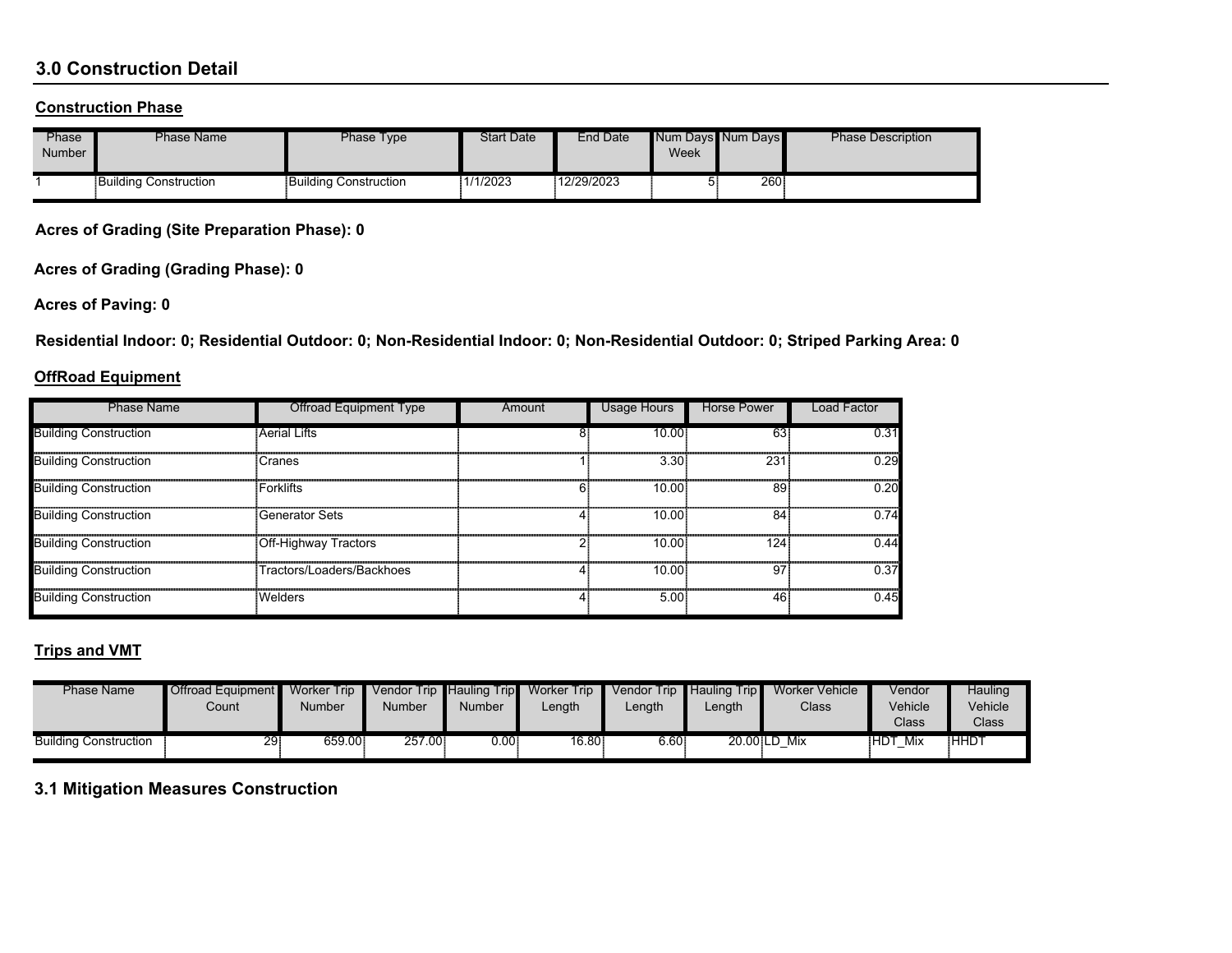# **3.2 Building Construction - 2023 Unmitigated Construction On-Site**

|          | <b>ROG</b> | <b>NO<sub>x</sub></b> | CO     | SO <sub>2</sub> | Fugitive<br><b>PM10</b> | Exhaust<br><b>PM10</b> | <b>PM10</b><br>Total | Fugitive<br><b>PM2.5</b> | Exhaust<br><b>PM2.5</b> | <b>PM2.5</b><br>Total | Bio-CO <sub>2</sub> | NBio-<br>CO <sub>2</sub> | Total CO <sub>2</sub> | CH4    | <b>N2O</b> | CO <sub>2</sub> e |
|----------|------------|-----------------------|--------|-----------------|-------------------------|------------------------|----------------------|--------------------------|-------------------------|-----------------------|---------------------|--------------------------|-----------------------|--------|------------|-------------------|
| Category |            |                       |        |                 | tons/yr                 |                        |                      |                          |                         |                       |                     |                          | MT/yr                 |        |            |                   |
| Off-Road | 0.6066     | 5.6167                | 7.9980 | 0.0126          |                         | 0.2556                 | 0.2556               |                          | 0.2433                  | 0.2433                | 0.0000              |                          | 1,090.485 1,090.4853  | 0.2369 | 0.0000     | 1,096.408<br>3    |
| Total    | 0.6066     | 5.6167                | 7.9980 | 0.0126          |                         | 0.2556                 | 0.2556               |                          | 0.2433                  | 0.2433                | 0.0000              |                          | 1,090.485 1,090.4853  | 0.2369 | 0.0000     | 1,096.408<br>J.   |

|          | <b>ROG</b>       | <b>NO<sub>x</sub></b> | <sub>CO</sub> | SO <sub>2</sub> | Fugitive<br><b>PM10</b> | Exhaust<br><b>PM10</b> | <b>PM10</b><br>Total | Fugitive<br><b>PM2.5</b> | Exhaust<br><b>PM2.5</b> | <b>PM2.5</b><br>Total | Bio-CO <sub>2</sub> | NBio-<br>CO <sub>2</sub> | Total CO <sub>2</sub> | CH4    | <b>N2O</b> | CO <sub>2</sub> e |
|----------|------------------|-----------------------|---------------|-----------------|-------------------------|------------------------|----------------------|--------------------------|-------------------------|-----------------------|---------------------|--------------------------|-----------------------|--------|------------|-------------------|
| Category | MT/yr<br>tons/yr |                       |               |                 |                         |                        |                      |                          |                         |                       |                     |                          |                       |        |            |                   |
| Hauling  | 0.0000           | 0.0000                | 0.0000        | 0.0000          | 0.0000                  | 0.0000                 | 0.0000               | 0.0000                   | 0.0000                  | 0.0000                | 0.0000              | 0.0000                   | 0.0000                | 0.0000 | 0.0000     | 0.0000            |
| Vendor   | 0.1073           | 2.9803                | 0.8453        | 8.3900e-<br>003 | 0.1938                  | 5.2300e-<br>003        | 0.1990               | 0.0562                   | 5.0000e-<br>003         | 0.0612                | 0.0000              | 795.6289                 | 795.6289              | 0.0300 | 0.0000     | 796.3780          |
| Worker   | 0.8716           | 0.7050                | 5.4611        | 9.5500e-<br>003 | 1.0271                  | 8.5900e-<br>003        | 1.0357               | 0.2737                   | 7.9200e-<br>003         | 0.2816                | 0.0000              | 859.6152                 | 859.6152              | 0.0478 | 0.0000     | 860.8095          |
| Total    | 0.9789           | 3.6853                | 6.3063        | 0.0179          | 1.2209                  | 0.0138                 | 1.2348               | 0.3299                   | 0.0129                  | 0.3428                | 0.0000              |                          | 1,655.244 1,655.2441  | 0.0777 | 0.0000     | 1,657.187<br>5    |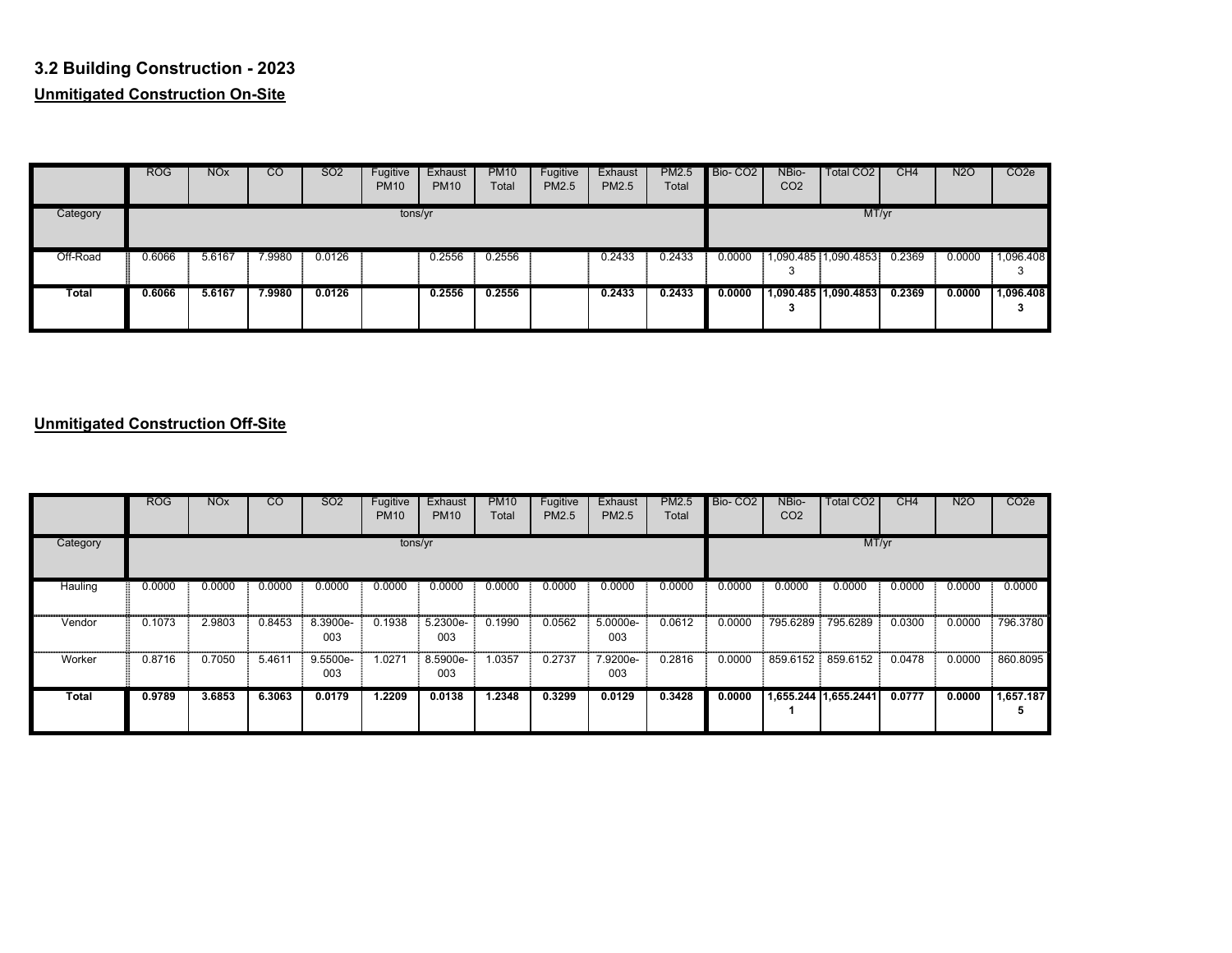#### Nordic Aquafarms - CONST Phase 1B - 2024 - Humboldt County, Annual

# **Nordic Aquafarms - CONST Phase 1B - 2024 Humboldt County, Annual**

# **1.0 Project Characteristics**

# **1.1 Land Usage**

|                                   | <b>Land Uses</b>                         | Size                                                          |       | Metric                           | Lot Acreage | <b>Floor Surface Area</b> | Population |
|-----------------------------------|------------------------------------------|---------------------------------------------------------------|-------|----------------------------------|-------------|---------------------------|------------|
|                                   | Manufacturing                            | 1,568.00                                                      |       | 1000sqft                         | 36.00       | 1,568,000.00              | 0          |
|                                   | <b>1.2 Other Project Characteristics</b> |                                                               |       |                                  |             |                           |            |
| <b>Urbanization</b>               | Rural                                    | Wind Speed (m/s)                                              | 2.2   | <b>Precipitation Freq (Days)</b> | 103         |                           |            |
| <b>Climate Zone</b>               | $\mathbf{1}$                             |                                                               |       | <b>Operational Year</b>          | 2025        |                           |            |
| <b>Utility Company</b>            | Pacific Gas & Electric Company           |                                                               |       |                                  |             |                           |            |
| <b>CO2 Intensity</b><br>(lb/MWhr) | 641.35                                   | <b>CH4 Intensity</b><br>(lb/MWhr)                             | 0.029 | N2O Intensity<br>(lb/MWhr)       | 0.006       |                           |            |
|                                   |                                          | 1.3 User Entered Comments & Non-Default Data                  |       |                                  |             |                           |            |
|                                   |                                          | Project Characteristics - Construction Phase 1B - 2024        |       |                                  |             |                           |            |
|                                   | Land Use - 36-acre site (1,568,160 sf)   |                                                               |       |                                  |             |                           |            |
|                                   |                                          | Construction Phase - Grading, 26d, Bldg Const 26d, Paving 26d |       |                                  |             |                           |            |
|                                   |                                          | Off-road Equipment - Project-Specific Fleet and Activity      |       |                                  |             |                           |            |
| Grading - 400 cy import           |                                          |                                                               |       |                                  |             |                           |            |
| Vehicle Trips - Construction Only |                                          |                                                               |       |                                  |             |                           |            |

| ⊺able Name                     | Column Name | Default Value | New Value |
|--------------------------------|-------------|---------------|-----------|
| thir<br>-<br>ConstructionPhase | NumDays     | 740.00<br>.   | 26.00     |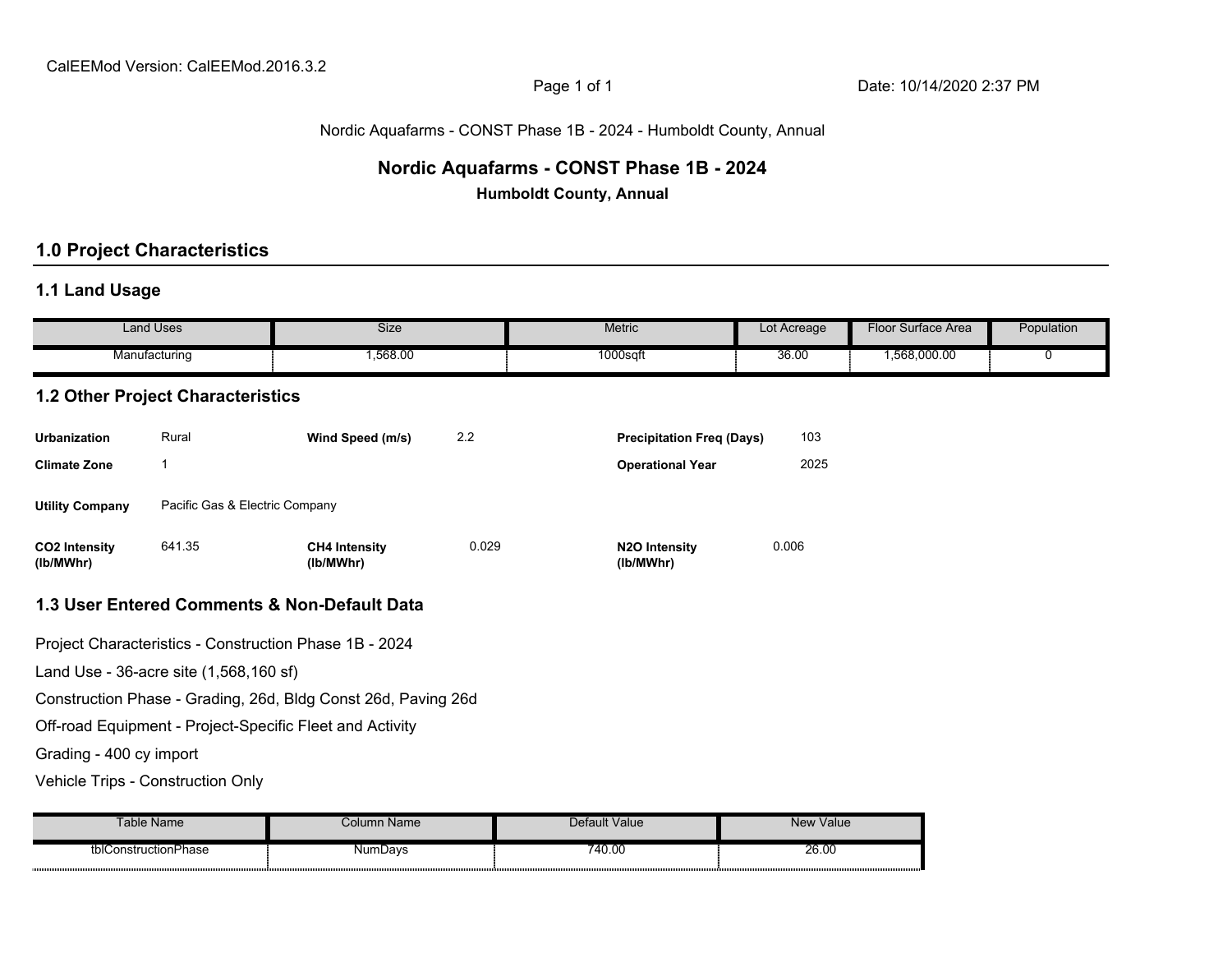| tblConstructionPhase      | <b>NumDays</b>             | 75.00 | 26.00  |
|---------------------------|----------------------------|-------|--------|
| tblConstructionPhase      | <b>NumDays</b>             | 55.00 | 26.00  |
| tblGrading                | MaterialImported           | 0.00  | 400.00 |
| tblOffRoadEquipment       | LoadFactor                 | 0.37  | 0.42   |
| tblOffRoadEquipment       | OffRoadEquipmentUnitAmount | 1.00  | 0.00   |
| tblOffRoadEquipment       | OffRoadEquipmentUnitAmount | 2.00  | 0.00   |
| tblOffRoadEquipment       | OffRoadEquipmentUnitAmount | 3.00  | 6.00   |
| tblOffRoadEquipment       | OffRoadEquipmentUnitAmount | 1.00  | 2.00   |
| tblOffRoadEquipment       | OffRoadEquipmentUnitAmount | 1.00  | 0.00   |
| tblOffRoadEquipment       | OffRoadEquipmentUnitAmount | 2.00  | 0.00   |
| tblOffRoadEquipment       | OffRoadEquipmentUnitAmount | 2.00  | 0.00   |
| tblOffRoadEquipment       | OffRoadEquipmentUnitAmount | 300   | 4.00   |
| tblOffRoadEquipment       | OffRoadEquipmentUnitAmount | 2.00  | 1.00   |
| tblOffRoadEquipment       | OffRoadEquipmentUnitAmount | 100   | 0.00   |
| tblOffRoadEquipment       | <b>UsageHours</b>          | 7.00  | 6.70   |
| tblOffRoadEquipment       | <b>UsageHours</b>          | 8.00  | 10.00  |
| tblOffRoadEquipment       | <b>UsageHours</b>          | 8.00  | 10.00  |
| tblOffRoadEquipment       | UsageHours                 | 8.00  | 20.00  |
| tblOffRoadEquipment       | <b>UsageHours</b>          | 8.00  | 20.00  |
| tblOffRoadEquipment       | <b>UsageHours</b>          | 8.00  | 1.20   |
| tblOffRoadEquipment       | <b>UsageHours</b>          | 7.00  | 6.70   |
| tblOffRoadEquipment       | <b>UsageHours</b>          | 8.00  | 1.20   |
| tblOffRoadEquipment       | <b>UsageHours</b>          | 8.00  | 6.70   |
| tblProjectCharacteristics | UrbanizationLevel          | Urban | Rural  |
| tblVehicleTrips           | $ST_TR$                    | 1.49  | 0.00   |
| tblVehicleTrips           | SU_TR                      | 0.62  | 0.00   |
| tblVehicleTrips           | WD_TR                      | 3.82  | 0.00   |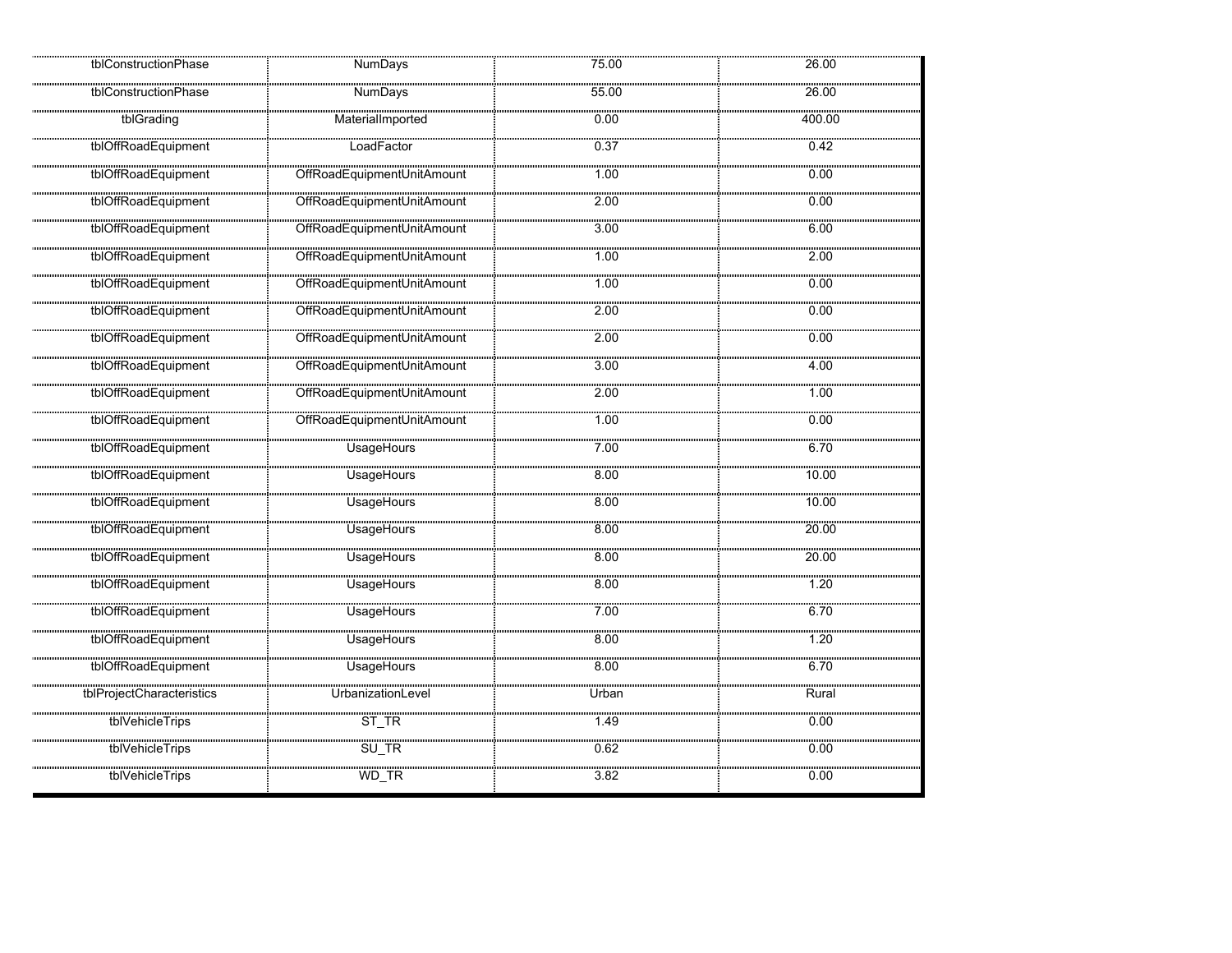# **2.1 Overall Construction**

**Unmitigated Construction**

|                | <b>ROG</b> | <b>NO<sub>x</sub></b> | CO     | SO <sub>2</sub>   | Fugitive<br><b>PM10</b> | Exhaust<br><b>PM10</b> | <b>PM10</b><br>Total | Fugitive<br><b>PM2.5</b> | Exhaust<br><b>PM2.5</b> | <b>PM2.5</b><br>Total | Bio-CO <sub>2</sub> | NBio-<br>CO <sub>2</sub> | Total CO2 | CH4    | <b>N2O</b> | CO <sub>2e</sub> |
|----------------|------------|-----------------------|--------|-------------------|-------------------------|------------------------|----------------------|--------------------------|-------------------------|-----------------------|---------------------|--------------------------|-----------|--------|------------|------------------|
| Year           | tons/yr    |                       |        |                   |                         |                        |                      |                          | MT/yr                   |                       |                     |                          |           |        |            |                  |
| 2024           | 0.1788     | .1485                 | 1.8236 | 3.6600e-<br>003   | 0.1382                  | 0.0387                 | 0.1769               | 0.0406                   | 0.0359                  | 0.0765                | 0.0000              | 328.7731                 | 328,7731  | 0.0544 | 0.0000     | 330.1341         |
| <b>Maximum</b> | 0.1788     | l.1485                | 1.8236 | $3.6600e-$<br>003 | 0.1382                  | 0.0387                 | 0.1769               | 0.0406                   | 0.0359                  | 0.0765                | 0.0000              | 328,7731                 | 328.7731  | 0.0544 | 0.0000     | 330.1341         |

# **3.0 Construction Detail**

#### **Construction Phase**

| Phase<br><b>Number</b> | Phase Name                   | Phase Type            | <b>Start Date</b> | End Date | Num Days Num Days<br>Week |    | <b>Phase Description</b> |
|------------------------|------------------------------|-----------------------|-------------------|----------|---------------------------|----|--------------------------|
|                        | <b>Grading</b>               | l Grading             | 1/1/2024          | 2/5/2024 |                           | 26 |                          |
| $\overline{2}$         | <b>Building Construction</b> | Building Construction | 1/1/2024          | 2/5/2024 |                           | 26 |                          |
| 3                      | Paving                       | Paving                | 1/1/2024          | 2/5/2024 |                           | 26 |                          |

**Acres of Grading (Site Preparation Phase): 0**

**Acres of Grading (Grading Phase): 0**

**Acres of Paving: 0**

**Residential Indoor: 0; Residential Outdoor: 0; Non-Residential Indoor: 0; Non-Residential Outdoor: 0; Striped Parking Area: 0** 

#### **OffRoad Equipment**

| <b>Phase Name</b>            | Offroad Equipment Type | Amount | Usage Hours                        | Horse Power | Load Factor |
|------------------------------|------------------------|--------|------------------------------------|-------------|-------------|
| <b>Building Construction</b> | <b>Aerial Lifts</b>    |        | $\overline{\phantom{a}}$<br>0. I U | 63          | 0.31        |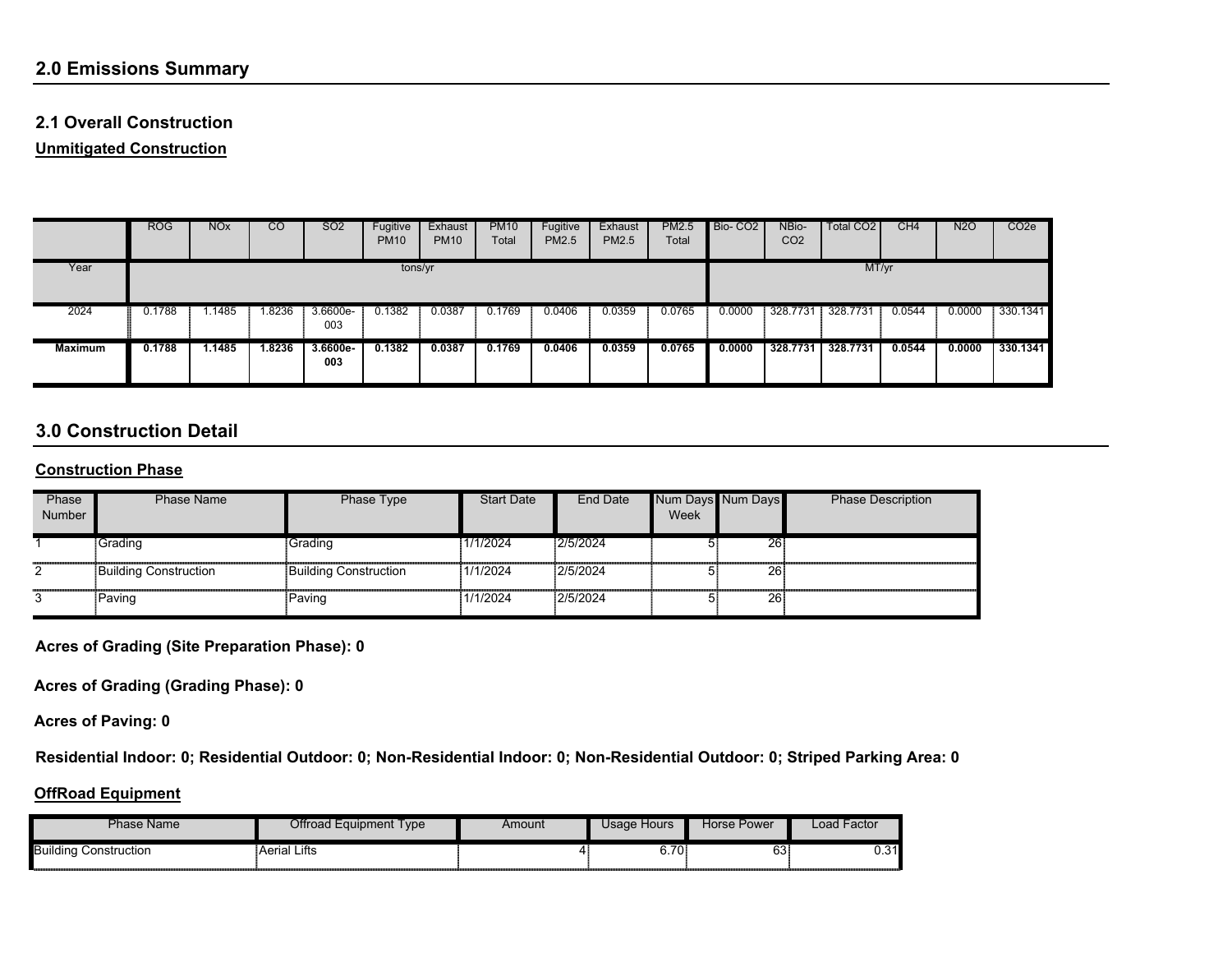| <b>Building Construction</b> | Cranes                     | $\Omega$       | 6.70  | 231 | 0.29 |
|------------------------------|----------------------------|----------------|-------|-----|------|
| <b>Building Construction</b> | <b>Forklifts</b>           | 6.             | 10.00 | 89  | 0.20 |
| <b>Building Construction</b> | <b>Generator Sets</b>      | $\overline{2}$ | 10.00 | 84  | 0.74 |
| <b>Building Construction</b> | Off-Highway Tractors       | 5              | 10.00 | 124 | 0.44 |
| <b>Building Construction</b> | Tractors/Loaders/Backhoes  | 4              | 6.70  | 97  | 0.37 |
| <b>Building Construction</b> | Welders                    | $\overline{0}$ | 6.70  | 46  | 0.45 |
| Grading                      | Excavators                 | 0              | 8.00  | 158 | 0.38 |
| Grading                      | Graders                    | 0              | 8.00  | 187 | 0.41 |
| Grading                      | <b>Rubber Tired Dozers</b> |                | 1.20  | 247 | 0.40 |
| Grading                      | Scrapers                   | 0.             | 8.00  | 367 | 0.48 |
| Grading                      | Tractors/Loaders/Backhoes  |                | 1.20  | 97  | 0.37 |
| Paving                       | Pavers                     | 0              | 8.00  | 130 | 0.42 |
| Paving                       | Paving Equipment           | $\overline{2}$ | 20.00 | 132 | 0.36 |
| Paving                       | Rollers                    | 2              | 20.00 | 80  | 0.38 |
| Paving                       | Tractors/Loaders/Backhoes  | 2              | 20.00 | 97  | 0.42 |
| Paving                       | Tractors/Loaders/Backhoes  | 2              | 20.00 | 97  | 0.37 |

# **Trips and VMT**

| <b>Phase Name</b>            | <b>Offroad Equipment</b><br>Count | <b>Worker Trip</b><br><b>Number</b> | Vendor Trip Hauling Trip<br><b>Number</b> | <b>Number</b> | <b>Worker Trip</b><br>Length | Length | Vendor Trip Hauling Trip<br>Length | <b>Worker Vehicle</b><br>Class | Vendor<br>Vehicle<br>Class | Hauling<br>Vehicle<br>Class |
|------------------------------|-----------------------------------|-------------------------------------|-------------------------------------------|---------------|------------------------------|--------|------------------------------------|--------------------------------|----------------------------|-----------------------------|
| <b>Building Construction</b> | 21                                | 659.00                              | 257.00                                    | 0.00          | 16.80                        | 6.60   |                                    | 20.00 LD Mix                   | <b>HDT Mix</b>             | <b>HHDT</b>                 |
| Grading                      |                                   | 5.00                                | 0.00                                      | 50.00         | 16.80                        | 6.60   |                                    | 20.00 LD Mix                   | HDT Mix                    | <b>HHDT</b>                 |
| Paving                       |                                   | 20.00                               | 0.00                                      | 0.00          | 16.80                        | 6.60   |                                    | 20.00 LD Mix                   | HDT Mix                    | <b>HHDT</b>                 |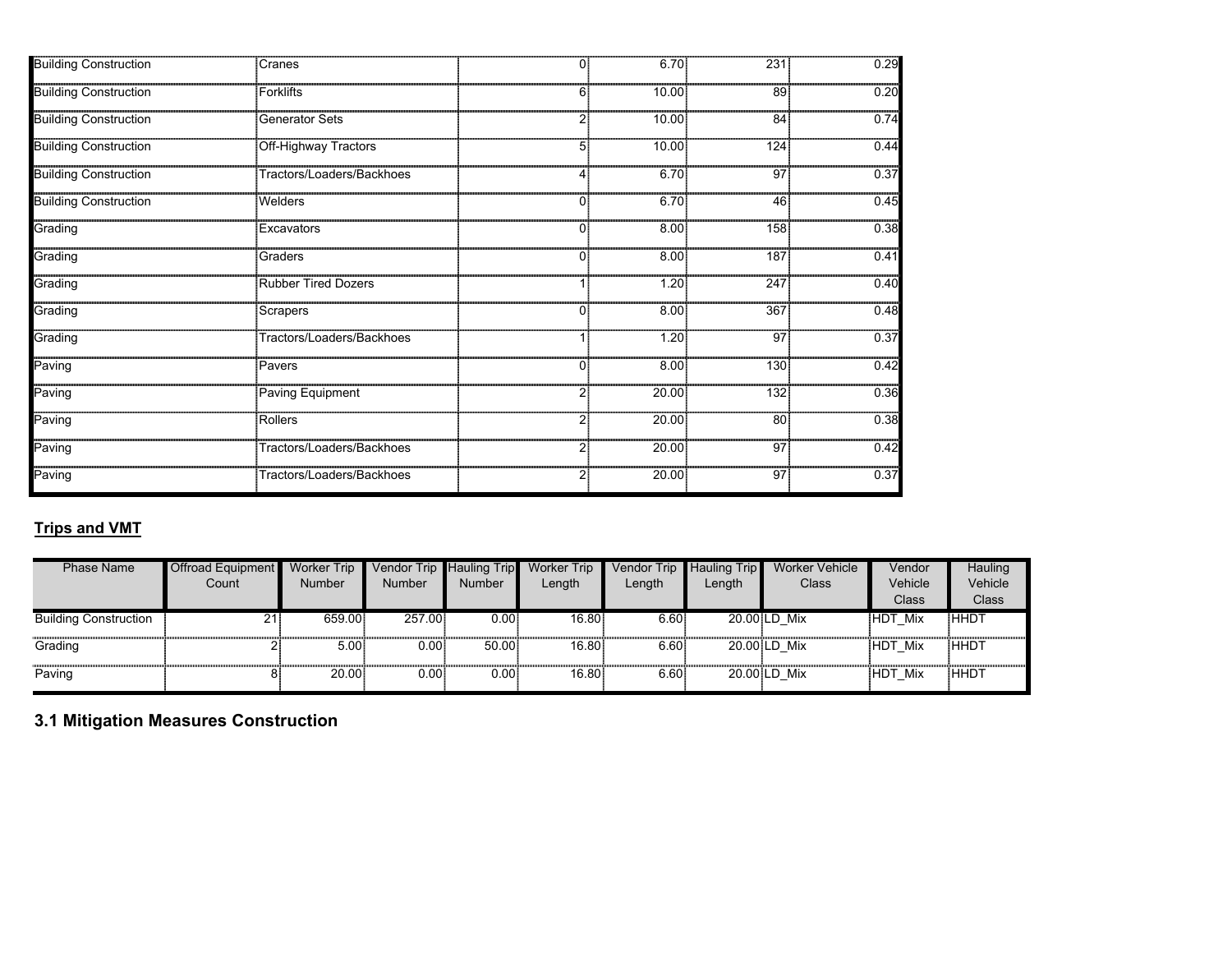# **3.2 Grading - 2024 Unmitigated Construction On-Site**

|                      | ROG             | <b>NO<sub>x</sub></b> | CO     | <b>SO2</b>         | Fugitive<br><b>PM10</b> | Exhaust<br><b>PM10</b> | <b>PM10</b><br>Total | Fugitive<br><b>PM2.5</b> | Exhaust<br><b>PM2.5</b> | <b>PM2.5</b><br>Total | Bio-CO <sub>2</sub> | NBio-<br>CO <sub>2</sub> | Total CO <sub>2</sub> | CH <sub>4</sub>   | <b>N2O</b> | CO <sub>2</sub> e |
|----------------------|-----------------|-----------------------|--------|--------------------|-------------------------|------------------------|----------------------|--------------------------|-------------------------|-----------------------|---------------------|--------------------------|-----------------------|-------------------|------------|-------------------|
| Category             | tons/yr         |                       |        |                    |                         |                        |                      |                          | MT/yr                   |                       |                     |                          |                       |                   |            |                   |
| <b>Fugitive Dust</b> |                 |                       |        |                    | 0.0118                  | 0.0000                 | 0.0118               | 6.4600e-<br>003          | 0.0000                  | 6.4600e-<br>003       | 0.0000              | 0.0000                   | 0.0000                | 0.0000            | 0.0000     | 0.0000            |
| Off-Road             | 1.6400e-<br>003 | 0.0167                | 0.0105 | 2.0000e-<br>005    |                         | 7.6000e-<br>004        | 7.6000e-<br>004      |                          | 7.0000e-<br>004         | 7.0000e-<br>004       | 0.0000              | 1.9968                   | .9968                 | 6.5000e-<br>004   | 0.0000     | 2.0129            |
| Total                | 1.6400e-<br>003 | 0.0167                | 0.0105 | $2.0000e -$<br>005 | 0.0118                  | 7.6000e-<br>004        | 0.0125               | $6.4600e-$<br>003        | 7.0000e-<br>004         | 7.1600e-<br>003       | 0.0000              | 1.9968                   | 1.9968                | $6.5000e-$<br>004 | 0.0000     | 2.0129            |

|          | <b>ROG</b>      | <b>NO<sub>x</sub></b> | $\overline{c}$  | SO <sub>2</sub>   | Fugitive<br><b>PM10</b> | Exhaust<br><b>PM10</b> | <b>PM10</b><br>Total | Fugitive<br>PM2.5 | Exhaust<br><b>PM2.5</b> | <b>PM2.5</b><br>Total | Bio-CO <sub>2</sub> | NBio-<br>CO <sub>2</sub> | Total CO <sub>2</sub> | CH4             | <b>N2O</b> | CO <sub>2</sub> e |
|----------|-----------------|-----------------------|-----------------|-------------------|-------------------------|------------------------|----------------------|-------------------|-------------------------|-----------------------|---------------------|--------------------------|-----------------------|-----------------|------------|-------------------|
| Category | tons/yr         |                       |                 |                   |                         |                        |                      |                   |                         | MT/yr                 |                     |                          |                       |                 |            |                   |
| Hauling  | 1.4000e-<br>004 | 4.8900e-<br>003       | 9.7000e-<br>004 | 2.0000e-<br>005   | 4.1000e-<br>004         | 1.0000e-<br>005        | 4.2000e-<br>004      | 1.1000e-<br>004   | 1.0000e-<br>005         | 1.3000e-<br>004       | 0.0000              | .8008                    | .8008                 | 4.0000e-<br>005 | 0.0000     | 1.8018            |
| Vendor   | 0.0000          | 0.0000                | 0.0000          | 0.0000            | 0.0000                  | 0.0000                 | 0.0000               | 0.0000            | 0.0000                  | 0.0000                | 0.0000              | 0.0000                   | 0.0000                | 0.0000          | 0.0000     | 0.0000            |
| Worker   | 6.3000e-<br>004 | 4.9000e-<br>004       | 3.7700e-<br>003 | 1.0000e-<br>005   | 7.8000e-<br>004         | 1.0000e-<br>005        | 7.9000e-<br>004      | 2.1000e-<br>004   | 1.0000e-<br>005         | 2.1000e-<br>004       | 0.0000              | 0.6306                   | 0.6306                | 3.0000e-<br>005 | 0.0000     | 0.6314            |
| Total    | 7.7000e-<br>004 | $5.3800e-$<br>003     | 4.7400e-<br>003 | $3.0000e-$<br>005 | 1.1900e-<br>003         | $2.0000e -$<br>005     | 1.2100e-<br>003      | 3.2000e-<br>004   | $2.0000e -$<br>005      | $3.4000e-$<br>004     | 0.0000              | 2.4314                   | 2.4314                | 7.0000e-<br>005 | 0.0000     | 2.4332            |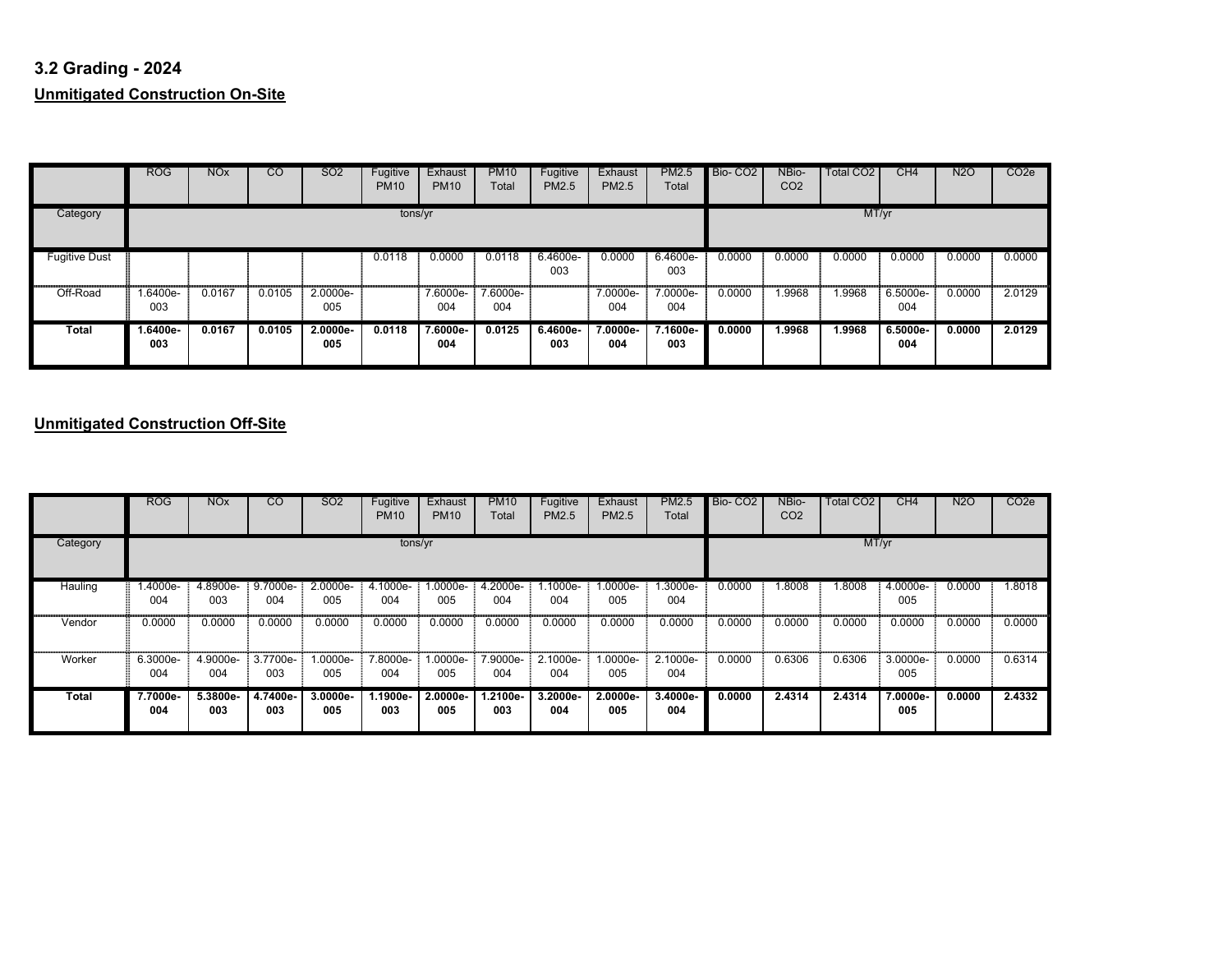## **3.3 Building Construction - 2024 Unmitigated Construction On-Site**

|              | <b>ROG</b> | <b>NOx</b> | CO     | <b>SO2</b>        | Fugitive<br><b>PM10</b> | Exhaust<br><b>PM10</b> | <b>PM10</b><br>Total | Fugitive<br>PM2.5 | Exhaust<br><b>PM2.5</b> | <b>PM2.5</b><br>Total | Bio-CO <sub>2</sub> | NBio-<br>CO <sub>2</sub> | Total CO <sub>2</sub> | CH4    | <b>N2O</b> | CO <sub>2</sub> e |
|--------------|------------|------------|--------|-------------------|-------------------------|------------------------|----------------------|-------------------|-------------------------|-----------------------|---------------------|--------------------------|-----------------------|--------|------------|-------------------|
| Category     |            |            |        |                   | tons/yr                 |                        |                      |                   |                         |                       |                     |                          | MT/yr                 |        |            |                   |
| Off-Road     | 0.0405     | 0.3718     | 0.6201 | $9.5000e-$<br>004 |                         | 0.0175                 | 0.0175               |                   | 0.0164                  | 0.0164                | 0.0000              | 83.3654                  | 83.3654               | 0.0218 | 0.0000     | 83.9095           |
| <b>Total</b> | 0.0405     | 0.3718     | 0.6201 | $9.5000e-$<br>004 |                         | 0.0175                 | 0.0175               |                   | 0.0164                  | 0.0164                | 0.0000              | 83.3654                  | 83.3654               | 0.0218 | 0.0000     | 83.9095           |

|          | <b>ROG</b> | <b>NO<sub>x</sub></b> | <sub>CO</sub> | SO <sub>2</sub>   | Fugitive<br><b>PM10</b> | Exhaust<br><b>PM10</b> | <b>PM10</b><br>Total | Fugitive<br><b>PM2.5</b> | Exhaust<br><b>PM2.5</b> | <b>PM2.5</b><br>Total | Bio-CO <sub>2</sub> | NBio-<br>CO <sub>2</sub> | Total CO <sub>2</sub> | CH4             | <b>N2O</b> | CO <sub>2</sub> e |
|----------|------------|-----------------------|---------------|-------------------|-------------------------|------------------------|----------------------|--------------------------|-------------------------|-----------------------|---------------------|--------------------------|-----------------------|-----------------|------------|-------------------|
| Category |            |                       |               |                   | tons/yr                 |                        |                      |                          |                         |                       |                     |                          | MT/yr                 |                 |            |                   |
| Hauling  | 0.0000     | 0.0000                | 0.0000        | 0.0000            | 0.0000                  | 0.0000                 | 0.0000               | 0.0000                   | 0.0000                  | 0.0000                | 0.0000              | 0.0000                   | 0.0000                | 0.0000          | 0.0000     | 0.0000            |
| Vendor   | 0.0102     | 0.2913                | 0.0790        | 8.3000e-<br>004   | 0.0194                  | 4.9000e-<br>004        | 0.0199               | 5.6200e-<br>003          | 4.7000e-<br>004         | 6.0900e-<br>003       | 0.0000              | 79.1054                  | 79.1054               | 2.9200e-<br>003 | 0.0000     | 79.1783           |
| Worker   | 0.0830     | 0.0640                | 0.4967        | 9.2000e-<br>004   | 0.1027                  | 8.1000e-<br>004        | 0.1035               | 0.0274                   | 7.5000e-<br>004         | 0.0281                | 0.0000              | 83.1119                  | 83.1119               | 4.2500e-<br>003 | 0.0000     | 83.2182           |
| Total    | 0.0932     | 0.3553                | 0.5757        | $1.7500e-$<br>003 | 0.1221                  | $1.3000e-$<br>003      | 0.1234               | 0.0330                   | $1.2200e-$<br>003       | 0.0342                | 0.0000              | 162.2173                 | 162.2173              | 7.1700e-<br>003 | 0.0000     | 162.3965          |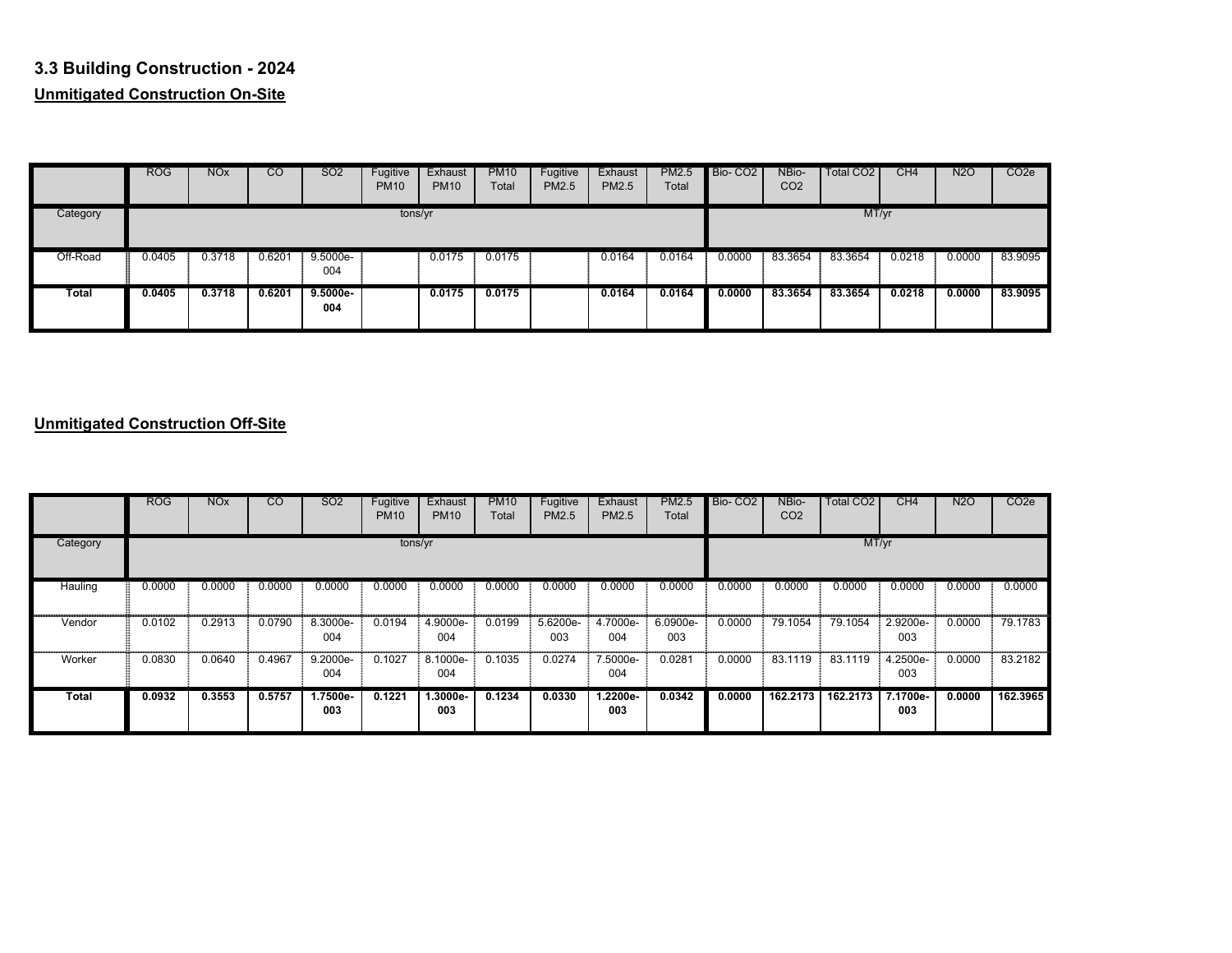## **3.4 Paving - 2024 Unmitigated Construction On-Site**

|          | ROG    | <b>NO<sub>x</sub></b> | CO     | SO <sub>2</sub> | Fugitive<br><b>PM10</b> | Exhaust<br><b>PM10</b> | <b>PM10</b><br>Total | Fugitive<br><b>PM2.5</b> | Exhaust<br><b>PM2.5</b> | <b>PM2.5</b><br>Total | Bio-CO <sub>2</sub> | NBio-<br>CO <sub>2</sub> | Total CO <sub>2</sub> | CH <sub>4</sub> | N <sub>2</sub> O | CO <sub>2</sub> e |
|----------|--------|-----------------------|--------|-----------------|-------------------------|------------------------|----------------------|--------------------------|-------------------------|-----------------------|---------------------|--------------------------|-----------------------|-----------------|------------------|-------------------|
| Category |        |                       |        |                 | tons/yr                 |                        |                      |                          |                         |                       |                     |                          | MT/yr                 |                 |                  |                   |
| Off-Road | 0.0402 | 0.3973                | 0.5976 | 8.7000e-<br>004 |                         | 0.0192                 | 0.0192               |                          | 0.0176                  | 0.0176                | 0.0000              | 76.2399                  | 76.2399               | 0.0247          | 0.0000           | 76.8563           |
| Paving   | 0.0000 |                       |        |                 |                         | 0.0000                 | 0.0000               |                          | 0.0000                  | 0.0000                | 0.0000              | 0.0000                   | 0.0000                | 0.0000          | 0.0000           | 0.0000            |
| Total    | 0.0402 | 0.3973                | 0.5976 | 8.7000e-<br>004 |                         | 0.0192                 | 0.0192               |                          | 0.0176                  | 0.0176                | 0.0000              | 76.2399                  | 76.2399               | 0.0247          | 0.0000           | 76.8563           |

|          | <b>ROG</b>        | <b>NO<sub>x</sub></b> | $\overline{c}$ | <b>SO2</b>        | Fugitive<br><b>PM10</b> | Exhaust<br><b>PM10</b> | <b>PM10</b><br>Total | Fugitive<br>PM2.5 | Exhaust<br><b>PM2.5</b> | <b>PM2.5</b><br>Total | Bio-CO <sub>2</sub> | NBio-<br>CO <sub>2</sub> | <b>Total CO2</b> | CH4               | <b>N2O</b> | CO <sub>2</sub> e |
|----------|-------------------|-----------------------|----------------|-------------------|-------------------------|------------------------|----------------------|-------------------|-------------------------|-----------------------|---------------------|--------------------------|------------------|-------------------|------------|-------------------|
| Category |                   |                       |                |                   | tons/yr                 |                        |                      |                   |                         |                       |                     |                          | MT/yr            |                   |            |                   |
| Hauling  | 0.0000            | 0.0000                | 0.0000         | 0.0000            | 0.0000                  | 0.0000                 | 0.0000               | 0.0000            | 0.0000                  | 0.0000                | 0.0000              | 0.0000                   | 0.0000           | 0.0000            | 0.0000     | 0.0000            |
| Vendor   | 0.0000            | 0.0000                | 0.0000         | 0.0000            | 0.0000                  | 0.0000                 | 0.0000               | 0.0000            | 0.0000                  | 0.0000                | 0.0000              | 0.0000                   | 0.0000           | 0.0000            | 0.0000     | 0.0000            |
| Worker   | 2.5200e-<br>003   | .9400e-<br>003        | 0.0151         | 3.0000e-<br>005   | 3.1200e-<br>003         | 2.0000e-<br>005        | 3.1400e-<br>003      | 8.3000e-<br>004   | 2.0000e-<br>005         | 8.5000e-<br>004       | 0.0000              | 2.5224                   | 2.5224           | 1.3000e-<br>004   | 0.0000     | 2.5256            |
| Total    | $2.5200e-$<br>003 | 1.9400e-<br>003       | 0.0151         | $3.0000e-$<br>005 | $3.1200e-$<br>003       | $2.0000e -$<br>005     | $3.1400e-$<br>003    | $8.3000e-$<br>004 | $2.0000e-$<br>005       | $8.5000e -$<br>004    | 0.0000              | 2.5224                   | 2.5224           | $1.3000e-$<br>004 | 0.0000     | 2.5256            |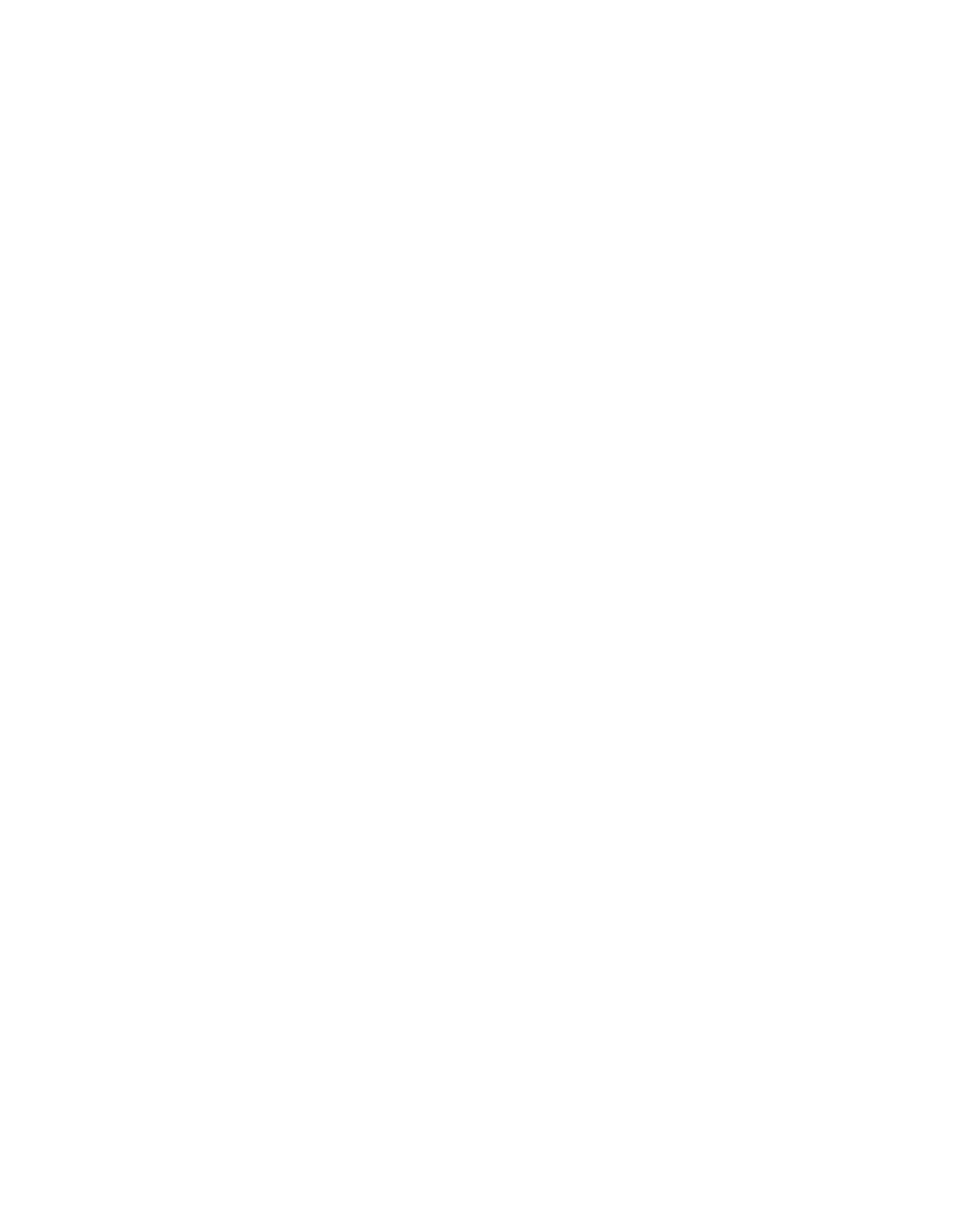#### Nordic Aquafarms - CONST Phase 2 - 2024 - Humboldt County, Annual

# **Nordic Aquafarms - CONST Phase 2 - 2024**

**Humboldt County, Annual**

## **1.0 Project Characteristics**

### **1.1 Land Usage**

|                                   | <b>Land Uses</b>                         | Size                                                     |       | <b>Metric</b>                    | Lot Acreage | Floor Surface Area | Population |
|-----------------------------------|------------------------------------------|----------------------------------------------------------|-------|----------------------------------|-------------|--------------------|------------|
|                                   | Manufacturing                            | 1,568.00                                                 |       | 1000sqft                         | 36.00       | 1,568,000.00       | 0          |
|                                   | <b>1.2 Other Project Characteristics</b> |                                                          |       |                                  |             |                    |            |
| <b>Urbanization</b>               | Rural                                    | Wind Speed (m/s)                                         | 2.2   | <b>Precipitation Freq (Days)</b> | 103         |                    |            |
| <b>Climate Zone</b>               | $\mathbf{1}$                             |                                                          |       | <b>Operational Year</b>          | 2025        |                    |            |
| <b>Utility Company</b>            | Pacific Gas & Electric Company           |                                                          |       |                                  |             |                    |            |
| CO2 Intensity<br>(lb/MWhr)        | 641.35                                   | <b>CH4 Intensity</b><br>(lb/MWhr)                        | 0.029 | N2O Intensity<br>(lb/MWhr)       | 0.006       |                    |            |
|                                   |                                          | 1.3 User Entered Comments & Non-Default Data             |       |                                  |             |                    |            |
|                                   |                                          | Project Characteristics - Construction Phase 2 - 2024    |       |                                  |             |                    |            |
|                                   | Land Use - 36-acre site (1,568,160 sf)   |                                                          |       |                                  |             |                    |            |
|                                   |                                          | Construction Phase - Site Prep 130d, Bldg Const 152d     |       |                                  |             |                    |            |
|                                   |                                          | Off-road Equipment - Project-Specific Fleet and Activity |       |                                  |             |                    |            |
| Vehicle Trips - Construction Only |                                          |                                                          |       |                                  |             |                    |            |

| Table Name i         | Column Name    | Default Value | New Value |
|----------------------|----------------|---------------|-----------|
| tblConstructionPhase | <b>NumDavs</b> | 740.00        | 152.00    |
| tblConstructionPhase | NumDays        | 30.00         | 130.00    |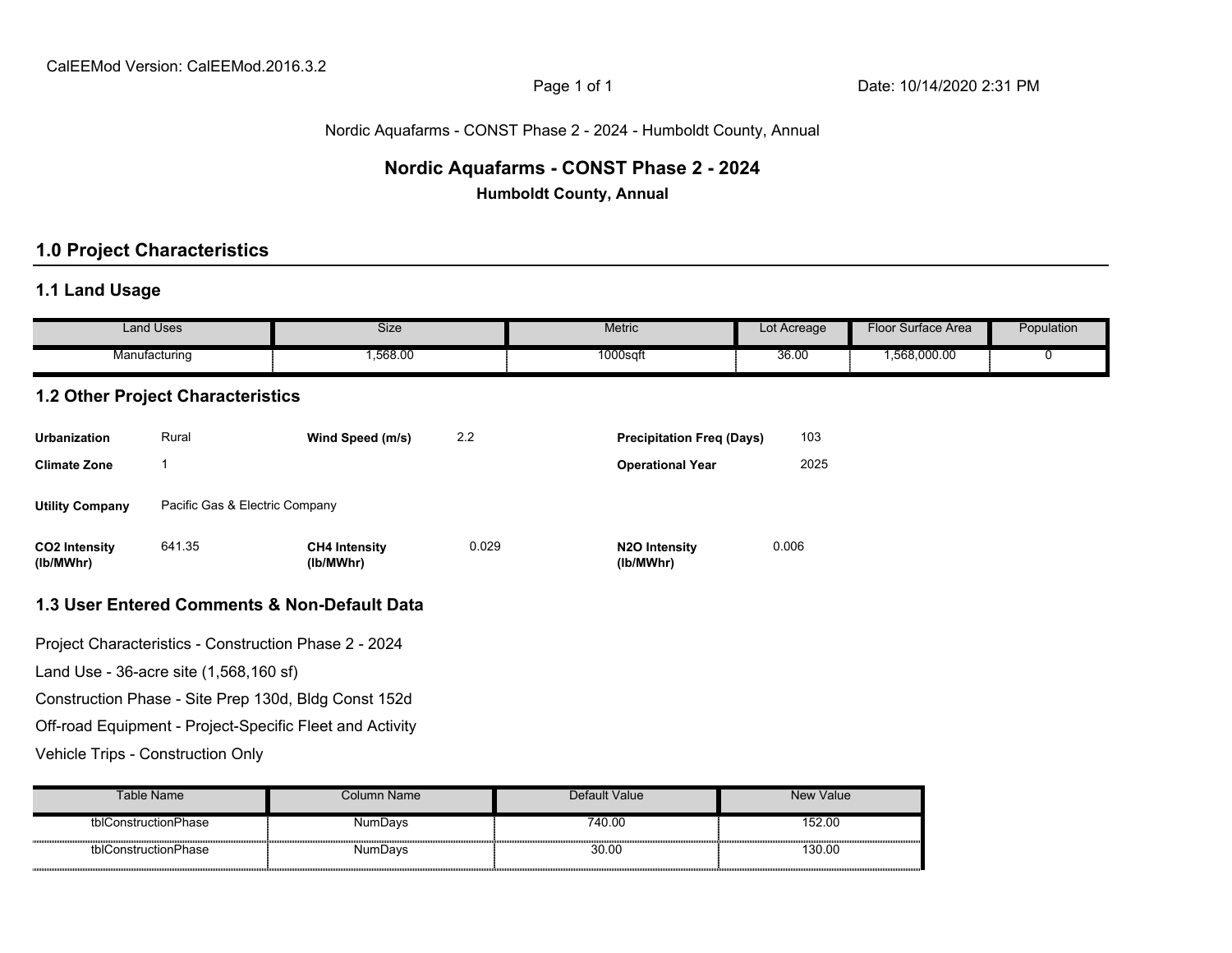| tblOffRoadEquipment       | <b>HorsePower</b>          | 158.00 | 162.00 |
|---------------------------|----------------------------|--------|--------|
| tblOffRoadEquipment       | <b>HorsePower</b>          | 65.00  | 64.00  |
| tblOffRoadEquipment       | OffRoadEquipmentUnitAmount | 3.00   | 6.00   |
| tblOffRoadEquipment       | OffRoadEquipmentUnitAmount | 1.00   | 4.00   |
| tblOffRoadEquipment       | OffRoadEquipmentUnitAmount | 3.00   | 0.00   |
| tblOffRoadEquipment       | OffRoadEquipmentUnitAmount | 3.00   | 6.00   |
| tblOffRoadEquipment       | OffRoadEquipmentUnitAmount | 4.00   | 3.00   |
| tblOffRoadEquipment       | OffRoadEquipmentUnitAmount | 1.00   | 4.00   |
| tblOffRoadEquipment       | <b>UsageHours</b>          | 7.00   | 10.00  |
| tblOffRoadEquipment       | <b>UsageHours</b>          | 8.00   | 10.00  |
| tblOffRoadEquipment       | <b>UsageHours</b>          | 8.00   | 10.00  |
| tblOffRoadEquipment       | <b>UsageHours</b>          | 7.00   | 10.00  |
| tblOffRoadEquipment       | UsageHours                 | 8.00   | 10.00  |
| tblOffRoadEquipment       | UsageHours                 | 8.00   | 2.50   |
| tblProjectCharacteristics | UrbanizationLevel          | Urban  | Rural  |
| tblVehicleTrips           | $ST_TR$                    | 1.49   | 0.00   |
| tblVehicleTrips           | $SU$ <sub>TR</sub>         | 0.62   | 0.00   |
| tblVehicleTrips           | WD_TR                      | 3.82   | 0.00   |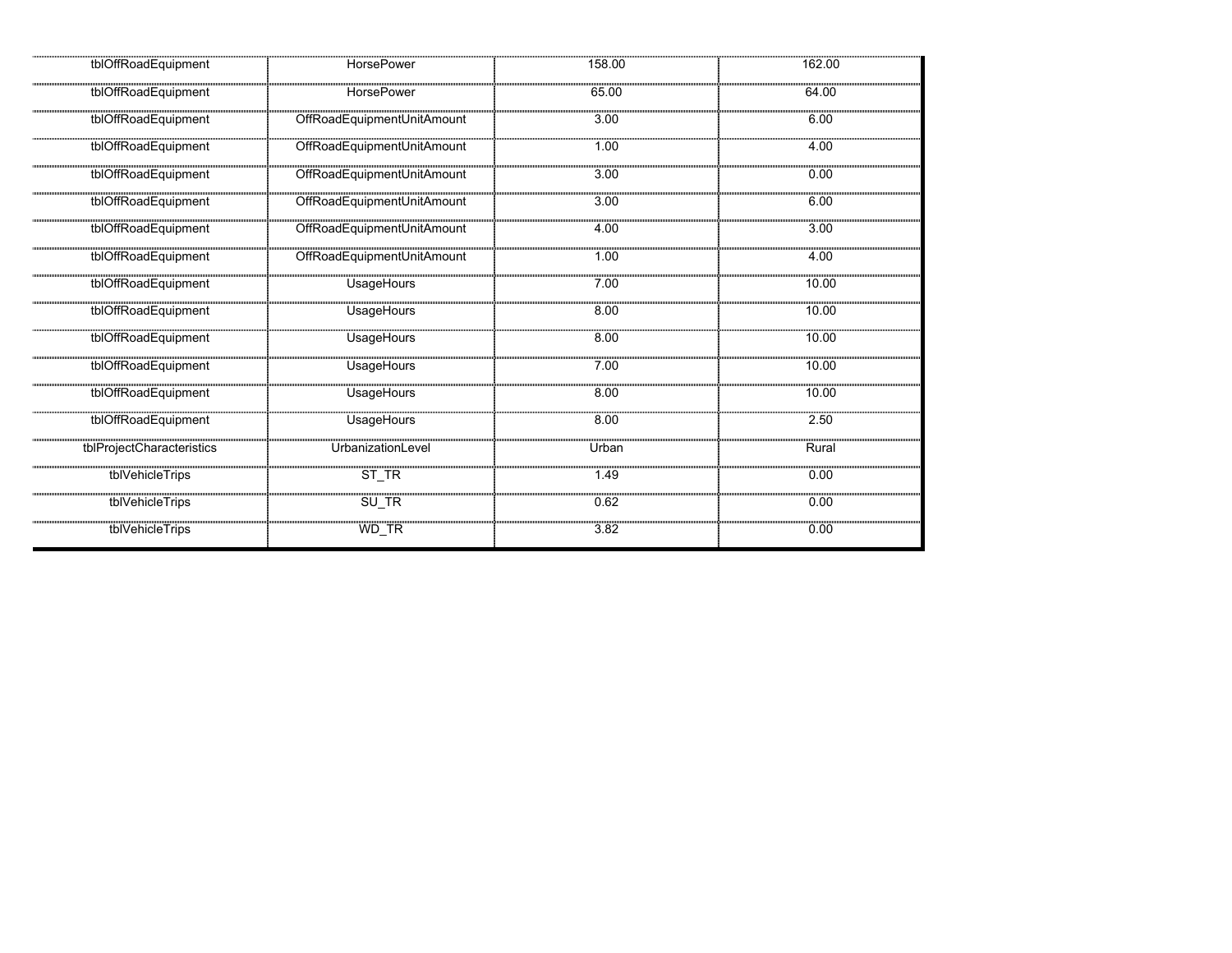## **2.0 Emissions Summary**

#### **2.1 Overall Construction**

**Unmitigated Construction**

|                | <b>ROG</b> | <b>NO<sub>x</sub></b> | CO      | SO <sub>2</sub> | Fugitive<br><b>PM10</b> | Exhaust<br><b>PM10</b> | <b>PM10</b><br>Total | Fugitive<br><b>PM2.5</b> | Exhaust<br><b>PM2.5</b> | <b>PM2.5</b><br>Total | Bio-CO <sub>2</sub> | NBio-<br>CO <sub>2</sub> | Total CO2            | CH4    | <b>N2O</b> | CO <sub>2</sub> e |
|----------------|------------|-----------------------|---------|-----------------|-------------------------|------------------------|----------------------|--------------------------|-------------------------|-----------------------|---------------------|--------------------------|----------------------|--------|------------|-------------------|
| Year           |            |                       |         |                 | tons/yr                 |                        |                      |                          |                         |                       |                     |                          | MT/yr                |        |            |                   |
| 2024           | .1040      | 7.0525                | 10.9542 | 0.0226          | 0.7356                  | 0.2307                 | 0.9663               | 0.1987                   | 0.2186                  | 0.4173                | 0.0000              |                          | 2,012.187 2,012.1878 | 0.2735 | 0.0000     | 2,019.026<br>ົ    |
| <b>Maximum</b> | .1040      | 7.0525                | 10.9542 | 0.0226          | 0.7356                  | 0.2307                 | 0.9663               | 0.1987                   | 0.2186                  | 0.4173                | 0.0000              |                          | 2,012.187 2,012.1878 | 0.2735 | 0.0000     | 2,019.026         |

## **3.0 Construction Detail**

#### **Construction Phase**

| Phase<br><b>Number</b> | Phase Name            | Phase Type                   | <b>Start Date</b> | End Date   | Week | Num Days Num Days | <b>Phase Description</b> |
|------------------------|-----------------------|------------------------------|-------------------|------------|------|-------------------|--------------------------|
|                        | Site Preparation      | Site Preparation             | 6/1/2024          | 11/29/2024 |      | 130               |                          |
|                        | Building Construction | <b>Building Construction</b> | 6/1/2024          | 12/31/2024 |      | 152               |                          |

**Acres of Grading (Site Preparation Phase): 0**

**Acres of Grading (Grading Phase): 0**

**Acres of Paving: 0**

**Residential Indoor: 0; Residential Outdoor: 0; Non-Residential Indoor: 0; Non-Residential Outdoor: 0; Striped Parking Area: 0** 

#### **OffRoad Equipment**

| <b>Phase Name</b>            | Offroad Equipment Type   | Amount | Usage Hours | <b>Horse Power</b> | Load Factor |
|------------------------------|--------------------------|--------|-------------|--------------------|-------------|
| <b>Building Construction</b> | <b>Aerial Lifts</b>      |        | 2.50        | 63                 | 0.31        |
| <b>Building Construction</b> | Cement and Mortar Mixers |        | 10.00       |                    | 0.56        |
| <b>Building Construction</b> | Cranes                   |        | 10.00       | 231                | 0.29        |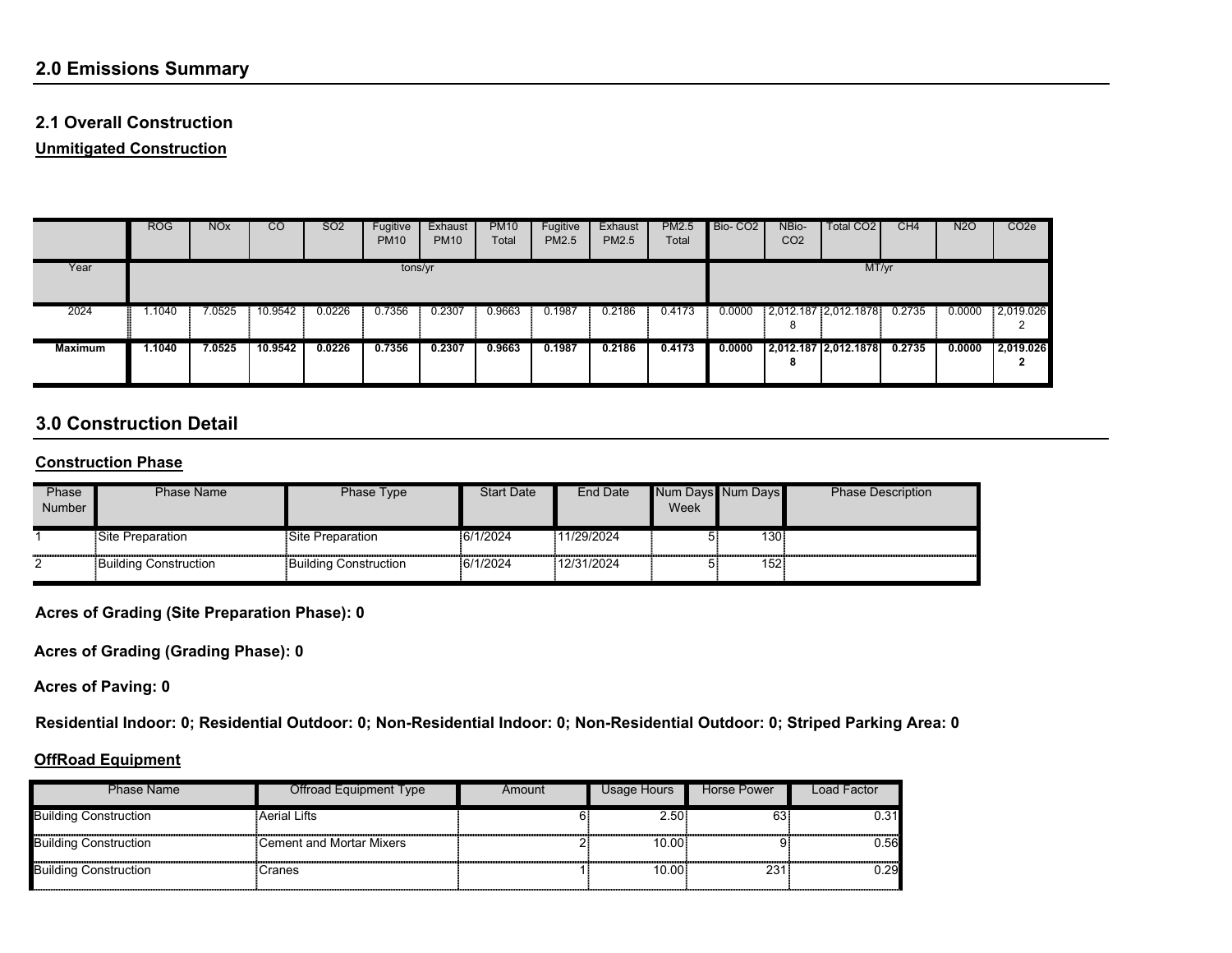| <b>Building Construction</b> | Forklifts                 | 6. | 10.00 | 89  | 0.20 |
|------------------------------|---------------------------|----|-------|-----|------|
| <b>Building Construction</b> | Generator Sets            |    | 10.00 | 84  | 0.74 |
| <b>Building Construction</b> | Off-Highway Tractors      |    | 10.00 | 124 | 0.44 |
| <b>Building Construction</b> | Pumps                     |    | 10.00 | 84  | 0.74 |
| <b>Building Construction</b> | Tractors/Loaders/Backhoes |    | 10.00 | 97  | 0.37 |
| <b>Building Construction</b> | <b>Welders</b>            |    | 2.50  | 46  | 0.45 |
| <b>Site Preparation</b>      | Excavators                | ີ  | 10.00 | 162 | 0.38 |
| <b>Site Preparation</b>      | <b>Generator Sets</b>     |    | 10.00 | 84  | 0.74 |
| <b>Site Preparation</b>      | Rubber Tired Dozers       | 0  | 8.00  | 247 | 0.40 |
| <b>Site Preparation</b>      | Skid Steer Loaders        |    | 10.00 | 64  | 0.37 |
| <b>Site Preparation</b>      | Tractors/Loaders/Backhoes |    | 10.00 | 97  | 0.37 |

## **Trips and VMT**

| <b>Phase Name</b>            | Offroad Equipment Worker Trip |               | Vendor Trip Hauling Trip |                             | <b>Worker Trip</b> | <b>Vendor Trip</b> | <b>Hauling Trip</b> | Worker Vehicle | Vendor            | Hauling     |
|------------------------------|-------------------------------|---------------|--------------------------|-----------------------------|--------------------|--------------------|---------------------|----------------|-------------------|-------------|
|                              | Count                         | <b>Number</b> | Number                   | <b>Number</b>               | Length             | Length             | Length              | Class          | Vehicle           | Vehicle     |
|                              |                               |               |                          |                             |                    |                    |                     |                | Class             | Class       |
| <b>Building Construction</b> | 34                            | 659.00        | 257.00                   | $0.00\overline{\mathbb{I}}$ | 16.80              | 6.60               |                     | 20.00 LD Mix   | THDT.<br>Mix      | <b>HHDT</b> |
| Site Preparation             |                               | 28.00         | 0.00                     | 0.00                        | 16.80              | 6.60               |                     | 20.00 LD Mix   | <b>HDT</b><br>Mix | <b>HHDT</b> |

**3.1 Mitigation Measures Construction**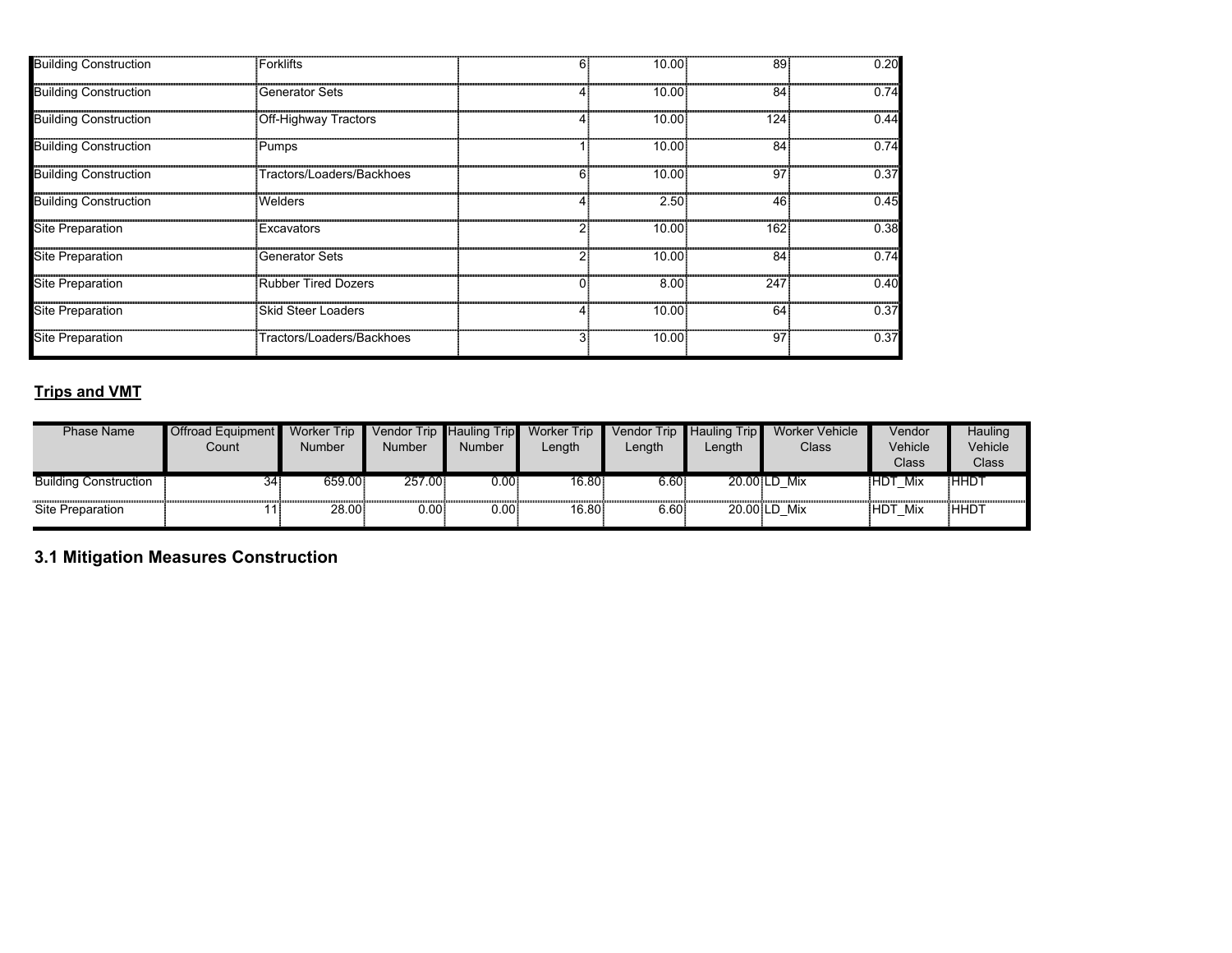## **3.2 Site Preparation - 2024 Unmitigated Construction On-Site**

|                      | <b>ROG</b> | <b>NO<sub>x</sub></b> | CO     | SO <sub>2</sub>   | Fugitive<br><b>PM10</b> | Exhaust<br><b>PM10</b> | <b>PM10</b><br>Total | Fugitive<br><b>PM2.5</b> | Exhaust<br><b>PM2.5</b> | PM2.5<br>Total | Bio-CO <sub>2</sub> | NBio-<br>CO <sub>2</sub> | Total CO <sub>2</sub> | CH4    | <b>N2O</b> | CO <sub>2</sub> e |
|----------------------|------------|-----------------------|--------|-------------------|-------------------------|------------------------|----------------------|--------------------------|-------------------------|----------------|---------------------|--------------------------|-----------------------|--------|------------|-------------------|
| Category             |            |                       |        |                   | tons/yr                 |                        |                      |                          |                         |                |                     |                          | MT/yr                 |        |            |                   |
| <b>Fugitive Dust</b> |            |                       |        |                   | 0.0000                  | 0.0000                 | 0.0000               | 0.0000                   | 0.0000                  | 0.0000         | 0.0000              | 0.0000                   | 0.0000                | 0.0000 | 0.0000     | 0.0000            |
| Off-Road             | 0.1314     | 1.2647                | 2.1274 | 3.3500e-<br>003   |                         | 0.0542                 | 0.0542               |                          | 0.0513                  | 0.0513         | 0.0000              | 292.4142                 | 292.4142              | 0.0686 | 0.0000     | 294.1288          |
| Total                | 0.1314     | .2647                 | 2.1274 | $3.3500e-$<br>003 | 0.0000                  | 0.0542                 | 0.0542               | 0.0000                   | 0.0513                  | 0.0513         | 0.0000              | 292.4142                 | 292.4142              | 0.0686 | 0.0000     | 294.1288          |

|          | <b>ROG</b> | <b>NO<sub>x</sub></b> | $\overline{c}$ | SO <sub>2</sub>   | Fugitive<br><b>PM10</b> | Exhaust<br><b>PM10</b> | <b>PM10</b><br>Total | Fugitive<br><b>PM2.5</b> | Exhaust<br><b>PM2.5</b> | <b>PM2.5</b><br>Total | Bio-CO <sub>2</sub> | NBio-<br>CO <sub>2</sub> | Total CO <sub>2</sub> | CH4               | <b>N2O</b> | CO <sub>2</sub> e |
|----------|------------|-----------------------|----------------|-------------------|-------------------------|------------------------|----------------------|--------------------------|-------------------------|-----------------------|---------------------|--------------------------|-----------------------|-------------------|------------|-------------------|
| Category |            |                       |                |                   | tons/yr                 |                        |                      |                          |                         |                       |                     |                          | MT/yr                 |                   |            |                   |
| Hauling  | 0.0000     | 0.0000                | 0.0000         | 0.0000            | 0.0000                  | 0.0000                 | 0.0000               | 0.0000                   | 0.0000                  | 0.0000                | 0.0000              | 0.0000                   | 0.0000                | 0.0000            | 0.0000     | 0.0000            |
| Vendor   | 0.0000     | 0.0000                | 0.0000         | 0.0000            | 0.0000                  | 0.0000                 | 0.0000               | 0.0000                   | 0.0000                  | 0.0000                | 0.0000              | 0.0000                   | 0.0000                | 0.0000            | 0.0000     | 0.0000            |
| Worker   | 0.0176     | 0.0136                | 0.1055         | 2.0000e-<br>004   | 0.0218                  | 1.7000e-<br>004        | 0.0220               | 5.8100e-<br>003          | 1.6000e-<br>004         | 5.9700e-<br>003       | 0.0000              | 17.6566                  | 17.6566               | 9.0000e-<br>004   | 0.0000     | 17.6791           |
| Total    | 0.0176     | 0.0136                | 0.1055         | $2.0000e-$<br>004 | 0.0218                  | 1.7000e-<br>004        | 0.0220               | 5.8100e-<br>003          | $1.6000e-$<br>004       | 5.9700e-<br>003       | 0.0000              | 17.6566                  | 17.6566               | $9.0000e-$<br>004 | 0.0000     | 17.6791           |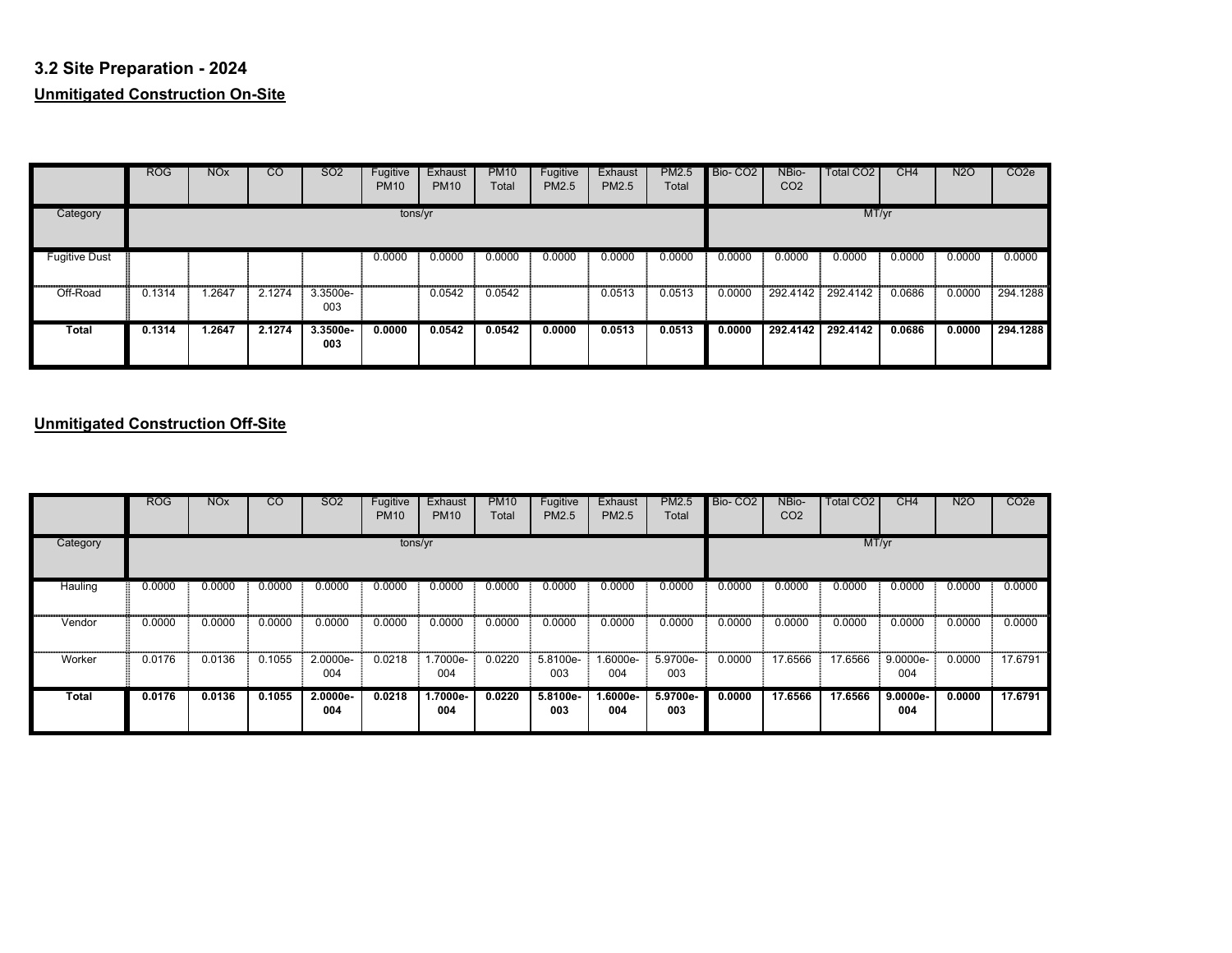## **3.3 Building Construction - 2024 Unmitigated Construction On-Site**

|              | <b>ROG</b> | <b>NOx</b> | CO     | SO <sub>2</sub> | Fugitive<br><b>PM10</b> | Exhaust<br><b>PM10</b> | <b>PM10</b><br>Total | Fugitive<br><b>PM2.5</b> | Exhaust<br><b>PM2.5</b> | <b>PM2.5</b><br>Total | Bio-CO <sub>2</sub> | NBio-<br>CO <sub>2</sub> | Total CO <sub>2</sub> | CH4    | <b>N2O</b> | CO <sub>2</sub> e |
|--------------|------------|------------|--------|-----------------|-------------------------|------------------------|----------------------|--------------------------|-------------------------|-----------------------|---------------------|--------------------------|-----------------------|--------|------------|-------------------|
| Category     |            |            |        |                 | tons/yr                 |                        |                      |                          |                         |                       |                     |                          | MT/yr                 |        |            |                   |
| Off-Road     | 0.4099     | 3.6970     | 5.3559 | 8.7300e-<br>003 |                         | 0.1687                 | 0.1687               |                          | 0.1601                  | 0.1601                | 0.0000              | 753.7699                 | 753.7699              | 0.1621 | 0.0000     | 757.8234          |
| <b>Total</b> | 0.4099     | 3.6970     | 5.3559 | 8.7300e-<br>003 |                         | 0.1687                 | 0.1687               |                          | 0.1601                  | 0.1601                | 0.0000              | 753.7699                 | 753.7699              | 0.1621 | 0.0000     | 757.8234          |

|          | <b>ROG</b> | <b>NO<sub>x</sub></b> | <sub>CO</sub> | SO <sub>2</sub> | Fugitive<br><b>PM10</b> | Exhaust<br><b>PM10</b> | <b>PM10</b><br>Total | Fugitive<br><b>PM2.5</b> | Exhaust<br><b>PM2.5</b> | <b>PM2.5</b><br>Total | Bio-CO <sub>2</sub> | NBio-<br>CO <sub>2</sub> | Total CO <sub>2</sub> | CH4    | <b>N2O</b> | CO <sub>2</sub> e |
|----------|------------|-----------------------|---------------|-----------------|-------------------------|------------------------|----------------------|--------------------------|-------------------------|-----------------------|---------------------|--------------------------|-----------------------|--------|------------|-------------------|
| Category |            |                       |               |                 | tons/yr                 |                        |                      |                          |                         |                       |                     |                          | MT/yr                 |        |            |                   |
| Hauling  | 0.0000     | 0.0000                | 0.0000        | 0.0000          | 0.0000                  | 0.0000                 | 0.0000               | 0.0000                   | 0.0000                  | 0.0000                | 0.0000              | 0.0000                   | 0.0000                | 0.0000 | 0.0000     | 0.0000            |
| Vendor   | 0.0598     | 1.7031                | 0.4619        | 4.8800e-<br>003 | 0.1133                  | 2.8500e-<br>003        | 0.1162               | 0.0329                   | 2.7300e-<br>003         | 0.0356                | 0.0000              | 462.4622                 | 462.4622              | 0.0171 | 0.0000     | 462.8887          |
| Worker   | 0.4853     | 0.3741                | 2.9035        | 5.3900e-<br>003 | 0.6005                  | 4.7500e-<br>003        | 0.6052               | 0.1600                   | 4.3800e-<br>003         | 0.1644                | 0.0000              | 485.8851                 | 485.8851              | 0.0248 | 0.0000     | 486.5062          |
| Total    | 0.5451     | 2.0772                | 3.3654        | 0.0103          | 0.7138                  | 7.6000e-<br>003        | 0.7214               | 0.1929                   | 7.1100e-<br>003         | 0.2000                | 0.0000              | 948,3472                 | 948,3472              | 0.0419 | 0.0000     | 949.3949          |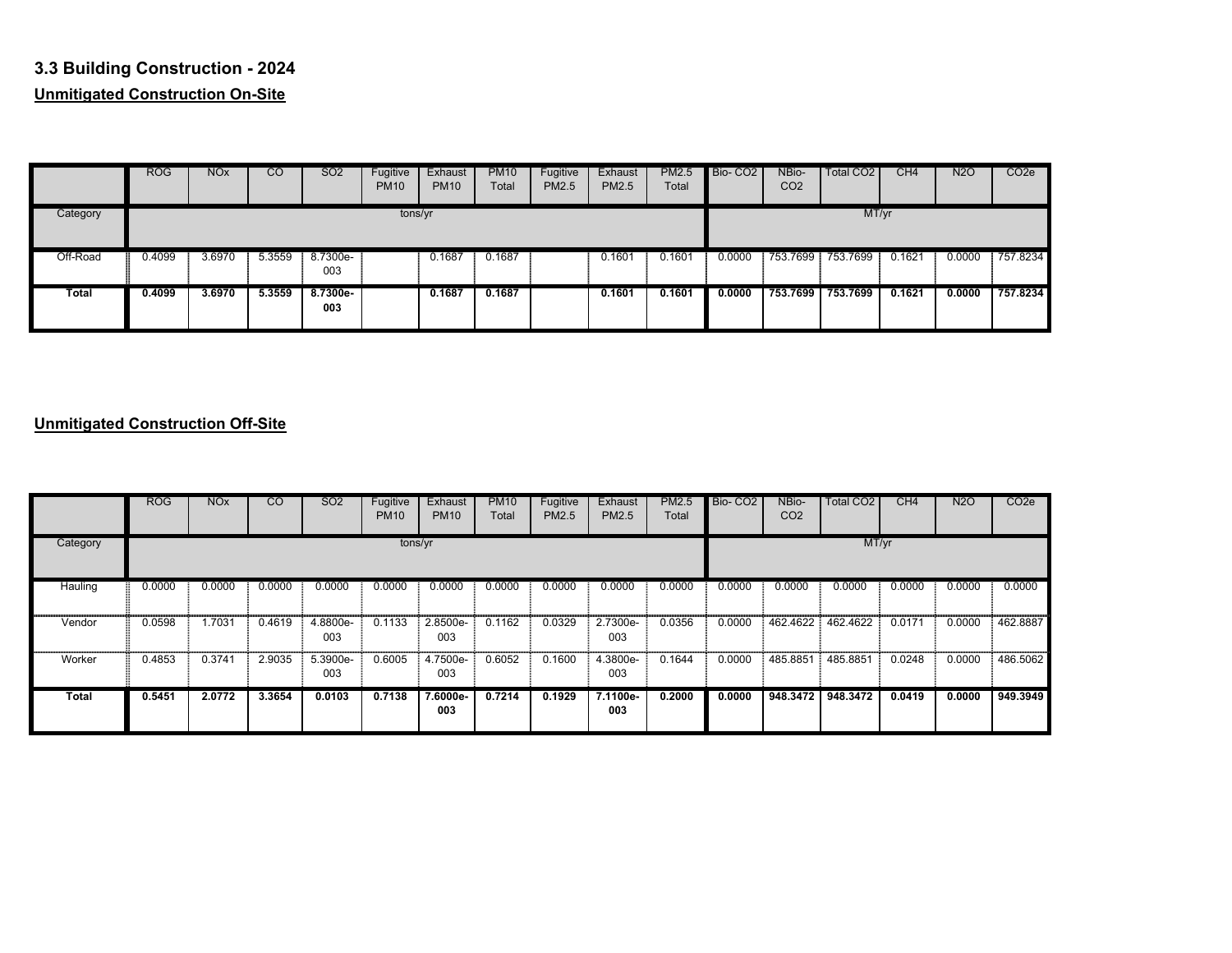#### Nordic Aquafarms - CONST Phase 2 - 2025 - Humboldt County, Annual

# **Nordic Aquafarms - CONST Phase 2 - 2025**

**Humboldt County, Annual**

## **1.0 Project Characteristics**

#### **1.1 Land Usage**

| <b>Land Uses</b>                         |                                        | <b>Size</b>                                              |       | <b>Metric</b>                    | Lot Acreage | <b>Floor Surface Area</b> | Population |  |  |  |
|------------------------------------------|----------------------------------------|----------------------------------------------------------|-------|----------------------------------|-------------|---------------------------|------------|--|--|--|
| Manufacturing                            |                                        | 1,568.00                                                 |       | 1000sqft                         | 36.00       | 1,568,000.00              | 0          |  |  |  |
| <b>1.2 Other Project Characteristics</b> |                                        |                                                          |       |                                  |             |                           |            |  |  |  |
| <b>Urbanization</b>                      | Rural                                  | Wind Speed (m/s)                                         | 2.2   | <b>Precipitation Freq (Days)</b> | 103         |                           |            |  |  |  |
| <b>Climate Zone</b>                      | 1                                      |                                                          |       | <b>Operational Year</b>          | 2026        |                           |            |  |  |  |
| <b>Utility Company</b>                   | Pacific Gas & Electric Company         |                                                          |       |                                  |             |                           |            |  |  |  |
| <b>CO2 Intensity</b><br>(lb/MWhr)        | 641.35                                 | <b>CH4 Intensity</b><br>(lb/MWhr)                        | 0.029 | N2O Intensity<br>(lb/MWhr)       | 0.006       |                           |            |  |  |  |
|                                          |                                        | 1.3 User Entered Comments & Non-Default Data             |       |                                  |             |                           |            |  |  |  |
|                                          |                                        | Project Characteristics - Construction Phase 2 - 2025    |       |                                  |             |                           |            |  |  |  |
|                                          | Land Use - 36-acre site (1,568,160 sf) |                                                          |       |                                  |             |                           |            |  |  |  |
|                                          | Construction Phase - Bldg Const 260d   |                                                          |       |                                  |             |                           |            |  |  |  |
|                                          |                                        | Off-road Equipment - Project-Specific Fleet and Activity |       |                                  |             |                           |            |  |  |  |
| Vehicle Trips - Construction Only        |                                        |                                                          |       |                                  |             |                           |            |  |  |  |

| Table Name           | Column Name    | Default Value | <b>New Value</b> |
|----------------------|----------------|---------------|------------------|
| tblConstructionPhase | <b>NumDavs</b> | 740.00        | 260.00           |
| tblConstructionPhase | PhaseEndDate   | 11/2/2027     | 12/30/2025       |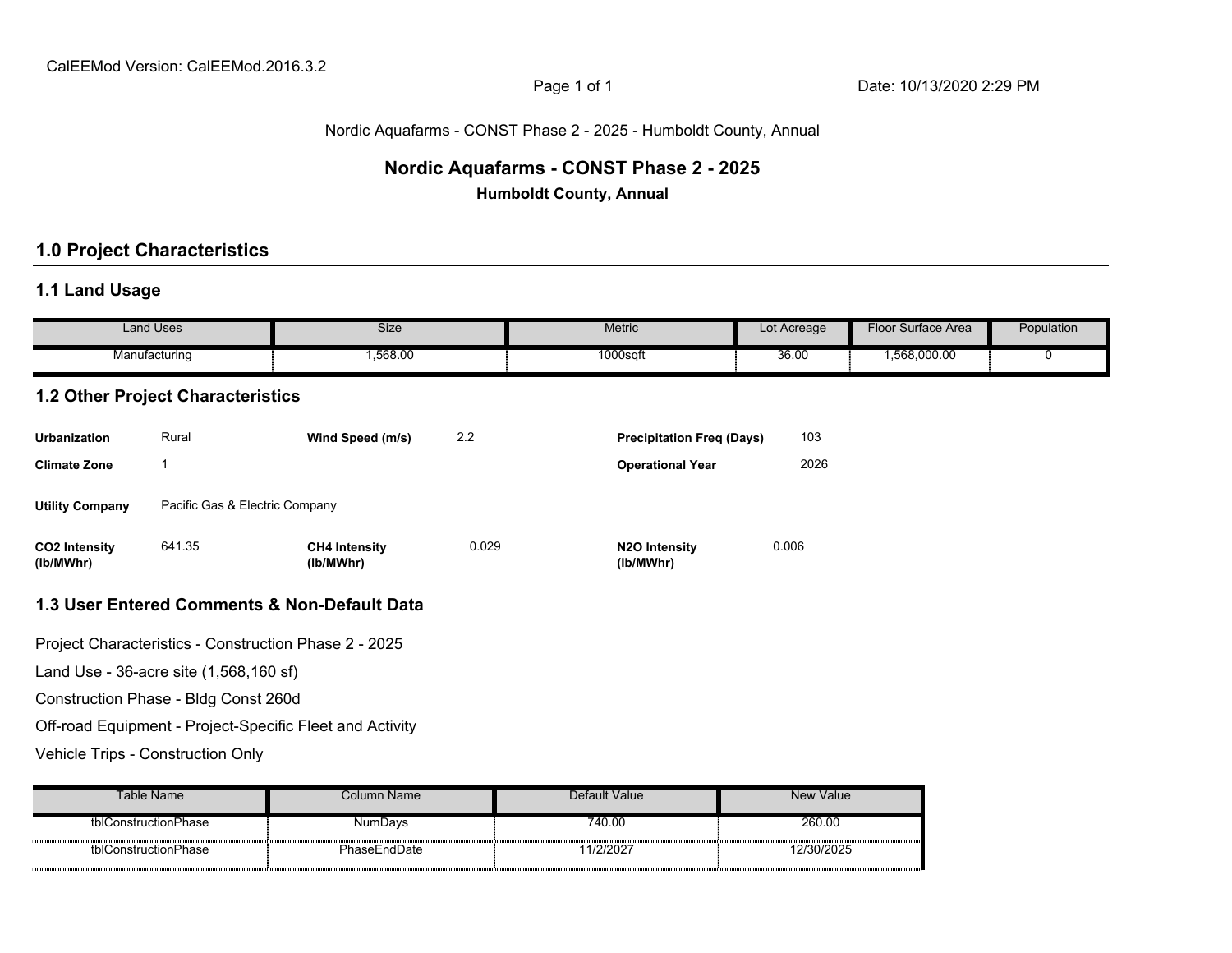| tblOffRoadEquipment       | OffRoadEquipmentUnitAmount | 3.00  | 6.00  |
|---------------------------|----------------------------|-------|-------|
| tblOffRoadEquipment       | OffRoadEquipmentUnitAmount | 1.00  | 4.00  |
| tblOffRoadEquipment       | OffRoadEquipmentUnitAmount | 3.00  | 6.00  |
| tblOffRoadEquipment       | OffRoadEquipmentUnitAmount | 1.00  | 4.00  |
| tblOffRoadEquipment       | <b>UsageHours</b>          | 7.00  | 5.00  |
| tblOffRoadEquipment       | UsageHours                 | 8.00  | 10.00 |
| tblOffRoadEquipment       | UsageHours                 | 8.00  | 10.00 |
| tblOffRoadEquipment       | UsageHours                 | 7.00  | 5.00  |
| tblOffRoadEquipment       | UsageHours                 | 8.00  | 5.00  |
| tblProjectCharacteristics | UrbanizationLevel          | Urban | Rural |
| tblVehicleTrips           | ST TR                      | 1.49  | 0.00  |
| tblVehicleTrips           | SU_TR                      | 0.62  | 0.00  |
| tblVehicleTrips           | WD_TR                      | 3.82  | 0.00  |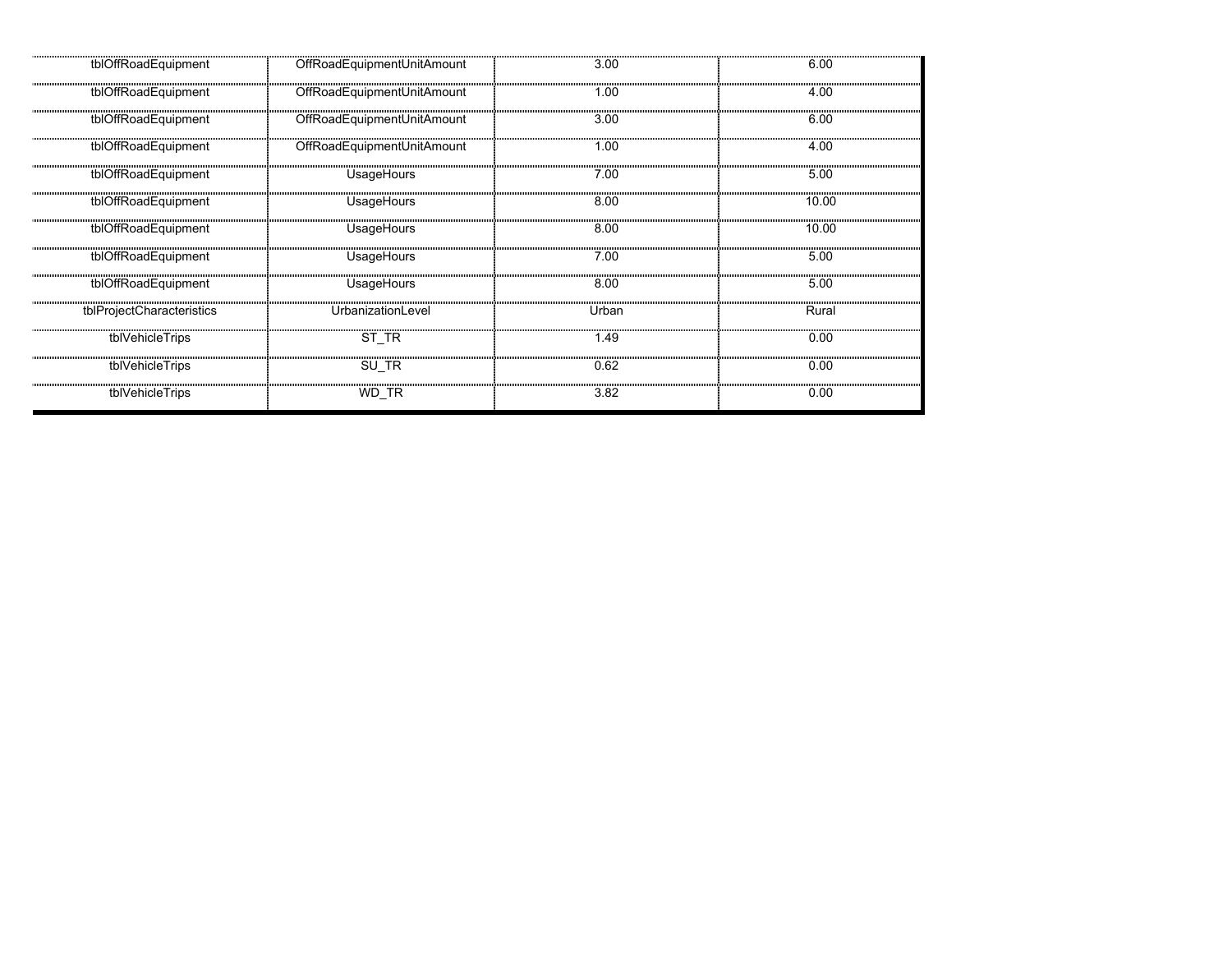# **2.0 Emissions Summary**

#### **2.1 Overall Construction**

**Unmitigated Construction**

|                | <b>ROG</b> | <b>NOx</b> | CO      | SO <sub>2</sub> | Fugitive<br><b>PM10</b> | Exhaust<br><b>PM10</b> | <b>PM10</b><br>Total | Fugitive<br><b>PM2.5</b> | Exhaust<br><b>PM2.5</b> | <b>PM2.5</b><br>Total | Bio-CO <sub>2</sub> | NBio-<br>CO <sub>2</sub> | Total CO <sub>2</sub> | CH <sub>4</sub> | <b>N2O</b> | CO <sub>2</sub> e |
|----------------|------------|------------|---------|-----------------|-------------------------|------------------------|----------------------|--------------------------|-------------------------|-----------------------|---------------------|--------------------------|-----------------------|-----------------|------------|-------------------|
| Year           |            |            |         |                 | tons/yr                 |                        |                      |                          |                         |                       |                     |                          | MT/yr                 |                 |            |                   |
| 2025           | 1.4543     | 8.4041     | 13.3035 | 0.0301          | .2210                   | 0.2194                 | 1.4404               | 0.3299                   | 0.2086                  | 0.5386                | 0.0000              |                          | 2,698.827 2,698.8271  | 0.2971          | 0.0000     | 2,706.255         |
| <b>Maximum</b> | 1.4543     | 8.4041     | 13.3035 | 0.0301          | 1.2210                  | 0.2194                 | 1.4404               | 0.3299                   | 0.2086                  | 0.5386                | 0.0000              |                          | 2,698.827 2,698.8271  | 0.2971          | 0.0000     | 2,706.255         |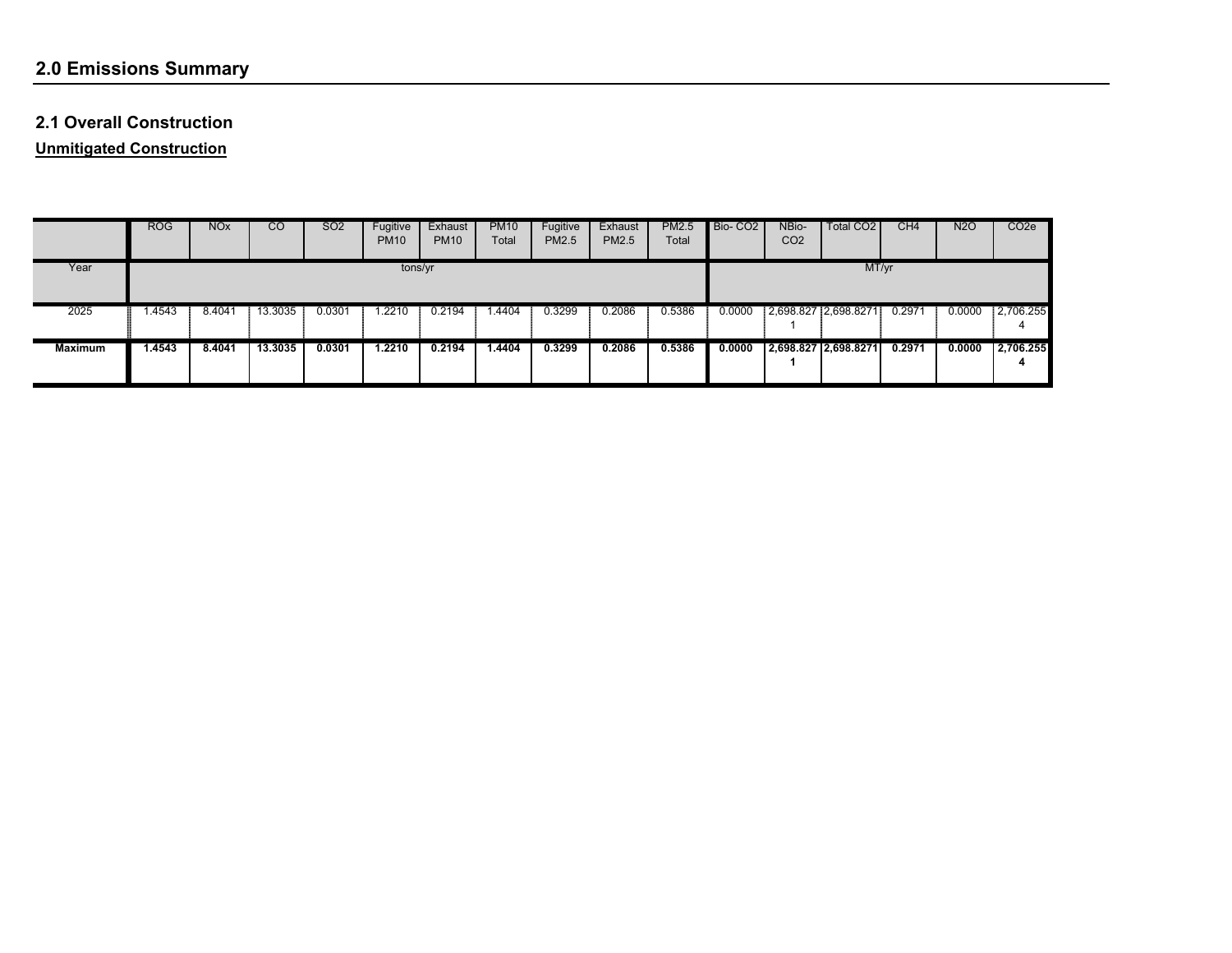### **3.0 Construction Detail**

#### **Construction Phase**

| Phase<br><b>Number</b> | <b>Phase Name</b>            | Phase Type            | <b>Start Date</b> | <b>End Date</b> | Week | Num Days Num Days | <b>Phase Description</b> |
|------------------------|------------------------------|-----------------------|-------------------|-----------------|------|-------------------|--------------------------|
|                        | <b>Building Construction</b> | Building Construction | 1/1/2025          | 12/30/2025      |      | 260               |                          |

**Acres of Grading (Site Preparation Phase): 0**

**Acres of Grading (Grading Phase): 0**

**Acres of Paving: 0**

**Residential Indoor: 0; Residential Outdoor: 0; Non-Residential Indoor: 0; Non-Residential Outdoor: 0; Striped Parking Area: 0** 

#### **OffRoad Equipment**

| <b>Phase Name</b>            | <b>Offroad Equipment Type</b>   | Amount | <b>Usage Hours</b> | <b>Horse Power</b> | <b>Load Factor</b> |
|------------------------------|---------------------------------|--------|--------------------|--------------------|--------------------|
| <b>Building Construction</b> | <b>Aerial Lifts</b>             |        | 5.00               | 63                 | 0.31               |
| <b>Building Construction</b> | <b>Cement and Mortar Mixers</b> |        | 3.30               | 9                  | 0.56               |
| <b>Building Construction</b> | Cranes                          |        | 5.00               | 231                | 0.29               |
| <b>Building Construction</b> | Forklifts                       | n.     | 10.00              | 89                 | 0.20               |
| <b>Building Construction</b> | <b>Generator Sets</b>           |        | 10.00              | 84                 | 0.74               |
| <b>Building Construction</b> | Off-Highway Tractors            |        | 10.00              | 124                | 0.44               |
| <b>Building Construction</b> | Pumps                           |        | 3.30               | 84                 | 0.74               |
| <b>Building Construction</b> | Tractors/Loaders/Backhoes       | ĥ.     | 5.00               | 97                 | 0.37               |
| <b>Building Construction</b> | <b>Welders</b>                  |        | 5.00               | 46                 | 0.45               |

#### **Trips and VMT**

| <b>Phase Name</b>            | <b>Offroad Equipment</b><br>Count | Worker Trip<br><b>Number</b> | Number | <b>Number</b> | Vendor Trip Hauling Trip Worker Trip Vendor Trip Hauling Trip<br>_ength | Length | Length | Worker Vehicle<br>Class | Vendor<br>Vehicle<br>Class | Hauling<br>Vehicle<br>Class <sup>®</sup> |
|------------------------------|-----------------------------------|------------------------------|--------|---------------|-------------------------------------------------------------------------|--------|--------|-------------------------|----------------------------|------------------------------------------|
| <b>Building Construction</b> | 34                                | 659.00                       | 257.00 | 0.00          | 16.80                                                                   | 6.60   |        | 20.00 LD Mix            | <b>HDT</b><br>Mix          | <b>HHDT</b>                              |

**3.1 Mitigation Measures Construction**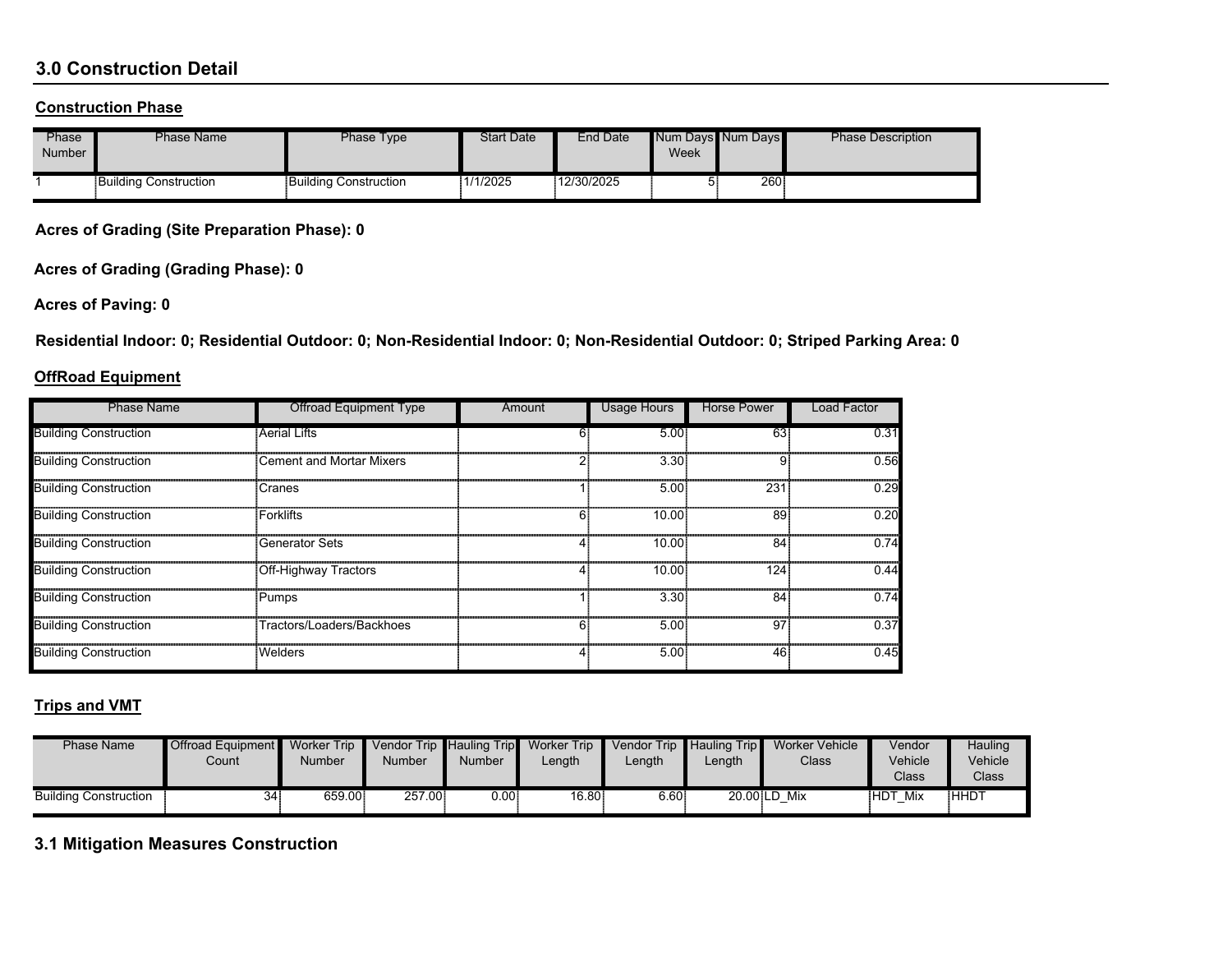## **3.2 Building Construction - 2025 Unmitigated Construction On-Site**

|          | <b>ROG</b> | <b>NO<sub>x</sub></b> | CO     | SO <sub>2</sub> | Fugitive<br><b>PM10</b> | Exhaust<br><b>PM10</b> | <b>PM10</b><br>Total | Fugitive<br><b>PM2.5</b> | Exhaust<br><b>PM2.5</b> | <b>PM2.5</b><br>Total | Bio-CO <sub>2</sub> | NBio-<br>CO <sub>2</sub> | Total CO <sub>2</sub>       | CH <sub>4</sub> | <b>N2O</b> | CO <sub>2</sub> e |
|----------|------------|-----------------------|--------|-----------------|-------------------------|------------------------|----------------------|--------------------------|-------------------------|-----------------------|---------------------|--------------------------|-----------------------------|-----------------|------------|-------------------|
| Category |            |                       |        |                 | tons/yr                 |                        |                      |                          |                         |                       |                     |                          | MT/yr                       |                 |            |                   |
| Off-Road | 0.5670     | 4.9663                | 7.9786 | 0.0129          |                         | 0.2071                 | 0.2071               |                          | 0.1971                  | 0.1971                | 0.0000              |                          | 1,109.972 1,109.9723 0.2301 |                 | 0.0000     | ,115.725          |
| Total    | 0.5670     | 4.9663                | 7.9786 | 0.0129          |                         | 0.2071                 | 0.2071               |                          | 0.1971                  | 0.1971                | 0.0000              |                          | 1,109.972 1,109.9723        | 0.2301          | 0.0000     | 1.115.725         |

|              | <b>ROG</b> | <b>NO<sub>x</sub></b> | <sub>CO</sub> | SO <sub>2</sub> | Fugitive<br><b>PM10</b> | Exhaust<br><b>PM10</b> | <b>PM10</b><br>Total | Fugitive<br><b>PM2.5</b> | Exhaust<br><b>PM2.5</b> | <b>PM2.5</b><br>Total | Bio-CO <sub>2</sub> | NBio-<br>CO <sub>2</sub> | Total CO <sub>2</sub> | CH <sub>4</sub> | N <sub>2</sub> O | CO <sub>2</sub> e   |
|--------------|------------|-----------------------|---------------|-----------------|-------------------------|------------------------|----------------------|--------------------------|-------------------------|-----------------------|---------------------|--------------------------|-----------------------|-----------------|------------------|---------------------|
| Category     |            |                       |               |                 | tons/yr                 |                        |                      |                          |                         |                       |                     |                          | MT/yr                 |                 |                  |                     |
| Hauling      | 0.0000     | 0.0000                | 0.0000        | 0.0000          | 0.0000                  | 0.0000                 | 0.0000               | 0.0000                   | 0.0000                  | 0.0000                | 0.0000              | 0.0000                   | 0.0000                | 0.0000          | 0.0000           | 0.0000              |
| Vendor       | 0.0978     | 2.8524                | 0.7431        | 8.2900e-<br>003 | 0.1938                  | 4.5900e-<br>003        | 0.1984               | 0.0562                   | 4.3900e-<br>003         | 0.0606                | 0.0000              | 786.2559                 | 786.2559              | 0.0285          | 0.0000           | 786.9689            |
| Worker       | 0.7895     | 0.5855                | 4.5818        | 8.9100e-<br>003 | 1.0271                  | 7.7900e-<br>003        | 1.0349               | 0.2737                   | 7.1900e-<br>003         | 0.2809                | 0.0000              | 802.5989                 | 802.5989              | 0.0385          | 0.0000           | 803.5613            |
| <b>Total</b> | 0.8873     | 3.4378                | 5.3249        | 0.0172          | 1.2210                  | 0.0124                 | 1.2334               | 0.3299                   | 0.0116                  | 0.3415                | 0.0000              | 8                        | 1,588.854 1,588.8548  | 0.0670          | 0.0000           | 1,590.530<br>≘<br>∠ |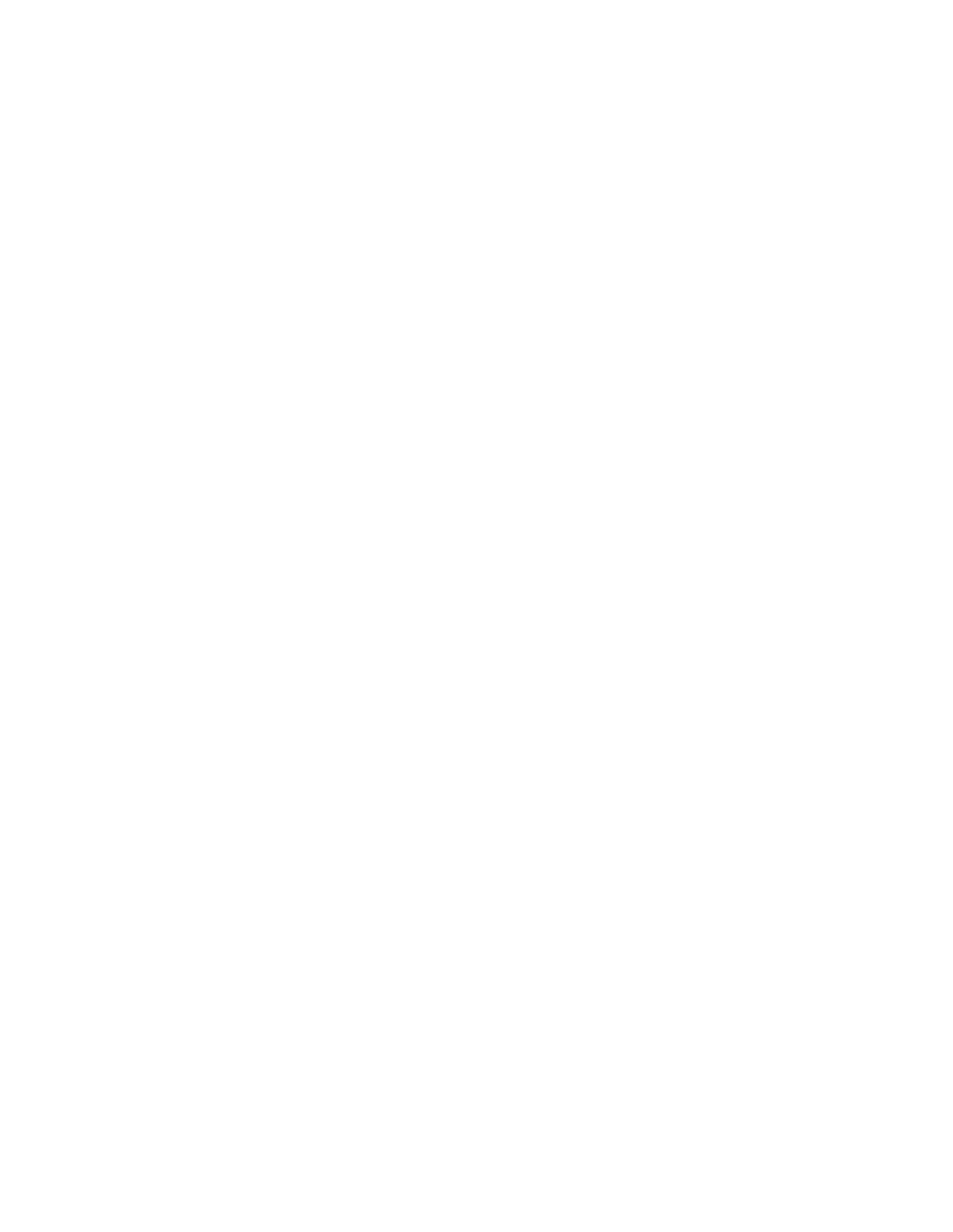#### Nordic Aquafarms - CONST Phase 2 - 2026 - Humboldt County, Annual

# **Nordic Aquafarms - CONST Phase 2 - 2026**

**Humboldt County, Annual**

## **1.0 Project Characteristics**

## **1.1 Land Usage**

|                                   | <b>Land Uses</b>                         | Size                                                         |       | <b>Metric</b>                     | Lot Acreage | <b>Floor Surface Area</b> | Population  |
|-----------------------------------|------------------------------------------|--------------------------------------------------------------|-------|-----------------------------------|-------------|---------------------------|-------------|
|                                   | Manufacturing                            | 1,568.00                                                     |       | 1000sqft                          | 36.00       | 1,568,000.00              | $\mathbf 0$ |
|                                   | <b>1.2 Other Project Characteristics</b> |                                                              |       |                                   |             |                           |             |
| <b>Urbanization</b>               | Rural                                    | Wind Speed (m/s)                                             | 2.2   | <b>Precipitation Freq (Days)</b>  | 103         |                           |             |
| <b>Climate Zone</b>               | $\mathbf 1$                              |                                                              |       | <b>Operational Year</b>           | 2027        |                           |             |
| <b>Utility Company</b>            | Pacific Gas & Electric Company           |                                                              |       |                                   |             |                           |             |
| <b>CO2 Intensity</b><br>(lb/MWhr) | 641.35                                   | <b>CH4 Intensity</b><br>(lb/MWhr)                            | 0.029 | <b>N2O Intensity</b><br>(lb/MWhr) | 0.006       |                           |             |
|                                   |                                          | 1.3 User Entered Comments & Non-Default Data                 |       |                                   |             |                           |             |
|                                   |                                          | Project Characteristics - Construction Phase 2 - 2026        |       |                                   |             |                           |             |
|                                   | Land Use - 36-acre site (1,568,160 sf)   |                                                              |       |                                   |             |                           |             |
|                                   |                                          | Construction Phase - Bldg Const 26d, Grading 26d, Paving 26d |       |                                   |             |                           |             |
|                                   |                                          | Off-road Equipment - Project-Specific Fleet and Activity     |       |                                   |             |                           |             |
| Grading - 400 cy import           |                                          |                                                              |       |                                   |             |                           |             |
| Vehicle Trips - Construction Only |                                          |                                                              |       |                                   |             |                           |             |

| Table Name           | <i> ò</i> lumn Name | Default Value | New Value |
|----------------------|---------------------|---------------|-----------|
| tblConstructionPhase | NumDays             | 740.00        | 26.00     |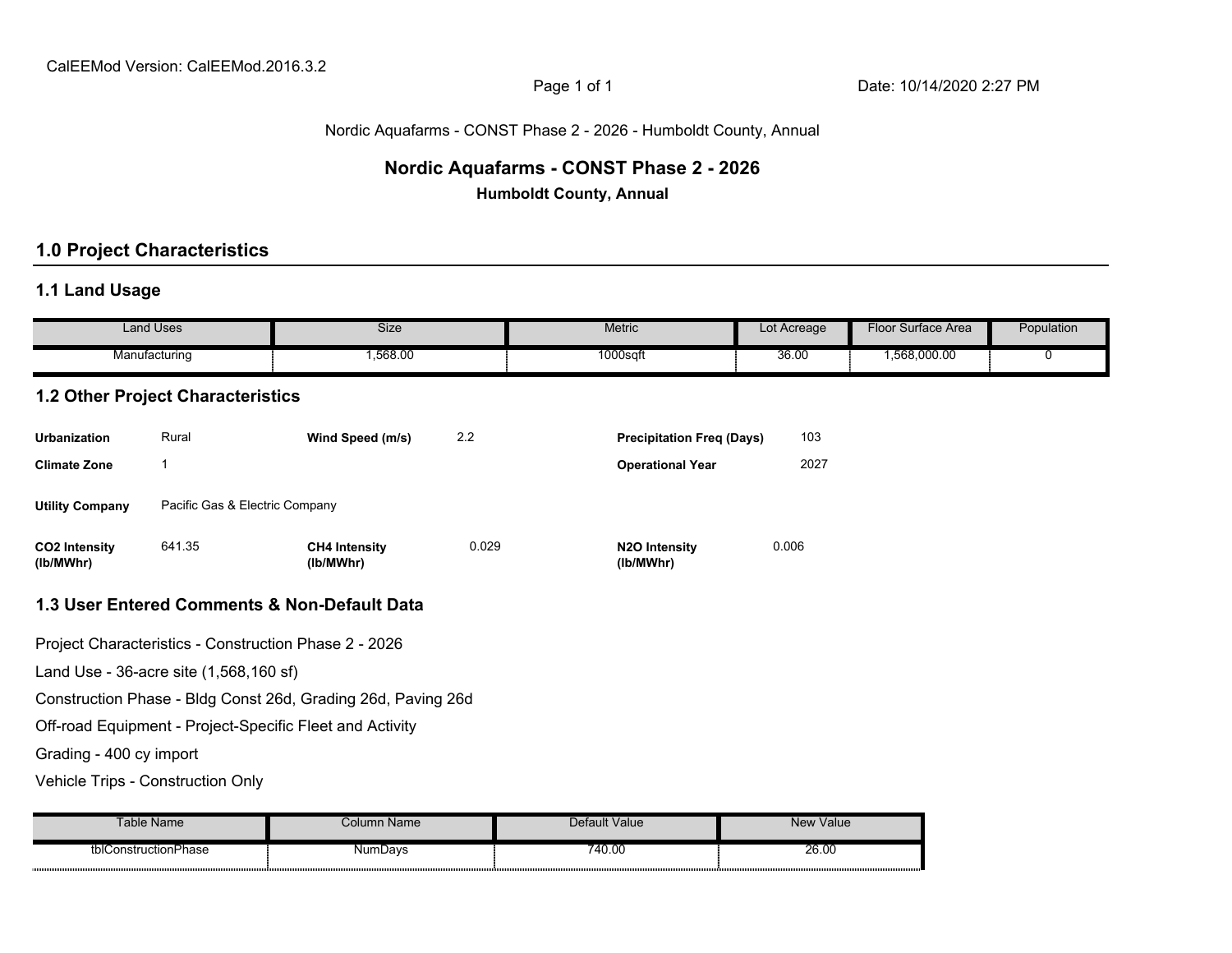| tblConstructionPhase      | <b>NumDays</b>             | 75.00 | 26.00  |
|---------------------------|----------------------------|-------|--------|
| tblConstructionPhase      | <b>NumDays</b>             | 55.00 | 26.00  |
| tblGrading                | MaterialImported           | 0.00  | 400.00 |
| tblOffRoadEquipment       | <b>HorsePower</b>          | 97.00 | 130.00 |
| tblOffRoadEquipment       | LoadFactor                 | 0.37  | 0.42   |
| tblOffRoadEquipment       | OffRoadEquipmentUnitAmount | 1.00  | 0.00   |
| tblOffRoadEquipment       | OffRoadEquipmentUnitAmount | 2.00  | 0.00   |
| tblOffRoadEquipment       | OffRoadEquipmentUnitAmount | 3.00  | 7.00   |
| tblOffRoadEquipment       | OffRoadEquipmentUnitAmount | 1.00  | 10.00  |
| tblOffRoadEquipment       | OffRoadEquipmentUnitAmount | 1.00  | 0.00   |
| tblOffRoadEquipment       | OffRoadEquipmentUnitAmount | 2.00  | 0.00   |
| tblOffRoadEquipment       | OffRoadEquipmentUnitAmount | 2.00  | 0.00   |
| tblOffRoadEquipment       | OffRoadEquipmentUnitAmount | 3.00  | 10.00  |
| tblOffRoadEquipment       | OffRoadEquipmentUnitAmount | 2.00  | 1.00   |
| tblOffRoadEquipment       | OffRoadEquipmentUnitAmount | 1.00  | 0.00   |
| tblOffRoadEquipment       | <b>UsageHours</b>          | 7.00  | 6.70   |
| tblOffRoadEquipment       | <b>UsageHours</b>          | 8.00  | 10.00  |
| tblOffRoadEquipment       | <b>UsageHours</b>          | 8.00  | 10.00  |
| tblOffRoadEquipment       | <b>UsageHours</b>          | 8.00  | 20.00  |
| tblOffRoadEquipment       | <b>UsageHours</b>          | 8.00  | 20.00  |
| tblOffRoadEquipment       | <b>UsageHours</b>          | 8.00  | 1.20   |
| tblOffRoadEquipment       | <b>UsageHours</b>          | 7.00  | 10.00  |
| tblOffRoadEquipment       | <b>UsageHours</b>          | 8.00  | 1.20   |
| tblOffRoadEquipment       | <b>UsageHours</b>          | 8.00  | 6.70   |
| tblProjectCharacteristics | UrbanizationLevel          | Urban | Rural  |
| tblVehicleTrips           | $ST_T$ $R$                 | 1.49  | 0.00   |
| tblVehicleTrips           | $SU_T R$                   | 0.62  | 0.00   |
| tblVehicleTrips           | WD_TR                      | 3.82  | 0.00   |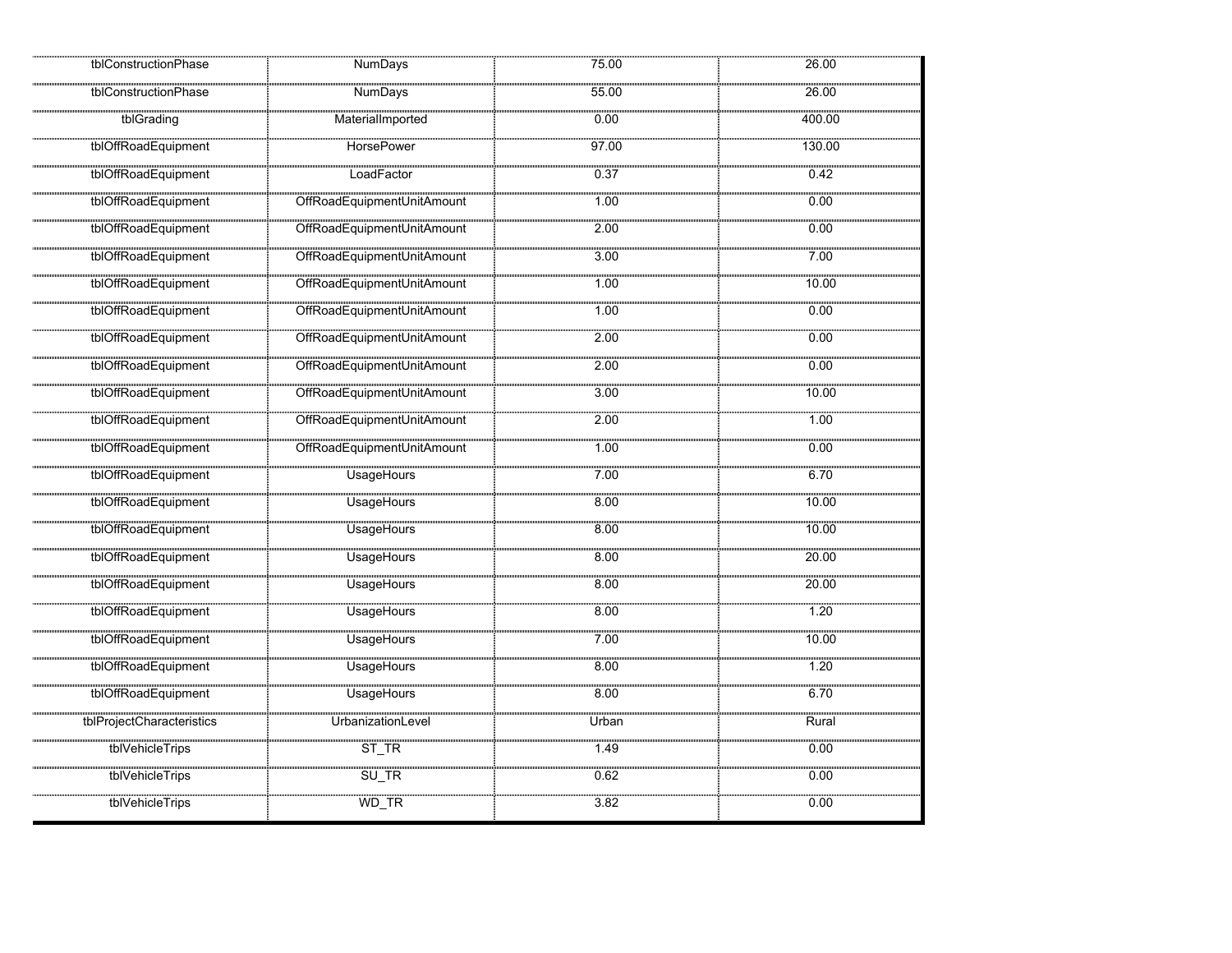### **2.0 Emissions Summary**

#### **2.1 Overall Construction**

**Unmitigated Construction**

|                | <b>ROG</b> | <b>NO<sub>x</sub></b> | CO     | SO <sub>2</sub> | Fugitive<br><b>PM10</b> | Exhaust<br><b>PM10</b> | <b>PM10</b><br>Total | Fugitive<br><b>PM2.5</b> | Exhaust<br><b>PM2.5</b> | <b>PM2.5</b><br>Total | Bio-CO <sub>2</sub> | NBio-<br>CO <sub>2</sub> | Total CO2 I | CH4    | N2O    | CO <sub>2</sub> e |
|----------------|------------|-----------------------|--------|-----------------|-------------------------|------------------------|----------------------|--------------------------|-------------------------|-----------------------|---------------------|--------------------------|-------------|--------|--------|-------------------|
| Year           |            |                       |        |                 | tons/yr                 |                        |                      |                          |                         |                       |                     |                          | MT/yr       |        |        |                   |
| 2026           | 0.2168     | .5312                 | 2.5475 | 4.9400e-<br>003 | 0.1382                  | 0.0528                 | 0.1909               | 0.0406                   | 0.0498                  | 0.0904                | 0.0000              | 440.0295                 | 440.0295    | 0.0705 | 0.0000 | 441.7929          |
| <b>Maximum</b> | 0.2168     | 1.5312                | 2.5475 | 4.9400e-<br>003 | 0.1382                  | 0.0528                 | 0.1909               | 0.0406                   | 0.0498                  | 0.0904                | 0.0000              | 440.0295                 | 440.0295    | 0.0705 | 0.0000 | 441.7929          |

## **3.0 Construction Detail**

#### **Construction Phase**

| Phase         | <b>Phase Name</b>     | Phase Type            | <b>Start Date</b> | End Date |      | Num Days Num Days | <b>Phase Description</b> |
|---------------|-----------------------|-----------------------|-------------------|----------|------|-------------------|--------------------------|
| <b>Number</b> |                       |                       |                   |          | Week |                   |                          |
|               |                       |                       |                   |          |      |                   |                          |
|               | Grading               | Grading               | 1/1/2026          | 2/5/2026 |      | 26                |                          |
|               |                       |                       |                   |          |      |                   |                          |
| 2             | Building Construction | Building Construction | 1/1/2026          | 2/5/2026 |      | 26                |                          |
|               |                       |                       |                   |          |      |                   |                          |
| 3             | Paving                | Paving                | 1/1/2026          | 2/5/2026 |      | 26                |                          |
|               |                       |                       |                   |          |      |                   |                          |

**Acres of Grading (Site Preparation Phase): 0**

**Acres of Grading (Grading Phase): 0**

**Acres of Paving: 0**

**Residential Indoor: 0; Residential Outdoor: 0; Non-Residential Indoor: 0; Non-Residential Outdoor: 0; Striped Parking Area: 0** 

#### **OffRoad Equipment**

| Phase Name                   | Offroad Equipment Type | Amount | Usage Hours | Horse Power | Load Factor |
|------------------------------|------------------------|--------|-------------|-------------|-------------|
| <b>Building Construction</b> | <b>Aerial Lifts</b>    |        | 10.00       | 63          | J.31        |
| <b>Building Construction</b> | Cranes                 |        | 6.70        | 231         | 0.29        |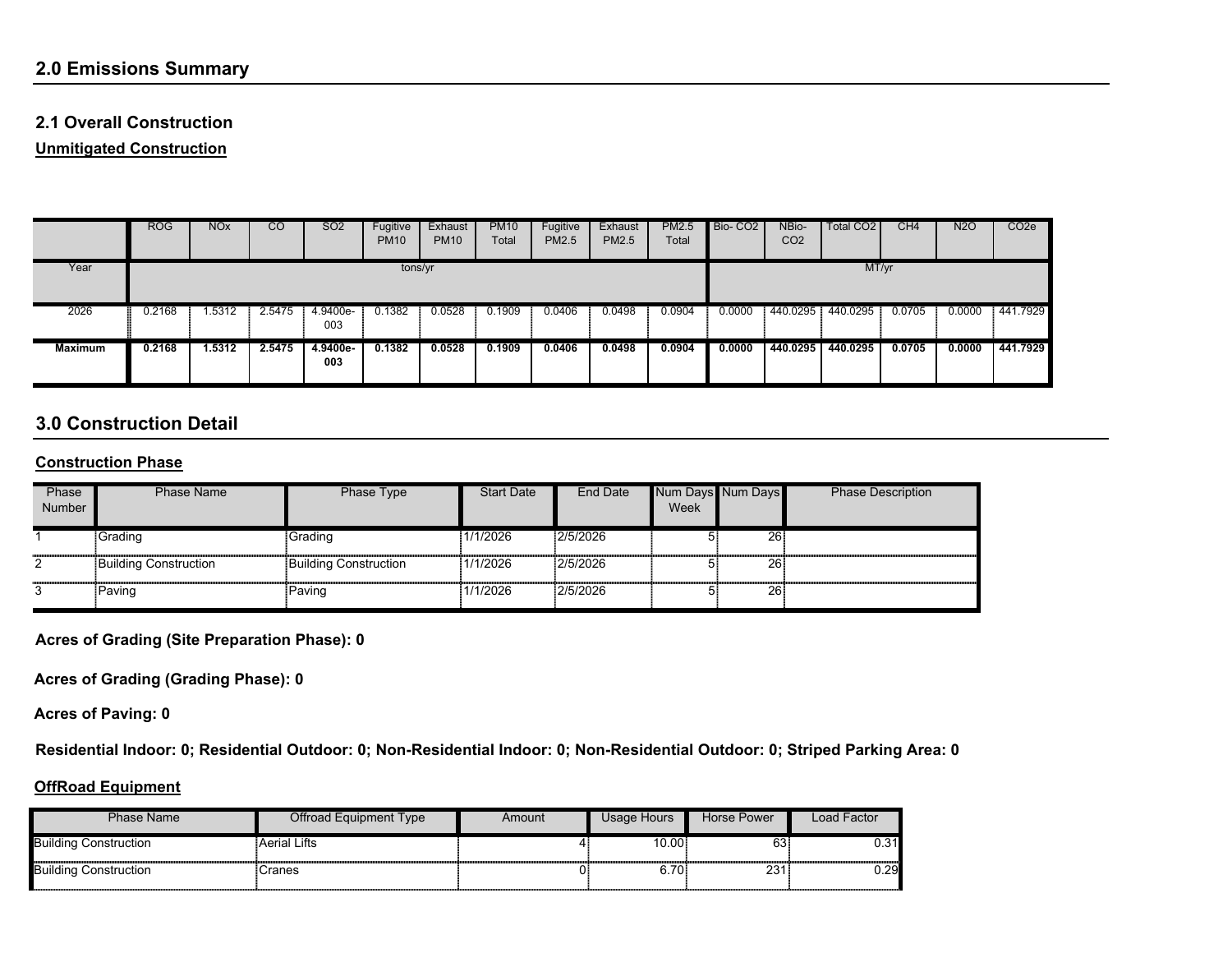| <b>Building Construction</b> | Forklifts                   |          | 10.00 | 89              | 0.20 |
|------------------------------|-----------------------------|----------|-------|-----------------|------|
| <b>Building Construction</b> | Generator Sets              | 10       | 10.00 | 84              | 0.74 |
| <b>Building Construction</b> | <b>Off-Highway Tractors</b> | 5        | 10.00 | 124             | 0.44 |
| <b>Building Construction</b> | Tractors/Loaders/Backhoes   | 10       | 10.00 | 97              | 0.37 |
| <b>Building Construction</b> | <b>Welders</b>              | 0        | 6.70  | 46              | 0.45 |
| Grading                      | Excavators                  | $\Omega$ | 8.00  | 158             | 0.38 |
| Grading                      | Graders                     | 0        | 8.00  | 187             | 0.41 |
| Grading                      | <b>Rubber Tired Dozers</b>  |          | 1.20  | 247             | 0.40 |
| Grading                      | Scrapers                    | 0        | 8.00  | 367             | 0.48 |
| Grading                      | Tractors/Loaders/Backhoes   |          | 1.20  | 97              | 0.37 |
| Paving                       | Pavers                      | U        | 8.00  | 130             | 0.42 |
| Paving                       | Paving Equipment            | 2        | 20.00 | 132             | 0.36 |
| Paving                       | Rollers                     |          | 20.00 | 80 <sup>5</sup> | 0.38 |
| Paving                       | Tractors/Loaders/Backhoes   |          | 20.00 | 97              | 0.37 |
| Paving                       | Tractors/Loaders/Backhoes   |          | 20.00 | 130             | 0.42 |

## **Trips and VMT**

| <b>Phase Name</b>            | <b>Offroad Equipment</b><br>Count | <b>Worker Trip</b><br><b>Number</b> | Vendor Trip Hauling Trip<br><b>Number</b> | <b>Number</b> | <b>Worker Trip</b><br>Length | <b>Vendor Trip</b><br>Length | <b>Hauling Trip</b><br>Length | <b>Worker Vehicle</b><br>Class | Vendor<br>Vehicle<br><b>Class</b> | Hauling<br>Vehicle<br><b>Class</b> |
|------------------------------|-----------------------------------|-------------------------------------|-------------------------------------------|---------------|------------------------------|------------------------------|-------------------------------|--------------------------------|-----------------------------------|------------------------------------|
| <b>Building Construction</b> | 36 <sup>2</sup>                   | 659.00                              | 257.00                                    | 0.00          | 16.80                        | 6.60                         |                               | 20.00 LD Mix                   | <b>HDT Mix</b>                    | <b>HHDT</b>                        |
| Grading                      |                                   | 5.00                                | 0.00                                      | 50.00         | 16.80                        | 6.60                         |                               | 20.00 LD Mix                   | HDT Mix                           | <b>HHDT</b>                        |
| Paving                       |                                   | 20.00                               | 0.00                                      | 0.00          | 16.80                        | 6.60                         |                               | 20.00 LD Mix                   | <b>HDT Mix</b>                    | <b>HHDT</b>                        |

**3.1 Mitigation Measures Construction**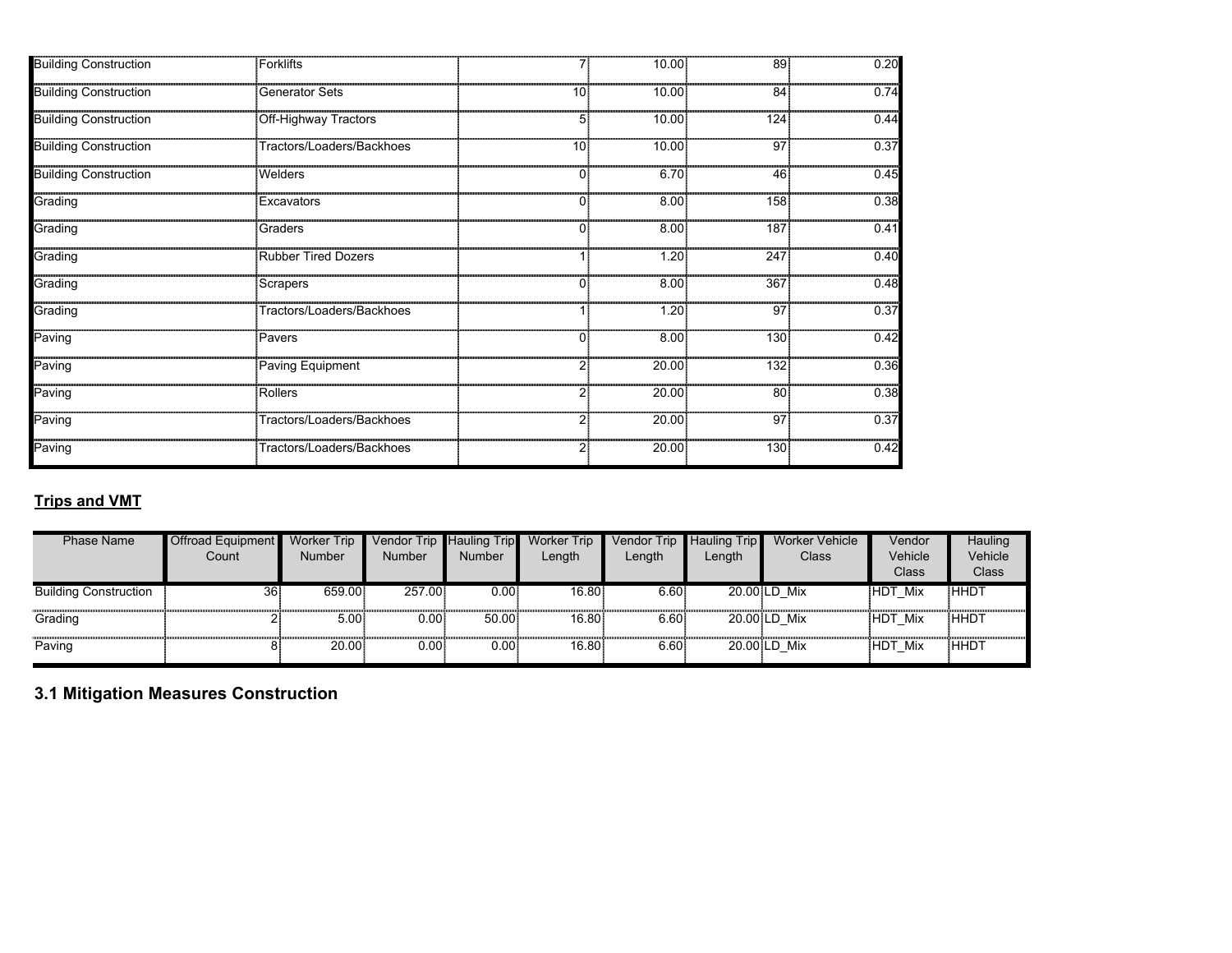## **3.2 Grading - 2026 Unmitigated Construction On-Site**

|                      | <b>ROG</b>        | <b>NO<sub>x</sub></b> | CO     | SO <sub>2</sub>   | Fugitive<br><b>PM10</b> | Exhaust<br><b>PM10</b> | <b>PM10</b><br>Total | Fugitive<br><b>PM2.5</b> | Exhaust<br><b>PM2.5</b> | PM2.5<br>Total  | Bio-CO <sub>2</sub> | NBio-<br>CO <sub>2</sub> | Total CO <sub>2</sub> | CH4               | <b>N2O</b> | CO <sub>2</sub> e |
|----------------------|-------------------|-----------------------|--------|-------------------|-------------------------|------------------------|----------------------|--------------------------|-------------------------|-----------------|---------------------|--------------------------|-----------------------|-------------------|------------|-------------------|
| Category             |                   |                       |        |                   | tons/yr                 |                        |                      |                          |                         |                 |                     |                          | MT/yr                 |                   |            |                   |
| <b>Fugitive Dust</b> |                   |                       |        |                   | 0.0118                  | 0.0000                 | 0.0118               | 6.4600e-<br>003          | 0.0000                  | 6.4600e-<br>003 | 0.0000              | 0.0000                   | 0.0000                | 0.0000            | 0.0000     | 0.0000            |
| Off-Road             | 1.5200e-<br>003   | 0.0155                | 0.0102 | 2.0000e-<br>005   |                         | 6.7000e-<br>004        | 6.7000e-<br>004      |                          | 6.2000e-<br>004         | 6.2000e-<br>004 | 0.0000              | 1.9972                   | 1.9972                | 6.5000e-<br>004   | 0.0000     | 2.0134            |
| Total                | $1.5200e-$<br>003 | 0.0155                | 0.0102 | $2.0000e-$<br>005 | 0.0118                  | 6.7000e-<br>004        | 0.0124               | 6.4600e-<br>003          | $6.2000e-$<br>004       | 7.0800e-<br>003 | 0.0000              | 1.9972                   | 1.9972                | $6.5000e-$<br>004 | 0.0000     | 2.0134            |

|          | <b>ROG</b>      | <b>NO<sub>x</sub></b> | $\overline{c}$  | SO <sub>2</sub>   | Fugitive<br><b>PM10</b> | Exhaust<br><b>PM10</b> | <b>PM10</b><br>Total | Fugitive<br><b>PM2.5</b> | Exhaust<br><b>PM2.5</b> | <b>PM2.5</b><br>Total | Bio-CO <sub>2</sub> | NBio-<br>CO <sub>2</sub> | Total CO <sub>2</sub> | CH4             | <b>N2O</b> | CO <sub>2</sub> e |
|----------|-----------------|-----------------------|-----------------|-------------------|-------------------------|------------------------|----------------------|--------------------------|-------------------------|-----------------------|---------------------|--------------------------|-----------------------|-----------------|------------|-------------------|
| Category |                 |                       |                 |                   | tons/yr                 |                        |                      |                          |                         |                       |                     |                          | MT/yr                 |                 |            |                   |
| Hauling  | 1.4000e-<br>004 | 4.5500e-<br>003       | 9.4000e-<br>004 | 2.0000e-<br>005   | 4.1000e-<br>004         | 1.0000e-<br>005        | 4.2000e-<br>004      | 1.1000e-<br>004          | 1.0000e-<br>005         | 1.2000e-<br>004       | 0.0000              | .7778                    | 1.7778                | 4.0000e-<br>005 | 0.0000     | 1.7787            |
| Vendor   | 0.0000          | 0.0000                | 0.0000          | 0.0000            | 0.0000                  | 0.0000                 | 0.0000               | 0.0000                   | 0.0000                  | 0.0000                | 0.0000              | 0.0000                   | 0.0000                | 0.0000          | 0.0000     | 0.0000            |
| Worker   | 5.7000e-<br>004 | 4.1000e-<br>004       | 3.2200e-<br>003 | 1.0000e-<br>005   | 7.8000e-<br>004         | 1.0000e-<br>005        | 7.8000e-<br>004      | 2.1000e-<br>004          | -.0000e<br>005          | 2.1000e-<br>004       | 0.0000              | 0.5888                   | 0.5888                | 3.0000e-<br>005 | 0.0000     | 0.5895            |
| Total    | 7.1000e-<br>004 | 4.9600e-<br>003       | 4.1600e-<br>003 | $3.0000e-$<br>005 | 1.1900e-<br>003         | $2.0000e -$<br>005     | 1.2000e-<br>003      | 3.2000e-<br>004          | $2.0000e -$<br>005      | 3.3000e-<br>004       | 0.0000              | 2.3665                   | 2.3665                | 7.0000e-<br>005 | 0.0000     | 2.3682            |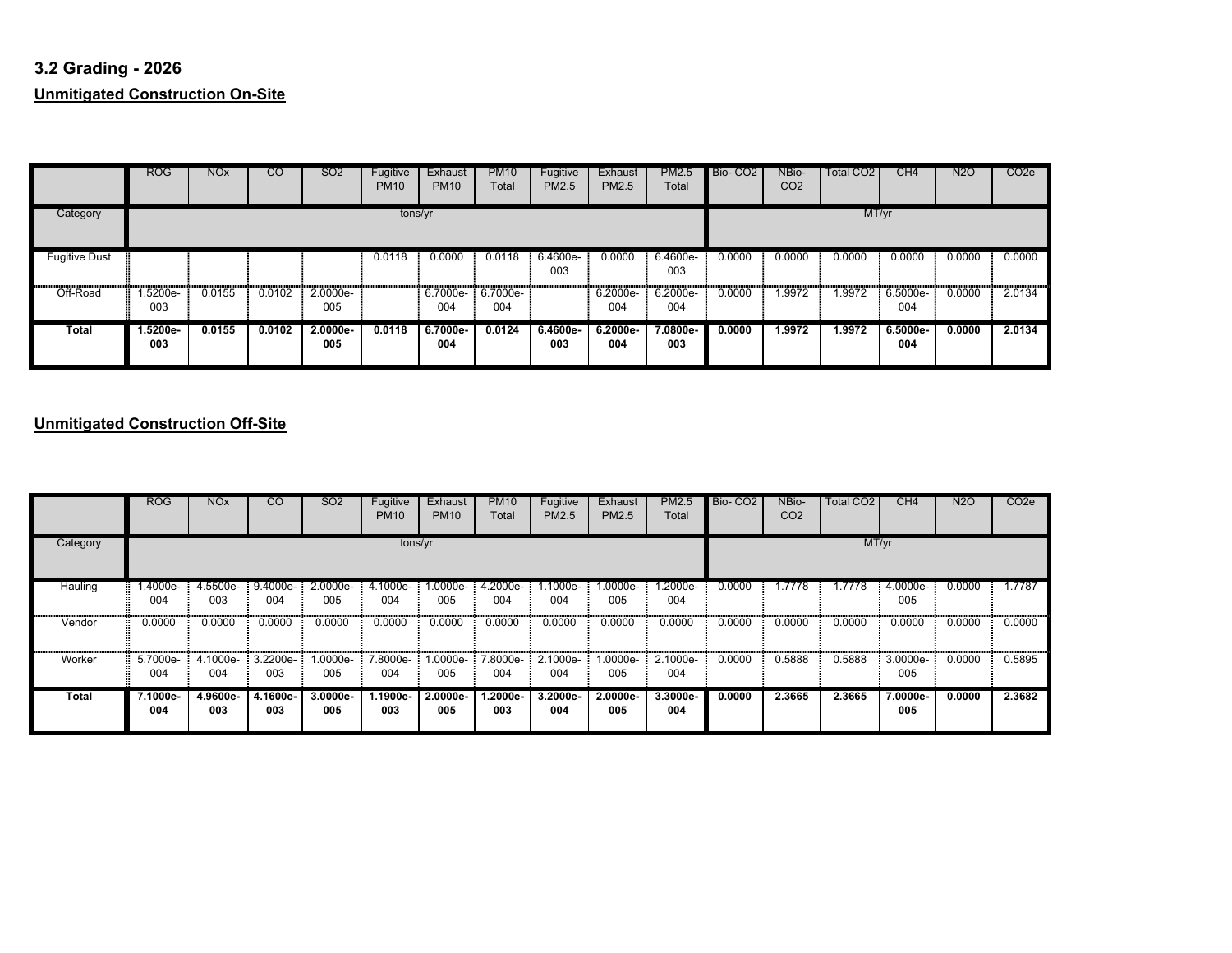## **3.3 Building Construction - 2026 Unmitigated Construction On-Site**

|              | <b>ROG</b> | <b>NOx</b> | CO     | <b>SO2</b>      | Fugitive<br><b>PM10</b> | Exhaust<br><b>PM10</b> | <b>PM10</b><br>Total | Fugitive<br><b>PM2.5</b> | Exhaust<br><b>PM2.5</b> | <b>PM2.5</b><br>Total | Bio-CO <sub>2</sub> | NBio-<br>CO <sub>2</sub> | Total CO <sub>2</sub> | CH4    | <b>N2O</b> | CO <sub>2</sub> e |
|--------------|------------|------------|--------|-----------------|-------------------------|------------------------|----------------------|--------------------------|-------------------------|-----------------------|---------------------|--------------------------|-----------------------|--------|------------|-------------------|
| Category     |            |            |        |                 | tons/yr                 |                        |                      |                          |                         |                       |                     |                          | MT/yr                 |        |            |                   |
| Off-Road     | 0.0906     | 0.8386     | .4026  | 2.2400e-<br>003 |                         | 0.0349                 | 0.0349               |                          | 0.0334                  | 0.0334                | 0.0000              | 194.8098                 | 194.8098              | 0.0367 | 0.0000     | 195.7271          |
| <b>Total</b> | 0.0906     | 0.8386     | 1.4026 | 2.2400e-<br>003 |                         | 0.0349                 | 0.0349               |                          | 0.0334                  | 0.0334                | 0.0000              | 194.8098                 | 194.8098              | 0.0367 | 0.0000     | 195.7271          |

|          | <b>ROG</b>      | <b>NO<sub>x</sub></b> | <sub>CO</sub> | SO <sub>2</sub>   | Fugitive<br><b>PM10</b> | Exhaust<br><b>PM10</b> | <b>PM10</b><br>Total | Fugitive<br><b>PM2.5</b> | Exhaust<br><b>PM2.5</b> | <b>PM2.5</b><br>Total | Bio-CO <sub>2</sub> | NBio-<br>CO <sub>2</sub> | Total CO <sub>2</sub> | CH4             | <b>N2O</b> | CO <sub>2</sub> e |
|----------|-----------------|-----------------------|---------------|-------------------|-------------------------|------------------------|----------------------|--------------------------|-------------------------|-----------------------|---------------------|--------------------------|-----------------------|-----------------|------------|-------------------|
| Category |                 |                       |               |                   | tons/yr                 |                        |                      |                          |                         |                       |                     |                          | MT/yr                 |                 |            |                   |
| Hauling  | 0.0000          | 0.0000                | 0.0000        | 0.0000            | 0.0000                  | 0.0000                 | 0.0000               | 0.0000                   | 0.0000                  | 0.0000                | 0.0000              | 0.0000                   | 0.0000                | 0.0000          | 0.0000     | 0.0000            |
| Vendor   | 9.4000e-<br>003 | 0.2801                | 0.0704        | 8.2000e-<br>004   | 0.0194                  | 4.4000e-<br>004        | 0.0198               | 5.6200e-<br>003          | 4.2000e-<br>004         | 6.0400e-<br>003       | 0.0000              | 78.2040                  | 78.2040               | 2.7800e-<br>003 | 0.0000     | 78.2736           |
| Worker   | 0.0752          | 0.0537                | 0.4239        | 8.6000e-<br>004   | 0.1027                  | 7.5000e-<br>004        | 0.1035               | 0.0274                   | 6.9000e-<br>004         | 0.0281                | 0.0000              | 77.6021                  | 77.6021               | 3.4900e-<br>003 | 0.0000     | 77.6895           |
| Total    | 0.0846          | 0.3338                | 0.4942        | $1.6800e-$<br>003 | 0.1221                  | 1.1900e-<br>003        | 0.1233               | 0.0330                   | $1.1100e-$<br>003       | 0.0341                | 0.0000              | 155,8061                 | 155,8061              | 6.2700e-<br>003 | 0.0000     | 155.9631          |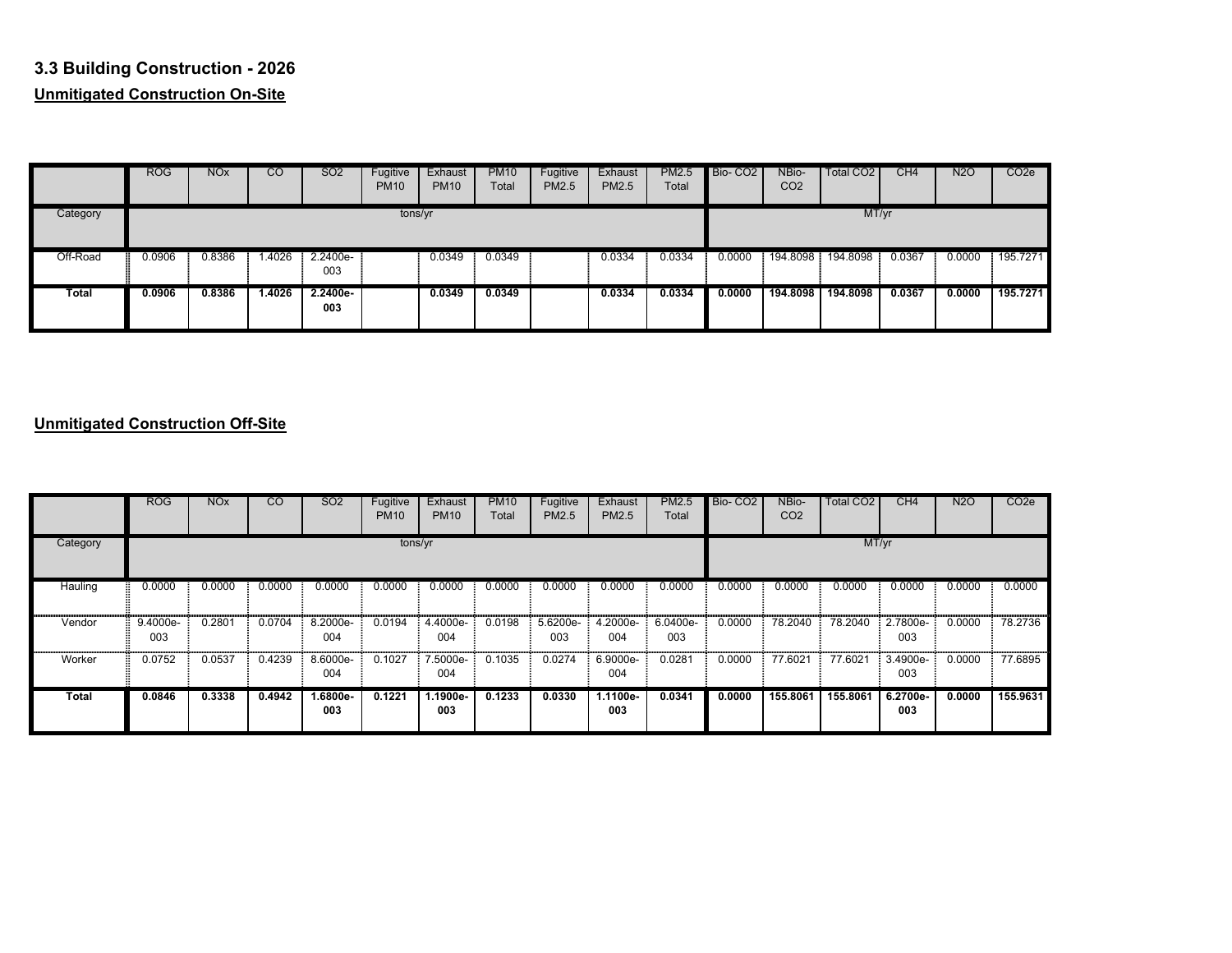## **3.4 Paving - 2026 Unmitigated Construction On-Site**

|          | <b>ROG</b> | <b>NO<sub>x</sub></b> | CO     | SO <sub>2</sub>   | Fugitive<br><b>PM10</b> | Exhaust<br><b>PM10</b> | <b>PM10</b><br>Total | Fugitive<br>PM2.5 | Exhaust<br><b>PM2.5</b> | <b>PM2.5</b><br>Total | Bio-CO <sub>2</sub> | NBio-<br>CO <sub>2</sub> | Total CO <sub>2</sub> | CH4    | <b>N2O</b> | CO <sub>2</sub> e |
|----------|------------|-----------------------|--------|-------------------|-------------------------|------------------------|----------------------|-------------------|-------------------------|-----------------------|---------------------|--------------------------|-----------------------|--------|------------|-------------------|
| Category |            |                       |        |                   | tons/yr                 |                        |                      |                   |                         |                       |                     |                          | MT/yr                 |        |            |                   |
| Off-Road | 0.0372     | 0.3367                | 0.6235 | $9.4000e-$<br>004 |                         | 0.0160                 | 0.0160               |                   | 0.0147                  | 0.0147                | 0.0000              | 82.6947                  | 82.6947               | 0.0268 | 0.0000     | 83.3633           |
| Paving   | 0.0000     |                       |        |                   |                         | 0.0000                 | 0.0000               |                   | 0.0000                  | 0.0000                | 0.0000              | 0.0000                   | 0.0000                | 0.0000 | 0.0000     | 0.0000            |
| Total    | 0.0372     | 0.3367                | 0.6235 | $9.4000e-$<br>004 |                         | 0.0160                 | 0.0160               |                   | 0.0147                  | 0.0147                | 0.0000              | 82.6947                  | 82.6947               | 0.0268 | 0.0000     | 83.3633           |

|          | <b>ROG</b>      | <b>NO<sub>x</sub></b> | $\overline{c}$ | SO <sub>2</sub> | Fugitive<br><b>PM10</b> | Exhaust<br><b>PM10</b> | <b>PM10</b><br>Total | Fugitive<br><b>PM2.5</b> | Exhaust<br><b>PM2.5</b> | <b>PM2.5</b><br>Total | Bio-CO <sub>2</sub> | NBio-<br>CO <sub>2</sub> | Total CO <sub>2</sub> | CH4               | <b>N2O</b> | CO <sub>2</sub> e |
|----------|-----------------|-----------------------|----------------|-----------------|-------------------------|------------------------|----------------------|--------------------------|-------------------------|-----------------------|---------------------|--------------------------|-----------------------|-------------------|------------|-------------------|
| Category |                 |                       |                |                 | tons/yr                 |                        |                      |                          |                         |                       |                     |                          | MT/yr                 |                   |            |                   |
| Hauling  | 0.0000          | 0.0000                | 0.0000         | 0.0000          | 0.0000                  | 0.0000                 | 0.0000               | 0.0000                   | 0.0000                  | 0.0000                | 0.0000              | 0.0000                   | 0.0000                | 0.0000            | 0.0000     | 0.0000            |
| Vendor   | 0.0000          | 0.0000                | 0.0000         | 0.0000          | 0.0000                  | 0.0000                 | 0.0000               | 0.0000                   | 0.0000                  | 0.0000                | 0.0000              | 0.0000                   | 0.0000                | 0.0000            | 0.0000     | 0.0000            |
| Worker   | 2.2800e-<br>003 | .6300e-<br>003        | 0.0129         | 3.0000e-<br>005 | 3.1200e-<br>003         | 2.0000e-<br>005        | 3.1400e-<br>003      | 8.3000e-<br>004          | 2.0000e-<br>005         | 8.5000e-<br>004       | 0.0000              | 2.3552                   | 2.3552                | $.1000e-$<br>004  | 0.0000     | 2.3578            |
| Total    | 2.2800e-<br>003 | $1.6300e-$<br>003     | 0.0129         | 3.0000e-<br>005 | $3.1200e -$<br>003      | 2.0000e-<br>005        | 3.1400e-<br>003      | 8.3000e-<br>004          | $2.0000e -$<br>005      | $8.5000e -$<br>004    | 0.0000              | 2.3552                   | 2.3552                | $1.1000e-$<br>004 | 0.0000     | 2.3578            |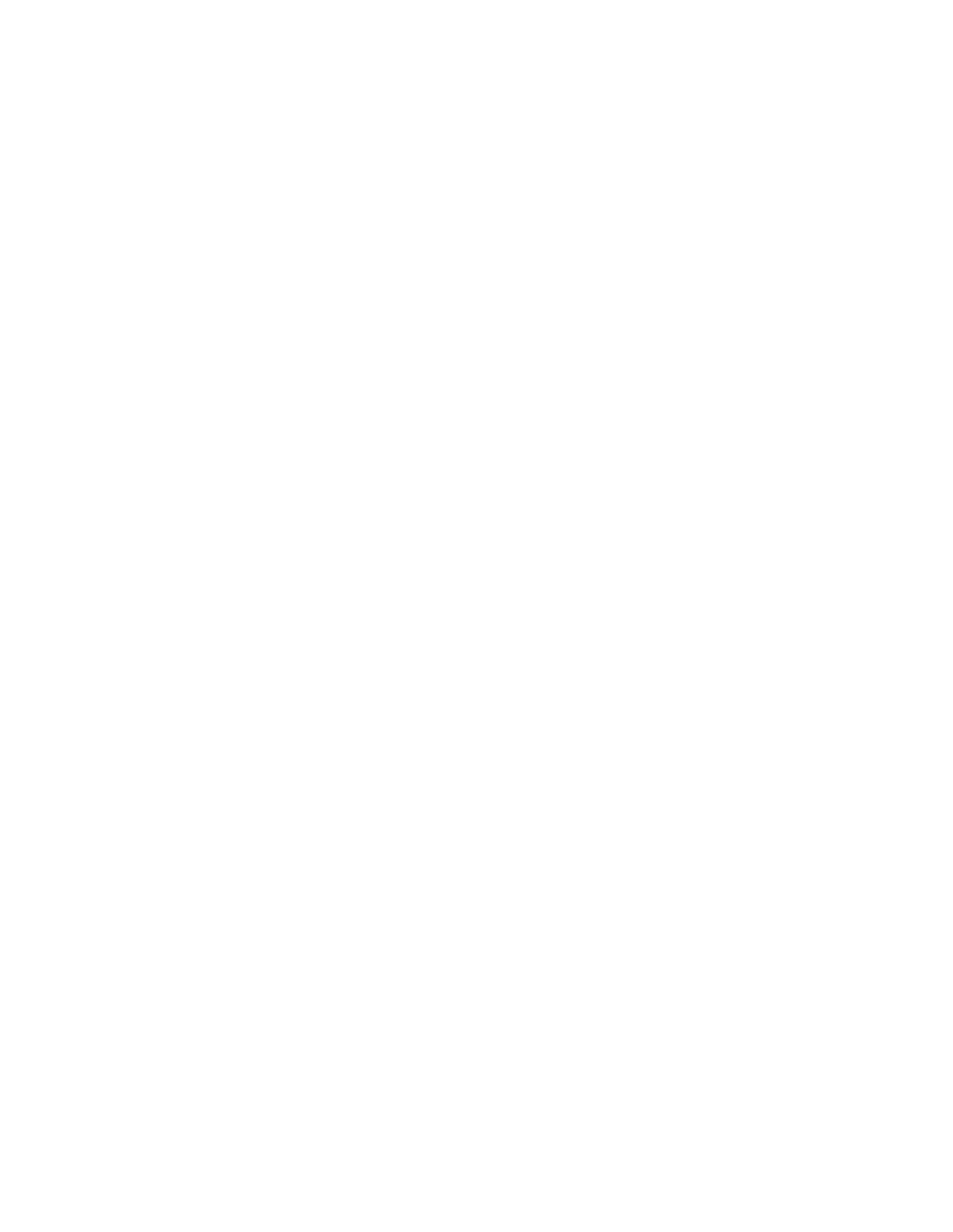#### Nordic - Operations Non-Mobile - Humboldt County, Annual

## **Nordic - Operations Non-Mobile Humboldt County, Annual**

## **1.0 Project Characteristics**

#### **1.1 Land Usage**

| <b>Land Uses</b> | Size  | <b>Metric</b> | Lot Acreage | Surface Area<br>HOC | <b>Population</b> |
|------------------|-------|---------------|-------------|---------------------|-------------------|
| Manufacturing    | 580.0 | 1000sqft      | 36.00       | 580,000.00          |                   |
|                  |       |               |             |                     |                   |

#### **1.2 Other Project Characteristics**

| <b>Urbanization</b>        | Urban                          | Wind Speed (m/s)                  | 2.2   | <b>Precipitation Freg (Days)</b>        | 103   |
|----------------------------|--------------------------------|-----------------------------------|-------|-----------------------------------------|-------|
| <b>Climate Zone</b>        |                                |                                   |       | <b>Operational Year</b>                 | 2026  |
| <b>Utility Company</b>     | Pacific Gas & Electric Company |                                   |       |                                         |       |
| CO2 Intensity<br>(lb/MWhr) | 309.97                         | <b>CH4 Intensity</b><br>(lb/MWhr) | 0.014 | N <sub>2</sub> O Intensity<br>(lb/MWhr) | 0.003 |

#### **1.3 User Entered Comments & Non-Default Data**

Project Characteristics - PG&E IE updated per CRIS Reporting

Land Use - 36 acre site, Appx 580ksf of Modules

Construction Phase - Operations Non-Mobile Only

Vehicle Trips - Operations Non-Mobile Only

Energy Use - Nontitel 24 Energy adjusted to 274.28, to account for 160,491 total mWh/yr anticipated energy Use (Grid + Solar) 107,558 mWh Grid Use, 52,933 mWh Solar Use, 21,000 mWh Generator Use

Water And Wastewater - 912 million gallons/yr freshwater use. Use default Indoor Use (134.125 mg/yr), balance as 777.875 mg/yr as "Outdoor" use

Solid Waste - Default Waste. Trips for hauling assessed in Mobile Runs

Operational Off-Road Equipment - Assumes 2 Forklifts operating 8 hrs/day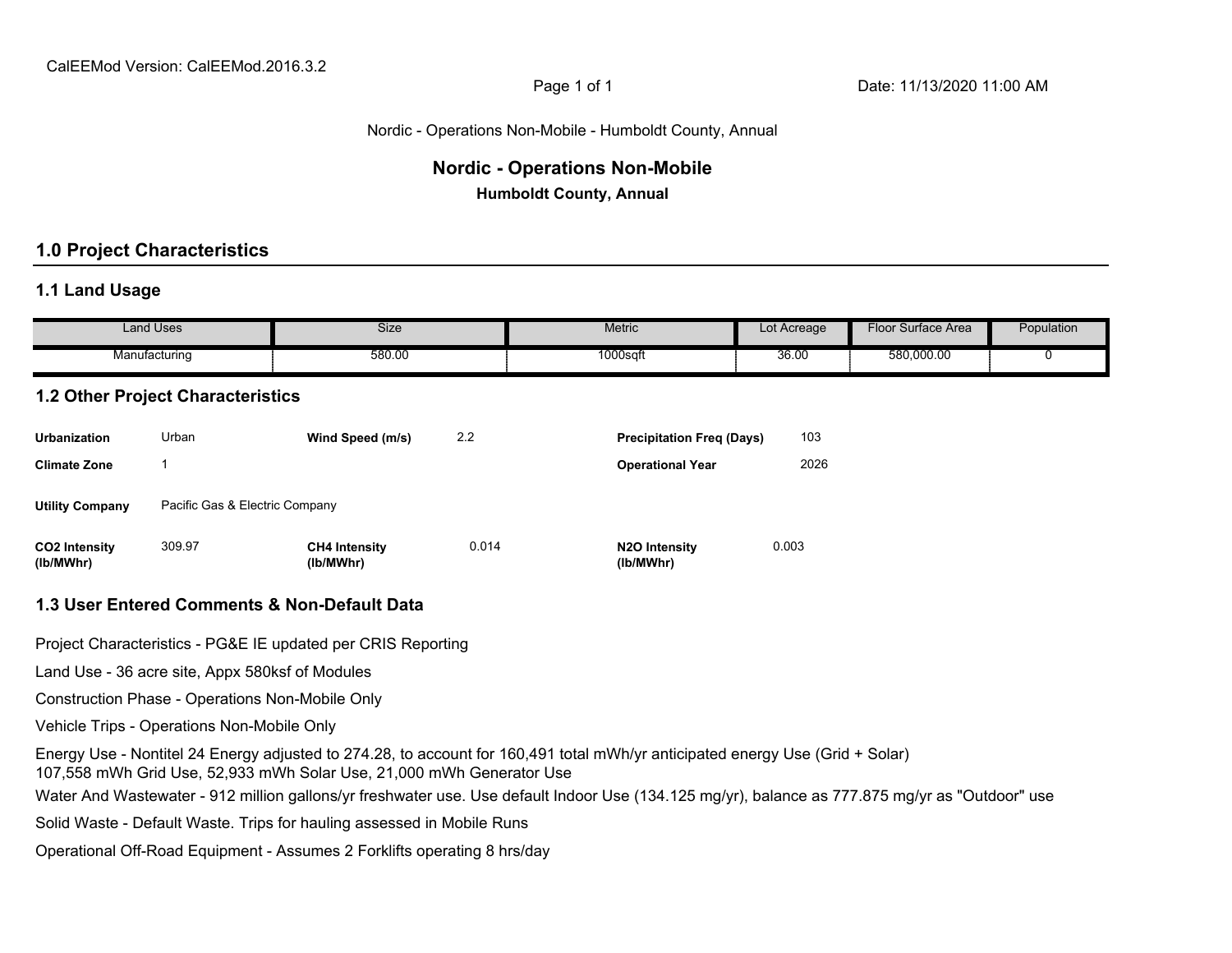Stationary Sources - Emergency Generators and Fire Pumps - 2 generators, each 18,400 horsepower, max use of 24h/day during power outages, or 10 hr/mo for testing (non-outage). Est. Max Annual 500 hrs

Stationary Sources - Process Boilers -

Stationary Sources - User Defined -

Energy Mitigation - 52,933,000 kWh/yr of onsite energy generation

| Table Name                      | <b>Column Name</b>         | <b>Default Value</b> | <b>New Value</b> |
|---------------------------------|----------------------------|----------------------|------------------|
| tblEnergyUse                    | NT <sub>24</sub> E         | 1.85                 | 274.28           |
| tblLandUse                      | LotAcreage                 | 13.31                | 36.00            |
| tblOperationalOffRoadEquipment  | OperLoadFactor             | 0.20                 | 0.20             |
| tblOperationalOffRoadEquipment  | OperOffRoadEquipmentNumber | 0.00                 | 2.00             |
| tblProjectCharacteristics       | CH4IntensityFactor         | 0.029                | 0.014            |
| tblProjectCharacteristics       | CO2IntensityFactor         | 641.35               | 309.97           |
| tblProjectCharacteristics       | N2OIntensityFactor         | 0.006                | 0.003            |
| tblStationaryGeneratorsPumpsUse | HorsePowerValue            | 0.00                 | 18,400.00        |
| tblStationaryGeneratorsPumpsUse | HoursPerDay                | 0.00                 | 24.00            |
| tblStationaryGeneratorsPumpsUse | HoursPerYear               | 0.00                 | 500.00           |
| tblStationaryGeneratorsPumpsUse | NumberOfEquipment          | 0.00                 | 2.00             |
| tblVehicleTrips                 | $ST_TR$                    | 1.49                 | 0.00             |
| tblVehicleTrips                 | $SU_T R$                   | 0.62                 | 0.00             |
| tblVehicleTrips                 | WD_TR                      | 3.82                 | 0.00             |
| tblWater                        | OutdoorWaterUseRate        | 0.00                 | 777,875,000.00   |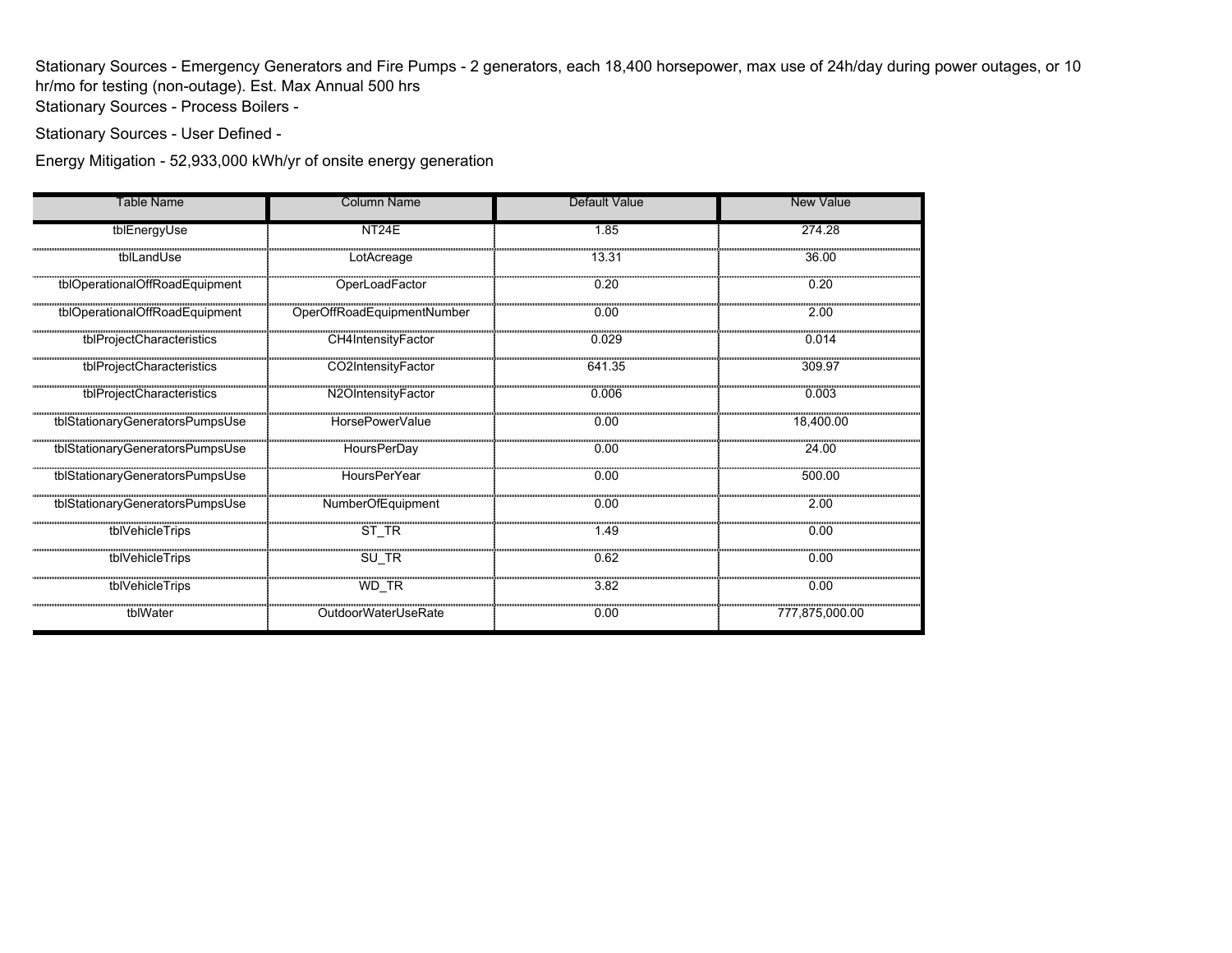## **2.0 Emissions Summary**

#### **2.1 Overall Construction**

#### **Not Applicable**

## **2.2 Overall Operational**

## **Unmitigated Operational**

|              | <b>ROG</b> | <b>NO<sub>x</sub></b> | <sub>CO</sub>   | SO <sub>2</sub>   | Fugitive<br><b>PM10</b> | Exhaust<br><b>PM10</b> | <b>PM10</b><br>Total | Fugitive<br>PM2.5 | Exhaust<br><b>PM2.5</b> | PM2.5<br>Total  | Bio-CO <sub>2</sub> | NBio-<br>CO <sub>2</sub> | Total CO <sub>2</sub>              | CH <sub>4</sub> | N <sub>2</sub> O | CO <sub>2e</sub> |
|--------------|------------|-----------------------|-----------------|-------------------|-------------------------|------------------------|----------------------|-------------------|-------------------------|-----------------|---------------------|--------------------------|------------------------------------|-----------------|------------------|------------------|
| Category     |            |                       |                 |                   | tons/yr                 |                        |                      |                   |                         |                 |                     |                          | MT/yr                              |                 |                  |                  |
| Area         | 2.9378     | 5.0000e-<br>005       | 5.3200e-<br>003 | 0.0000            |                         | 2.0000e-<br>005        | 2.0000e-<br>005      |                   | 2.0000e-<br>005         | 2.0000e-<br>005 | 0.0000              | 0.0104                   | 0.0104                             | 3.0000e-<br>005 | 0.0000           | 0.0110           |
| Energy       | 0.0110     | 0.0998                | 0.0838          | 6.0000e-<br>004   |                         | 7.5800e-<br>003        | 7.5800e-<br>003      |                   | 7.5800e-<br>003         | 7.5800e-<br>003 | 0.0000              | 94                       | 22,673.78 22,673.789<br>4          | 1.0213          | 0.2204           | 22,764.99<br>56  |
| Offroad      | 0.0227     | 0.2139                | 0.2963          | 4.0000e-<br>004   |                         | 0.0115                 | 0.0115               |                   | 0.0105                  | 0.0105          | 0.0000              | 35.0903                  | 35.0903                            | 0.0114          | 0.0000           | 35.3740          |
| Waste        |            |                       |                 |                   |                         | 0.0000                 | 0.0000               |                   | 0.0000                  | 0.0000          | 145.9911            | 0.0000                   | 145.9911                           | 8.6278          | 0.0000           | 361.6868         |
| Water        |            |                       |                 |                   |                         | 0.0000                 | 0.0000               |                   | 0.0000                  | 0.0000          | 42.5517             | 484.8329                 | 527.3846                           | 4.3924          | 0.1079           | 669.3444         |
| <b>Total</b> | 2.9714     | 0.3137                | 0.3854          | $1.0000e-$<br>003 | 0.0000                  | 0.0191                 | 0.0191               | 0.0000            | 0.0181                  | 0.0181          |                     | 30                       | 188.5428 23,193.72 23,382.265<br>8 | 14.0528         | 0.3283           | 23,831.41<br>18  |

## **Mitigated Operational**

|              | <b>ROG</b> | <b>NO<sub>x</sub></b> | $\overline{c}$  | SO <sub>2</sub>   | Fugitive<br><b>PM10</b> | Exhaust<br><b>PM10</b> | <b>PM10</b><br>Total | Fugitive<br><b>PM2.5</b> | Exhaust<br><b>PM2.5</b> | PM2.5<br>Total  | Bio-CO <sub>2</sub> | NBio-<br>CO <sub>2</sub> | Total CO2                 | CH4             | N <sub>2</sub> O | CO <sub>2</sub> e |
|--------------|------------|-----------------------|-----------------|-------------------|-------------------------|------------------------|----------------------|--------------------------|-------------------------|-----------------|---------------------|--------------------------|---------------------------|-----------------|------------------|-------------------|
| Category     |            |                       |                 |                   | tons/yr                 |                        |                      |                          |                         |                 |                     |                          | MT/yr                     |                 |                  |                   |
| Area         | 2.9378     | 5.0000e-<br>005       | 5.3200e-<br>003 | 0.0000            |                         | 2.0000e-<br>005        | 2.0000e-<br>005      |                          | $2.0000e-$<br>005       | 2.0000e-<br>005 | 0.0000              | 0.0104                   | 0.0104                    | 3.0000e-<br>005 | 0.0000           | 0.0110            |
| Energy       | 0.0110     | 0.0998                | 0.0838          | 6.0000e-<br>004   |                         | 7.5800e-<br>003        | 7.5800e-<br>003      |                          | 7.5800e-<br>003         | 7.5800e-<br>003 | 0.0000              | 82                       | 15,231.40 15,231.408<br>2 | 0.6851          | 0.1484           | 15,292.74<br>59   |
| Offroad      | 0.0227     | 0.2139                | 0.2963          | 4.0000e-<br>004   |                         | 0.0115                 | 0.0115               |                          | 0.0105                  | 0.0105          | 0.0000              | 35.0903                  | 35.0903                   | 0.0114          | 0.0000           | 35.3740           |
| Waste        |            |                       |                 |                   |                         | 0.0000                 | 0.0000               |                          | 0.0000                  | 0.0000          | 145.9911            | 0.0000                   | 145.9911                  | 8.6278          | 0.0000           | 361.6868          |
| Water        |            |                       |                 |                   |                         | 0.0000                 | 0.0000               |                          | 0.0000                  | 0.0000          | 42.5517             | 484.8329                 | 527.3846                  | 4.3924          | 0.1079           | 669.3444          |
| <b>Total</b> | 2.9714     | 0.3137                | 0.3854          | $1.0000e-$<br>003 | 0.0000                  | 0.0191                 | 0.0191               | 0.0000                   | 0.0181                  | 0.0181          | 188.5428            | 18                       | 15,751.34 15,939.884<br>6 | 13.7167         | 0.2563           | 16,359.16<br>22   |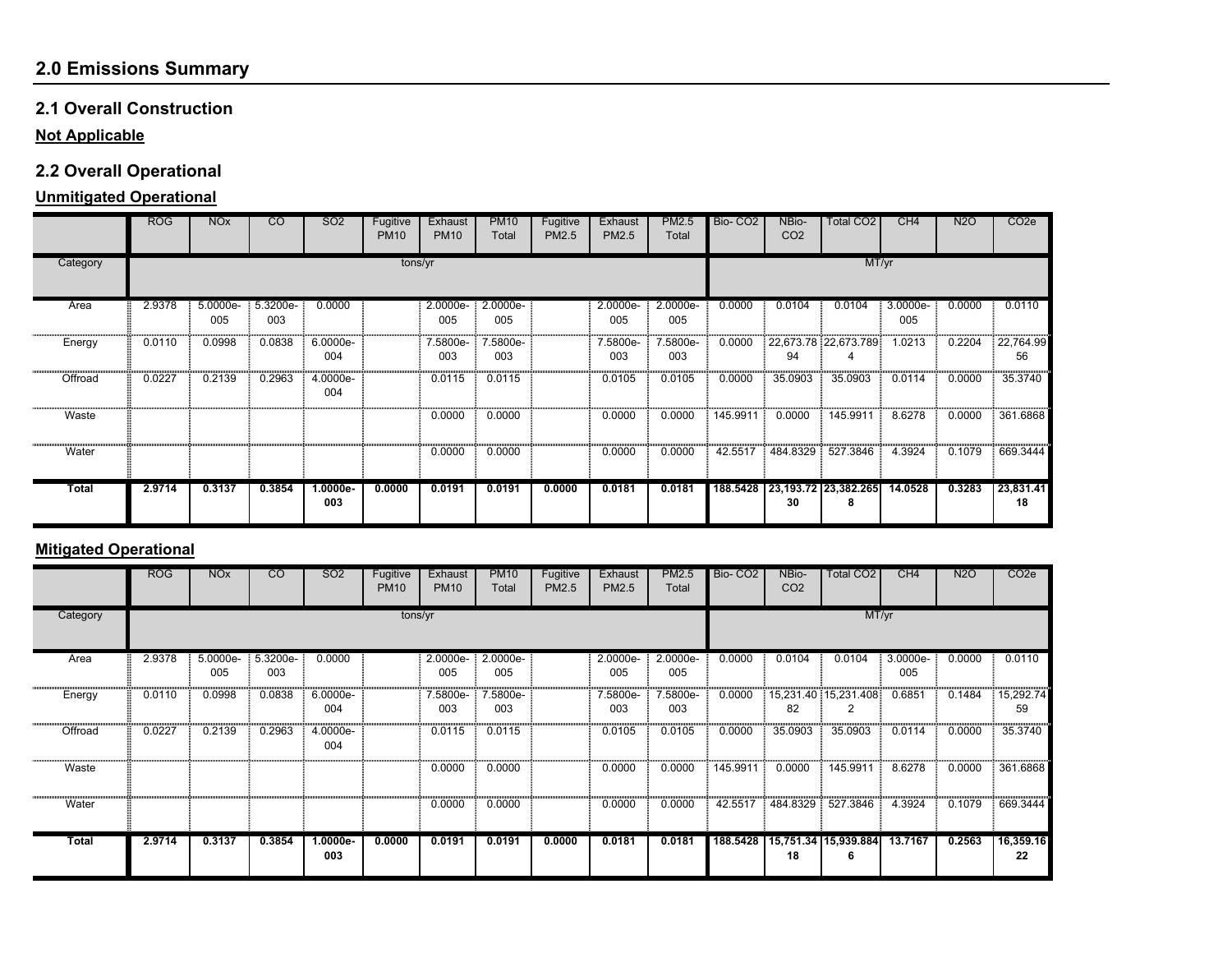|                             | <b>ROG</b> | <b>NO<sub>x</sub></b> | CO   | SO <sub>2</sub> | <b>Fugitive</b><br><b>PM10</b> | <b>Exhaust</b><br><b>PM10</b> | <b>PM10</b><br><b>Total</b> | <b>Fugitive</b><br><b>PM2.5</b> | <b>Exhaust</b><br><b>PM2.5</b> | <b>PM2.5</b><br>Total |      | Bio-CO2   NBio-CO2 | <b>Total</b><br>CO <sub>2</sub> | CH <sub>4</sub> | N <sub>20</sub> | CO <sub>2e</sub> |
|-----------------------------|------------|-----------------------|------|-----------------|--------------------------------|-------------------------------|-----------------------------|---------------------------------|--------------------------------|-----------------------|------|--------------------|---------------------------------|-----------------|-----------------|------------------|
| Percent<br><b>Reduction</b> | 0.00       | 0.00                  | 0.00 | 0.00            | 0.00                           | 0.00                          | 0.00                        | 0.00                            | 0.00                           | 0.00                  | 0.00 | 32.09              | 31.83                           | 2.39            | 21.94           | 31.35            |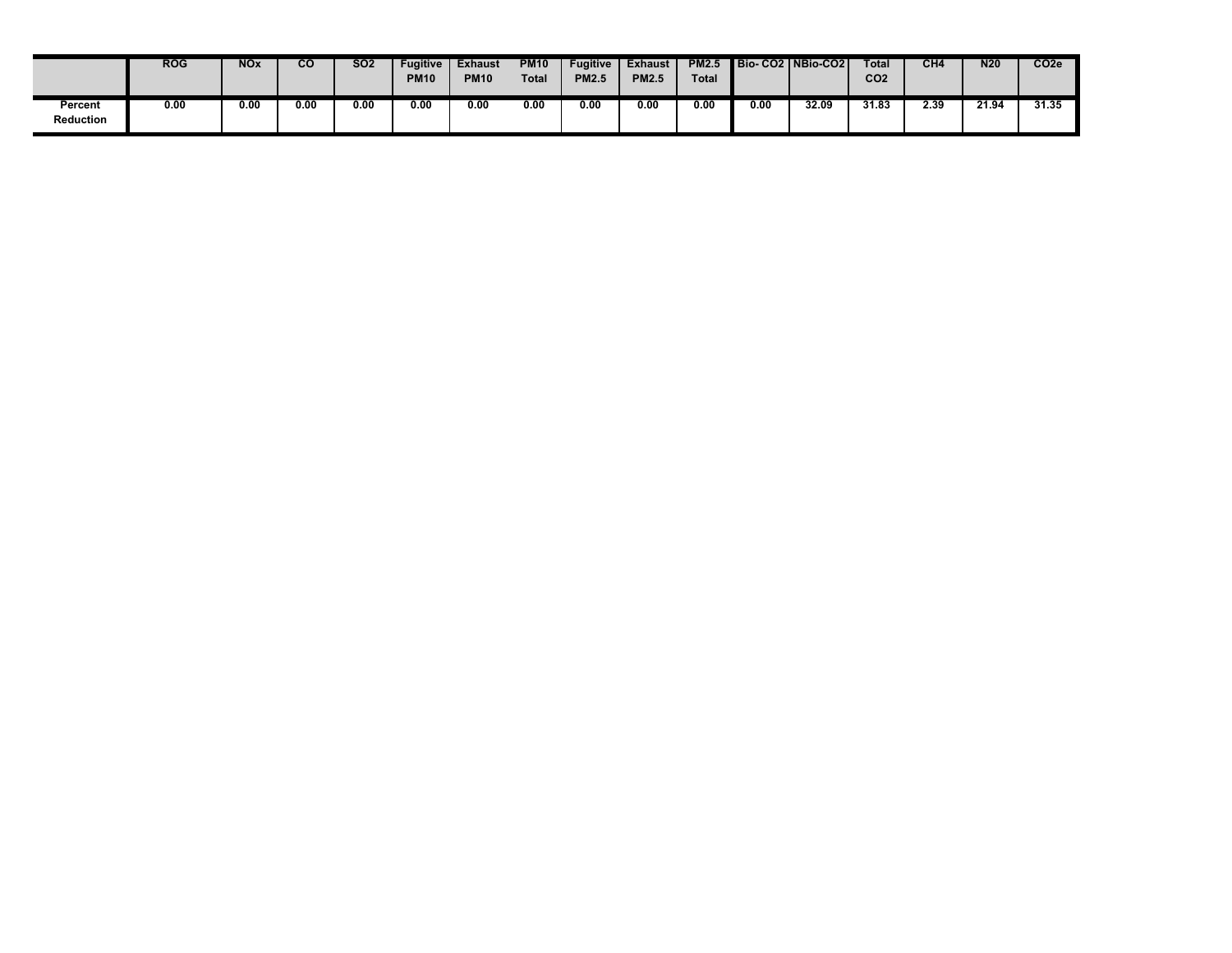#### **3.0 Construction Detail**

#### **Not Applicable**

# **4.0 Operational Detail - Mobile**

## **4.1 Mitigation Measures Mobile**

|             | <b>ROG</b> | <b>NO<sub>x</sub></b> | CO     | SO <sub>2</sub> | Fugitive<br><b>PM10</b> | Exhaust<br><b>PM10</b> | <b>PM10</b><br>Total | Fugitive<br><b>PM2.5</b> | Exhaust<br><b>PM2.5</b> | <b>PM2.5</b><br>Total | Bio-CO <sub>2</sub> | NBio-<br>CO <sub>2</sub> | Total CO <sub>2</sub> | CH4    | <b>N2O</b> | CO <sub>2</sub> e |
|-------------|------------|-----------------------|--------|-----------------|-------------------------|------------------------|----------------------|--------------------------|-------------------------|-----------------------|---------------------|--------------------------|-----------------------|--------|------------|-------------------|
| Category    |            | tons/yr               |        |                 |                         |                        |                      |                          |                         |                       |                     |                          | MT/yr                 |        |            |                   |
| Mitigated   | 0.0000     | 0.0000                | 0.0000 | 0.0000          | 0.0000                  | 0.0000                 | 0.0000               | 0.0000                   | 0.0000                  | 0.0000                | 0.0000              | 0.0000                   | 0.0000                | 0.0000 | 0.0000     | 0.0000            |
| Unmitigated | 0.0000     | 0.0000                | 0.0000 | 0.0000          | 0.0000                  | 0.0000                 | 0.0000               | 0.0000                   | 0.0000                  | 0.0000                | 0.0000              | 0.0000                   | 0.0000                | 0.0000 | 0.0000     | 0.0000            |

## **4.2 Trip Summary Information**

|                        |         | <b>Average Daily Trip Rate</b> |        | <b>Unmitigated</b> | Mitigated         |
|------------------------|---------|--------------------------------|--------|--------------------|-------------------|
| Land Use               | Weekday | Saturday                       | Sunday | <b>Annual VMT</b>  | <b>Annual VMT</b> |
| Manufacturing          | 0.00    | 0.00                           | 0.00   |                    |                   |
| $\tau$ <sub>otal</sub> | 0.00    | 0.00                           | 0.00   |                    |                   |

## **4.3 Trip Type Information**

|               |                      | Miles |  |          | Trip $%$ |                                                                              |         | Trip Purpose %  |         |
|---------------|----------------------|-------|--|----------|----------|------------------------------------------------------------------------------|---------|-----------------|---------|
| Land Use      |                      |       |  | $\cdots$ |          | H-W or C-W   H-S or C-C   H-O or C-NW   H-W or C-   H-S or C-C   H-O or C-NW | Primary | <b>Diverted</b> | Pass-by |
| Manufacturing | 7.30<br>7.30<br>9.50 |       |  | 59.00    | 28.00    | 13.00                                                                        | 92      |                 |         |

### **4.4 Fleet Mix**

| Land Use      | LDA      | LDT1     | LDT2            | MDV          | LHD1     | LHD <sub>2</sub> | <b>MHD</b> | HHD      | OBUS     | UBUS     | $\sqrt{2}$<br>ישוע | <b>SBUS</b> | MH       |
|---------------|----------|----------|-----------------|--------------|----------|------------------|------------|----------|----------|----------|--------------------|-------------|----------|
| Manufacturing | 0.520626 | 0.036604 | .211859<br>U.Z. | 1258221<br>ິ | 0.028053 | 004869.0         | 0.013686   | 0.046581 | 0.003712 | 0.001247 | 0.004873           | 0.001463    | 0.000606 |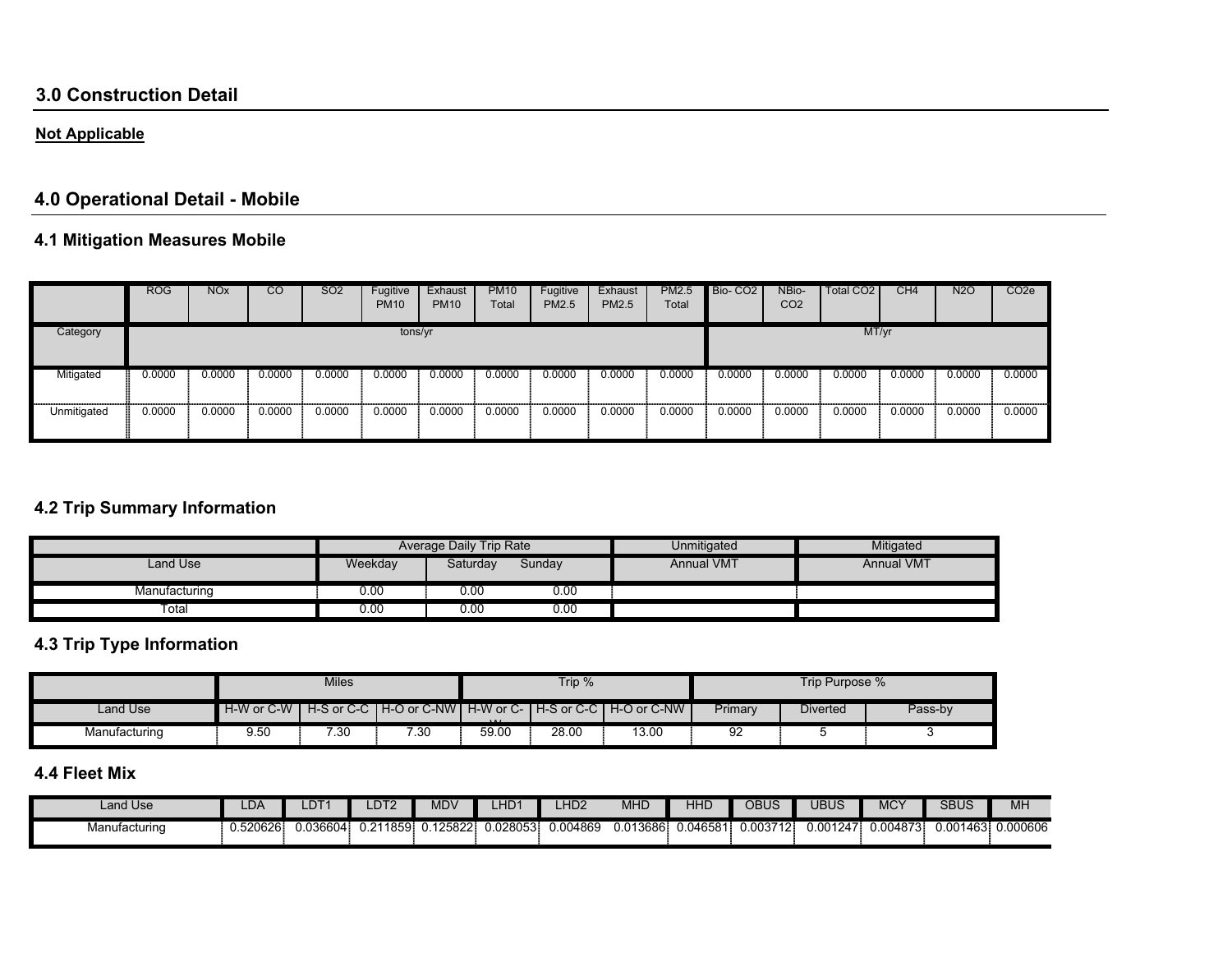# **5.0 Energy Detail**

Historical Energy Use: N

## **5.1 Mitigation Measures Energy**

Kilowatt Hours of Renewable Electricity Generated

|                                  | <b>ROG</b> | <b>NO<sub>x</sub></b> | CO     | <b>SO2</b>      | Fugitive<br><b>PM10</b> | Exhaust<br><b>PM10</b> | <b>PM10</b><br>Total | Fugitive<br><b>PM2.5</b> | Exhaust<br><b>PM2.5</b> | PM2.5<br>Total  | Bio-CO <sub>2</sub> | NBio-<br>CO <sub>2</sub> | Total CO <sub>2</sub> | CH <sub>4</sub> | N <sub>2</sub> O | CO <sub>2</sub> e |
|----------------------------------|------------|-----------------------|--------|-----------------|-------------------------|------------------------|----------------------|--------------------------|-------------------------|-----------------|---------------------|--------------------------|-----------------------|-----------------|------------------|-------------------|
| Category                         |            |                       |        |                 | tons/yr                 |                        |                      |                          |                         |                 |                     |                          | MT/yr                 |                 |                  |                   |
| Electricity<br>Mitigated         |            |                       |        |                 |                         | 0.0000                 | 0.0000               |                          | 0.0000                  | 0.0000          | 0.0000              | 02                       | 15,122.77 15,122.770  | 0.6830          | 0.1464           | 15,183.46<br>23   |
| Electricity<br>Unmitigated       |            |                       |        |                 |                         | 0.0000                 | 0.0000               |                          | 0.0000                  | 0.0000          | 0.0000              | 14                       | 22,565.15 22,565.151  | 1.0192          | 0.2184           | 22,655.71<br>19   |
| <b>NaturalGas</b><br>Mitigated   | 0.0110     | 0.0998                | 0.0838 | 6.0000e-<br>004 |                         | 7.5800e-<br>003        | 7.5800e-<br>003      |                          | 7.5800e-<br>003         | 7.5800e-<br>003 | 0.0000              | 108.6380                 | 108.6380              | 2.0800e-<br>003 | 1.9900e-<br>003  | 109.2836          |
| <b>NaturalGas</b><br>Unmitigated | 0.0110     | 0.0998                | 0.0838 | 6.0000e-<br>004 |                         | 7.5800e-<br>003        | 7.5800e-<br>003      |                          | 7.5800e-<br>003         | 7.5800e-<br>003 | 0.0000              | 108.6380                 | 108.6380              | 2.0800e-<br>003 | 1.9900e-<br>003  | 109.2836          |

#### **5.2 Energy by Land Use - NaturalGas**

#### **Unmitigated**

|               | NaturalGa<br>s Use | <b>ROG</b> | <b>NO<sub>x</sub></b> | CO.    | SO <sub>2</sub>   | Fugitive<br><b>PM10</b> | Exhaust<br><b>PM10</b> | <b>PM10</b><br>Total | Fugitive<br><b>PM2.5</b> | Exhaust<br>PM2.5 | <b>PM2.5</b><br>Total |        | Bio- CO2   NBio- CO2   Total CO2 |                   | CH <sub>4</sub> | <b>N2O</b>      | CO <sub>2</sub> e |
|---------------|--------------------|------------|-----------------------|--------|-------------------|-------------------------|------------------------|----------------------|--------------------------|------------------|-----------------------|--------|----------------------------------|-------------------|-----------------|-----------------|-------------------|
| Land Use      | kBTU/yr            |            |                       |        |                   | tons/yr                 |                        |                      |                          |                  |                       |        |                                  |                   | MT/yr           |                 |                   |
| Manufacturing | 2.0358e+0<br>06    | 0.0110     | 0.0998                | 0.0838 | $6.0000e-$<br>004 |                         | 7.5800e-<br>003        | 7.5800e-<br>003      |                          | 7.5800e-<br>003  | 7.5800e-<br>003       | 0.0000 | 108.6380                         | 108.6380          | 2.0800e-<br>003 | 1.9900e-<br>003 | 109.2836          |
| Total         |                    | 0.0110     | 0.0998                | 0.0838 | $6.0000e-$<br>004 |                         | 7.5800e-<br>003        | 7.5800e-<br>003      |                          | 7.5800e-<br>003  | 7.5800e-<br>003       | 0.0000 | 108.6380                         | 108.6380 2.0800e- | 003             | 1.9900e-<br>003 | 109.2836          |

|               | NaturalGa<br>s Use | <b>ROG</b> | <b>NO<sub>x</sub></b> | $\overline{C}$ | SO <sub>2</sub>   | Fugitive<br><b>PM10</b> | Exhaust<br><b>PM10</b> | <b>PM10</b><br>Total | Fugitive<br>PM2.5 | Exhaust<br>PM2.5 | <b>PM2.5</b><br>Total |        | Bio- CO2 NBio- CO2 Total CO2 |          | CH4             | <b>N2O</b>       | CO <sub>2</sub> e |
|---------------|--------------------|------------|-----------------------|----------------|-------------------|-------------------------|------------------------|----------------------|-------------------|------------------|-----------------------|--------|------------------------------|----------|-----------------|------------------|-------------------|
| Land Use      | kBTU/yr            |            |                       |                |                   | tons/yr                 |                        |                      |                   |                  |                       |        |                              | MT/yr    |                 |                  |                   |
| Manufacturing | 12.0358e+0<br>06   | 0.0110     | 0.0998                | 0.0838         | $6.0000e-$<br>004 |                         | 7.5800e-<br>003        | 7.5800e-<br>003      |                   | 7.5800e-<br>003  | 7.5800e-<br>003       | 0.0000 | 108.6380                     | 108.6380 | 2.0800e-<br>003 | $.9900e-$<br>003 | 109.2836          |
| Total         |                    | 0.0110     | 0.0998                | 0.0838         | 6.0000e-<br>004   |                         | 7.5800e-<br>003        | 7.5800e-<br>003      |                   | 7.5800e-<br>003  | 7.5800e-<br>003       | 0.0000 | 108.6380                     | 108.6380 | 2.0800e-<br>003 | 1.9900e-<br>003  | 109.2836          |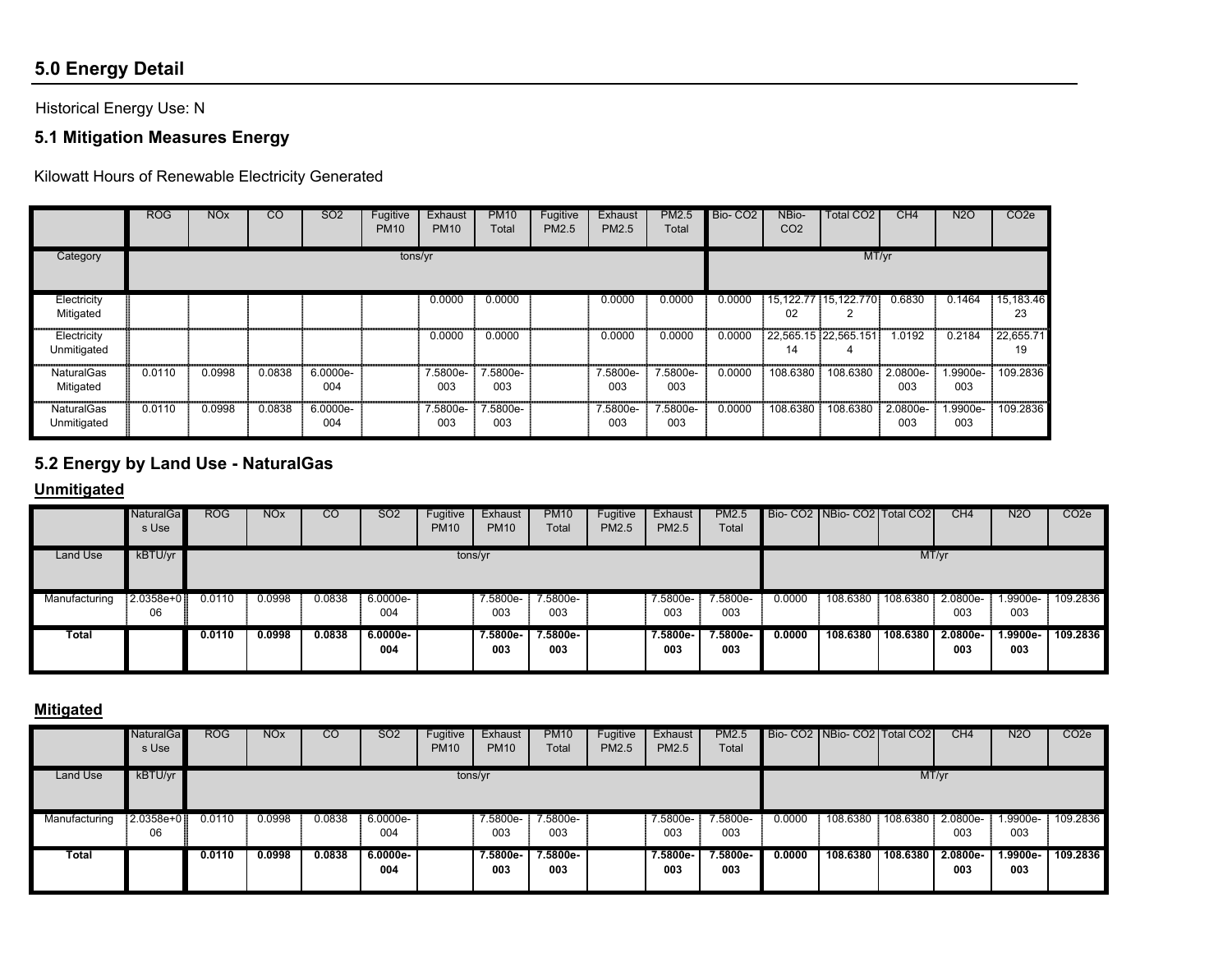## **5.3 Energy by Land Use - Electricity Unmitigated**

|                 | Electricity<br><b>Use</b> | <b>Total CO2</b>                                | CH <sub>4</sub> | <b>N2O</b> | CO <sub>2e</sub> |
|-----------------|---------------------------|-------------------------------------------------|-----------------|------------|------------------|
| <b>Land Use</b> | kWh/yr                    |                                                 |                 | MT/yr      |                  |
| Manufacturing   | 008                       | $1.60492e + 22,565.151$ 1.0192<br>i i literatur |                 | 0.2184     | 22,655.71<br>19  |
| <b>Total</b>    |                           | 22,565.151                                      | 1.0192          | 0.2184     | 22,655.71<br>19  |

|               | Electricity<br><b>Use</b> | Total CO <sub>2</sub>        | CH <sub>4</sub> | <b>N2O</b> | CO <sub>2</sub> e    |
|---------------|---------------------------|------------------------------|-----------------|------------|----------------------|
| Land Use      | kWh/yr                    |                              |                 | MT/yr      |                      |
| Manufacturing | 008                       | $1.07559e + 15,122.770$<br>▌ | 0.6830          | 0.1464     | 15,183.46<br>I<br>23 |
| <b>Total</b>  |                           | 15,122.770                   | 0.6830          | 0.1464     | 15,183.46<br>23      |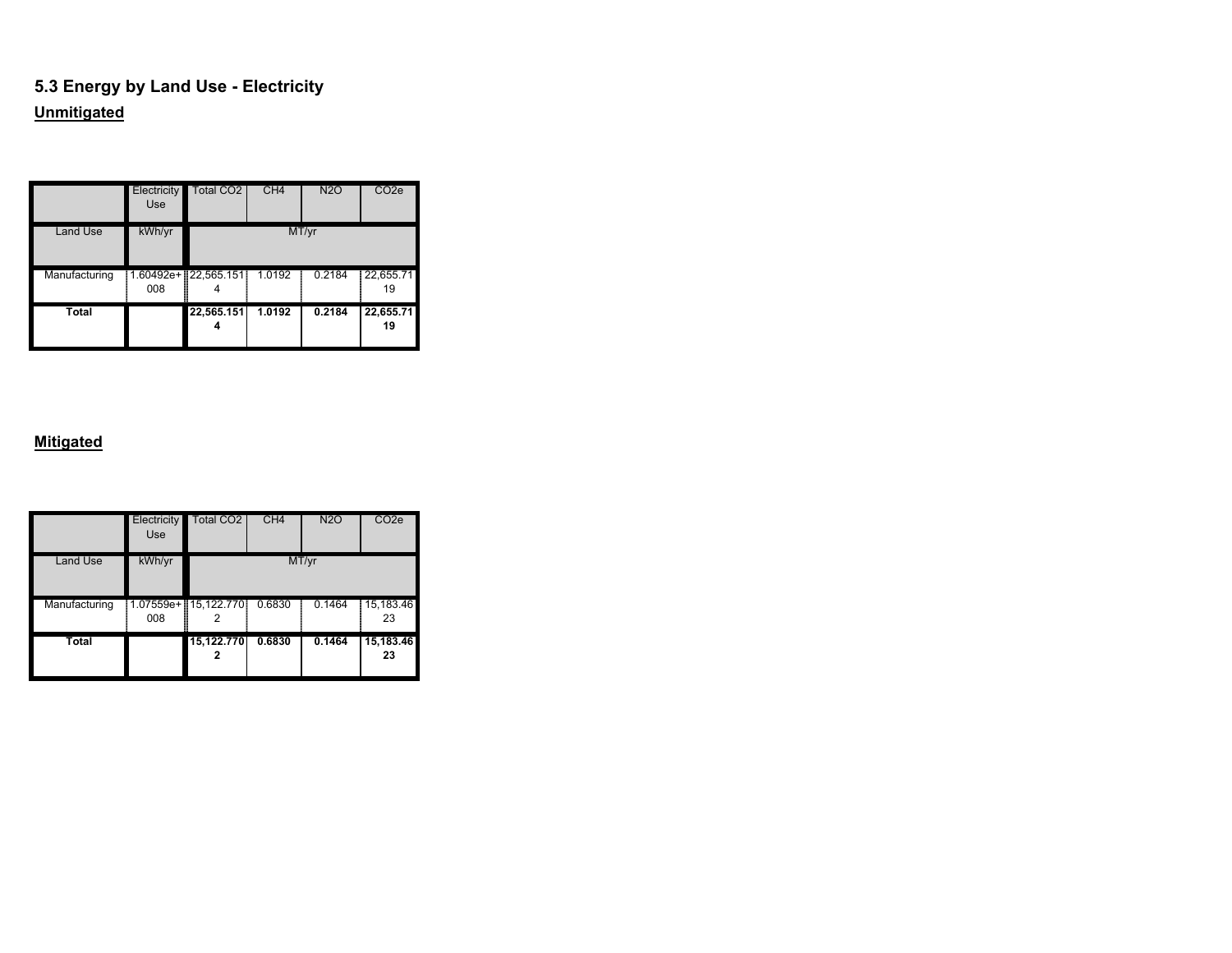#### **6.0 Area Detail**

# **6.1 Mitigation Measures Area**

|             | <b>ROG</b> | <b>NO<sub>x</sub></b> | CО              | <b>SO2</b> | Fugitive<br><b>PM10</b> | Exhaust<br><b>PM10</b> | <b>PM10</b><br>Total | Fugitive<br><b>PM2.5</b> | Exhaust<br><b>PM2.5</b> | PM2.5<br>Total    | Bio-CO <sub>2</sub> | NBio-<br>CO <sub>2</sub> | Total CO <sub>2</sub> | CH4             | <b>N2O</b> | CO <sub>2</sub> e |
|-------------|------------|-----------------------|-----------------|------------|-------------------------|------------------------|----------------------|--------------------------|-------------------------|-------------------|---------------------|--------------------------|-----------------------|-----------------|------------|-------------------|
| Category    |            |                       |                 |            | tons/yr                 |                        |                      |                          |                         |                   |                     |                          | MT/yr                 |                 |            |                   |
| Mitigated   | 2.9378     | $5.0000e-$<br>005     | 5.3200e-<br>003 | 0.0000     |                         | 2.0000e-<br>005        | $2.0000e-$<br>005    |                          | $2.0000e-$<br>005       | $2.0000e-$<br>005 | 0.0000              | 0.0104                   | 0.0104                | 3.0000e-<br>005 | 0.0000     | 0.0110            |
| Unmitigated | 2.9378     | 5.0000e-<br>005       | 5.3200e-<br>003 | 0.0000     |                         | 2.0000e-<br>005        | 2.0000e-<br>005      |                          | 2.0000e-<br>005         | 2.0000e-<br>005   | 0.0000              | 0.0104                   | 0.0104                | 3.0000e-<br>005 | 0.0000     | 0.0110            |

## **6.2 Area by SubCategory**

## **Unmitigated**

|                          | <b>ROG</b>      | <b>NO<sub>x</sub></b> | $\overline{c}$  | <b>SO2</b> | Fugitive<br><b>PM10</b> | Exhaust<br><b>PM10</b> | <b>PM10</b><br>Total | Fugitive<br><b>PM2.5</b> | Exhaust<br><b>PM2.5</b> | <b>PM2.5</b><br>Total | Bio-CO <sub>2</sub> | NBio-<br>CO <sub>2</sub> | Total CO <sub>2</sub> | CH <sub>4</sub>    | <b>N2O</b> | CO <sub>2</sub> e |
|--------------------------|-----------------|-----------------------|-----------------|------------|-------------------------|------------------------|----------------------|--------------------------|-------------------------|-----------------------|---------------------|--------------------------|-----------------------|--------------------|------------|-------------------|
| SubCategory              |                 |                       |                 |            | tons/yr                 |                        |                      |                          |                         |                       |                     |                          | MT/yr                 |                    |            |                   |
| Architectural<br>Coating | 0.6721          |                       |                 |            |                         | 0.0000                 | 0.0000               |                          | 0.0000                  | 0.0000                | 0.0000              | 0.0000                   | 0.0000                | 0.0000             | 0.0000     | 0.0000            |
| Consumer<br>Products     | 2.2652          |                       |                 |            |                         | 0.0000                 | 0.0000               |                          | 0.0000                  | 0.0000                | 0.0000              | 0.0000                   | 0.0000                | 0.0000             | 0.0000     | 0.0000            |
| Landscaping              | 4.9000e-<br>004 | 5.0000e-<br>005       | 5.3200e-<br>003 | 0.0000     |                         | 2.0000e-<br>005        | 2.0000e-<br>005      |                          | 2.0000e-<br>005         | 2.0000e-<br>005       | 0.0000              | 0.0104                   | 0.0104                | 3.0000e-<br>005    | 0.0000     | 0.0110            |
| <b>Total</b>             | 2.9378          | $5.0000e-$<br>005     | 5.3200e<br>003  | 0.0000     |                         | $2.0000e-$<br>005      | $2.0000e-$<br>005    |                          | $2.0000e-$<br>005       | $2.0000e-$<br>005     | 0.0000              | 0.0104                   | 0.0104                | $3.0000e -$<br>005 | 0.0000     | 0.0110            |

|                          | <b>ROG</b>      | <b>NOx</b>      | CO              | SO <sub>2</sub> | Fugitive<br><b>PM10</b> | Exhaust<br><b>PM10</b> | <b>PM10</b><br>Total | Fugitive<br>PM2.5 | Exhaust<br><b>PM2.5</b> | <b>PM2.5</b><br>Total | Bio-CO <sub>2</sub> | NBio-<br>CO <sub>2</sub> | Total CO <sub>2</sub> | CH <sub>4</sub> | <b>N2O</b> | CO <sub>2e</sub> |
|--------------------------|-----------------|-----------------|-----------------|-----------------|-------------------------|------------------------|----------------------|-------------------|-------------------------|-----------------------|---------------------|--------------------------|-----------------------|-----------------|------------|------------------|
| SubCategory              |                 |                 |                 |                 | tons/yr                 |                        |                      |                   |                         |                       |                     |                          | MT/yr                 |                 |            |                  |
| Architectural<br>Coating | 0.6721          |                 |                 |                 |                         | 0.0000                 | 0.0000               |                   | 0.0000                  | 0.0000                | 0.0000              | 0.0000                   | 0.0000                | 0.0000          | 0.0000     | 0.0000           |
| Consumer<br>Products     | 2.2652          |                 |                 |                 |                         | 0.0000                 | 0.0000               |                   | 0.0000                  | 0.0000                | 0.0000              | 0.0000                   | 0.0000                | 0.0000          | 0.0000     | 0.0000           |
| Landscaping              | 4.9000e-<br>004 | 5.0000e-<br>005 | 5.3200e-<br>003 | 0.0000          |                         | 2.0000e-<br>005        | 2.0000e-<br>005      |                   | 2.0000e-<br>005         | 2.0000e-<br>005       | 0.0000              | 0.0104                   | 0.0104                | 3.0000e-<br>005 | 0.0000     | 0.0110           |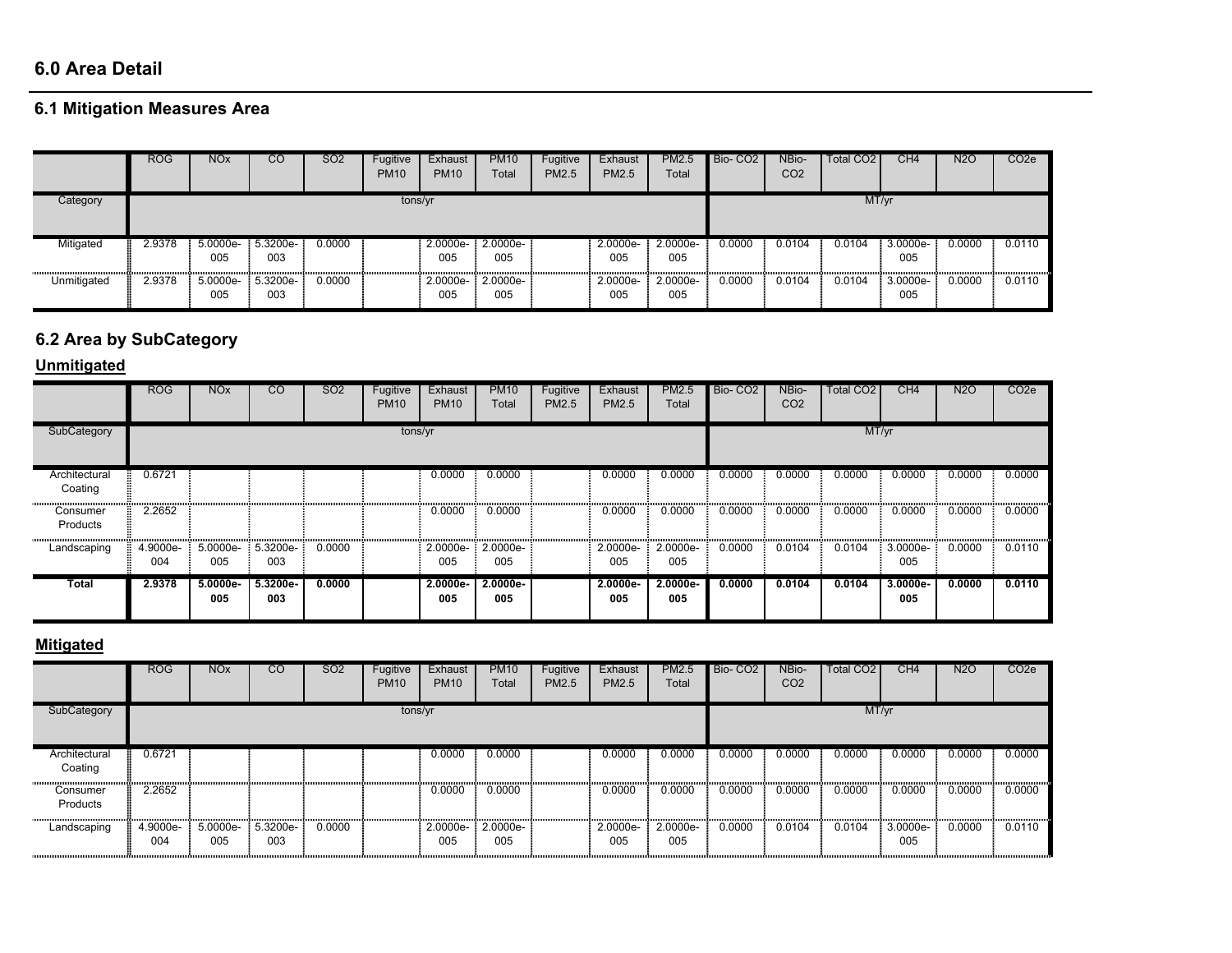| Total | 2.9378 | 5.0000e-<br>005 | 5.3200e<br>003 | 0.0000 |  | 2.0000e<br>005 | 2.0000e-<br>005 |  | $2.0000e-$<br>005 | 2.0000e-<br>005 | 0.0000 | 0.0104 | 0.0104 | 3.0000e<br>005 | 0.0000 | 0.0110 |
|-------|--------|-----------------|----------------|--------|--|----------------|-----------------|--|-------------------|-----------------|--------|--------|--------|----------------|--------|--------|
|-------|--------|-----------------|----------------|--------|--|----------------|-----------------|--|-------------------|-----------------|--------|--------|--------|----------------|--------|--------|

#### **7.0 Water Detail**

## **7.1 Mitigation Measures Water**

|             | <b>Total CO2</b>   | CH <sub>4</sub> | <b>N2O</b>  | CO2e     |
|-------------|--------------------|-----------------|-------------|----------|
| Category    |                    | MT/yr           |             |          |
| Mitigated   | 527.3846<br>I      | 4.3924          | 0.1079<br>I | 669.3444 |
| Unmitigated | I<br>527.3846<br>I | 4.3924          | I<br>0.1079 | 669.3444 |

## **7.2 Water by Land Use**

## **Unmitigated**

|                 | Indoor/Out<br>door Use         | <b>Total CO2</b> | CH <sub>4</sub> | <b>N2O</b> | CO <sub>2e</sub> |
|-----------------|--------------------------------|------------------|-----------------|------------|------------------|
| <b>Land Use</b> | Mgal                           |                  |                 | MT/yr      |                  |
| Manufacturing   | ▌<br>134.125 /<br>▋<br>777.875 | 527.3846         | 4.3924          | 0.1079     | 669.3444         |
| Total           |                                | 527.3846         | 4.3924          | 0.1079     | 669.3444         |

|                 | door Use               | Indoor/Out Total CO2 | CH4    | N2O    | CO2e     |
|-----------------|------------------------|----------------------|--------|--------|----------|
| <b>Land Use</b> | Mgal                   |                      |        | MT/yr  |          |
| Manufacturing   | 134.125 / ■<br>777.875 | 527.3846<br>▋        | 4.3924 | 0.1079 | 669.3444 |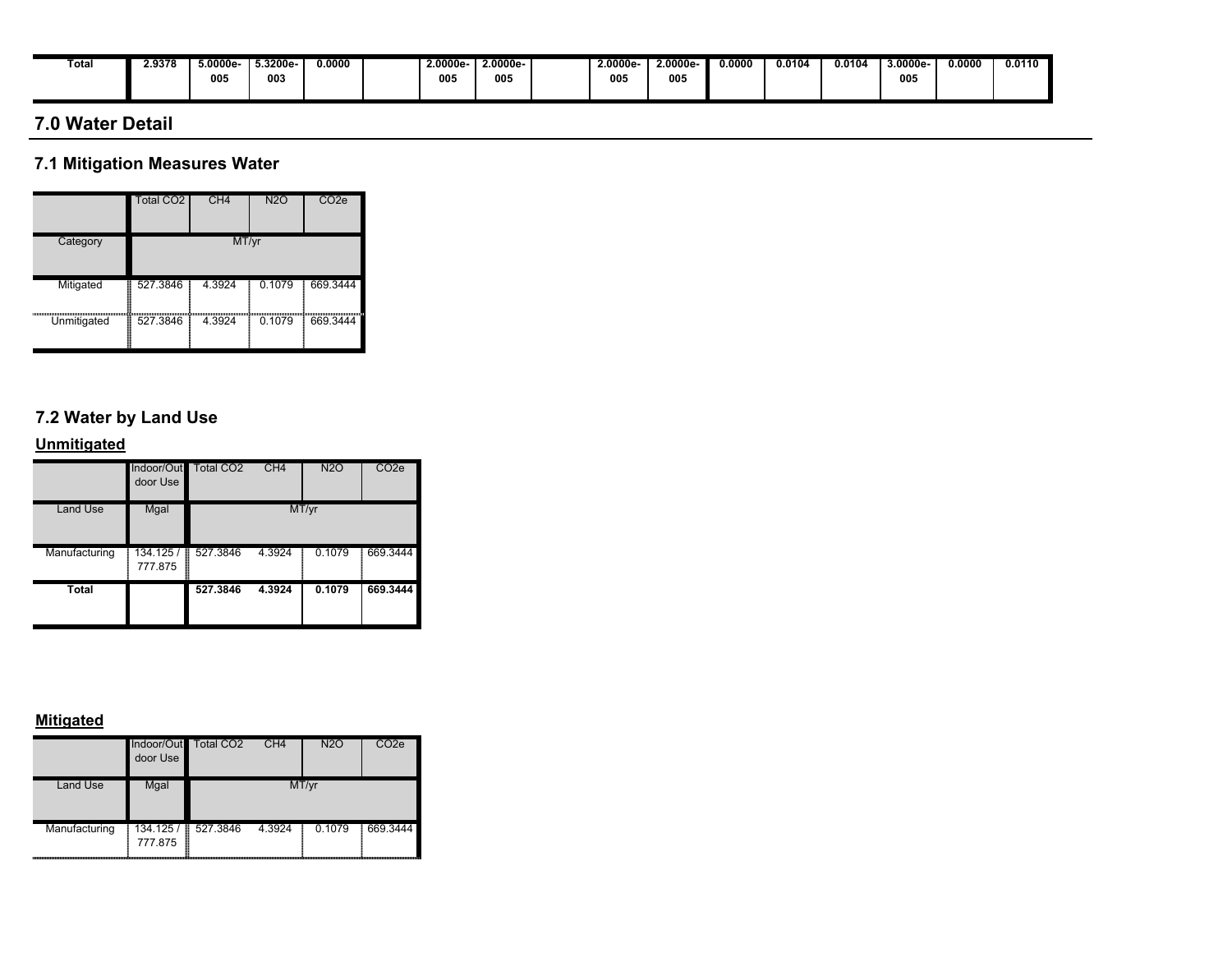| Total | 527.3846 | 4.3924 | 0.1079 | 669.3444 |
|-------|----------|--------|--------|----------|
|       |          |        |        |          |
|       |          |        |        |          |
|       |          |        |        |          |
|       |          |        |        |          |

#### **8.0 Waste Detail**

## **8.1 Mitigation Measures Waste**

### **Category/Year**

|             | <b>Total CO2</b> | CH <sub>4</sub> | <b>N2O</b>       | CO2e     |  |  |  |  |
|-------------|------------------|-----------------|------------------|----------|--|--|--|--|
|             | MT/yr            |                 |                  |          |  |  |  |  |
| Mitigated   | 145.9911         | 8.6278<br>Ē     | I<br>0.0000<br>j | 361.6868 |  |  |  |  |
| Unmitigated | 145.9911         | 8.6278          | I<br>0.0000      | 361.6868 |  |  |  |  |

# **8.2 Waste by Land Use**

#### **Unmitigated**

|               | Waste<br><b>Disposed</b> | <b>Total CO2</b>                     | CH4    | <b>N2O</b> | CO <sub>2</sub> e |
|---------------|--------------------------|--------------------------------------|--------|------------|-------------------|
| Land Use      | tons                     |                                      |        | MT/yr      |                   |
| Manufacturing | 719.2<br>I               | 145.9911<br><b>THE REAL PROPERTY</b> | 8.6278 | 0.0000     | 361.6868          |
| Total         |                          | 145.9911                             | 8.6278 | 0.0000     | 361.6868          |

|          | Waste<br><b>Disposed</b> | Total CO <sub>2</sub> | CH <sub>4</sub> | <b>N2O</b> | CO <sub>2e</sub> |
|----------|--------------------------|-----------------------|-----------------|------------|------------------|
| Land Use | tons                     |                       |                 | MT/yr      |                  |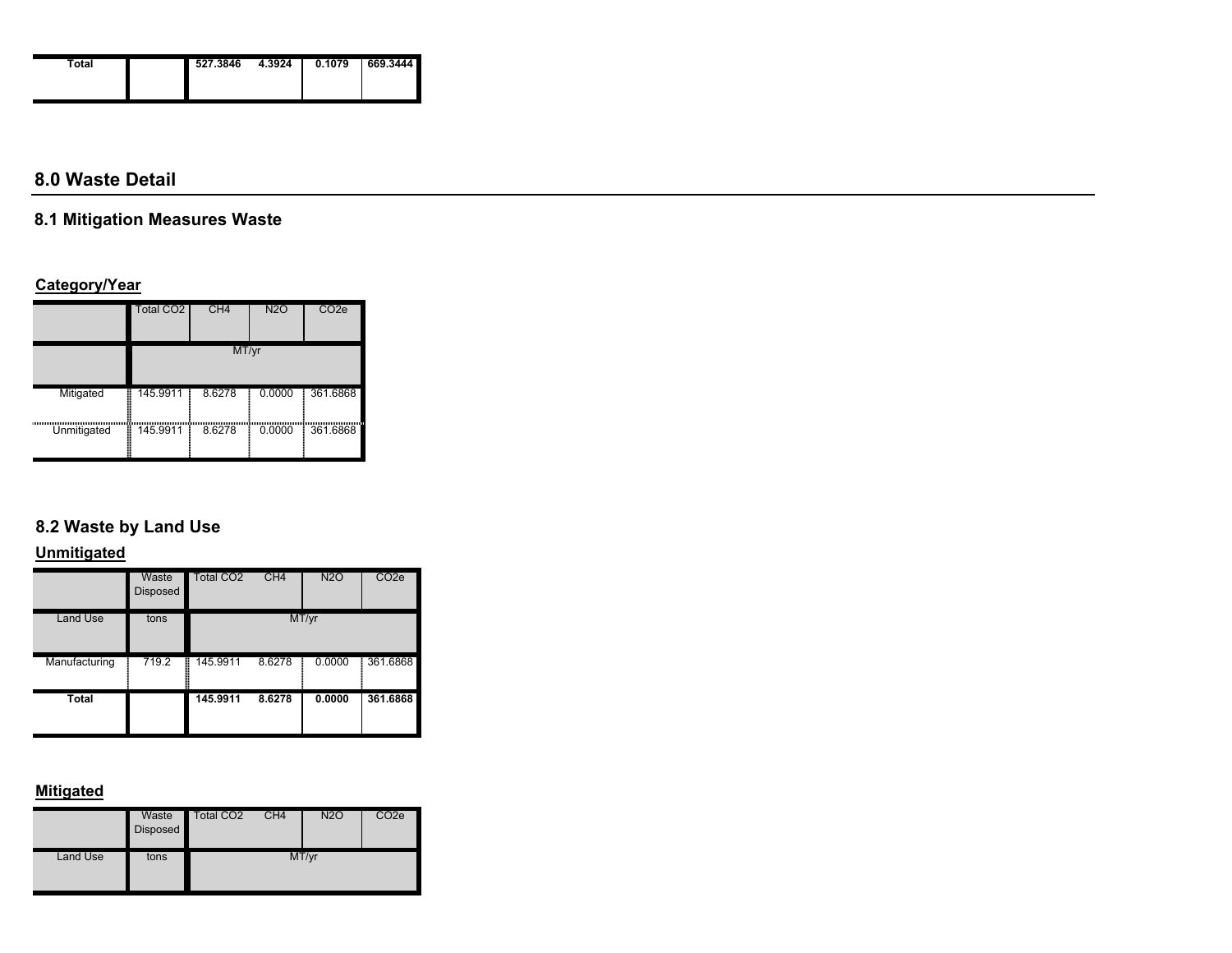| ,,,,,,,,,,,,,,,,,,<br>Manufacturing | 719.2 | I<br>145.9911 | 8.6278 | 0.0000 | 361.6868 |
|-------------------------------------|-------|---------------|--------|--------|----------|
| Total                               |       | 145.9911      | 8.6278 | 0.0000 | 361.6868 |

## **9.0 Operational Offroad**

| <b>Equipment Type</b> | <b>Number</b> | Hours/Day | Davs/Year | Horse Power | Load Factor | Fuel Type   |
|-----------------------|---------------|-----------|-----------|-------------|-------------|-------------|
| Forklifts             |               | 8.00      | 260       | 89          |             | 0.20 Diesel |

#### **UnMitigated/Mitigated**

|                | <b>ROG</b> | <b>NOx</b> | $\overline{c}$ | SO <sub>2</sub> | Fugitive<br><b>PM10</b> | Exhaust<br><b>PM10</b> | <b>PM10</b><br>Total | Fugitive<br><b>PM2.5</b> | Exhaust<br><b>PM2.5</b> | <b>PM2.5</b><br>Total | Bio-CO <sub>2</sub> | NBio-<br>CO <sub>2</sub> | Total CO <sub>2</sub> | CH4    | <b>N2O</b> | CO <sub>2</sub> e |
|----------------|------------|------------|----------------|-----------------|-------------------------|------------------------|----------------------|--------------------------|-------------------------|-----------------------|---------------------|--------------------------|-----------------------|--------|------------|-------------------|
| Equipment Type |            |            |                |                 | tons/yr                 |                        |                      |                          |                         |                       |                     |                          | MT/yr                 |        |            |                   |
| Forklifts      | 0.0227     | 0.2139     | 0.2963         | 4.0000e-<br>004 |                         | 0.0115                 | 0.0115               |                          | 0.0105                  | 0.0105                | 0.0000              | 35.0903                  | 35.0903               | 0.0114 | 0.0000     | 35.3740           |
| Total          | 0.0227     | 0.2139     | 0.2963         | 4.0000e-<br>004 |                         | 0.0115                 | 0.0115               |                          | 0.0105                  | 0.0105                | 0.0000              | 35.0903                  | 35,0903               | 0.0114 | 0.0000     | 35.3740           |

# **10.0 Stationary Equipment**

## **Fire Pumps and Emergency Generators**

| Equipment Type             | Number | Hours/Day | Hours/Year | Horse Power | Load Factor | Fuel Type   |
|----------------------------|--------|-----------|------------|-------------|-------------|-------------|
| <b>Emergency Generator</b> |        | - - -     | 500        | 18400       |             | 0.73 Diesel |

#### **Boilers**

| Equipment Type | Number | Heat Input/Dav | Heat Input/Year | <b>Boiler Rating</b> | ∃uel<br>l ype |
|----------------|--------|----------------|-----------------|----------------------|---------------|

### **User Defined Equipment**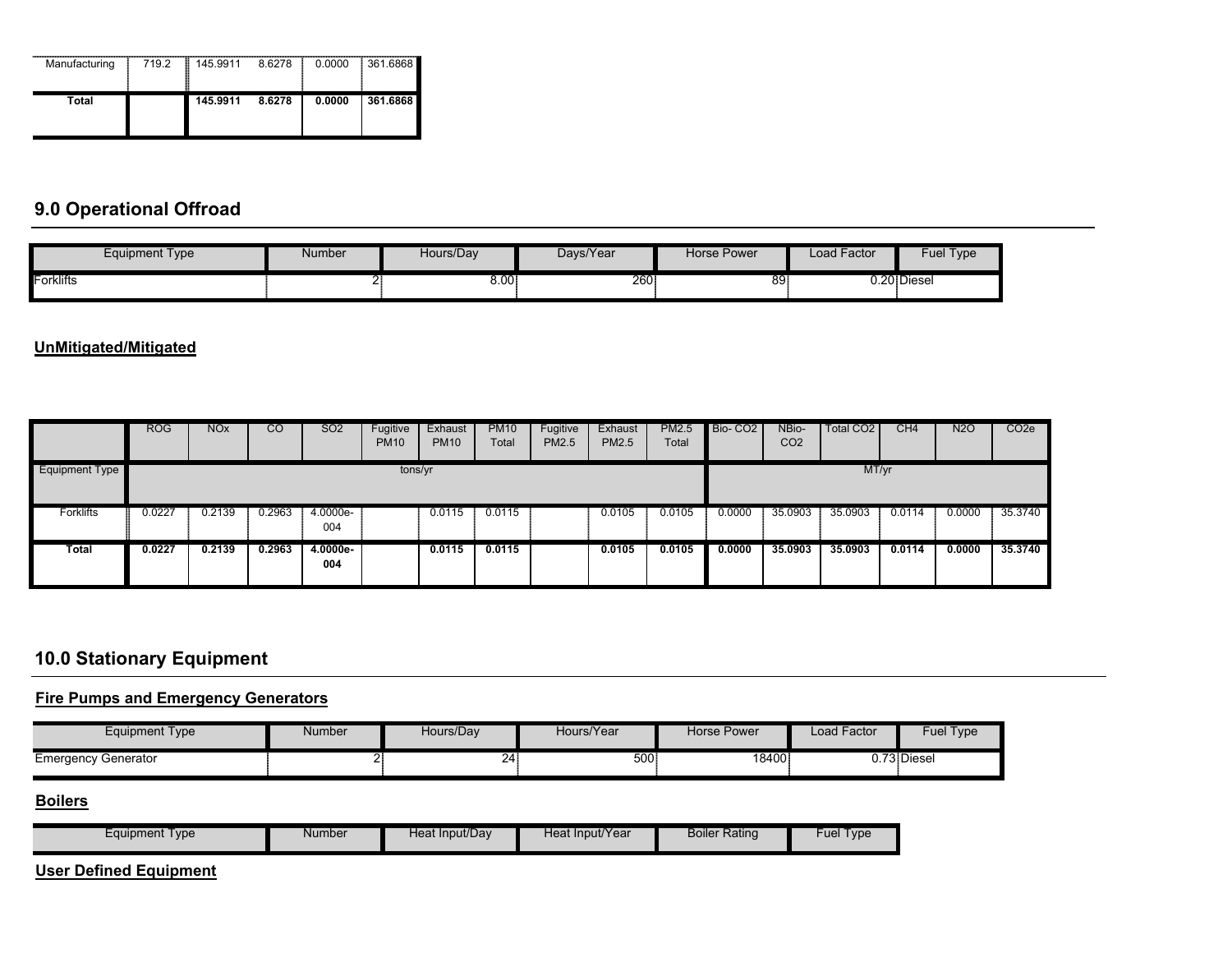| Equipment Type | Number |
|----------------|--------|
|----------------|--------|

# **11.0 Vegetation**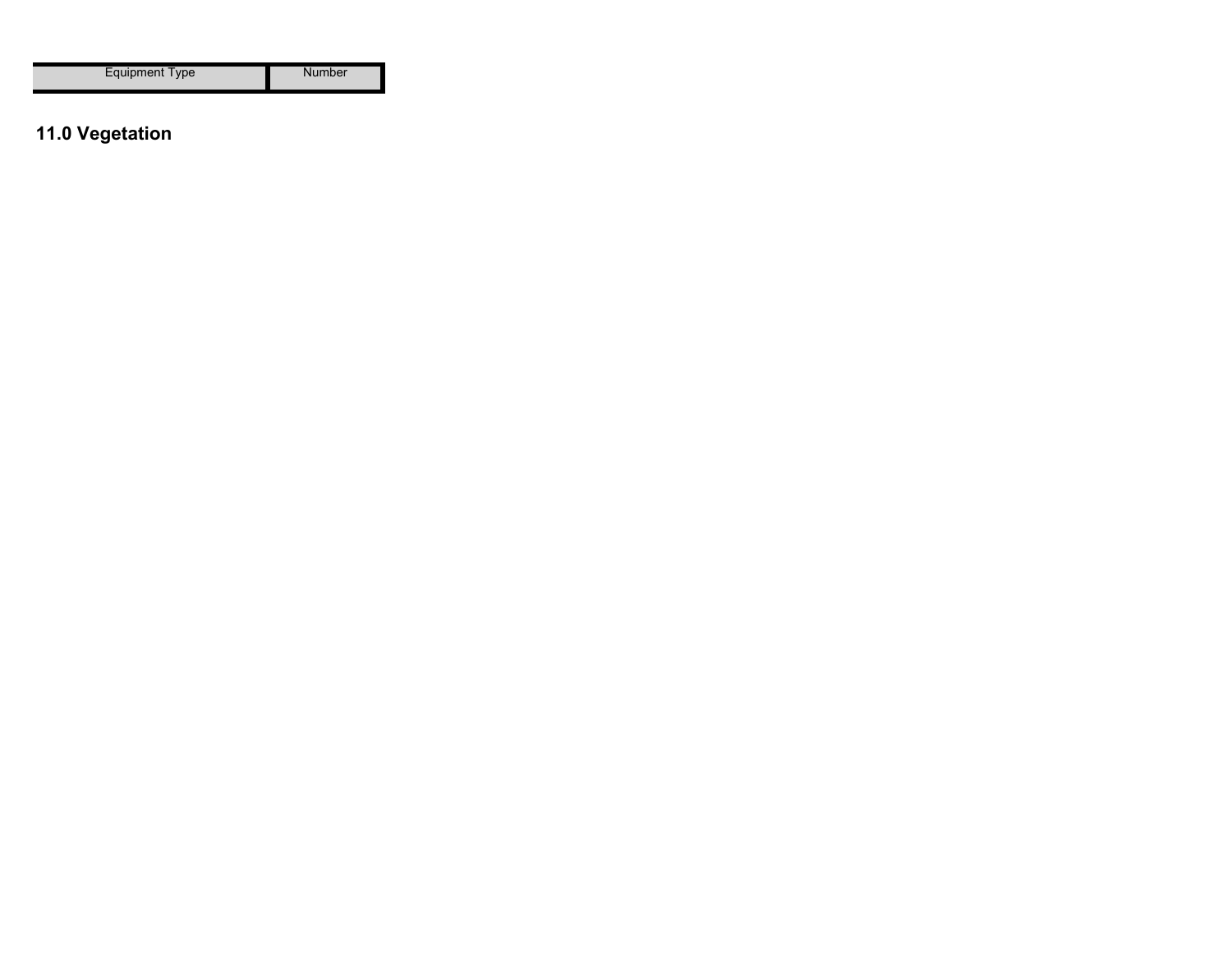#### Nordic - Operations Mobile Employee - Humboldt County, Annual

## **Nordic - Operations Mobile Employee Humboldt County, Annual**

#### **1.0 Project Characteristics**

#### **1.1 Land Usage**

| Land Uses     | Size | <b>Metric</b> | Lot Acreage | Surface Area<br>$\overline{\phantom{a}}$ lool | Population |
|---------------|------|---------------|-------------|-----------------------------------------------|------------|
| Manufacturing | 1.OC | $1000$ sqt    | 36.00       | ,000.00                                       |            |

#### **1.2 Other Project Characteristics**

| <b>Urbanization</b>               | Urban                          | Wind Speed (m/s)                  | 2.2   | <b>Precipitation Freg (Days)</b>        | 103   |
|-----------------------------------|--------------------------------|-----------------------------------|-------|-----------------------------------------|-------|
| <b>Climate Zone</b>               |                                |                                   |       | <b>Operational Year</b>                 | 2026  |
| <b>Utility Company</b>            | Pacific Gas & Electric Company |                                   |       |                                         |       |
| <b>CO2 Intensity</b><br>(lb/MWhr) | 309.97                         | <b>CH4 Intensity</b><br>(lb/MWhr) | 0.014 | N <sub>2</sub> O Intensity<br>(lb/MWhr) | 0.003 |

#### **1.3 User Entered Comments & Non-Default Data**

Project Characteristics - PG&E IE updated per CRIS Reporting

Land Use - 36 acre site, 1 Unit for Calculation Purposes

Construction Phase - Operations Mobile Employee Only

Vehicle Trips - Operations Mobile Employee Only. Assumes 140 Employee/Visitor Trips/day, 21.7 m/day trip

Energy Use - Mobile Employee Only

Water And Wastewater - Mobile Employee Only

Solid Waste - Mobile Employee Only

Energy Mitigation - Mobile Employee Only

Operational Off-Road Equipment - Mobile Employee Only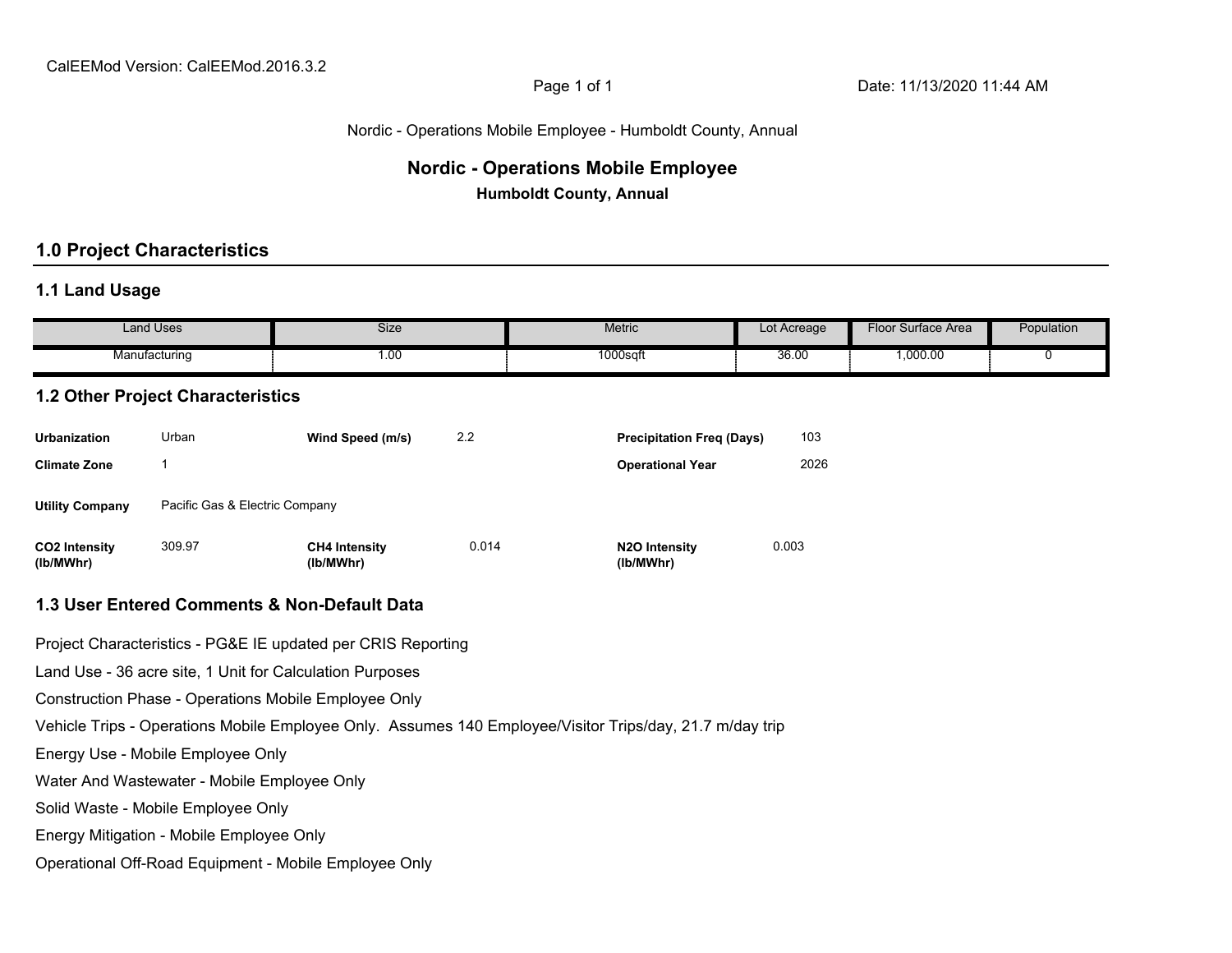Stationary Sources - Emergency Generators and Fire Pumps -

Stationary Sources - Process Boilers -

Stationary Sources - User Defined -

Fleet Mix - 50/50 mix LDA/LDT1

| <b>Table Name</b>         | <b>Column Name</b> | <b>Default Value</b> | <b>New Value</b> |
|---------------------------|--------------------|----------------------|------------------|
| tblFleetMix               | <b>HHD</b>         | 0.05                 | 0.00             |
| tblFleetMix               | LDA                | 0.52                 | 0.50             |
| tblFleetMix               | LDT1               | 0.04                 | 0.50             |
| tblFleetMix               | LDT <sub>2</sub>   | 0.21                 | 0.00             |
| tblFleetMix               | LHD1               | 0.03                 | 0.00             |
| tblFleetMix               | LHD <sub>2</sub>   | 4.8690e-003          | 0.00             |
| tblFleetMix               | <b>MCY</b>         | 4.8730e-003          | 0.00             |
| tblFleetMix               | <b>MDV</b>         | 0.13                 | 0.00             |
| tblFleetMix               | <b>MH</b>          | 6.0600e-004          | 0.00             |
| tblFleetMix               | <b>MHD</b>         | 0.01                 | 0.00             |
| tblFleetMix               | <b>OBUS</b>        | 3.7120e-003          | 0.00             |
| tblFleetMix               | <b>SBUS</b>        | 1.4630e-003          | 0.00             |
| tblFleetMix               | <b>UBUS</b>        | 1.2470e-003          | 0.00             |
| tblLandUse                | LotAcreage         | 0.02                 | 36.00            |
| tblProjectCharacteristics | CH4IntensityFactor | 0.029                | 0.014            |
| tblProjectCharacteristics | CO2IntensityFactor | 641.35               | 309.97           |
| tblProjectCharacteristics | N2OIntensityFactor | 0.006                | 0.003            |
| tblVehicleTrips           | $CC$ _TL           | 7.30                 | 21.70            |
| tblVehicleTrips           | CNW_TL             | 7.30                 | 21.70            |
| tblVehicleTrips           | $CW_TL$            | 9.50                 | 21.70            |
| tblVehicleTrips           | DV_TP              | 5.00                 | 0.00             |
| tblVehicleTrips           | PB                 | 3.00                 | 0.00             |
| tblVehicleTrips           | PR_TP              | 92.00                | 100.00           |
| tblVehicleTrips           | $ST_T$ $R$         | 1.49                 | 140.00           |
| tblVehicleTrips           | SU_TR              | 0.62                 | 140.00           |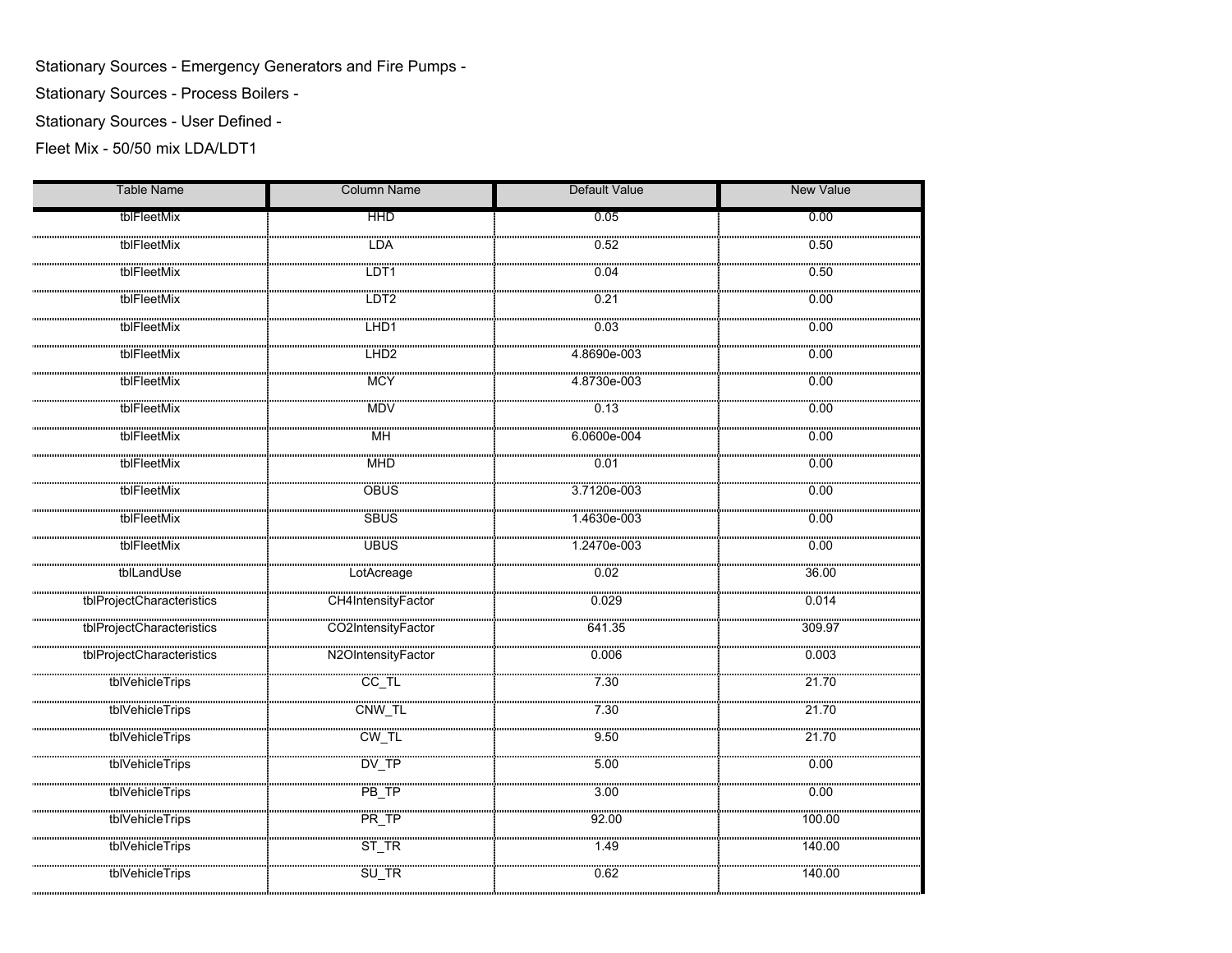| rips<br>tbive'<br><u>in the second contract of the second contract of the second contract of the second contract of the second contract of the second contract of the second contract of the second contract of the second contract of the second </u> | WL | oc.<br><u></u> | . A L<br>. |  |
|--------------------------------------------------------------------------------------------------------------------------------------------------------------------------------------------------------------------------------------------------------|----|----------------|------------|--|
|                                                                                                                                                                                                                                                        |    |                |            |  |

## **2.0 Emissions Summary**

## **2.1 Overall Construction**

**Not Applicabe**

## **2.2 Overall Operational**

**Unmitigated Operational**

|          | <b>ROG</b> | <b>NO<sub>x</sub></b> | CO     | <b>SO2</b>      | Fugitive<br><b>PM10</b> | Exhaust<br><b>PM10</b> | <b>PM10</b><br>Total | Fugitive<br><b>PM2.5</b> | Exhaust<br><b>PM2.5</b> | <b>PM2.5</b><br>Total | Bio-CO <sub>2</sub> | NBio-<br>CO <sub>2</sub> | Total CO <sub>2</sub> | CH <sub>4</sub> | <b>N2O</b> | CO <sub>2</sub> e |
|----------|------------|-----------------------|--------|-----------------|-------------------------|------------------------|----------------------|--------------------------|-------------------------|-----------------------|---------------------|--------------------------|-----------------------|-----------------|------------|-------------------|
| Category | tons/yr    |                       |        |                 |                         |                        |                      |                          |                         |                       | MT/yr               |                          |                       |                 |            |                   |
| Mobile   | J.1031     | 0.2635                | 2.0438 | 3.1900e-<br>003 | 0.3943                  | 3.3400e-<br>003        | 0.3976               | 0.1050                   | 3.0800e-<br>003         | 0.1081                | 0.0000              | 286.6466                 | 286.6466              | 0.0180          | 0.0000     | 287.0968          |

## **3.0 Construction Detail**

**Not Applicable**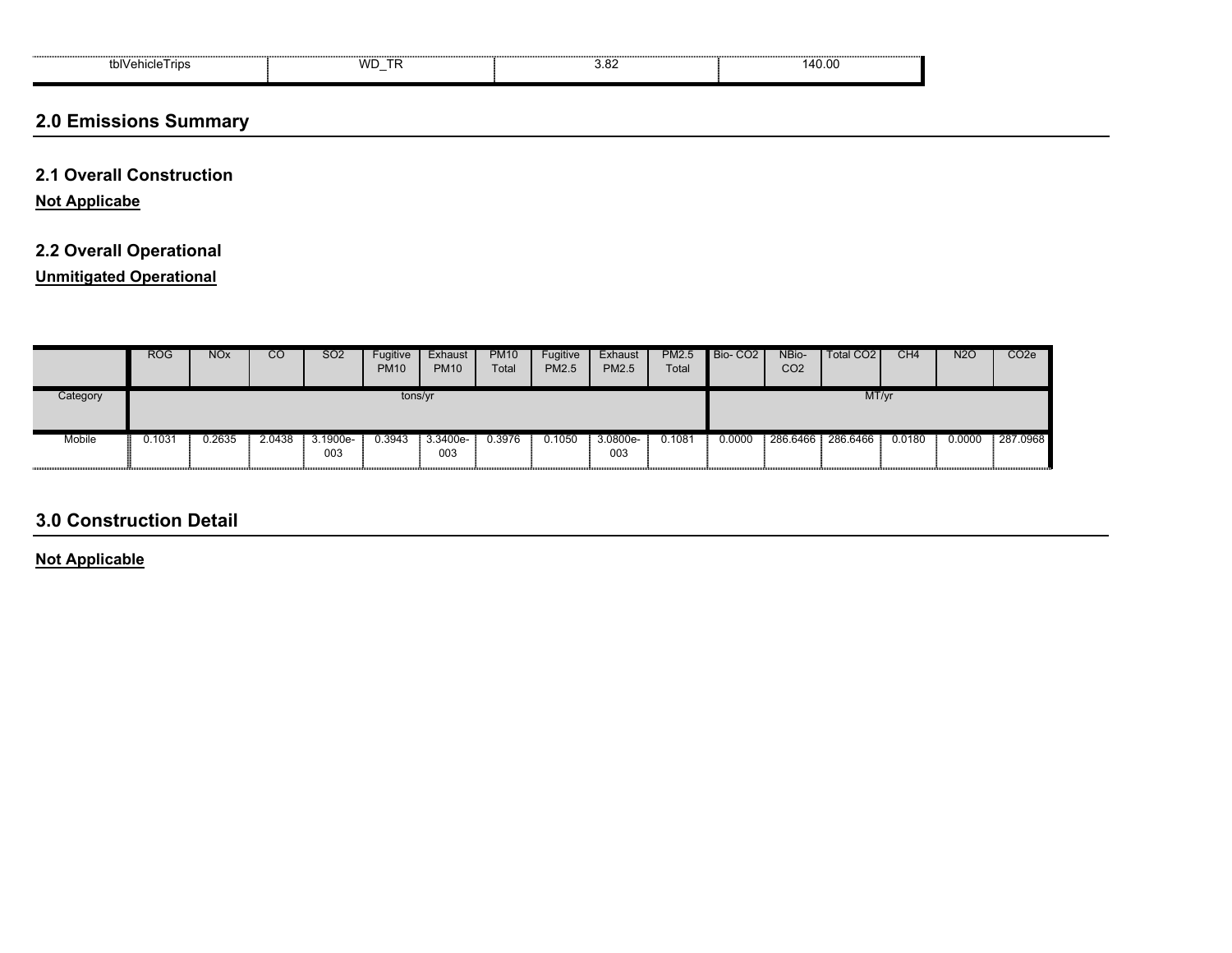## **4.1 Mitigation Measures Mobile**

|             | ROG     | <b>NO<sub>x</sub></b> | CO     | SO <sub>2</sub> | Fugitive<br><b>PM10</b> | Exhaust<br><b>PM10</b> | <b>PM10</b><br>Total | Fugitive<br>PM2.5 | Exhaust<br><b>PM2.5</b> | <b>PM2.5</b><br>Total | Bio-CO <sub>2</sub> | NBio-<br>CO <sub>2</sub> | Total CO2 | CH4    | <b>N2O</b> | CO <sub>2e</sub> |
|-------------|---------|-----------------------|--------|-----------------|-------------------------|------------------------|----------------------|-------------------|-------------------------|-----------------------|---------------------|--------------------------|-----------|--------|------------|------------------|
| Category    | tons/yr |                       |        |                 |                         |                        |                      |                   |                         |                       | MT/yr               |                          |           |        |            |                  |
| Mitigated   | 0.1031  | 0.2635                | 2.0438 | 3.1900e-<br>003 | 0.3943                  | 3.3400e-<br>003        | 0.3976               | 0.1050            | 3.0800e-<br>003         | 0.1081                | 0.0000              | 286.6466                 | 286.6466  | 0.0180 | 0.0000     | 287.0968         |
| Unmitigated | 0.1031  | 0.2635                | 2.0438 | 3.1900e-<br>003 | 0.3943                  | 3.3400e-<br>003        | 0.3976               | 0.1050            | 3.0800e-<br>003         | 0.1081                | 0.0000              | 286.6466                 | 286.6466  | 0.0180 | 0.0000     | 287.0968         |

## **4.2 Trip Summary Information**

|               |         | <b>Average Daily Trip Rate</b> |        | Unmitigated       | Mitigated         |
|---------------|---------|--------------------------------|--------|-------------------|-------------------|
| Land Use      | Weekday | Saturday                       | Sunday | <b>Annual VMT</b> | <b>Annual VMT</b> |
| Manufacturing | 140.00  | 140.00                         | 140.00 | 105,832           | 1,105,832         |
| Total         | 140.00  | 140.00                         | 140.00 | 105,832           | ,105,832          |

## **4.3 Trip Type Information**

|               |                         | Miles |       |          | Trip % |                                                                              | Trip Purpose % |                 |         |  |  |
|---------------|-------------------------|-------|-------|----------|--------|------------------------------------------------------------------------------|----------------|-----------------|---------|--|--|
| Land Use      |                         |       |       | $\cdots$ |        | H-W or C-W   H-S or C-C   H-O or C-NW   H-W or C-   H-S or C-C   H-O or C-NW | Primary        | <b>Diverted</b> | Pass-by |  |  |
| Manufacturing | ົາ<br>.70<br><b>41.</b> | .70   | 21.70 | 59.00    | 28.00  | 13.00                                                                        | 100            |                 |         |  |  |

#### **4.4 Fleet Mix**

| Land Use      | LDA.     | $\overline{\phantom{a}}$<br>∼ | DT2          | <b>MDV</b> | $\sim$ 100 $\sim$ | HD <sub>2</sub> | <b>MHD</b> | HHD      | OBUS           | $\overline{B}$<br>- - - - - - - | $\sim$<br>m                 | SBUS     | MH                   |
|---------------|----------|-------------------------------|--------------|------------|-------------------|-----------------|------------|----------|----------------|---------------------------------|-----------------------------|----------|----------------------|
| Manufacturing | J.500000 | .500000                       | $0.000000$ ر | 0.000000   | 0.000000          | 000000          | 0.00000    | 0.000000 | JOOO.<br>U.UU. | 0.000000                        | $\sim$ $\sim$ $\sim$<br>ገ00 | 0.000000 | $\cdots$<br>0.000000 |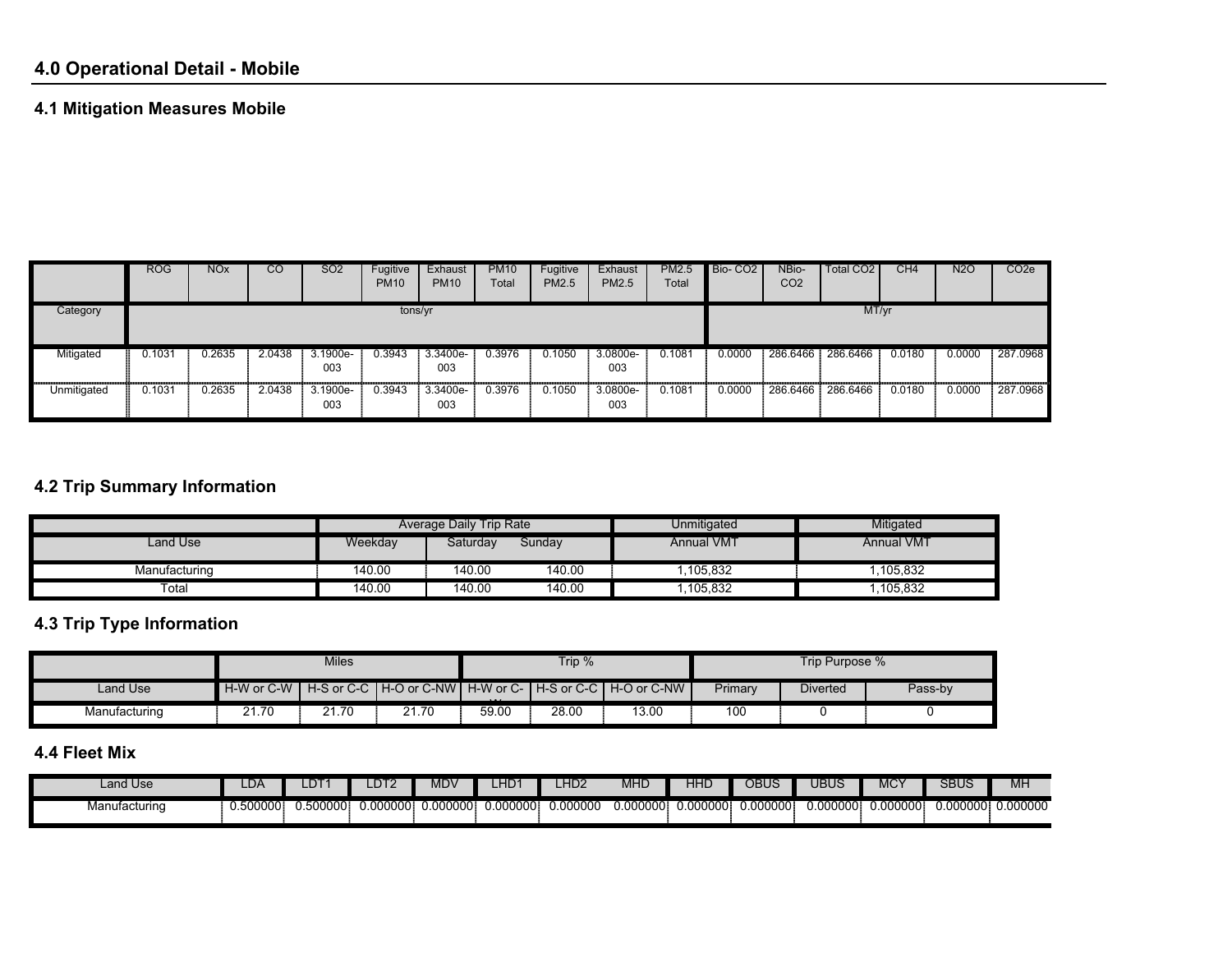### Nordic - Operations Mobile Hauling - Humboldt County, Annual

## **Nordic - Operations Mobile Hauling Humboldt County, Annual**

## **1.0 Project Characteristics**

## **1.1 Land Usage**

| Land Uses     | Size | Metric                | Lot Acreage | Surface Area<br>Чoо⊩ | Population |
|---------------|------|-----------------------|-------------|----------------------|------------|
| Manufacturing | 1.OC | $\sqrt{2}$<br>1000sqt | 36.00       | ,000.00              |            |

## **1.2 Other Project Characteristics**

| <b>Urbanization</b>               | Urban                          | Wind Speed (m/s)                  | 2.2   | <b>Precipitation Freg (Days)</b>        | 103   |
|-----------------------------------|--------------------------------|-----------------------------------|-------|-----------------------------------------|-------|
| <b>Climate Zone</b>               |                                |                                   |       | <b>Operational Year</b>                 | 2026  |
| <b>Utility Company</b>            | Pacific Gas & Electric Company |                                   |       |                                         |       |
| <b>CO2 Intensity</b><br>(lb/MWhr) | 309.97                         | <b>CH4 Intensity</b><br>(lb/MWhr) | 0.014 | N <sub>2</sub> O Intensity<br>(lb/MWhr) | 0.003 |

## **1.3 User Entered Comments & Non-Default Data**

Project Characteristics - PG&E IE updated per CRIS Reporting

Land Use - 36 acre site, 1 Unit for Calculation Purposes

Construction Phase - Operations Mobile Employee Only

Vehicle Trips - Operations Mobile Hauling Only within NCUAQMD, or Annual VMT of 673,314. For purposes of calculation, used 100 trips/Day at 18.5 miles/trip, 100 percent C-W Trips

Fleet Mix - 100 percent HHD Trucks

| able Name       | Column Name | Default Value | New Value |
|-----------------|-------------|---------------|-----------|
| tblFleetMix<br> | HHD<br><br> | 0.05<br>      | .00،      |
| tblFleetMix     | ∟DA         | 0.52          | 0.00      |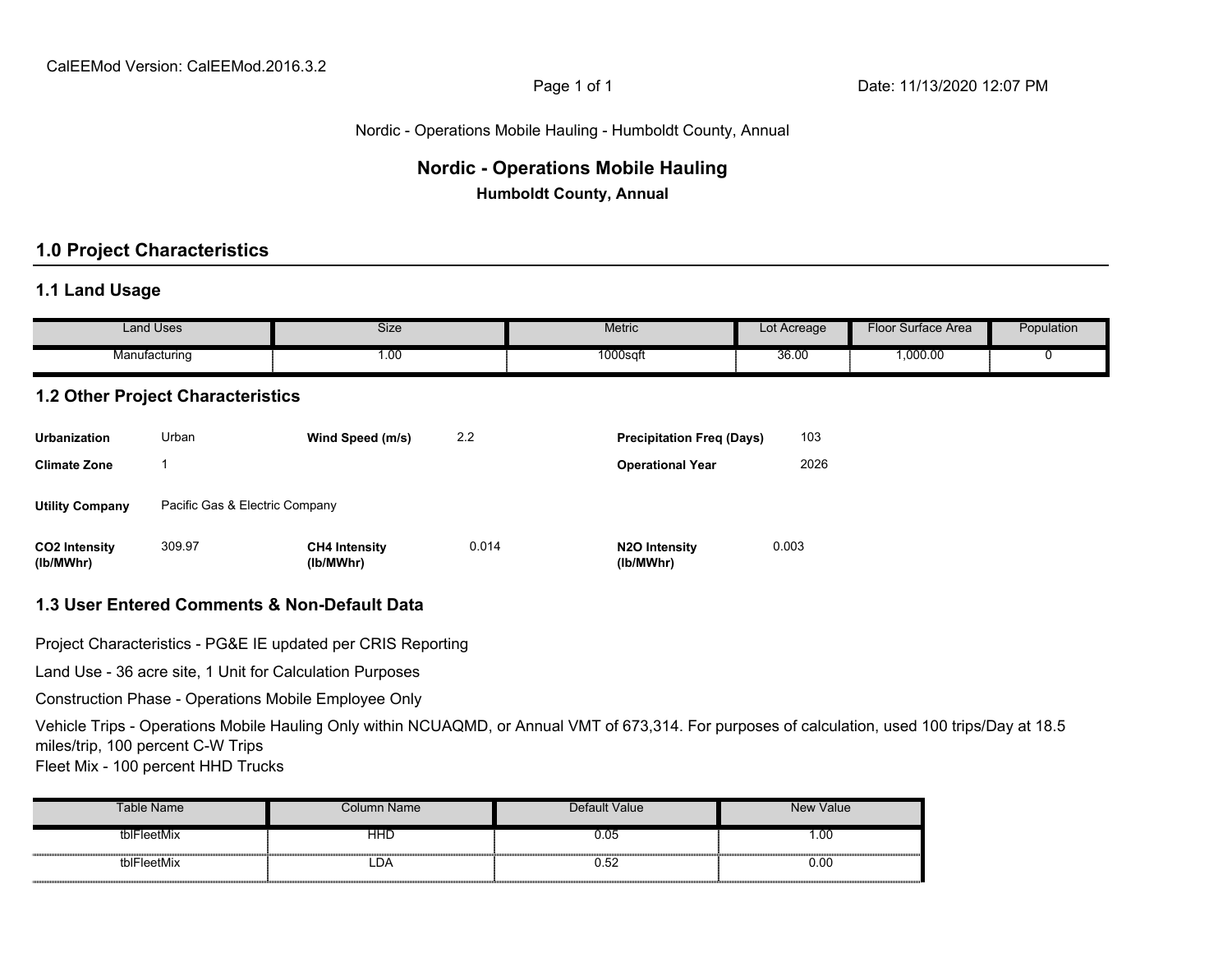| tblFleetMix               | LDT <sub>1</sub>   | 0.04        | 0.00   |
|---------------------------|--------------------|-------------|--------|
| tblFleetMix               | LDT <sub>2</sub>   | 0.21        | 0.00   |
| tblFleetMix               | LHD1               | 0.03        | 0.00   |
| tblFleetMix               | LHD <sub>2</sub>   | 4.8690e-003 | 0.00   |
| tblFleetMix               | <b>MCY</b>         | 4.8730e-003 | 0.00   |
| tblFleetMix               | MDV                | 0.13        | 0.00   |
| tblFleetMix               | <b>MH</b>          | 6.0600e-004 | 0.00   |
| tblFleetMix               | <b>MHD</b>         | 0.01        | 0.00   |
| tblFleetMix               | <b>OBUS</b>        | 3.7120e-003 | 0.00   |
| tblFleetMix               | <b>SBUS</b>        | 1.4630e-003 | 0.00   |
| tblFleetMix               | <b>UBUS</b>        | 1.2470e-003 | 0.00   |
| tblLandUse                | LotAcreage         | 0.02        | 36.00  |
| tblProjectCharacteristics | CH4IntensityFactor | 0.029       | 0.014  |
| tblProjectCharacteristics | CO2IntensityFactor | 641.35      | 309.97 |
| tblProjectCharacteristics | N2OIntensityFactor | 0.006       | 0.003  |
| tblVehicleTrips           | $CC$ _TL           | 7.30        | 0.00   |
| tblVehicleTrips           | CC_TTP             | 28.00       | 0.00   |
| tblVehicleTrips           | CNW_TL             | 7.30        | 0.00   |
| tblVehicleTrips           | CNW_TTP            | 13.00       | 0.00   |
| tblVehicleTrips           | CW_TL              | 9.50        | 18.50  |
| tblVehicleTrips           | CW_TTP             | 59.00       | 100.00 |
| tblVehicleTrips           | DV_TP              | 5.00        | 0.00   |
| tblVehicleTrips           | $PB$ _TP           | 3.00        | 0.00   |
| tblVehicleTrips           | PR_TP              | 92.00       | 100.00 |
| tblVehicleTrips           | $ST_TR$            | 1.49        | 100.00 |
| tblVehicleTrips           | SU_TR              | 0.62        | 100.00 |
| tblVehicleTrips           | WD_TR              | 3.82        | 100.00 |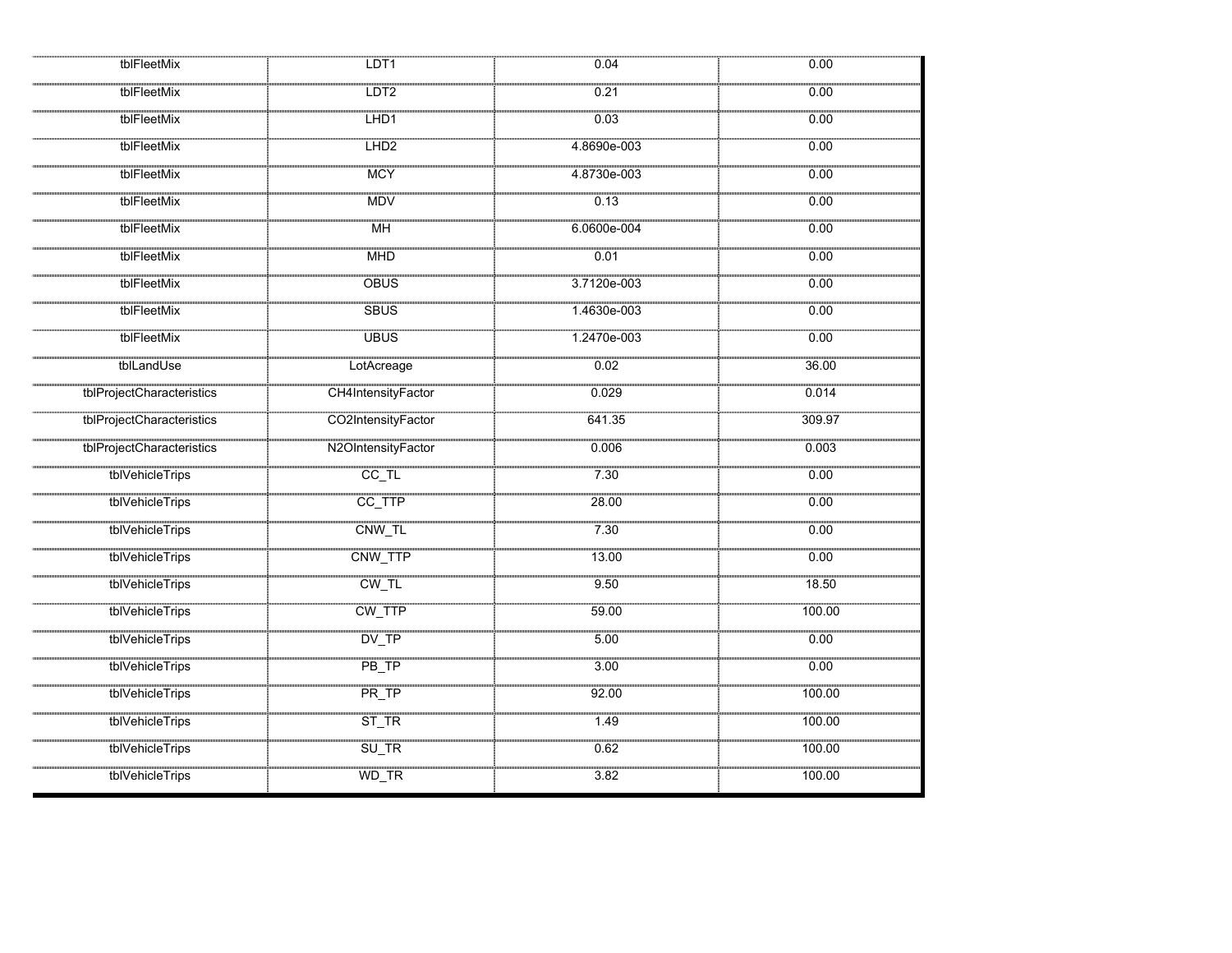## **2.0 Emissions Summary**

## **2.1 Overall Construction**

**Not Applicable**

## **2.2 Overall Operational**

**Unmitigated Operational**

|          | <b>ROG</b> | <b>NO<sub>x</sub></b> | CO     | <b>SO2</b> | Fugitive<br><b>PM10</b> | Exhaust<br><b>PM10</b> | <b>PM10</b><br>Total | Fugitive<br><b>PM2.5</b> | Exhaust<br><b>PM2.5</b> | <b>PM2.5</b><br>Total | Bio-CO <sub>2</sub> | NBio-<br>CO <sub>2</sub> | Total CO <sub>2</sub> | CH4    | <b>N2O</b> | CO <sub>2</sub> e |
|----------|------------|-----------------------|--------|------------|-------------------------|------------------------|----------------------|--------------------------|-------------------------|-----------------------|---------------------|--------------------------|-----------------------|--------|------------|-------------------|
| Category | tons/yr    |                       |        |            |                         |                        |                      |                          | MT/yr                   |                       |                     |                          |                       |        |            |                   |
| Mobile   | 0.0918     | 3.1575                | 0.6441 | 0.0127     | 0.2767                  | $.7600e-$<br>003       | 0.2845               | 0.0761                   | 7.4200e-<br>003         | 0.0836                | 0.0000              |                          | 1,204.031 1,204.0311  | 0.0275 | 0.0000     | 1,204.719         |

## **3.0 Construction Detail**

**Not Applicable**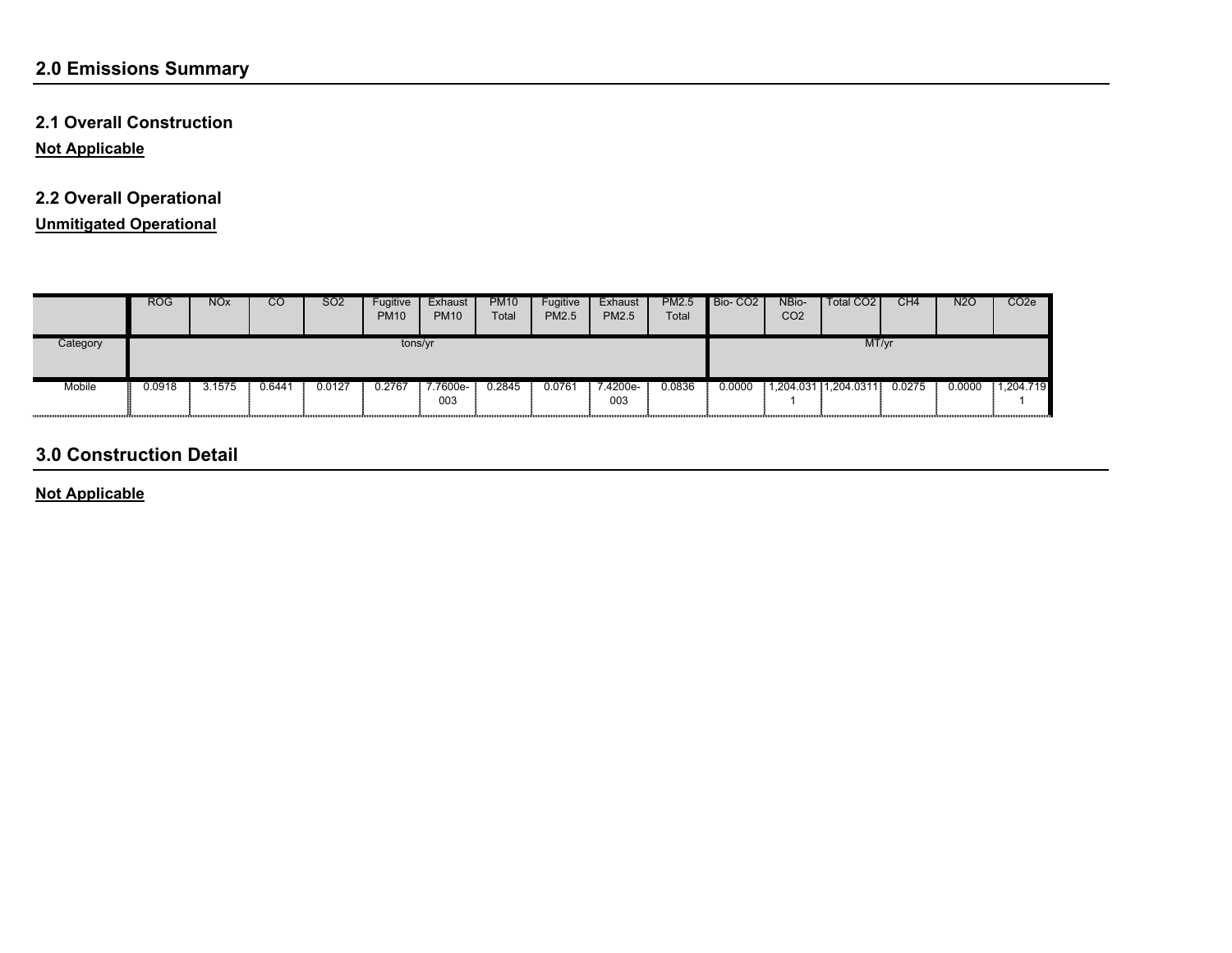## **4.1 Mitigation Measures Mobile**

|             | <b>ROG</b> | <b>NO<sub>x</sub></b> | <sub>CO</sub> | SO <sub>2</sub> | Fugitive<br><b>PM10</b> | Exhaust<br><b>PM10</b> | <b>PM10</b><br>Total | Fugitive<br><b>PM2.5</b> | Exhaust<br>PM2.5 | PM2.5<br>Total | Bio-CO <sub>2</sub> | NBio-<br>CO <sub>2</sub> | Total CO <sub>2</sub> | CH <sub>4</sub> | <b>N2O</b> | CO <sub>2</sub> e |
|-------------|------------|-----------------------|---------------|-----------------|-------------------------|------------------------|----------------------|--------------------------|------------------|----------------|---------------------|--------------------------|-----------------------|-----------------|------------|-------------------|
| Category    | tons/yr    |                       |               |                 |                         |                        |                      |                          |                  |                | MT/yr               |                          |                       |                 |            |                   |
| Mitigated   | 0.0918     | 3.1575                | 0.6441        | 0.0127          | 0.2767                  | $7.7600e-$<br>003      | 0.2845               | 0.0761                   | 7.4200e-<br>003  | 0.0836         | 0.0000              | 1,204.031                | 1,204.0311            | 0.0275          | 0.0000     | 1,204.719         |
| Unmitigated | 0.0918     | 3.1575                | 0.6441        | 0.0127          | 0.2767                  | 7.7600e-<br>003        | 0.2845               | 0.0761                   | 7.4200e-<br>003  | 0.0836         | 0.0000              | 1,204.031                | 1,204.0311            | 0.0275          | 0.0000     | ,204.719          |

## **4.2 Trip Summary Information**

|                      |         | Average Daily Trip Rate |        | Unmitigated       | Mitigated         |
|----------------------|---------|-------------------------|--------|-------------------|-------------------|
| Land Use             | Weekday | Saturday                | Sunday | <b>Annual VMT</b> | <b>Annual VMT</b> |
| Manufacturing        | 100.00  | 100.00                  | 100.00 | 673.400           | 673.400           |
| $\tau_{\text{otal}}$ | 100.00  | 100.00                  | 100.00 | 673,400           | 673,400           |

# **4.3 Trip Type Information**

|               |       | Miles |          |        | Trip %                                                                       |                                       | Trip Purpose % |  |  |  |  |
|---------------|-------|-------|----------|--------|------------------------------------------------------------------------------|---------------------------------------|----------------|--|--|--|--|
| Land Use      |       |       | $\cdots$ |        | ▌H-W or C-W ┃ H-S or C-C ┃H-O or C-NW┃ H-W or C- ┃H-S or C-C ┃ H-O or C-NW ┃ | Primary<br><b>Diverted</b><br>Pass-by |                |  |  |  |  |
| Manufacturing | 18.50 | 0.00  | 0.00     | 100.00 | 0.00                                                                         | 0.00                                  | 100            |  |  |  |  |

#### **4.4 Fleet Mix**

| Land Use      | LDA.     | ╜        | प D1∠   | <b>MDV</b> | <b>TID</b> | _HD2    | <b>MHD</b> | HF      | OBUS           | <b>JBUS</b> | $\overline{\phantom{0}}$<br>۷IU | <b>SBUS</b> | MH       |
|---------------|----------|----------|---------|------------|------------|---------|------------|---------|----------------|-------------|---------------------------------|-------------|----------|
| 4anufacturing | 0.000000 | 0.000000 | 000000. | 0.000000   | 0.000000   | .000000 | 0.000000   | .000000 | <u>າ00000⊫</u> | 0.000000    | 0.000000                        | 0.000000    | 0.000000 |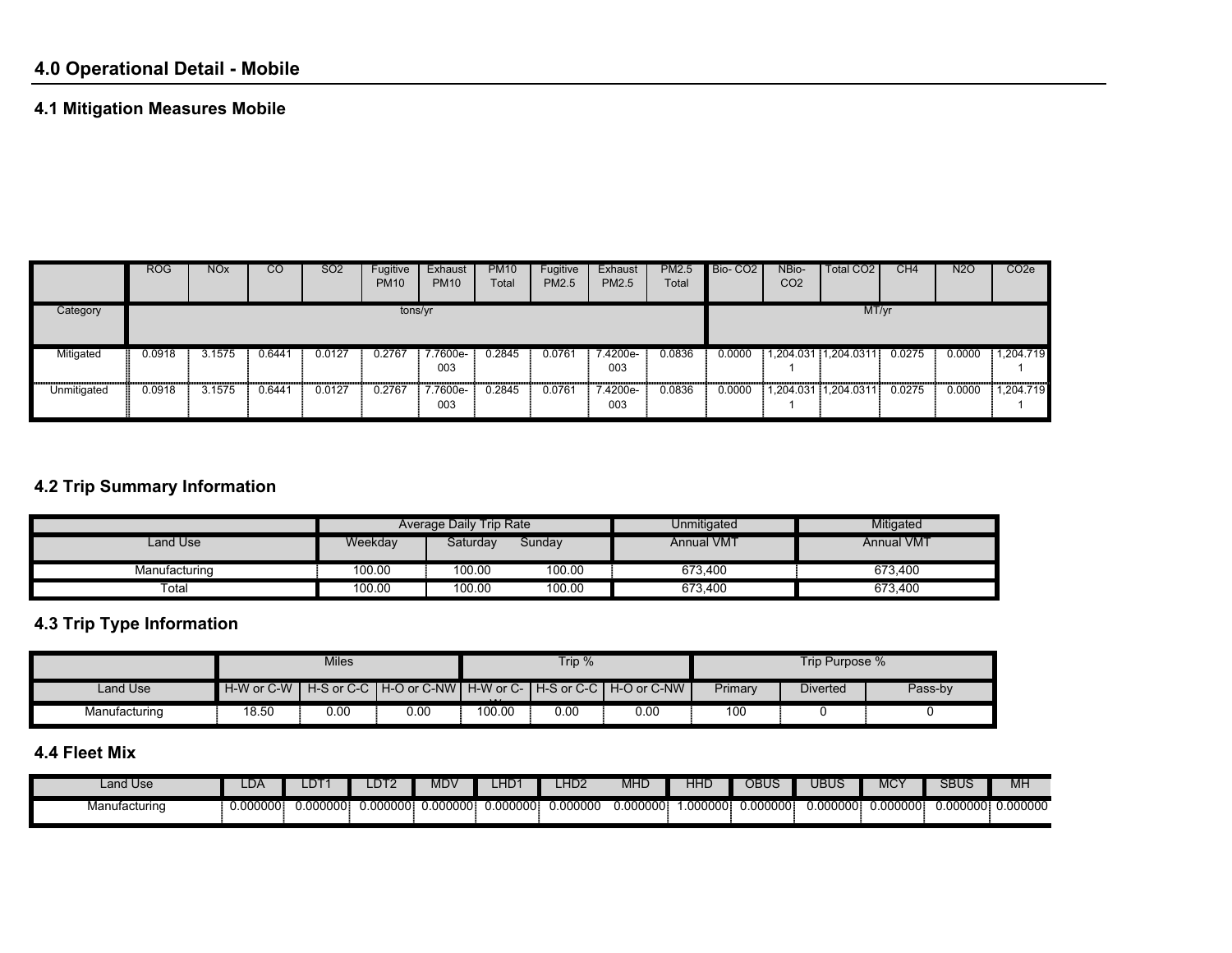Nordic - Operations Mobile Hauling Outside of NCUAQMD - Humboldt County, Annual

## **Nordic - Operations Mobile Hauling Outside of NCUAQMD Humboldt County, Annual**

## **1.0 Project Characteristics**

## **1.1 Land Usage**

| $\cdots$<br>Land Uses | <b>Size</b> | <b>Metric</b> | Lot Acreage | Surface Area<br>·loor | Population |
|-----------------------|-------------|---------------|-------------|-----------------------|------------|
| Manufacturing         | 00.1        | $1000$ sqft   | 36.00       | 1,000.00              |            |
|                       |             |               |             |                       |            |

## **1.2 Other Project Characteristics**

| Urbanization                      | Urban                          | Wind Speed (m/s)                  | 2.2   | <b>Precipitation Freg (Days)</b>        | 103   |
|-----------------------------------|--------------------------------|-----------------------------------|-------|-----------------------------------------|-------|
| <b>Climate Zone</b>               |                                |                                   |       | <b>Operational Year</b>                 | 2026  |
| <b>Utility Company</b>            | Pacific Gas & Electric Company |                                   |       |                                         |       |
| <b>CO2 Intensity</b><br>(lb/MWhr) | 309.97                         | <b>CH4 Intensity</b><br>(lb/MWhr) | 0.014 | N <sub>2</sub> O Intensity<br>(lb/MWhr) | 0.003 |

## **1.3 User Entered Comments & Non-Default Data**

Project Characteristics - PG&E IE updated per CRIS Reporting

Land Use - 36 acre site, 1 Unit for Calculation Purposes

Construction Phase - Operations Mobile Employee Only

Vehicle Trips - Operations Mobile Hauling Outside NCUAQMD, or Annual VMT of 1,019,754. For purposes of calculation, used 100 trips/Day at 28 miles/trip, 100 percent C-W Trips

Energy Use - Mobile Employee Only

Fleet Mix - 100 percent HHD Trucks

| Table Name  | Column Name | Default Value | New Value |
|-------------|-------------|---------------|-----------|
| tblFleetMix | HHL         | 0.05          | 00.1      |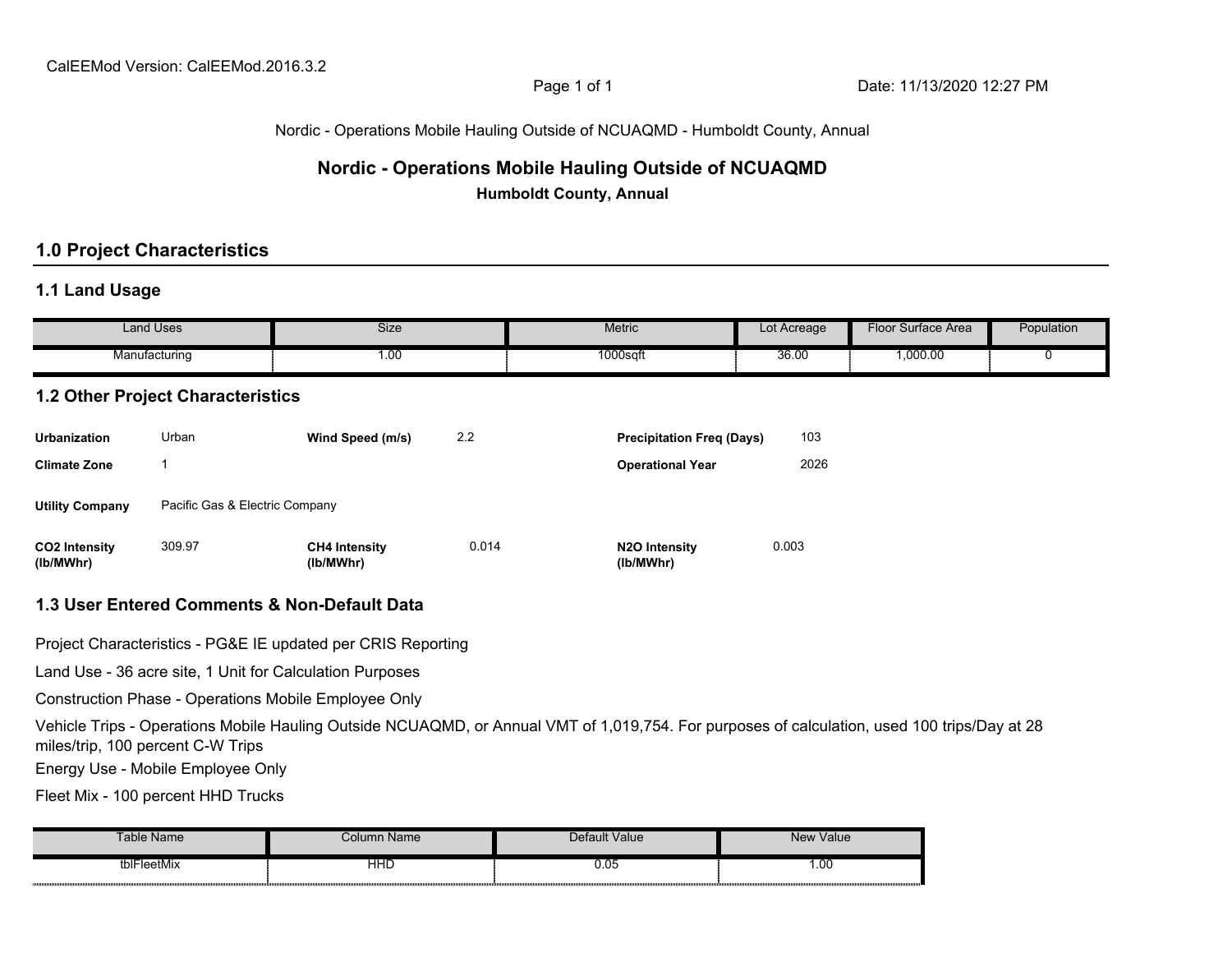| tblFleetMix               | LDA                   | 0.52        | 0.00   |
|---------------------------|-----------------------|-------------|--------|
| tblFleetMix               | LDT <sub>1</sub>      | 0.04        | 0.00   |
| tblFleetMix               | LDT <sub>2</sub>      | 0.21        | 0.00   |
| tblFleetMix               | LHD1                  | 0.03        | 0.00   |
| tblFleetMix               | LHD <sub>2</sub>      | 4.8690e-003 | 0.00   |
| tblFleetMix               | <b>MCY</b>            | 4.8730e-003 | 0.00   |
| tblFleetMix               | <b>MDV</b>            | 0.13        | 0.00   |
| tblFleetMix               | <b>MH</b>             | 6.0600e-004 | 0.00   |
| tblFleetMix               | <b>MHD</b>            | 0.01        | 0.00   |
| tblFleetMix               | <b>OBUS</b>           | 3.7120e-003 | 0.00   |
| tblFleetMix               | <b>SBUS</b>           | 1.4630e-003 | 0.00   |
| tblFleetMix               | <b>UBUS</b>           | 1.2470e-003 | 0.00   |
| tblLandUse                | LotAcreage            | 0.02        | 36.00  |
| tblProjectCharacteristics | CH4IntensityFactor    | 0.029       | 0.014  |
| tblProjectCharacteristics | CO2IntensityFactor    | 641.35      | 309.97 |
| tblProjectCharacteristics | N2OIntensityFactor    | 0.006       | 0.003  |
| tblVehicleTrips           | $CC$ _TL              | 730         | 0.00   |
| tblVehicleTrips           | CC_TTP                | 28.00       | 0.00   |
| tblVehicleTrips           | CNW_TL                | 7.30        | 0.00   |
| tblVehicleTrips           | CNW_TTP               | 13.00       | 0.00   |
| tblVehicleTrips           | $CW_TL$               | 9.50        | 28.00  |
| tblVehicleTrips           | CW_TTP                | 59.00       | 100.00 |
| tblVehicleTrips           | DV_TP                 | 5.00        | 0.00   |
| tblVehicleTrips           | $PB$ <sub>T</sub> $P$ | 3.00        | 0.00   |
| tblVehicleTrips           | PR_TP                 | 92.00       | 100.00 |
| tblVehicleTrips           | $ST_T$ $R$            | 1.49        | 100.00 |
| tblVehicleTrips           | $SU_T R$              | 0.62        | 100.00 |
| tblVehicleTrips           | WD_TR                 | 3.82        | 100.00 |

# **2.0 Emissions Summary**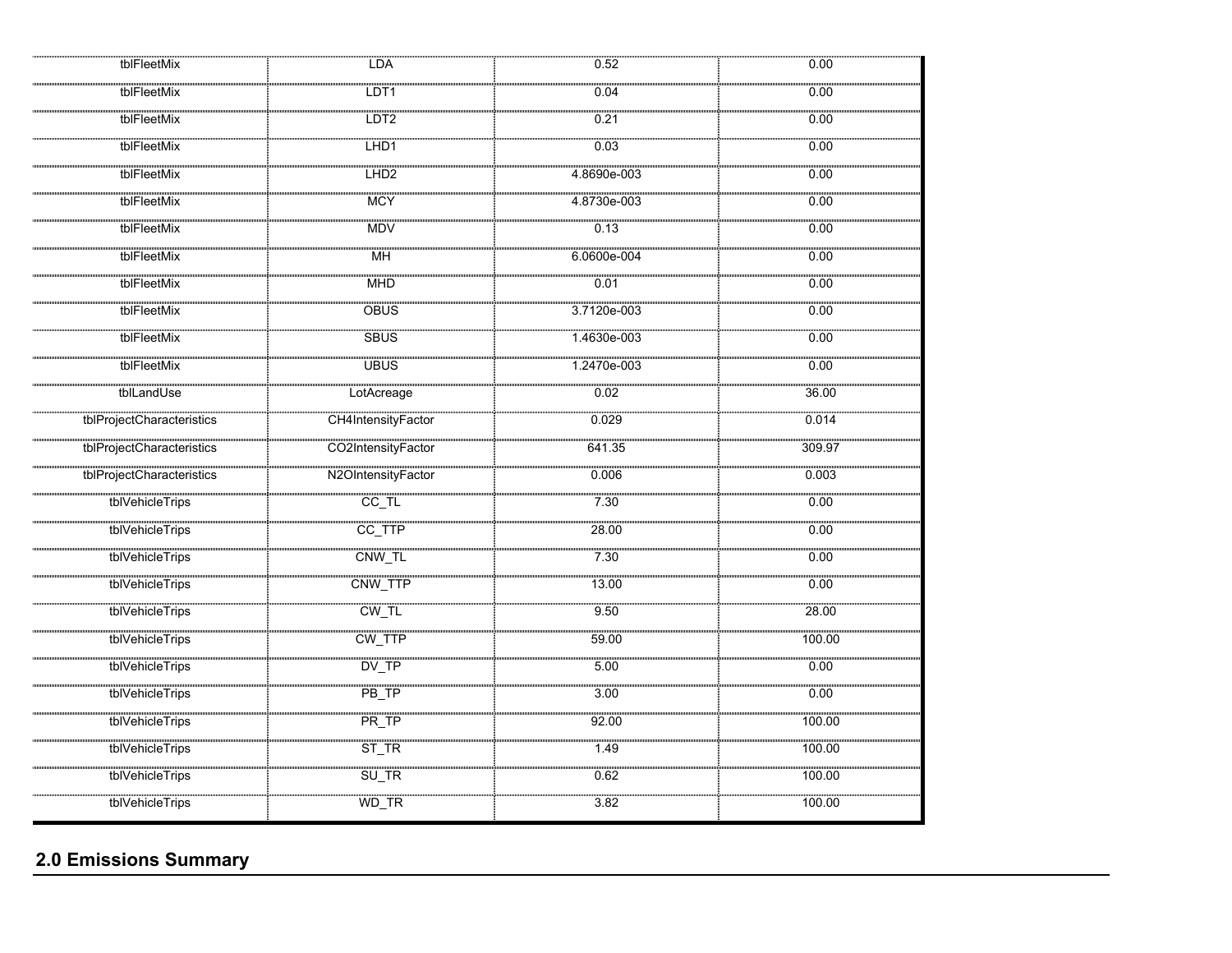## **Not Applicable 2.1 Overall Construction**

## **2.2 Overall Operational**

**Unmitigated Operational**

|          | <b>ROG</b> | <b>NOx</b> | CO     | SO <sub>2</sub> | Fugitive<br><b>PM10</b> | Exhaust<br><b>PM10</b> | PM <sub>10</sub><br>Total | Fugitive<br>PM2.5 | Exhaust<br>PM2.5 | PM2.5<br>Total | Bio-CO <sub>2</sub> | NBio-<br>CO <sub>2</sub> | Total CO2 I          | CH4    | <b>N2O</b> | CO <sub>2</sub> e |
|----------|------------|------------|--------|-----------------|-------------------------|------------------------|---------------------------|-------------------|------------------|----------------|---------------------|--------------------------|----------------------|--------|------------|-------------------|
| Category | tons/yr    |            |        |                 |                         |                        |                           |                   |                  |                |                     | MT/yr                    |                      |        |            |                   |
| Mobile   | 0.1265     | 4.0409     | 0.8855 | 0.0182          | 0.4188                  | 0.0115                 | 0.4304                    | 0.1152            | 0.0110           | 0.1263         | 0.0000              |                          | 1,730.296 1,730.2964 | 0.0293 | 0.0000     | 1,731.028         |

## **3.0 Construction Detail**

## **Not Applicable**

## **4.0 Operational Detail - Mobile**

## **4.1 Mitigation Measures Mobile**

|             | <b>ROG</b> | <b>NO<sub>x</sub></b> | CO     | SO <sub>2</sub> | Fugitive<br><b>PM10</b> | Exhaust<br><b>PM10</b> | <b>PM10</b><br>Total | Fugitive<br><b>PM2.5</b> | Exhaust<br><b>PM2.5</b> | PM2.5<br>Total | Bio-CO <sub>2</sub> | NBio-<br>CO <sub>2</sub> | Total CO2  | CH <sub>4</sub> | <b>N2O</b> | CO <sub>2e</sub> |
|-------------|------------|-----------------------|--------|-----------------|-------------------------|------------------------|----------------------|--------------------------|-------------------------|----------------|---------------------|--------------------------|------------|-----------------|------------|------------------|
| Category    | tons/yr    |                       |        |                 |                         |                        |                      |                          |                         |                |                     |                          | MT/yr      |                 |            |                  |
| Mitigated   | 0.1265     | 4.0409                | 0.8855 | 0.0182          | 0.4188                  | 0.0115                 | 0.4304               | 0.1152                   | 0.0110                  | 0.1263         | 0.0000              | ,730.296<br>Δ            | ,730.2964  | 0.0293          | 0.0000     | 1,731.028        |
| Unmitigated | 0.1265     | 4.0409                | 0.8855 | 0.0182          | 0.4188                  | 0.0115                 | 0.4304               | 0.1152                   | 0.0110                  | 0.1263         | 0.0000              | .730.296 1<br>4          | 1,730.2964 | 0.0293          | 0.0000     | 1,731.028        |